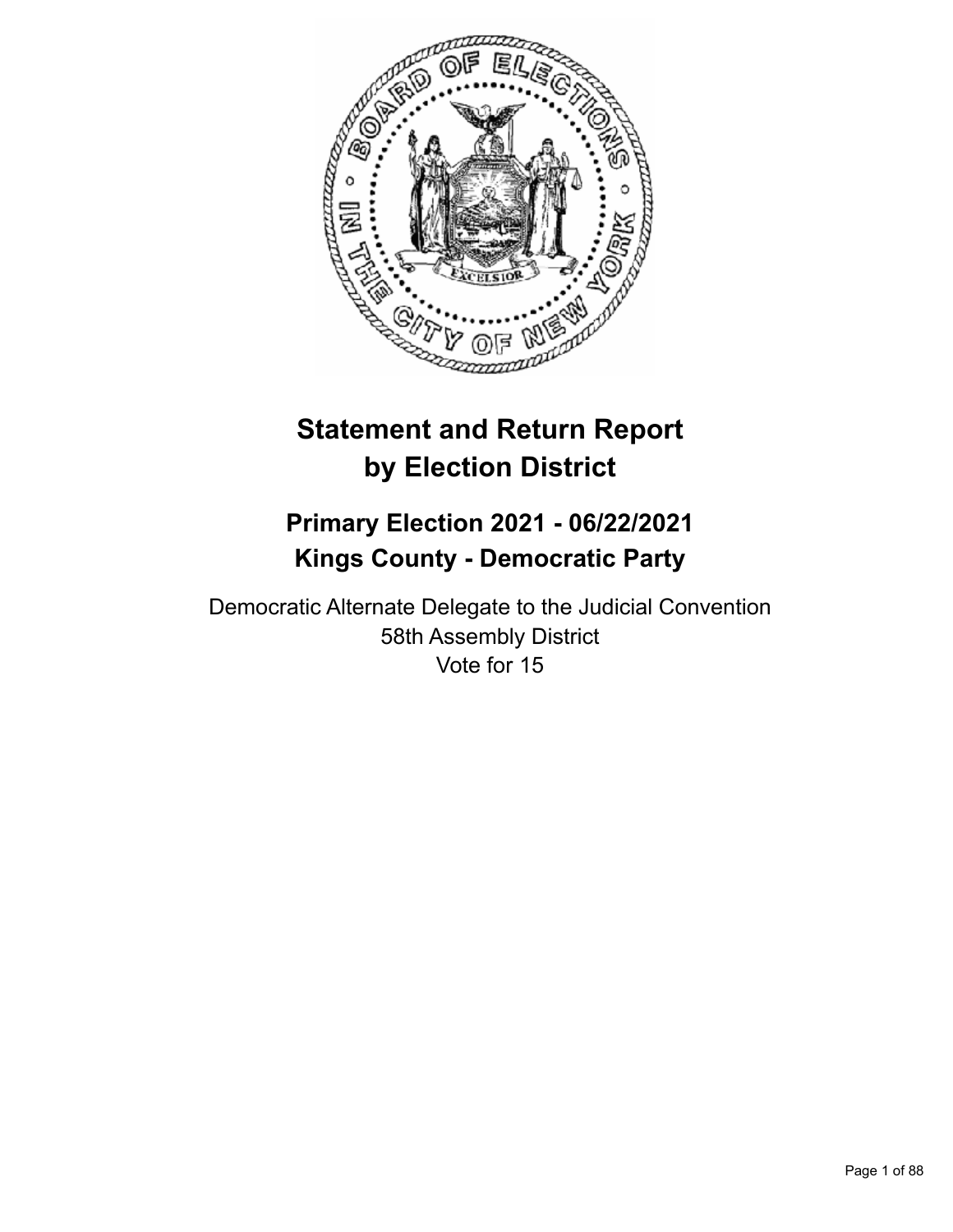

| PUBLIC COUNTER                                           | 190         |
|----------------------------------------------------------|-------------|
| <b>MANUALLY COUNTED EMERGENCY</b>                        | 0           |
| ABSENTEE / MILITARY                                      | 17          |
| <b>AFFIDAVIT</b>                                         | 1           |
| <b>Total Ballots</b>                                     | 208         |
| Less - Inapplicable Federal/Special Presidential Ballots | 0           |
| <b>Total Applicable Ballots</b>                          | 208         |
| <b>GENEVA ALSTON</b>                                     | 39          |
| <b>HERMINE A. PERRY</b>                                  | 44          |
| FERNANDO ARAUJO                                          | 15          |
| <b>CORY PROVOST</b>                                      | 37          |
| <b>CRAIG H. GOLDSBERRY</b>                               | 18          |
| <b>BEULAH SEARS</b>                                      | 31          |
| <b>FRANCIS X. SHEA</b>                                   | 25          |
| PAULINE M. YORKE                                         | 32          |
| <b>KENTURAH TAYLOR</b>                                   | 33          |
| RONNETTE COX                                             | 43          |
| <b>CAROL MAHABEER</b>                                    | 23          |
| <b>JUDITH DESTIN</b>                                     | 34          |
| <b>TAMARA HURGUS</b>                                     | 32          |
| <b>LOUIS DAVID</b>                                       | 26          |
| <b>ESPERANZER BURNETT</b>                                | 27          |
| SHANIQUE MCFARLANE                                       | 37          |
| <b>RASHIDI DENSON</b>                                    | 19          |
| <b>OZNI LEWIS</b>                                        | 15          |
| <b>COURTNEY NELSON</b>                                   | 44          |
| ALTON MADDOX (WRITE-IN)                                  | 1           |
| <b>BILL THOMPSON (WRITE-IN)</b>                          | 1           |
| CARLYE THOMPSON (WRITE-IN)                               | $\mathbf 1$ |
| CLOIN MOORE (WRITE-IN)                                   | 1           |
| COLIN POWELL (WRITE-IN)                                  | 1           |
| FLOYD FLAKE (WRITE-IN)                                   | 1           |
| JOHN LIN (WRITE-IN)                                      | 1           |
| MARTY MARKARITZ (WRITE-IN)                               | 1           |
| MIKE BLOOMBERG (WRITE-IN)                                | 1           |
| OBALEGANN AWOLELI (WRITE-IN)                             | 1           |
| PAT HYNAH (WRITE-IN)                                     | 1           |
| RICHARD GREENE (WRITE-IN)                                | 1           |
| SEAN CAMPBELL (WRITE-IN)                                 | 1           |
| TONY HEALERT (WRITE-IN)                                  | 1           |
| UNATTRIBUTABLE WRITE-IN (WRITE-IN)                       | 1           |
| <b>Total Votes</b>                                       | 589         |
| Unrecorded                                               | 2,531       |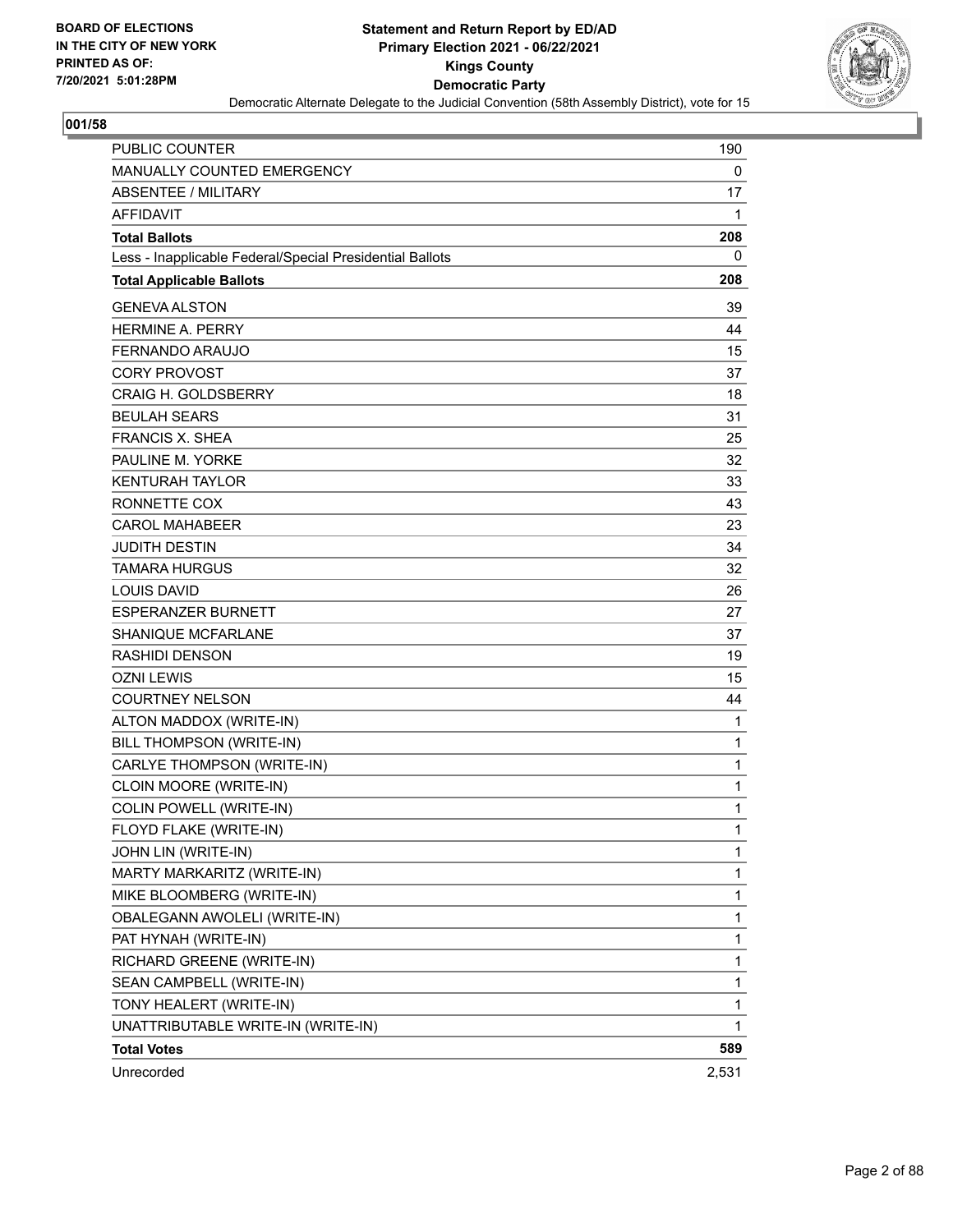

| <b>PUBLIC COUNTER</b>                                    | 201         |
|----------------------------------------------------------|-------------|
| MANUALLY COUNTED EMERGENCY                               | 0           |
| <b>ABSENTEE / MILITARY</b>                               | 43          |
| <b>AFFIDAVIT</b>                                         | $\Omega$    |
| <b>Total Ballots</b>                                     | 244         |
| Less - Inapplicable Federal/Special Presidential Ballots | $\mathbf 0$ |
| <b>Total Applicable Ballots</b>                          | 244         |
| <b>GENEVA ALSTON</b>                                     | 68          |
| <b>HERMINE A. PERRY</b>                                  | 69          |
| FERNANDO ARAUJO                                          | 58          |
| <b>CORY PROVOST</b>                                      | 72          |
| <b>CRAIG H. GOLDSBERRY</b>                               | 49          |
| <b>BEULAH SEARS</b>                                      | 60          |
| <b>FRANCIS X. SHEA</b>                                   | 52          |
| PAULINE M. YORKE                                         | 60          |
| <b>KENTURAH TAYLOR</b>                                   | 59          |
| RONNETTE COX                                             | 69          |
| <b>CAROL MAHABEER</b>                                    | 51          |
| <b>JUDITH DESTIN</b>                                     | 64          |
| <b>TAMARA HURGUS</b>                                     | 56          |
| <b>LOUIS DAVID</b>                                       | 53          |
| <b>ESPERANZER BURNETT</b>                                | 38          |
| <b>SHANIQUE MCFARLANE</b>                                | 64          |
| <b>RASHIDI DENSON</b>                                    | 37          |
| <b>OZNI LEWIS</b>                                        | 32          |
| <b>COURTNEY NELSON</b>                                   | 47          |
| <b>Total Votes</b>                                       | 1,058       |
| Unrecorded                                               | 2,602       |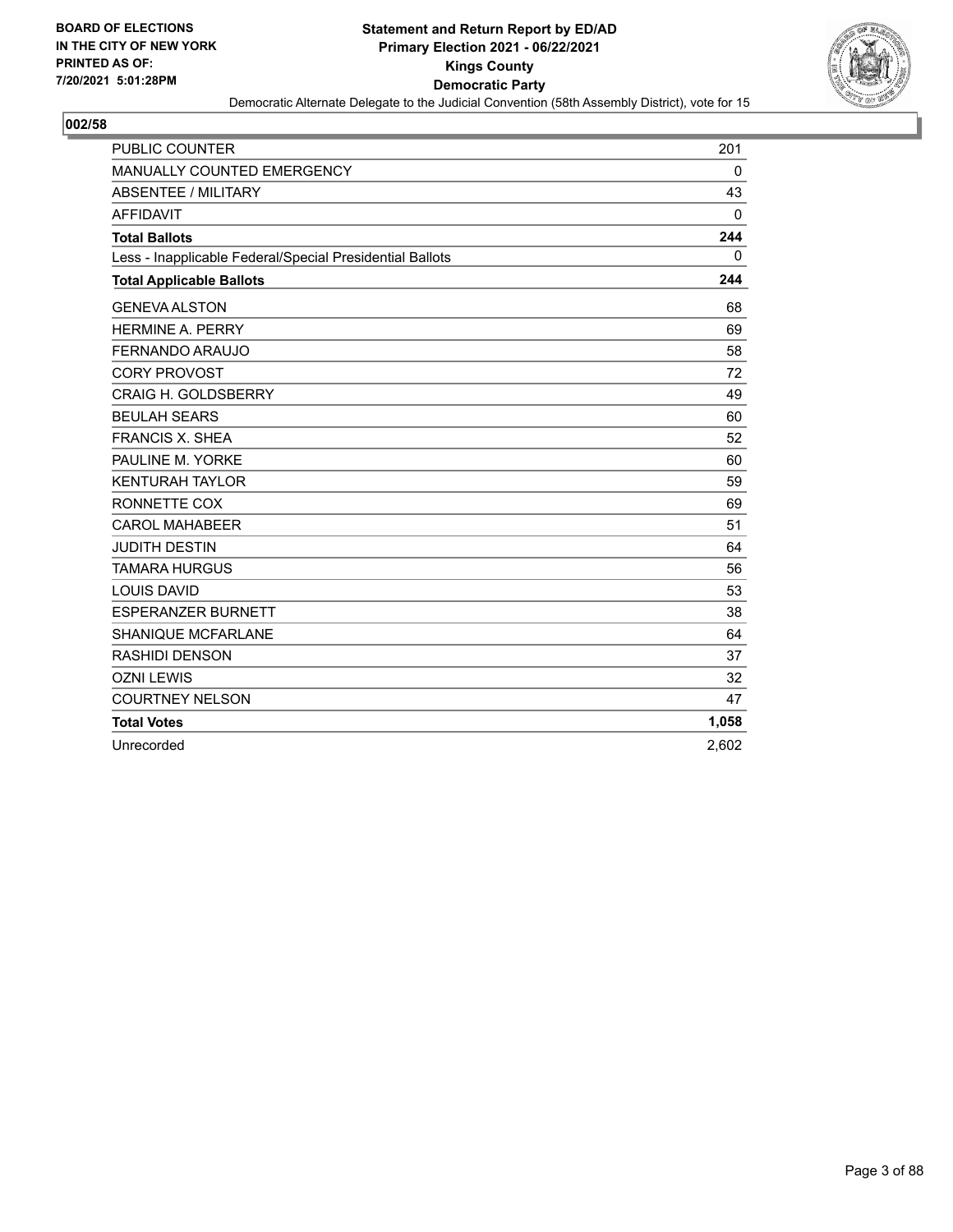

| <b>PUBLIC COUNTER</b>                                    | 163          |
|----------------------------------------------------------|--------------|
| MANUALLY COUNTED EMERGENCY                               | 0            |
| <b>ABSENTEE / MILITARY</b>                               | 16           |
| <b>AFFIDAVIT</b>                                         | $\mathbf{1}$ |
| <b>Total Ballots</b>                                     | 180          |
| Less - Inapplicable Federal/Special Presidential Ballots | $\mathbf{0}$ |
| <b>Total Applicable Ballots</b>                          | 180          |
| <b>GENEVA ALSTON</b>                                     | 46           |
| <b>HERMINE A. PERRY</b>                                  | 41           |
| FERNANDO ARAUJO                                          | 27           |
| <b>CORY PROVOST</b>                                      | 24           |
| CRAIG H. GOLDSBERRY                                      | 20           |
| <b>BEULAH SEARS</b>                                      | 32           |
| <b>FRANCIS X. SHEA</b>                                   | 24           |
| PAULINE M. YORKE                                         | 37           |
| <b>KENTURAH TAYLOR</b>                                   | 31           |
| RONNETTE COX                                             | 44           |
| <b>CAROL MAHABEER</b>                                    | 35           |
| <b>JUDITH DESTIN</b>                                     | 38           |
| <b>TAMARA HURGUS</b>                                     | 37           |
| <b>LOUIS DAVID</b>                                       | 26           |
| <b>ESPERANZER BURNETT</b>                                | 25           |
| <b>SHANIQUE MCFARLANE</b>                                | 48           |
| <b>RASHIDI DENSON</b>                                    | 31           |
| <b>OZNI LEWIS</b>                                        | 20           |
| <b>COURTNEY NELSON</b>                                   | 38           |
| <b>Total Votes</b>                                       | 624          |
| Unrecorded                                               | 2,076        |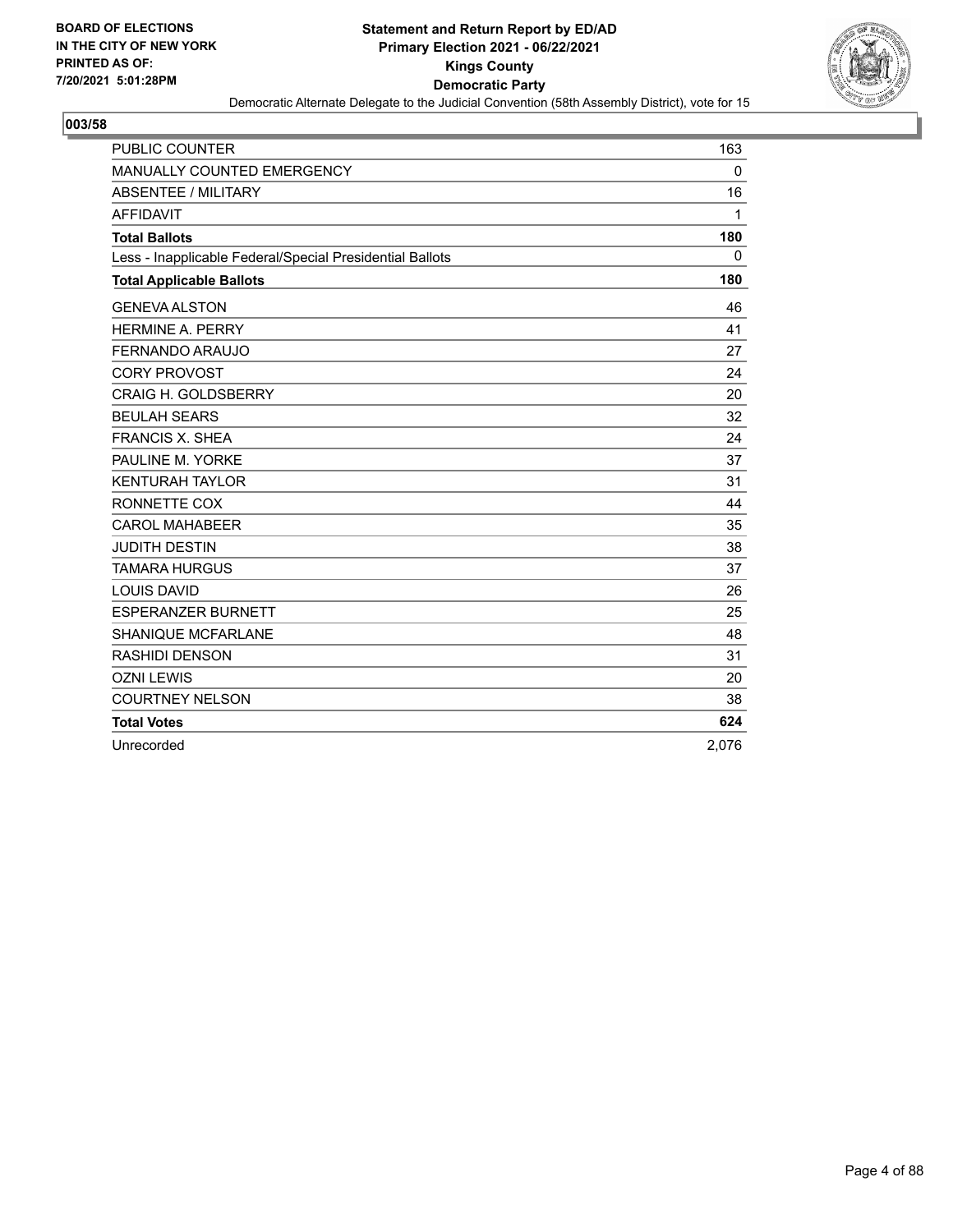

| <b>PUBLIC COUNTER</b>                                    | 228          |
|----------------------------------------------------------|--------------|
| MANUALLY COUNTED EMERGENCY                               | 0            |
| <b>ABSENTEE / MILITARY</b>                               | 25           |
| <b>AFFIDAVIT</b>                                         | $\mathbf{1}$ |
| <b>Total Ballots</b>                                     | 254          |
| Less - Inapplicable Federal/Special Presidential Ballots | $\mathbf{0}$ |
| <b>Total Applicable Ballots</b>                          | 254          |
| <b>GENEVA ALSTON</b>                                     | 75           |
| <b>HERMINE A. PERRY</b>                                  | 82           |
| FERNANDO ARAUJO                                          | 44           |
| <b>CORY PROVOST</b>                                      | 70           |
| <b>CRAIG H. GOLDSBERRY</b>                               | 43           |
| <b>BEULAH SEARS</b>                                      | 60           |
| <b>FRANCIS X. SHEA</b>                                   | 62           |
| PAULINE M. YORKE                                         | 64           |
| <b>KENTURAH TAYLOR</b>                                   | 63           |
| RONNETTE COX                                             | 88           |
| <b>CAROL MAHABEER</b>                                    | 58           |
| <b>JUDITH DESTIN</b>                                     | 73           |
| <b>TAMARA HURGUS</b>                                     | 60           |
| <b>LOUIS DAVID</b>                                       | 63           |
| <b>ESPERANZER BURNETT</b>                                | 49           |
| <b>SHANIQUE MCFARLANE</b>                                | 68           |
| <b>RASHIDI DENSON</b>                                    | 41           |
| <b>OZNI LEWIS</b>                                        | 37           |
| <b>COURTNEY NELSON</b>                                   | 62           |
| <b>Total Votes</b>                                       | 1,162        |
| Unrecorded                                               | 2,648        |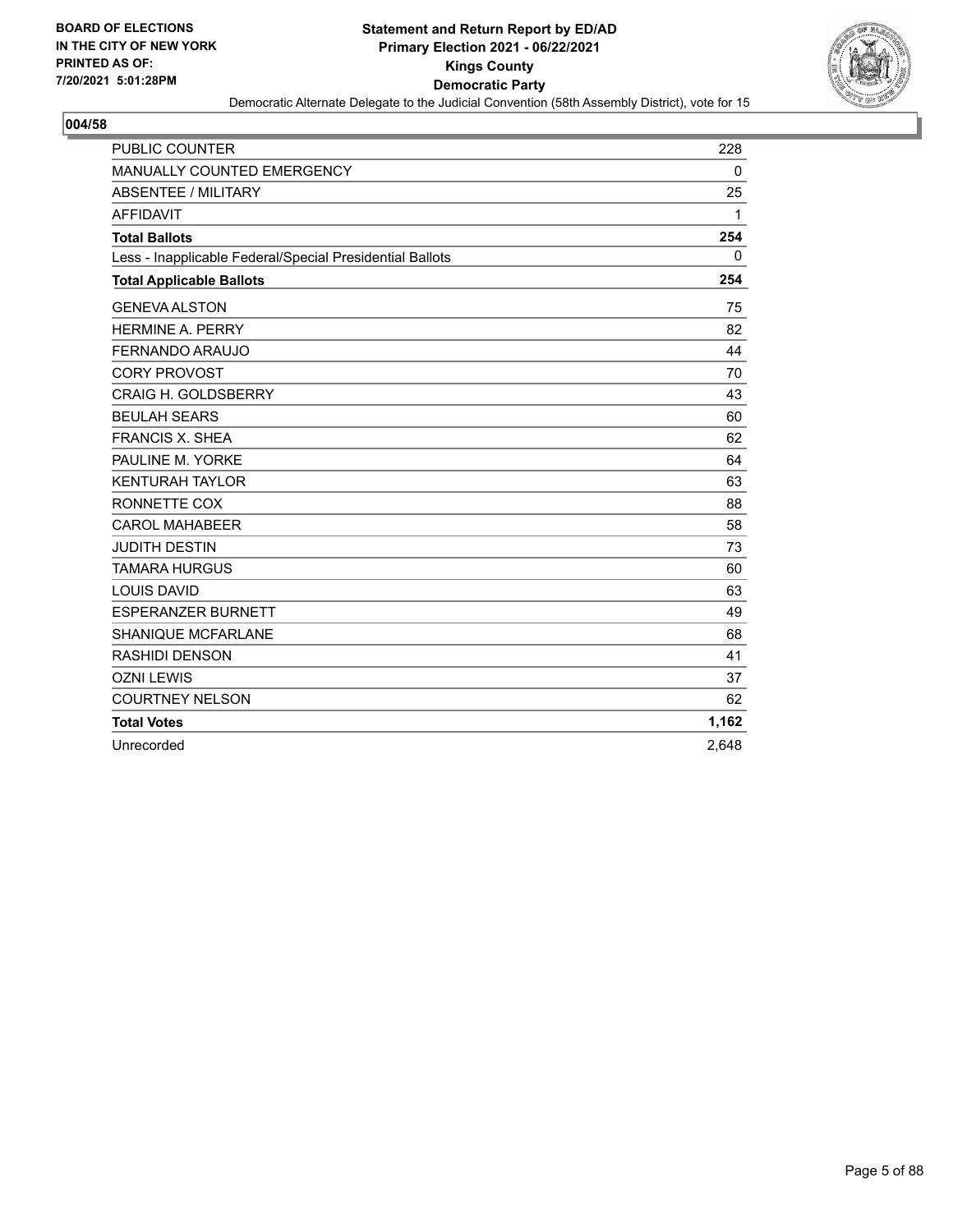

| PUBLIC COUNTER                                           | 205         |
|----------------------------------------------------------|-------------|
| MANUALLY COUNTED EMERGENCY                               | $\mathbf 0$ |
| <b>ABSENTEE / MILITARY</b>                               | 15          |
| <b>AFFIDAVIT</b>                                         | 0           |
| <b>Total Ballots</b>                                     | 220         |
| Less - Inapplicable Federal/Special Presidential Ballots | 0           |
| <b>Total Applicable Ballots</b>                          | 220         |
| <b>GENEVA ALSTON</b>                                     | 43          |
| <b>HERMINE A. PERRY</b>                                  | 54          |
| <b>FERNANDO ARAUJO</b>                                   | 23          |
| <b>CORY PROVOST</b>                                      | 40          |
| <b>CRAIG H. GOLDSBERRY</b>                               | 28          |
| <b>BEULAH SEARS</b>                                      | 33          |
| <b>FRANCIS X. SHEA</b>                                   | 32          |
| PAULINE M. YORKE                                         | 35          |
| <b>KENTURAH TAYLOR</b>                                   | 34          |
| RONNETTE COX                                             | 49          |
| <b>CAROL MAHABEER</b>                                    | 22          |
| <b>JUDITH DESTIN</b>                                     | 35          |
| <b>TAMARA HURGUS</b>                                     | 38          |
| <b>LOUIS DAVID</b>                                       | 35          |
| <b>ESPERANZER BURNETT</b>                                | 19          |
| <b>SHANIQUE MCFARLANE</b>                                | 54          |
| <b>RASHIDI DENSON</b>                                    | 32          |
| <b>OZNI LEWIS</b>                                        | 27          |
| <b>COURTNEY NELSON</b>                                   | 43          |
| UNATTRIBUTABLE WRITE-IN (WRITE-IN)                       | 1           |
| <b>Total Votes</b>                                       | 677         |
| Unrecorded                                               | 2,623       |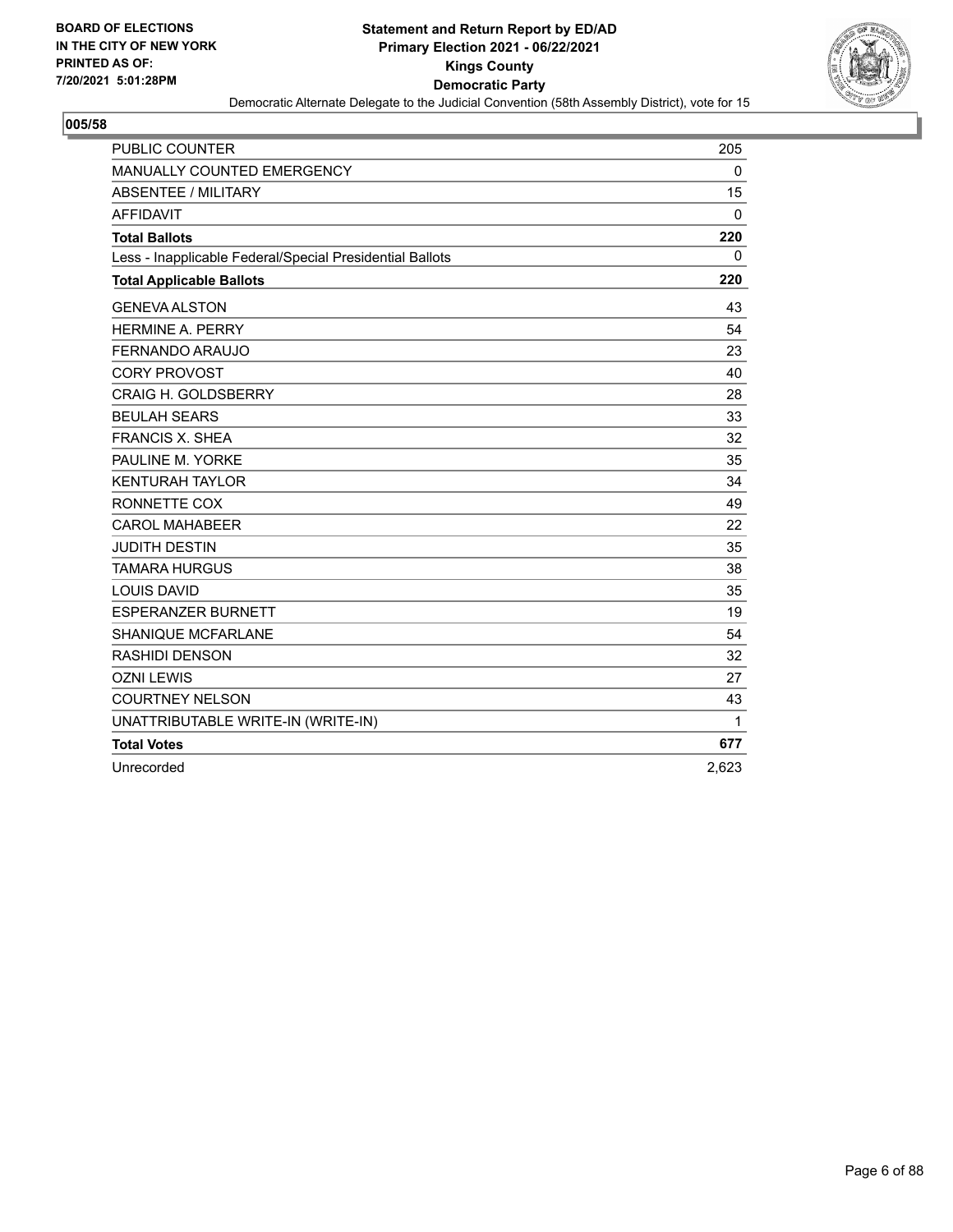

| PUBLIC COUNTER                                           | 154            |
|----------------------------------------------------------|----------------|
| <b>MANUALLY COUNTED EMERGENCY</b>                        | 0              |
| <b>ABSENTEE / MILITARY</b>                               | 5              |
| <b>AFFIDAVIT</b>                                         | $\overline{c}$ |
| <b>Total Ballots</b>                                     | 161            |
| Less - Inapplicable Federal/Special Presidential Ballots | $\mathbf{0}$   |
| <b>Total Applicable Ballots</b>                          | 161            |
| <b>GENEVA ALSTON</b>                                     | 25             |
| <b>HERMINE A. PERRY</b>                                  | 41             |
| FERNANDO ARAUJO                                          | 17             |
| <b>CORY PROVOST</b>                                      | 21             |
| <b>CRAIG H. GOLDSBERRY</b>                               | 19             |
| <b>BEULAH SEARS</b>                                      | 20             |
| <b>FRANCIS X. SHEA</b>                                   | 18             |
| PAULINE M. YORKE                                         | 23             |
| <b>KENTURAH TAYLOR</b>                                   | 23             |
| RONNETTE COX                                             | 28             |
| <b>CAROL MAHABEER</b>                                    | 18             |
| <b>JUDITH DESTIN</b>                                     | 25             |
| <b>TAMARA HURGUS</b>                                     | 22             |
| <b>LOUIS DAVID</b>                                       | 20             |
| <b>ESPERANZER BURNETT</b>                                | 14             |
| SHANIQUE MCFARLANE                                       | 38             |
| <b>RASHIDI DENSON</b>                                    | 20             |
| <b>OZNI LEWIS</b>                                        | 20             |
| <b>COURTNEY NELSON</b>                                   | 38             |
| UNATTRIBUTABLE WRITE-IN (WRITE-IN)                       | 10             |
| <b>Total Votes</b>                                       | 460            |
| Unrecorded                                               | 1,955          |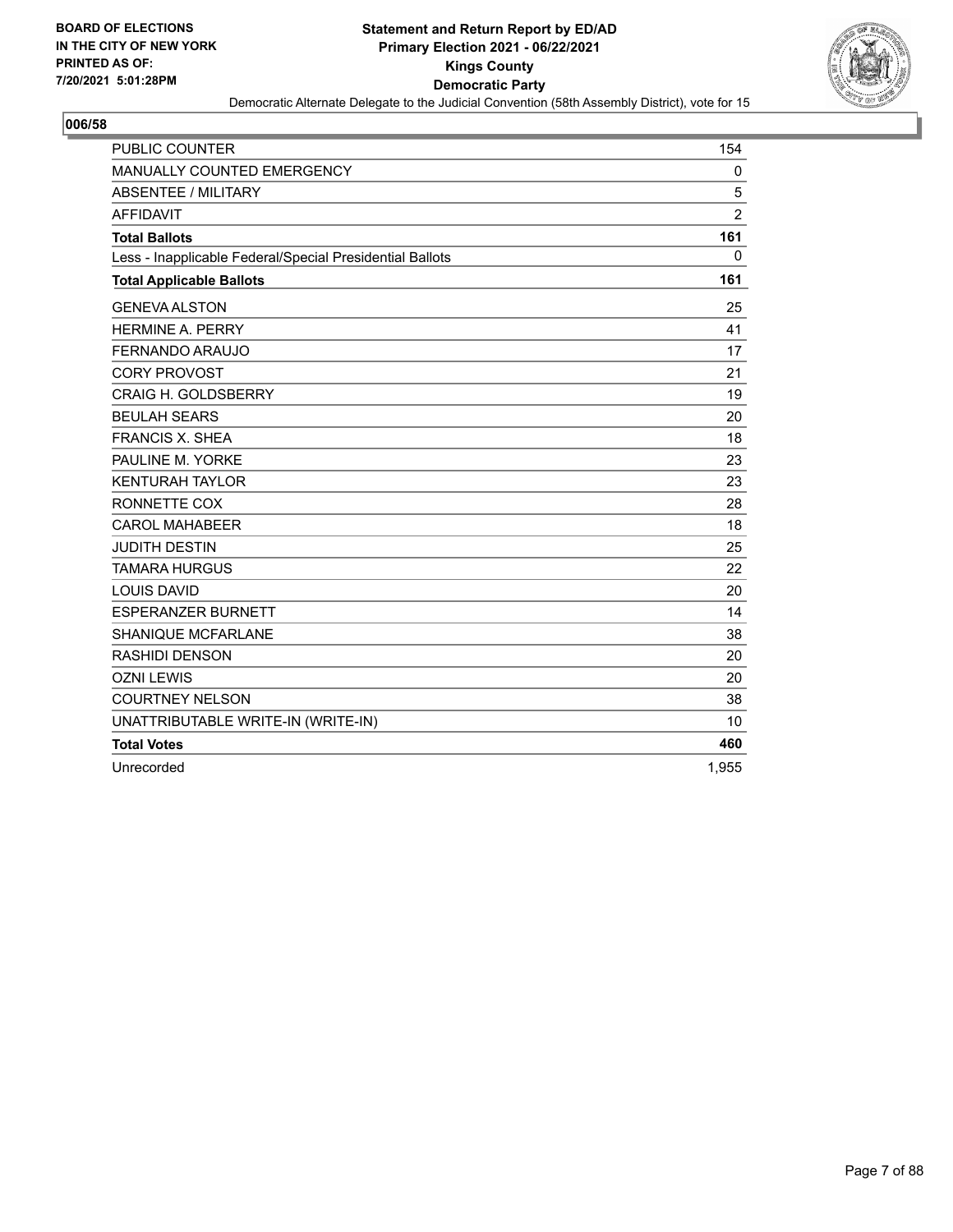

| <b>PUBLIC COUNTER</b>                                    | 163   |
|----------------------------------------------------------|-------|
| MANUALLY COUNTED EMERGENCY                               | 0     |
| <b>ABSENTEE / MILITARY</b>                               | 19    |
| <b>AFFIDAVIT</b>                                         | 2     |
| <b>Total Ballots</b>                                     | 184   |
| Less - Inapplicable Federal/Special Presidential Ballots | 0     |
| <b>Total Applicable Ballots</b>                          | 184   |
| <b>GENEVA ALSTON</b>                                     | 50    |
| <b>HERMINE A. PERRY</b>                                  | 48    |
| FERNANDO ARAUJO                                          | 31    |
| <b>CORY PROVOST</b>                                      | 44    |
| <b>CRAIG H. GOLDSBERRY</b>                               | 33    |
| <b>BEULAH SEARS</b>                                      | 40    |
| <b>FRANCIS X. SHEA</b>                                   | 35    |
| PAULINE M. YORKE                                         | 57    |
| <b>KENTURAH TAYLOR</b>                                   | 49    |
| RONNETTE COX                                             | 51    |
| <b>CAROL MAHABEER</b>                                    | 34    |
| <b>JUDITH DESTIN</b>                                     | 45    |
| <b>TAMARA HURGUS</b>                                     | 40    |
| <b>LOUIS DAVID</b>                                       | 41    |
| <b>ESPERANZER BURNETT</b>                                | 27    |
| <b>SHANIQUE MCFARLANE</b>                                | 53    |
| <b>RASHIDI DENSON</b>                                    | 31    |
| <b>OZNI LEWIS</b>                                        | 26    |
| <b>COURTNEY NELSON</b>                                   | 48    |
| UNATTRIBUTABLE WRITE-IN (WRITE-IN)                       | 2     |
| <b>Total Votes</b>                                       | 785   |
| Unrecorded                                               | 1,975 |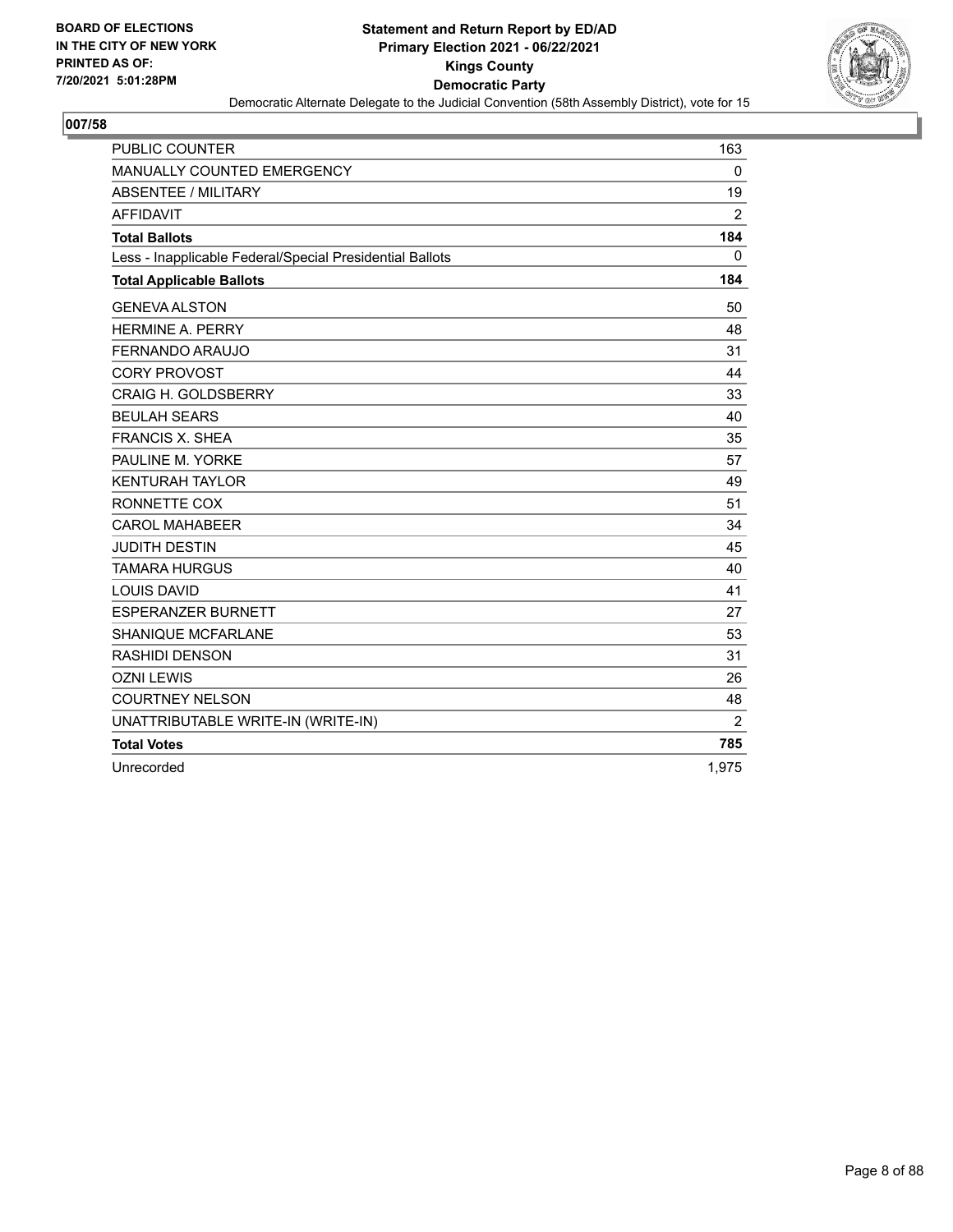

| <b>PUBLIC COUNTER</b>                                    | 198         |
|----------------------------------------------------------|-------------|
| MANUALLY COUNTED EMERGENCY                               | $\mathbf 0$ |
| <b>ABSENTEE / MILITARY</b>                               | 26          |
| <b>AFFIDAVIT</b>                                         | 0           |
| <b>Total Ballots</b>                                     | 224         |
| Less - Inapplicable Federal/Special Presidential Ballots | 0           |
| <b>Total Applicable Ballots</b>                          | 224         |
| <b>GENEVA ALSTON</b>                                     | 52          |
| <b>HERMINE A. PERRY</b>                                  | 52          |
| FERNANDO ARAUJO                                          | 42          |
| <b>CORY PROVOST</b>                                      | 44          |
| <b>CRAIG H. GOLDSBERRY</b>                               | 36          |
| <b>BEULAH SEARS</b>                                      | 40          |
| <b>FRANCIS X. SHEA</b>                                   | 30          |
| PAULINE M. YORKE                                         | 51          |
| <b>KENTURAH TAYLOR</b>                                   | 50          |
| RONNETTE COX                                             | 60          |
| <b>CAROL MAHABEER</b>                                    | 38          |
| <b>JUDITH DESTIN</b>                                     | 51          |
| <b>TAMARA HURGUS</b>                                     | 42          |
| <b>LOUIS DAVID</b>                                       | 46          |
| <b>ESPERANZER BURNETT</b>                                | 39          |
| <b>SHANIQUE MCFARLANE</b>                                | 64          |
| <b>RASHIDI DENSON</b>                                    | 35          |
| <b>OZNI LEWIS</b>                                        | 24          |
| <b>COURTNEY NELSON</b>                                   | 63          |
| UNATTRIBUTABLE WRITE-IN (WRITE-IN)                       | 2           |
| <b>Total Votes</b>                                       | 861         |
| Unrecorded                                               | 2,499       |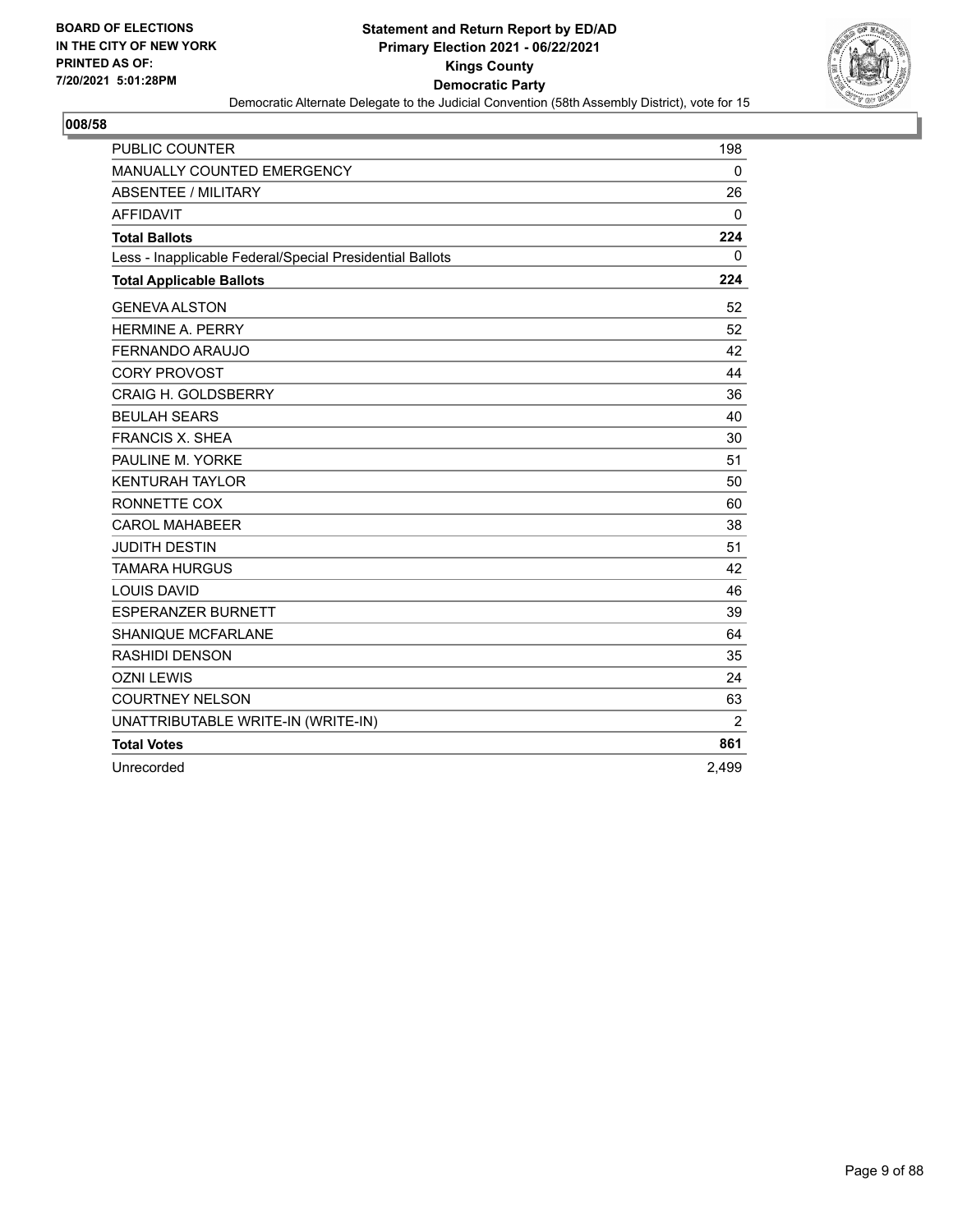

| <b>PUBLIC COUNTER</b>                                    | 149          |
|----------------------------------------------------------|--------------|
| MANUALLY COUNTED EMERGENCY                               | 0            |
| <b>ABSENTEE / MILITARY</b>                               | 14           |
| <b>AFFIDAVIT</b>                                         | $\Omega$     |
| <b>Total Ballots</b>                                     | 163          |
| Less - Inapplicable Federal/Special Presidential Ballots | $\mathbf{0}$ |
| <b>Total Applicable Ballots</b>                          | 163          |
| <b>GENEVA ALSTON</b>                                     | 28           |
| <b>HERMINE A. PERRY</b>                                  | 32           |
| <b>FERNANDO ARAUJO</b>                                   | 22           |
| <b>CORY PROVOST</b>                                      | 27           |
| <b>CRAIG H. GOLDSBERRY</b>                               | 14           |
| <b>BEULAH SEARS</b>                                      | 26           |
| <b>FRANCIS X. SHEA</b>                                   | 17           |
| PAULINE M. YORKE                                         | 25           |
| <b>KENTURAH TAYLOR</b>                                   | 29           |
| RONNETTE COX                                             | 33           |
| <b>CAROL MAHABEER</b>                                    | 17           |
| <b>JUDITH DESTIN</b>                                     | 23           |
| <b>TAMARA HURGUS</b>                                     | 16           |
| <b>LOUIS DAVID</b>                                       | 27           |
| <b>ESPERANZER BURNETT</b>                                | 15           |
| <b>SHANIQUE MCFARLANE</b>                                | 51           |
| <b>RASHIDI DENSON</b>                                    | 18           |
| <b>OZNI LEWIS</b>                                        | 20           |
| <b>COURTNEY NELSON</b>                                   | 35           |
| <b>Total Votes</b>                                       | 475          |
| Unrecorded                                               | 1,970        |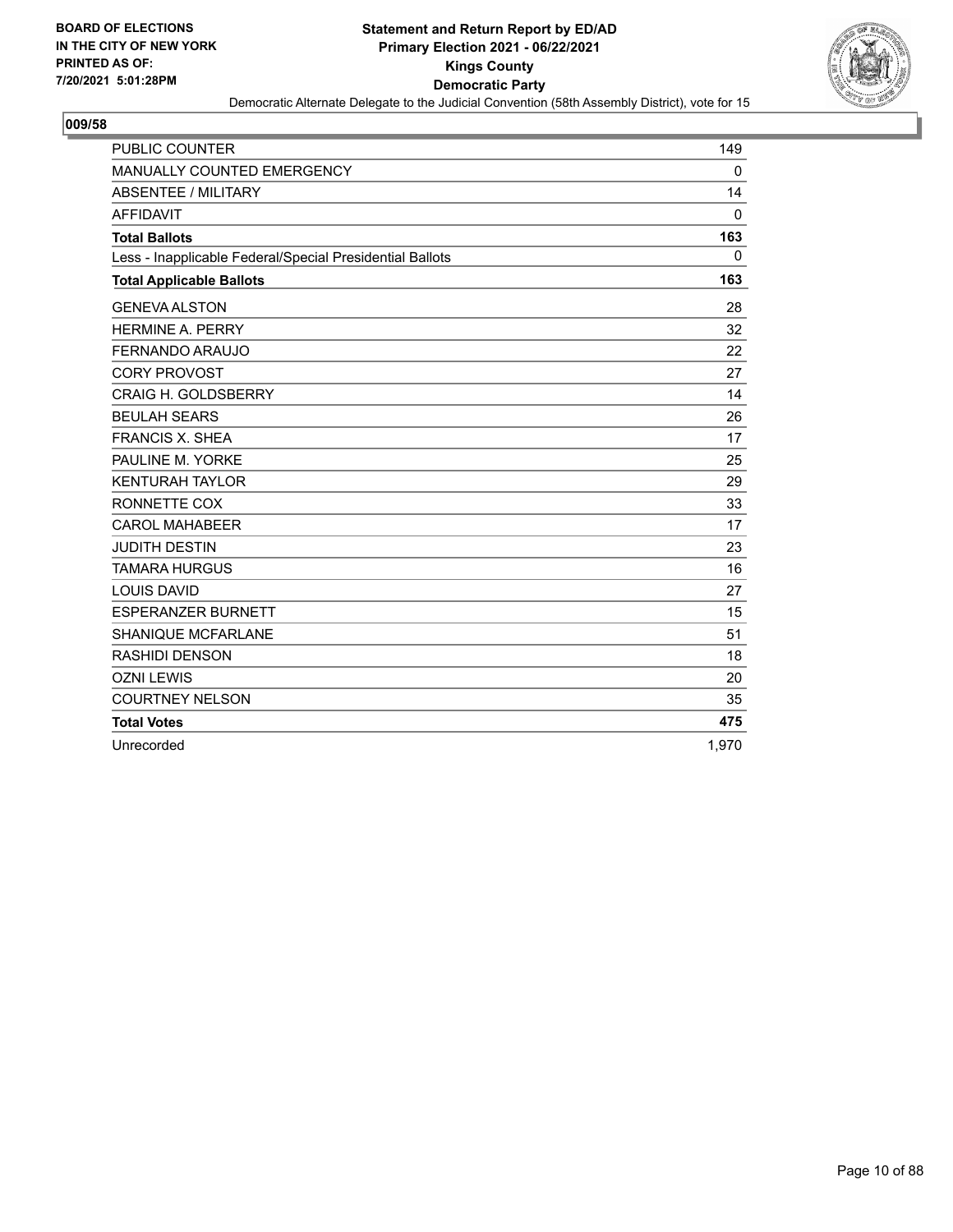

| <b>PUBLIC COUNTER</b>                                    | 146          |
|----------------------------------------------------------|--------------|
| MANUALLY COUNTED EMERGENCY                               | 0            |
| <b>ABSENTEE / MILITARY</b>                               | 6            |
| <b>AFFIDAVIT</b>                                         | $\Omega$     |
| <b>Total Ballots</b>                                     | 152          |
| Less - Inapplicable Federal/Special Presidential Ballots | $\mathbf{0}$ |
| <b>Total Applicable Ballots</b>                          | 152          |
| <b>GENEVA ALSTON</b>                                     | 31           |
| <b>HERMINE A. PERRY</b>                                  | 29           |
| FERNANDO ARAUJO                                          | 17           |
| <b>CORY PROVOST</b>                                      | 30           |
| <b>CRAIG H. GOLDSBERRY</b>                               | 13           |
| <b>BEULAH SEARS</b>                                      | 20           |
| <b>FRANCIS X. SHEA</b>                                   | 19           |
| PAULINE M. YORKE                                         | 27           |
| <b>KENTURAH TAYLOR</b>                                   | 19           |
| RONNETTE COX                                             | 25           |
| <b>CAROL MAHABEER</b>                                    | 18           |
| <b>JUDITH DESTIN</b>                                     | 27           |
| <b>TAMARA HURGUS</b>                                     | 21           |
| <b>LOUIS DAVID</b>                                       | 20           |
| <b>ESPERANZER BURNETT</b>                                | 11           |
| SHANIQUE MCFARLANE                                       | 29           |
| <b>RASHIDI DENSON</b>                                    | 17           |
| <b>OZNI LEWIS</b>                                        | 19           |
| <b>COURTNEY NELSON</b>                                   | 29           |
| <b>Total Votes</b>                                       | 421          |
| Unrecorded                                               | 1,859        |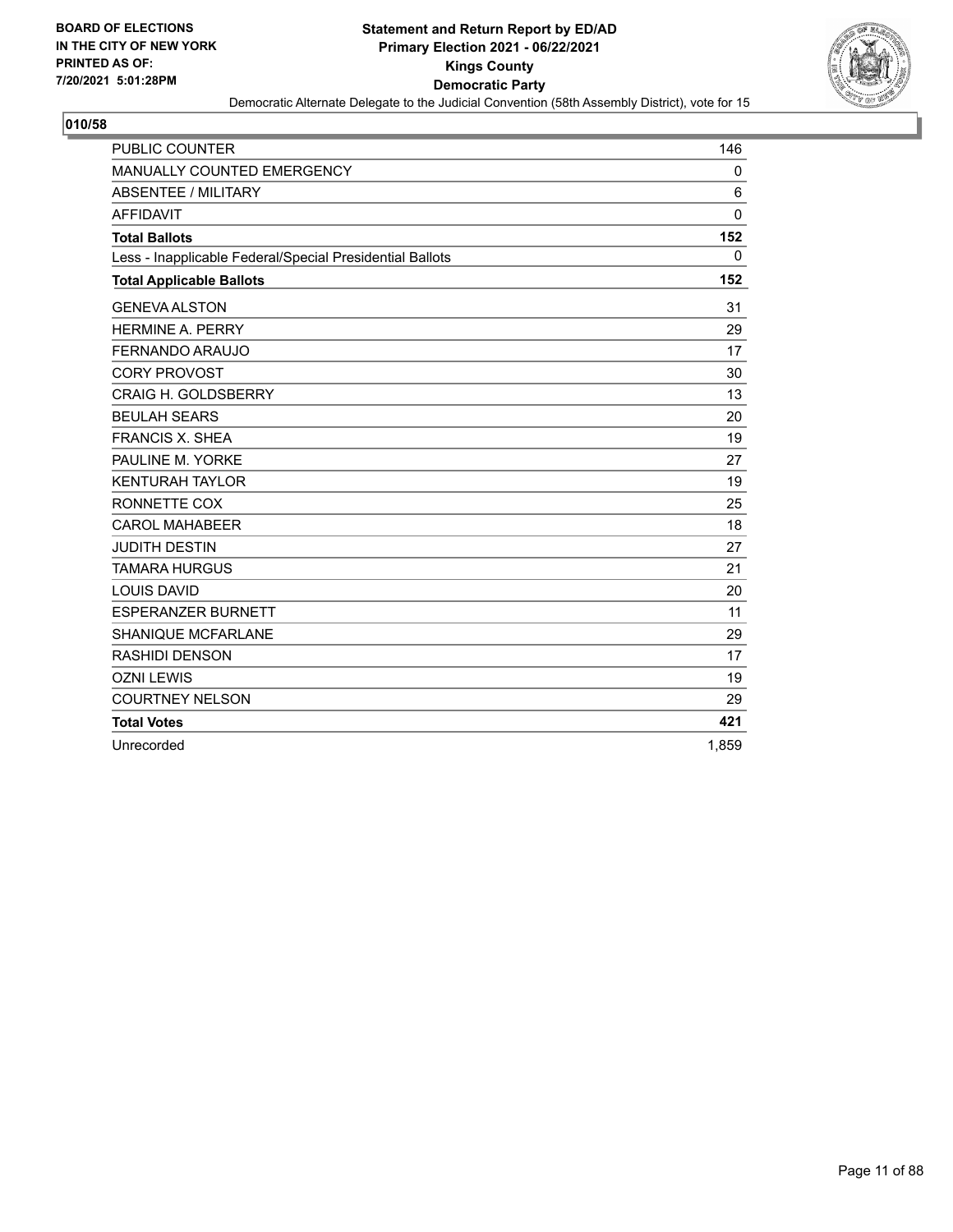

| <b>PUBLIC COUNTER</b>                                    | 147            |
|----------------------------------------------------------|----------------|
| MANUALLY COUNTED EMERGENCY                               | 0              |
| <b>ABSENTEE / MILITARY</b>                               | $\overline{7}$ |
| <b>AFFIDAVIT</b>                                         | 1              |
| <b>Total Ballots</b>                                     | 155            |
| Less - Inapplicable Federal/Special Presidential Ballots | $\mathbf{0}$   |
| <b>Total Applicable Ballots</b>                          | 155            |
| <b>GENEVA ALSTON</b>                                     | 24             |
| <b>HERMINE A. PERRY</b>                                  | 25             |
| FERNANDO ARAUJO                                          | 12             |
| <b>CORY PROVOST</b>                                      | 18             |
| <b>CRAIG H. GOLDSBERRY</b>                               | 20             |
| <b>BEULAH SEARS</b>                                      | 16             |
| <b>FRANCIS X. SHEA</b>                                   | 18             |
| PAULINE M. YORKE                                         | 26             |
| <b>KENTURAH TAYLOR</b>                                   | 24             |
| RONNETTE COX                                             | 25             |
| <b>CAROL MAHABEER</b>                                    | 18             |
| <b>JUDITH DESTIN</b>                                     | 26             |
| <b>TAMARA HURGUS</b>                                     | 24             |
| <b>LOUIS DAVID</b>                                       | 15             |
| <b>ESPERANZER BURNETT</b>                                | 13             |
| <b>SHANIQUE MCFARLANE</b>                                | 27             |
| <b>RASHIDI DENSON</b>                                    | 10             |
| <b>OZNI LEWIS</b>                                        | 13             |
| <b>COURTNEY NELSON</b>                                   | 29             |
| UNATTRIBUTABLE WRITE-IN (WRITE-IN)                       | 1              |
| <b>Total Votes</b>                                       | 384            |
| Unrecorded                                               | 1,941          |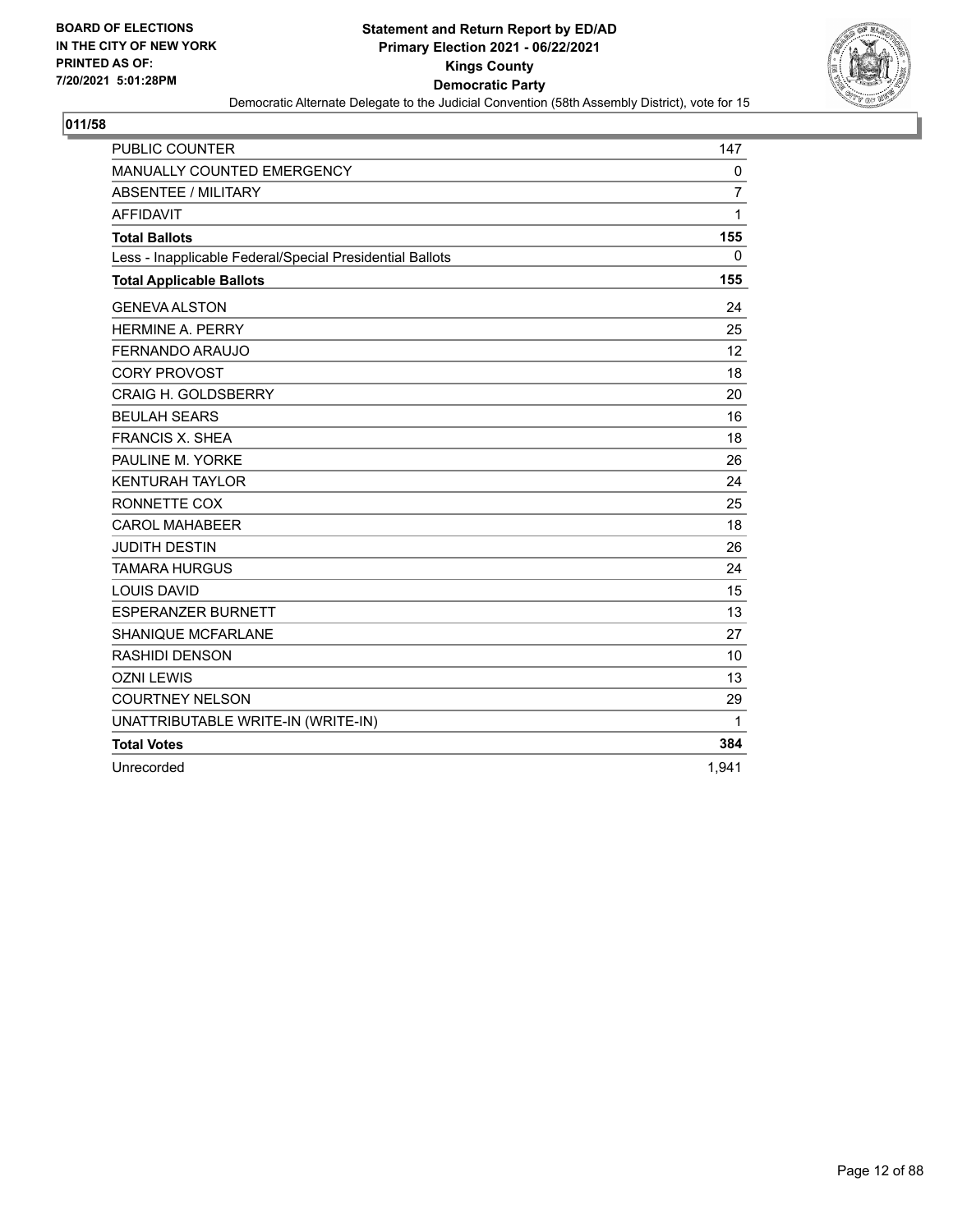

| <b>PUBLIC COUNTER</b>                                    | 228      |
|----------------------------------------------------------|----------|
| MANUALLY COUNTED EMERGENCY                               | 0        |
| ABSENTEE / MILITARY                                      | 18       |
| <b>AFFIDAVIT</b>                                         | 3        |
| <b>Total Ballots</b>                                     | 249      |
| Less - Inapplicable Federal/Special Presidential Ballots | $\Omega$ |
| <b>Total Applicable Ballots</b>                          | 249      |
| <b>GENEVA ALSTON</b>                                     | 48       |
| <b>HERMINE A. PERRY</b>                                  | 67       |
| FERNANDO ARAUJO                                          | 33       |
| <b>CORY PROVOST</b>                                      | 50       |
| <b>CRAIG H. GOLDSBERRY</b>                               | 33       |
| <b>BEULAH SEARS</b>                                      | 43       |
| <b>FRANCIS X. SHEA</b>                                   | 36       |
| PAULINE M. YORKE                                         | 56       |
| <b>KENTURAH TAYLOR</b>                                   | 44       |
| RONNETTE COX                                             | 65       |
| <b>CAROL MAHABEER</b>                                    | 31       |
| <b>JUDITH DESTIN</b>                                     | 46       |
| <b>TAMARA HURGUS</b>                                     | 40       |
| <b>LOUIS DAVID</b>                                       | 42       |
| <b>ESPERANZER BURNETT</b>                                | 27       |
| <b>SHANIQUE MCFARLANE</b>                                | 62       |
| <b>RASHIDI DENSON</b>                                    | 40       |
| <b>OZNI LEWIS</b>                                        | 33       |
| <b>COURTNEY NELSON</b>                                   | 58       |
| <b>Total Votes</b>                                       | 854      |
| Unrecorded                                               | 2.881    |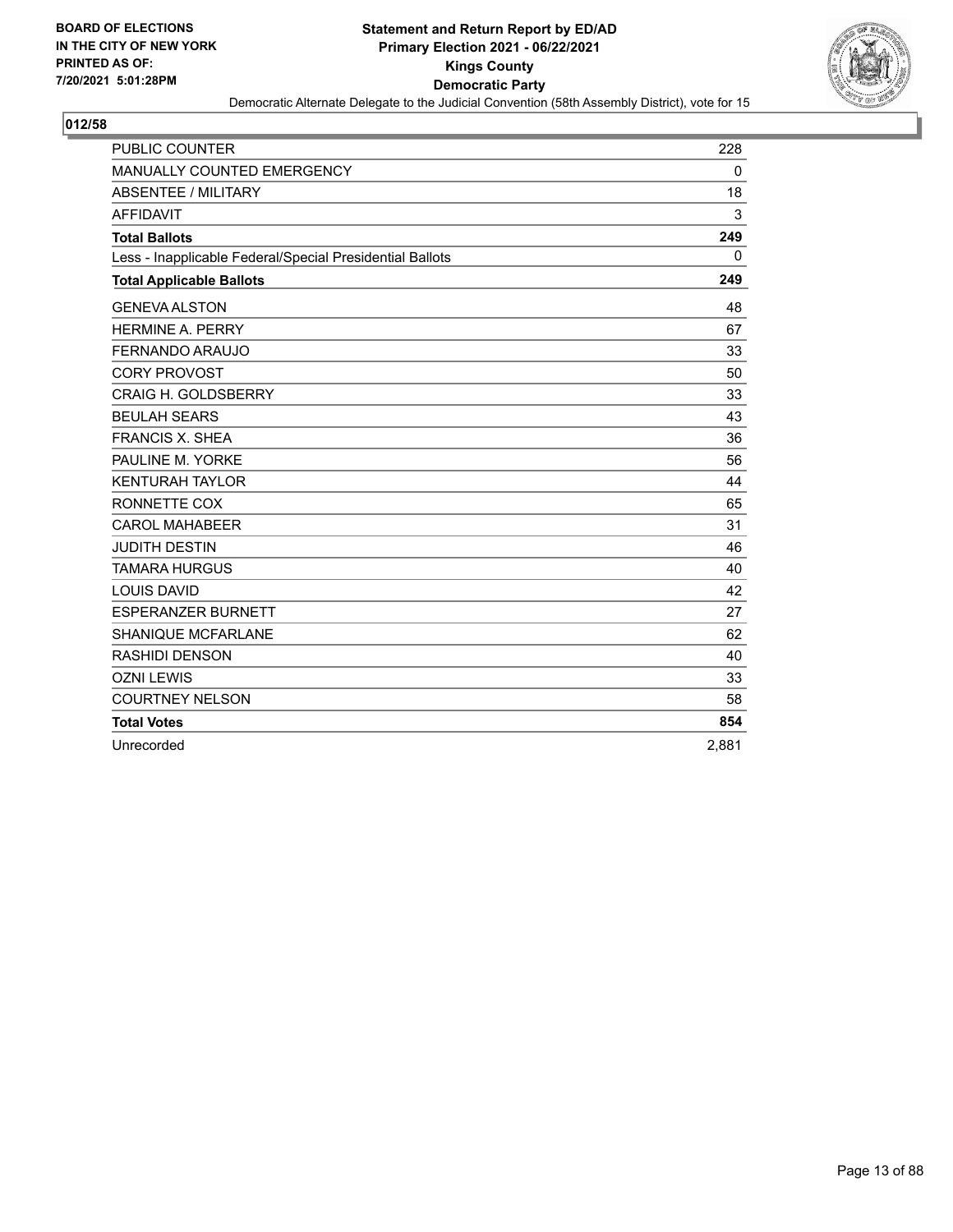

| <b>PUBLIC COUNTER</b>                                    | 205          |
|----------------------------------------------------------|--------------|
| MANUALLY COUNTED EMERGENCY                               | 0            |
| <b>ABSENTEE / MILITARY</b>                               | 14           |
| <b>AFFIDAVIT</b>                                         | 3            |
| <b>Total Ballots</b>                                     | 222          |
| Less - Inapplicable Federal/Special Presidential Ballots | $\mathbf{0}$ |
| <b>Total Applicable Ballots</b>                          | 222          |
| <b>GENEVA ALSTON</b>                                     | 55           |
| <b>HERMINE A. PERRY</b>                                  | 61           |
| FERNANDO ARAUJO                                          | 33           |
| <b>CORY PROVOST</b>                                      | 52           |
| <b>CRAIG H. GOLDSBERRY</b>                               | 36           |
| <b>BEULAH SEARS</b>                                      | 44           |
| <b>FRANCIS X. SHEA</b>                                   | 45           |
| PAULINE M. YORKE                                         | 56           |
| <b>KENTURAH TAYLOR</b>                                   | 49           |
| RONNETTE COX                                             | 54           |
| <b>CAROL MAHABEER</b>                                    | 35           |
| <b>JUDITH DESTIN</b>                                     | 49           |
| <b>TAMARA HURGUS</b>                                     | 46           |
| <b>LOUIS DAVID</b>                                       | 49           |
| <b>ESPERANZER BURNETT</b>                                | 34           |
| <b>SHANIQUE MCFARLANE</b>                                | 65           |
| <b>RASHIDI DENSON</b>                                    | 31           |
| <b>OZNI LEWIS</b>                                        | 28           |
| <b>COURTNEY NELSON</b>                                   | 63           |
| UNATTRIBUTABLE WRITE-IN (WRITE-IN)                       | $\mathbf{1}$ |
| <b>Total Votes</b>                                       | 886          |
| Unrecorded                                               | 2,444        |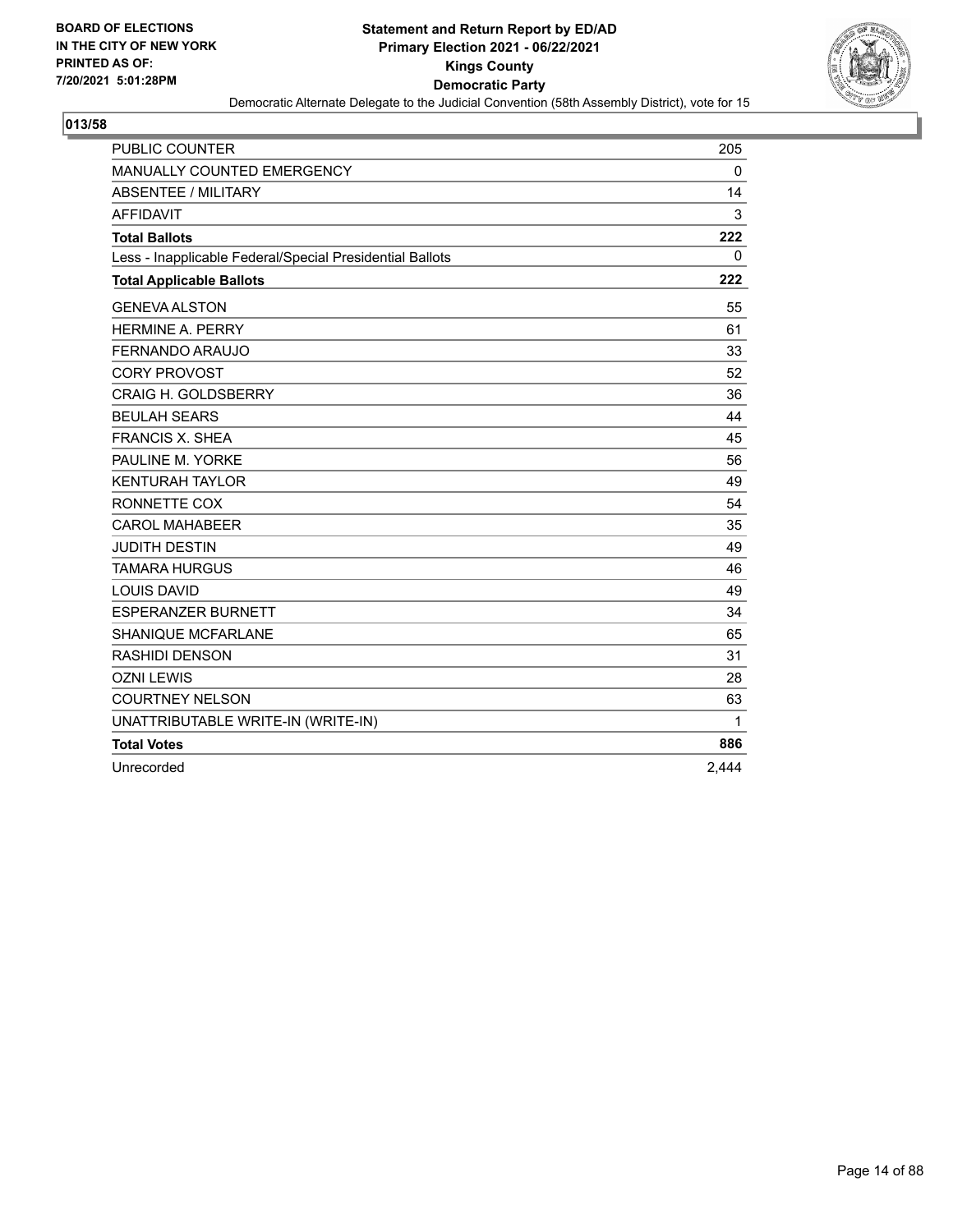

| <b>PUBLIC COUNTER</b>                                    | 150   |
|----------------------------------------------------------|-------|
| MANUALLY COUNTED EMERGENCY                               | 0     |
| <b>ABSENTEE / MILITARY</b>                               | 18    |
| <b>AFFIDAVIT</b>                                         | 1     |
| <b>Total Ballots</b>                                     | 169   |
| Less - Inapplicable Federal/Special Presidential Ballots | 0     |
| <b>Total Applicable Ballots</b>                          | 169   |
| <b>GENEVA ALSTON</b>                                     | 35    |
| <b>HERMINE A. PERRY</b>                                  | 41    |
| <b>FERNANDO ARAUJO</b>                                   | 20    |
| <b>CORY PROVOST</b>                                      | 31    |
| <b>CRAIG H. GOLDSBERRY</b>                               | 23    |
| <b>BEULAH SEARS</b>                                      | 30    |
| <b>FRANCIS X. SHEA</b>                                   | 21    |
| PAULINE M. YORKE                                         | 31    |
| <b>KENTURAH TAYLOR</b>                                   | 30    |
| RONNETTE COX                                             | 43    |
| <b>CAROL MAHABEER</b>                                    | 18    |
| <b>JUDITH DESTIN</b>                                     | 37    |
| <b>TAMARA HURGUS</b>                                     | 22    |
| <b>LOUIS DAVID</b>                                       | 29    |
| <b>ESPERANZER BURNETT</b>                                | 20    |
| <b>SHANIQUE MCFARLANE</b>                                | 40    |
| <b>RASHIDI DENSON</b>                                    | 20    |
| <b>OZNI LEWIS</b>                                        | 23    |
| <b>COURTNEY NELSON</b>                                   | 34    |
| MENDEL ABRAHAM (WRITE-IN)                                | 1     |
| UNATTRIBUTABLE WRITE-IN (WRITE-IN)                       | 4     |
| <b>Total Votes</b>                                       | 553   |
| Unrecorded                                               | 1,982 |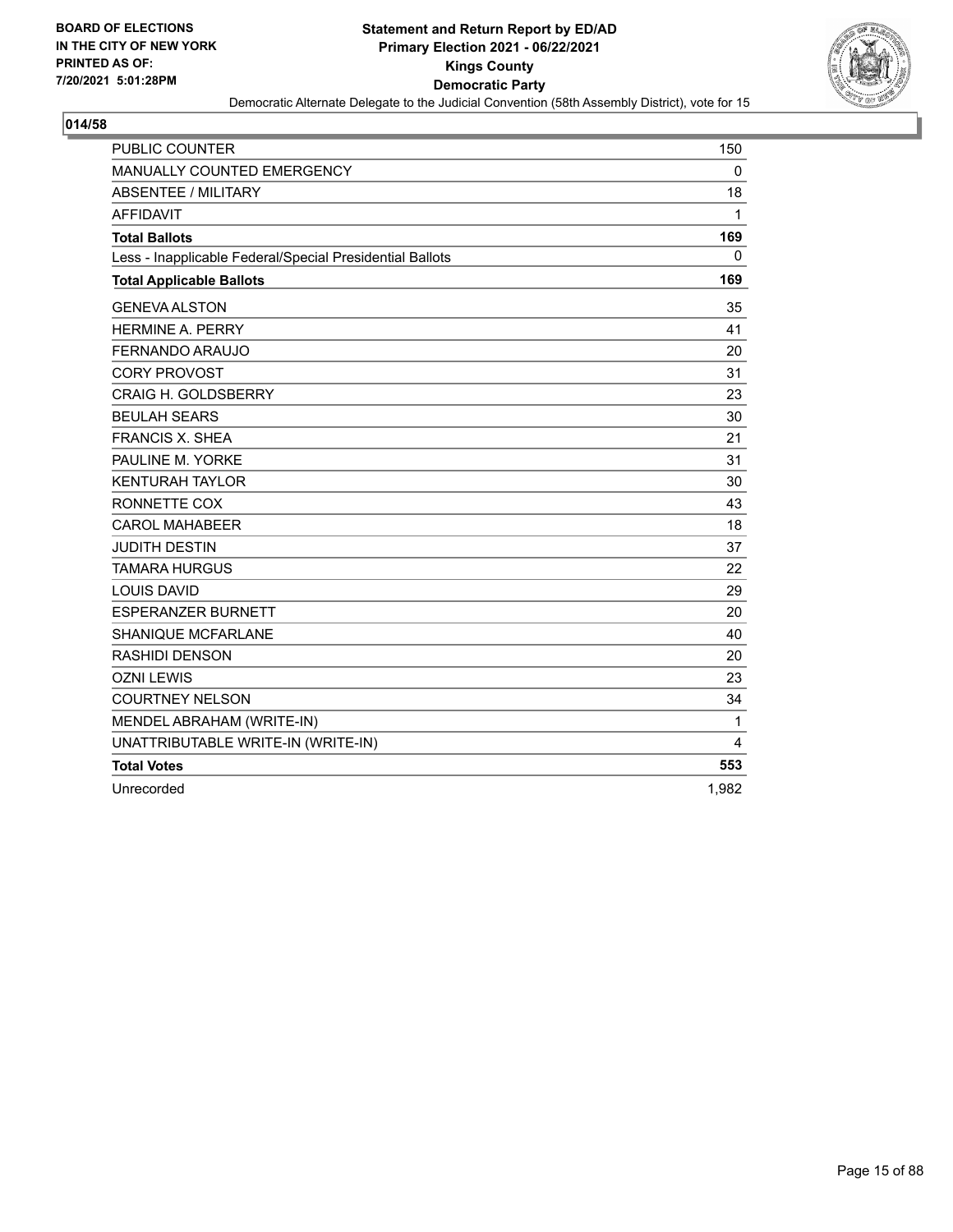

| PUBLIC COUNTER                                           | 173            |
|----------------------------------------------------------|----------------|
| MANUALLY COUNTED EMERGENCY                               | 0              |
| <b>ABSENTEE / MILITARY</b>                               | $\overline{7}$ |
| <b>AFFIDAVIT</b>                                         | $\mathbf 0$    |
| <b>Total Ballots</b>                                     | 180            |
| Less - Inapplicable Federal/Special Presidential Ballots | $\mathbf 0$    |
| <b>Total Applicable Ballots</b>                          | 180            |
| <b>GENEVA ALSTON</b>                                     | 42             |
| <b>HERMINE A. PERRY</b>                                  | 48             |
| <b>FERNANDO ARAUJO</b>                                   | 25             |
| <b>CORY PROVOST</b>                                      | 33             |
| <b>CRAIG H. GOLDSBERRY</b>                               | 23             |
| <b>BEULAH SEARS</b>                                      | 28             |
| <b>FRANCIS X. SHEA</b>                                   | 23             |
| PAULINE M. YORKE                                         | 34             |
| <b>KENTURAH TAYLOR</b>                                   | 25             |
| RONNETTE COX                                             | 28             |
| <b>CAROL MAHABEER</b>                                    | 21             |
| <b>JUDITH DESTIN</b>                                     | 32             |
| <b>TAMARA HURGUS</b>                                     | 26             |
| <b>LOUIS DAVID</b>                                       | 26             |
| <b>ESPERANZER BURNETT</b>                                | 20             |
| <b>SHANIQUE MCFARLANE</b>                                | 45             |
| <b>RASHIDI DENSON</b>                                    | 21             |
| <b>OZNI LEWIS</b>                                        | 21             |
| <b>COURTNEY NELSON</b>                                   | 43             |
| UNATTRIBUTABLE WRITE-IN (WRITE-IN)                       | 1              |
| <b>Total Votes</b>                                       | 565            |
| Unrecorded                                               | 2,135          |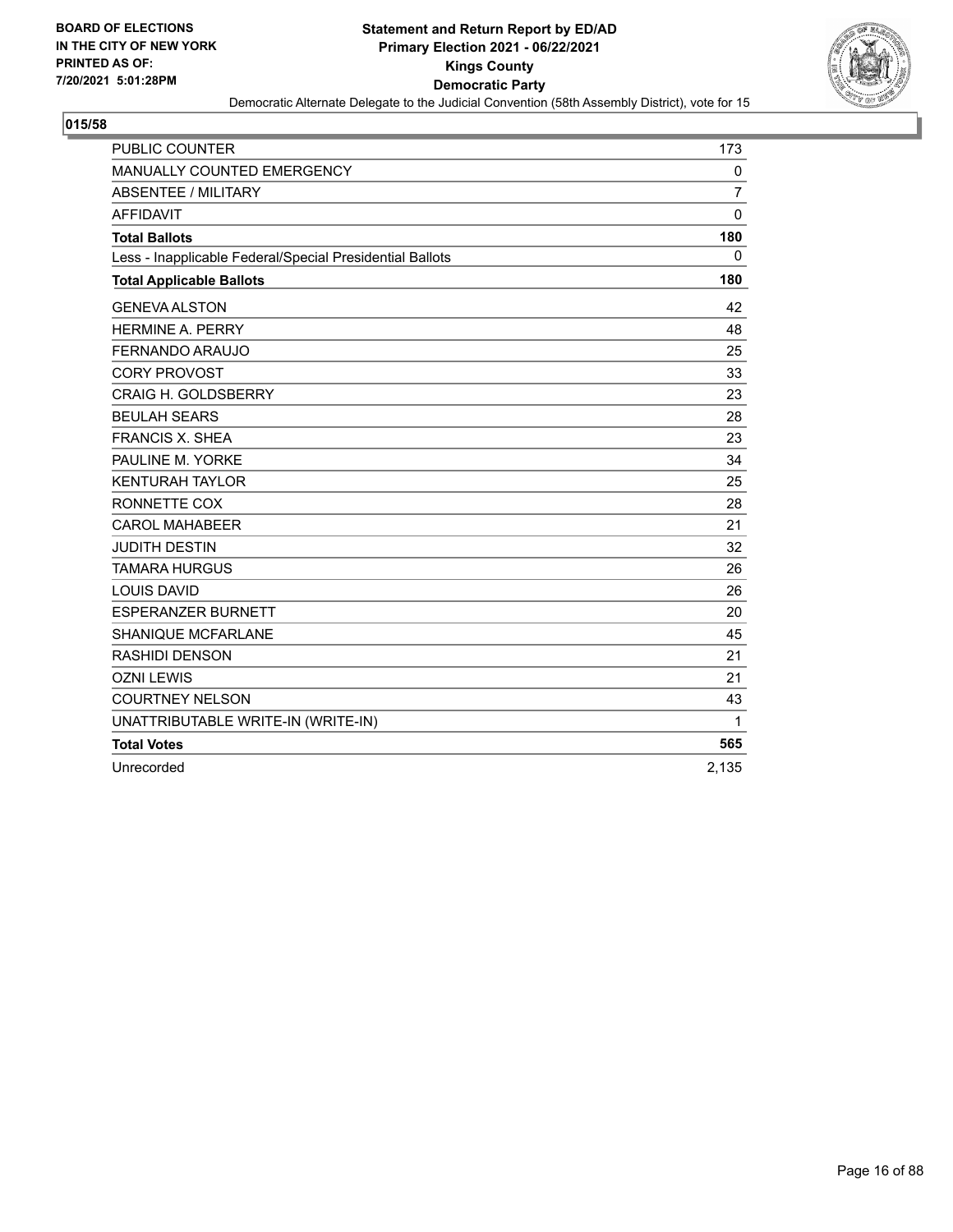

| PUBLIC COUNTER                                           | 153         |
|----------------------------------------------------------|-------------|
| MANUALLY COUNTED EMERGENCY                               | $\mathbf 0$ |
| <b>ABSENTEE / MILITARY</b>                               | 31          |
| <b>AFFIDAVIT</b>                                         | 2           |
| <b>Total Ballots</b>                                     | 186         |
| Less - Inapplicable Federal/Special Presidential Ballots | $\mathbf 0$ |
| <b>Total Applicable Ballots</b>                          | 186         |
| <b>GENEVA ALSTON</b>                                     | 39          |
| <b>HERMINE A. PERRY</b>                                  | 49          |
| <b>FERNANDO ARAUJO</b>                                   | 23          |
| <b>CORY PROVOST</b>                                      | 33          |
| <b>CRAIG H. GOLDSBERRY</b>                               | 21          |
| <b>BEULAH SEARS</b>                                      | 34          |
| <b>FRANCIS X. SHEA</b>                                   | 27          |
| PAULINE M. YORKE                                         | 39          |
| <b>KENTURAH TAYLOR</b>                                   | 32          |
| RONNETTE COX                                             | 50          |
| <b>CAROL MAHABEER</b>                                    | 28          |
| <b>JUDITH DESTIN</b>                                     | 31          |
| <b>TAMARA HURGUS</b>                                     | 37          |
| <b>LOUIS DAVID</b>                                       | 29          |
| <b>ESPERANZER BURNETT</b>                                | 23          |
| <b>SHANIQUE MCFARLANE</b>                                | 52          |
| <b>RASHIDI DENSON</b>                                    | 29          |
| <b>OZNI LEWIS</b>                                        | 17          |
| <b>COURTNEY NELSON</b>                                   | 39          |
| UNATTRIBUTABLE WRITE-IN (WRITE-IN)                       | 2           |
| <b>Total Votes</b>                                       | 634         |
| Unrecorded                                               | 2,156       |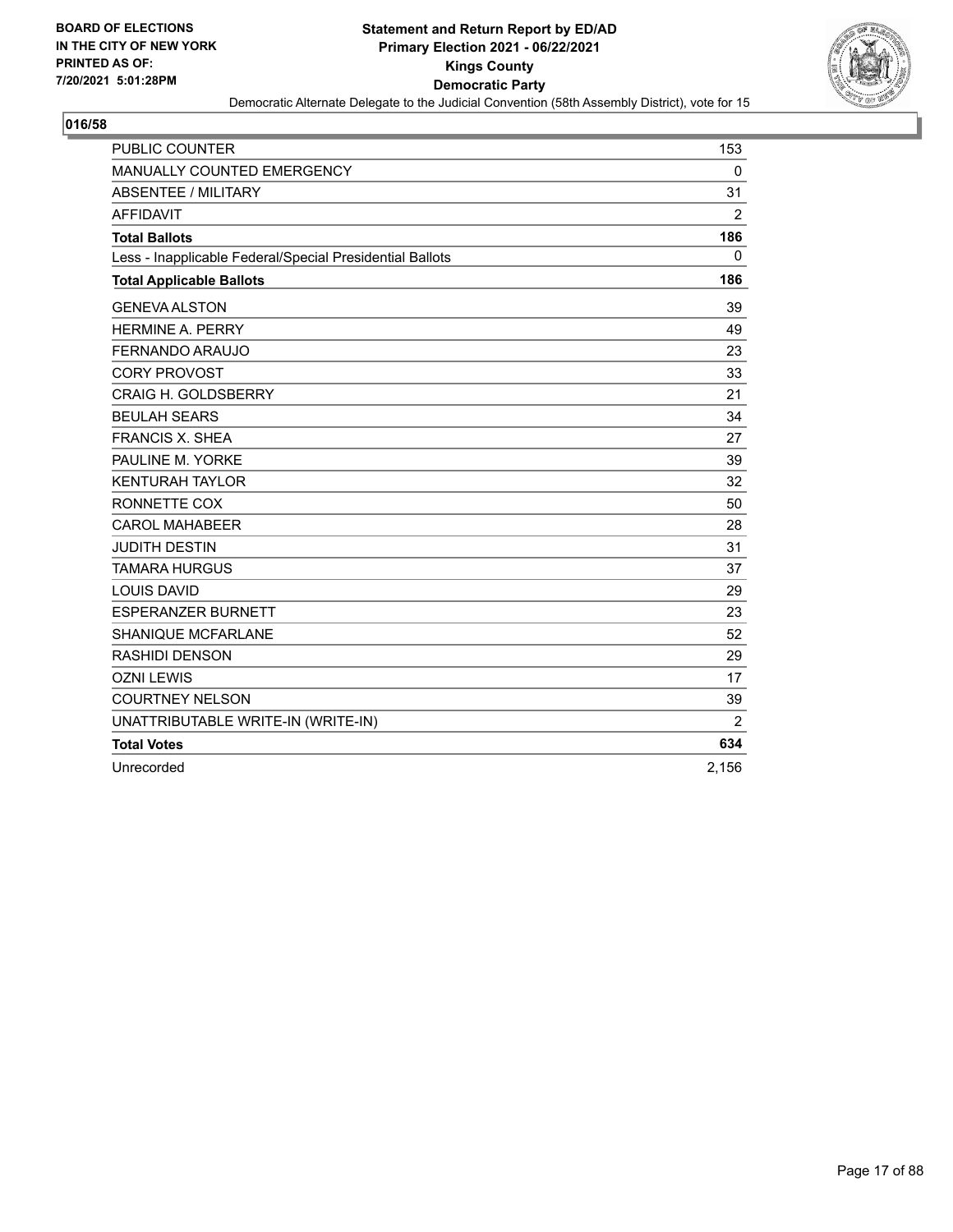

| <b>PUBLIC COUNTER</b>                                    | 156      |
|----------------------------------------------------------|----------|
| MANUALLY COUNTED EMERGENCY                               | 0        |
| <b>ABSENTEE / MILITARY</b>                               | 13       |
| <b>AFFIDAVIT</b>                                         | 2        |
| <b>Total Ballots</b>                                     | 171      |
| Less - Inapplicable Federal/Special Presidential Ballots | $\Omega$ |
| <b>Total Applicable Ballots</b>                          | 171      |
| <b>GENEVA ALSTON</b>                                     | 41       |
| <b>HERMINE A. PERRY</b>                                  | 42       |
| FERNANDO ARAUJO                                          | 30       |
| <b>CORY PROVOST</b>                                      | 38       |
| <b>CRAIG H. GOLDSBERRY</b>                               | 28       |
| <b>BEULAH SEARS</b>                                      | 39       |
| <b>FRANCIS X. SHEA</b>                                   | 35       |
| PAULINE M. YORKE                                         | 40       |
| <b>KENTURAH TAYLOR</b>                                   | 37       |
| RONNETTE COX                                             | 42       |
| <b>CAROL MAHABEER</b>                                    | 36       |
| <b>JUDITH DESTIN</b>                                     | 50       |
| <b>TAMARA HURGUS</b>                                     | 40       |
| <b>LOUIS DAVID</b>                                       | 36       |
| <b>ESPERANZER BURNETT</b>                                | 30       |
| <b>SHANIQUE MCFARLANE</b>                                | 45       |
| RASHIDI DENSON                                           | 30       |
| <b>OZNI LEWIS</b>                                        | 20       |
| <b>COURTNEY NELSON</b>                                   | 39       |
| <b>Total Votes</b>                                       | 698      |
| Unrecorded                                               | 1,867    |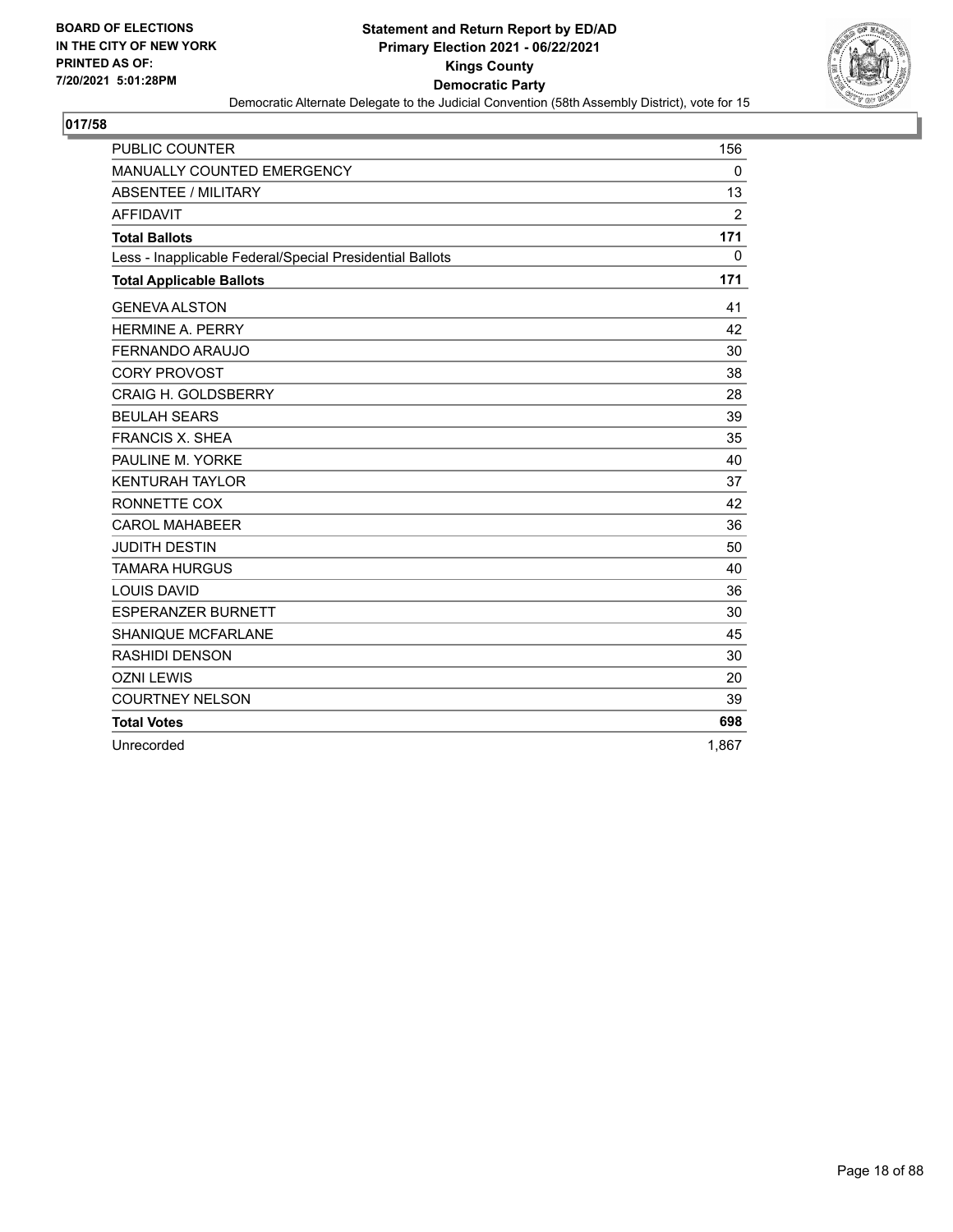

| <b>PUBLIC COUNTER</b>                                    | 190   |
|----------------------------------------------------------|-------|
| MANUALLY COUNTED EMERGENCY                               | 0     |
| <b>ABSENTEE / MILITARY</b>                               | 16    |
| <b>AFFIDAVIT</b>                                         | 0     |
| <b>Total Ballots</b>                                     | 206   |
| Less - Inapplicable Federal/Special Presidential Ballots | 0     |
| <b>Total Applicable Ballots</b>                          | 206   |
| <b>GENEVA ALSTON</b>                                     | 39    |
| <b>HERMINE A. PERRY</b>                                  | 45    |
| FERNANDO ARAUJO                                          | 33    |
| <b>CORY PROVOST</b>                                      | 40    |
| <b>CRAIG H. GOLDSBERRY</b>                               | 30    |
| <b>BEULAH SEARS</b>                                      | 36    |
| <b>FRANCIS X. SHEA</b>                                   | 31    |
| PAULINE M. YORKE                                         | 44    |
| <b>KENTURAH TAYLOR</b>                                   | 42    |
| RONNETTE COX                                             | 47    |
| <b>CAROL MAHABEER</b>                                    | 27    |
| <b>JUDITH DESTIN</b>                                     | 47    |
| <b>TAMARA HURGUS</b>                                     | 35    |
| <b>LOUIS DAVID</b>                                       | 44    |
| <b>ESPERANZER BURNETT</b>                                | 21    |
| <b>SHANIQUE MCFARLANE</b>                                | 39    |
| <b>RASHIDI DENSON</b>                                    | 19    |
| <b>OZNI LEWIS</b>                                        | 18    |
| <b>COURTNEY NELSON</b>                                   | 43    |
| UNATTRIBUTABLE WRITE-IN (WRITE-IN)                       | 4     |
| <b>Total Votes</b>                                       | 684   |
| Unrecorded                                               | 2,406 |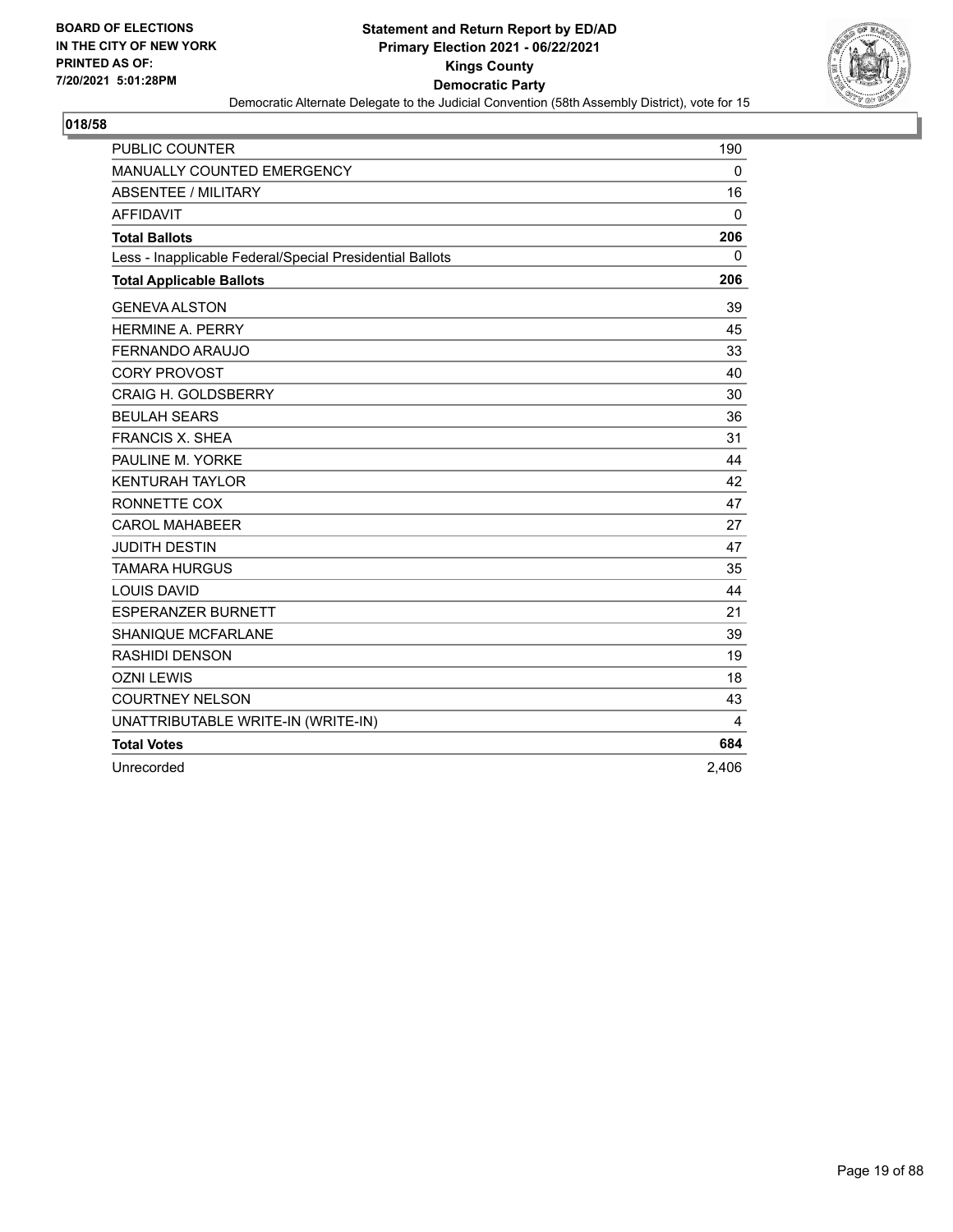

| PUBLIC COUNTER                                           | 173          |
|----------------------------------------------------------|--------------|
| MANUALLY COUNTED EMERGENCY                               | 0            |
| ABSENTEE / MILITARY                                      | 17           |
| <b>AFFIDAVIT</b>                                         | 1            |
| <b>Total Ballots</b>                                     | 191          |
| Less - Inapplicable Federal/Special Presidential Ballots | $\mathbf{0}$ |
| <b>Total Applicable Ballots</b>                          | 191          |
| <b>GENEVA ALSTON</b>                                     | 33           |
| <b>HERMINE A. PERRY</b>                                  | 39           |
| FERNANDO ARAUJO                                          | 24           |
| <b>CORY PROVOST</b>                                      | 30           |
| CRAIG H. GOLDSBERRY                                      | 24           |
| <b>BEULAH SEARS</b>                                      | 28           |
| <b>FRANCIS X. SHEA</b>                                   | 27           |
| PAULINE M. YORKE                                         | 40           |
| <b>KENTURAH TAYLOR</b>                                   | 29           |
| RONNETTE COX                                             | 40           |
| <b>CAROL MAHABEER</b>                                    | 23           |
| <b>JUDITH DESTIN</b>                                     | 28           |
| <b>TAMARA HURGUS</b>                                     | 34           |
| <b>LOUIS DAVID</b>                                       | 36           |
| <b>ESPERANZER BURNETT</b>                                | 19           |
| <b>SHANIQUE MCFARLANE</b>                                | 34           |
| RASHIDI DENSON                                           | 21           |
| <b>OZNI LEWIS</b>                                        | 24           |
| <b>COURTNEY NELSON</b>                                   | 35           |
| UNATTRIBUTABLE WRITE-IN (WRITE-IN)                       | 8            |
| <b>Total Votes</b>                                       | 576          |
| Unrecorded                                               | 2,289        |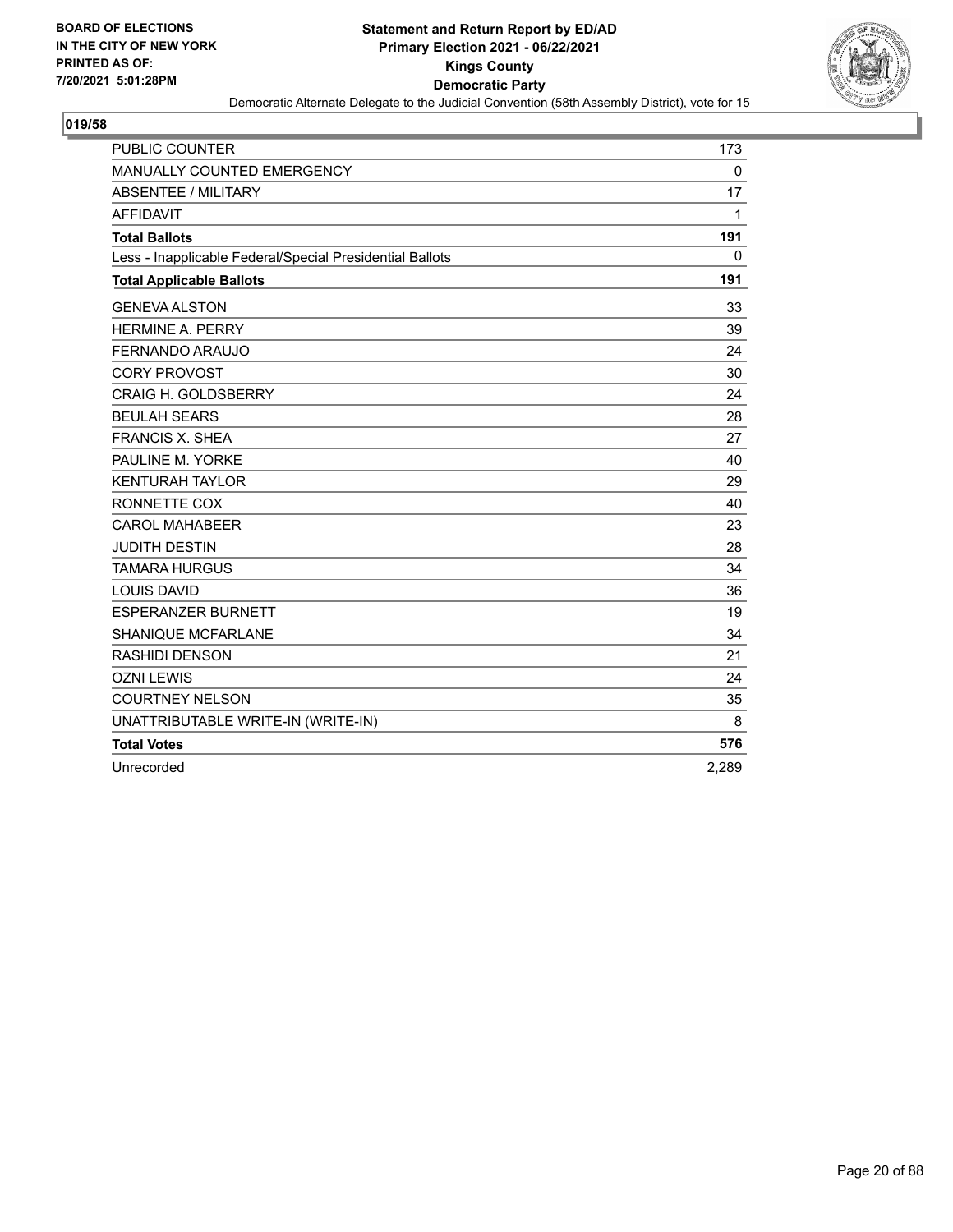

| <b>PUBLIC COUNTER</b>                                    | 213          |
|----------------------------------------------------------|--------------|
| MANUALLY COUNTED EMERGENCY                               | $\mathbf 0$  |
| <b>ABSENTEE / MILITARY</b>                               | 24           |
| <b>AFFIDAVIT</b>                                         | 1            |
| <b>Total Ballots</b>                                     | 238          |
| Less - Inapplicable Federal/Special Presidential Ballots | $\mathbf{0}$ |
| <b>Total Applicable Ballots</b>                          | 238          |
| <b>GENEVA ALSTON</b>                                     | 56           |
| <b>HERMINE A. PERRY</b>                                  | 73           |
| FERNANDO ARAUJO                                          | 44           |
| <b>CORY PROVOST</b>                                      | 58           |
| <b>CRAIG H. GOLDSBERRY</b>                               | 41           |
| <b>BEULAH SEARS</b>                                      | 57           |
| <b>FRANCIS X. SHEA</b>                                   | 51           |
| PAULINE M. YORKE                                         | 51           |
| <b>KENTURAH TAYLOR</b>                                   | 55           |
| RONNETTE COX                                             | 69           |
| <b>CAROL MAHABEER</b>                                    | 50           |
| <b>JUDITH DESTIN</b>                                     | 66           |
| <b>TAMARA HURGUS</b>                                     | 52           |
| <b>LOUIS DAVID</b>                                       | 52           |
| <b>ESPERANZER BURNETT</b>                                | 53           |
| <b>SHANIQUE MCFARLANE</b>                                | 56           |
| <b>RASHIDI DENSON</b>                                    | 31           |
| <b>OZNI LEWIS</b>                                        | 27           |
| <b>COURTNEY NELSON</b>                                   | 50           |
| UNATTRIBUTABLE WRITE-IN (WRITE-IN)                       | 1            |
| <b>Total Votes</b>                                       | 993          |
| Unrecorded                                               | 2,577        |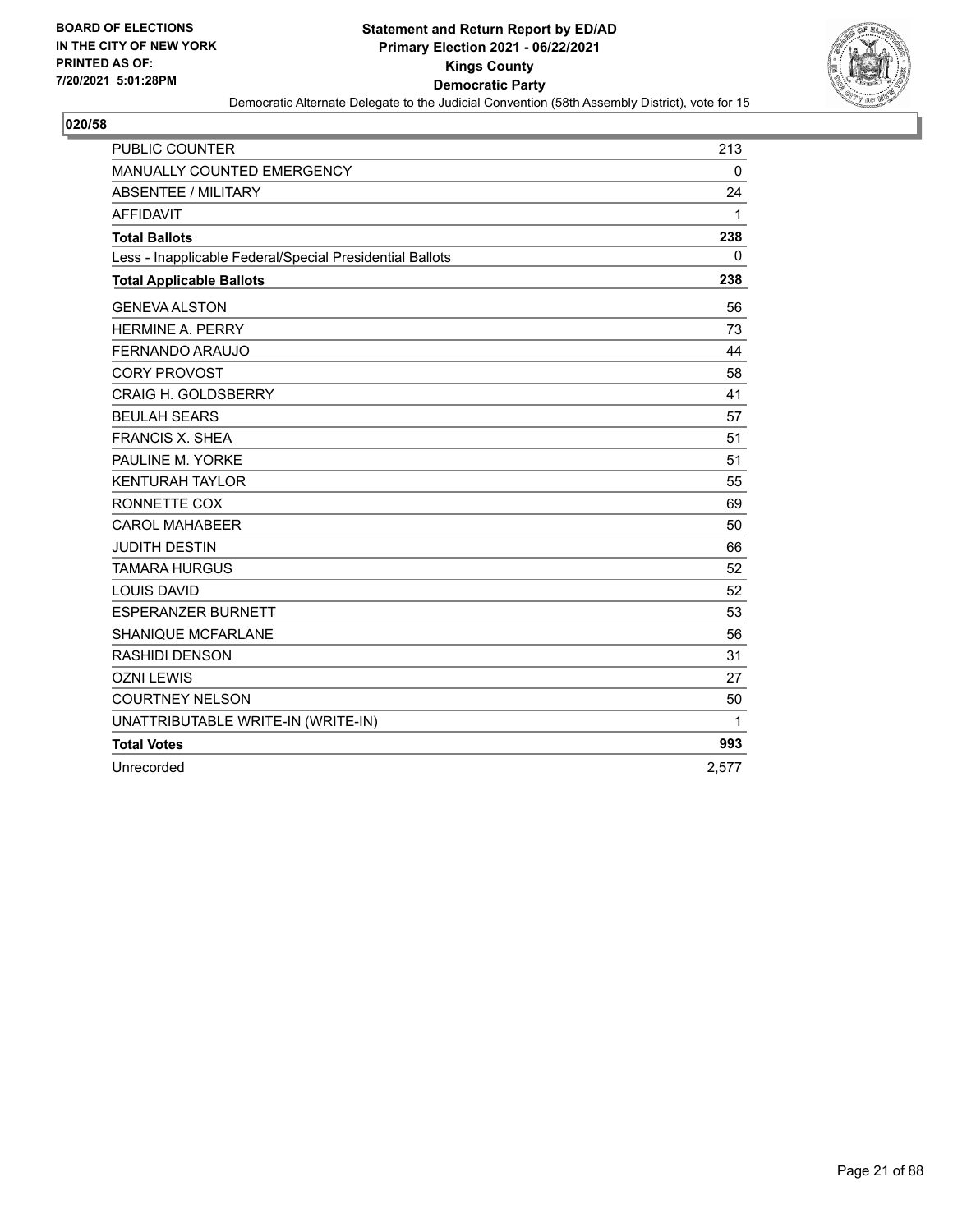

| <b>PUBLIC COUNTER</b>                                    | 186          |
|----------------------------------------------------------|--------------|
| <b>MANUALLY COUNTED EMERGENCY</b>                        | $\mathbf 0$  |
| <b>ABSENTEE / MILITARY</b>                               | 23           |
| <b>AFFIDAVIT</b>                                         | 1            |
| <b>Total Ballots</b>                                     | 210          |
| Less - Inapplicable Federal/Special Presidential Ballots | $\mathbf{0}$ |
| <b>Total Applicable Ballots</b>                          | 210          |
| <b>GENEVA ALSTON</b>                                     | 30           |
| <b>HERMINE A. PERRY</b>                                  | 42           |
| FERNANDO ARAUJO                                          | 21           |
| <b>CORY PROVOST</b>                                      | 34           |
| <b>CRAIG H. GOLDSBERRY</b>                               | 21           |
| <b>BEULAH SEARS</b>                                      | 31           |
| <b>FRANCIS X. SHEA</b>                                   | 33           |
| PAULINE M. YORKE                                         | 36           |
| <b>KENTURAH TAYLOR</b>                                   | 31           |
| RONNETTE COX                                             | 39           |
| <b>CAROL MAHABEER</b>                                    | 32           |
| <b>JUDITH DESTIN</b>                                     | 42           |
| <b>TAMARA HURGUS</b>                                     | 40           |
| <b>LOUIS DAVID</b>                                       | 38           |
| <b>ESPERANZER BURNETT</b>                                | 24           |
| <b>SHANIQUE MCFARLANE</b>                                | 38           |
| RASHIDI DENSON                                           | 17           |
| <b>OZNI LEWIS</b>                                        | 16           |
| <b>COURTNEY NELSON</b>                                   | 35           |
| UNATTRIBUTABLE WRITE-IN (WRITE-IN)                       | 6            |
| <b>Total Votes</b>                                       | 606          |
| Unrecorded                                               | 2,544        |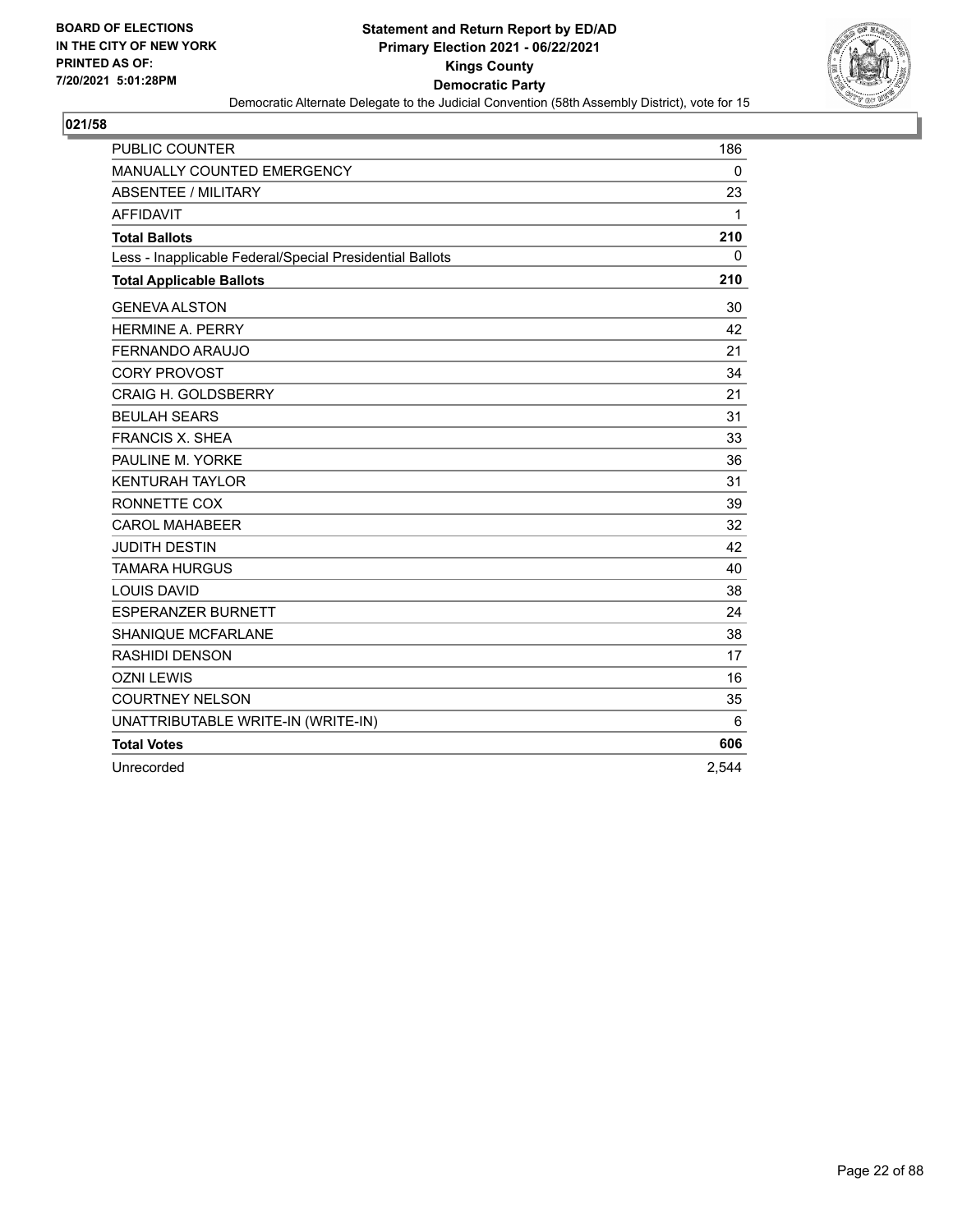

| <b>PUBLIC COUNTER</b>                                    | 191   |
|----------------------------------------------------------|-------|
| <b>MANUALLY COUNTED EMERGENCY</b>                        | 0     |
| <b>ABSENTEE / MILITARY</b>                               | 9     |
| <b>AFFIDAVIT</b>                                         | 1     |
| <b>Total Ballots</b>                                     | 201   |
| Less - Inapplicable Federal/Special Presidential Ballots | 0     |
| <b>Total Applicable Ballots</b>                          | 201   |
| <b>GENEVA ALSTON</b>                                     | 50    |
| <b>HERMINE A. PERRY</b>                                  | 48    |
| <b>FERNANDO ARAUJO</b>                                   | 39    |
| <b>CORY PROVOST</b>                                      | 57    |
| <b>CRAIG H. GOLDSBERRY</b>                               | 33    |
| <b>BEULAH SEARS</b>                                      | 47    |
| <b>FRANCIS X. SHEA</b>                                   | 39    |
| PAULINE M. YORKE                                         | 48    |
| <b>KENTURAH TAYLOR</b>                                   | 39    |
| RONNETTE COX                                             | 50    |
| <b>CAROL MAHABEER</b>                                    | 35    |
| <b>JUDITH DESTIN</b>                                     | 54    |
| <b>TAMARA HURGUS</b>                                     | 42    |
| <b>LOUIS DAVID</b>                                       | 42    |
| <b>ESPERANZER BURNETT</b>                                | 36    |
| <b>SHANIQUE MCFARLANE</b>                                | 46    |
| RASHIDI DENSON                                           | 35    |
| <b>OZNI LEWIS</b>                                        | 24    |
| <b>COURTNEY NELSON</b>                                   | 40    |
| DARLENE FORDE (WRITE-IN)                                 | 1     |
| DARRELL FORDE (WRITE-IN)                                 | 1     |
| UNATTRIBUTABLE WRITE-IN (WRITE-IN)                       | 1     |
| <b>Total Votes</b>                                       | 807   |
| Unrecorded                                               | 2,208 |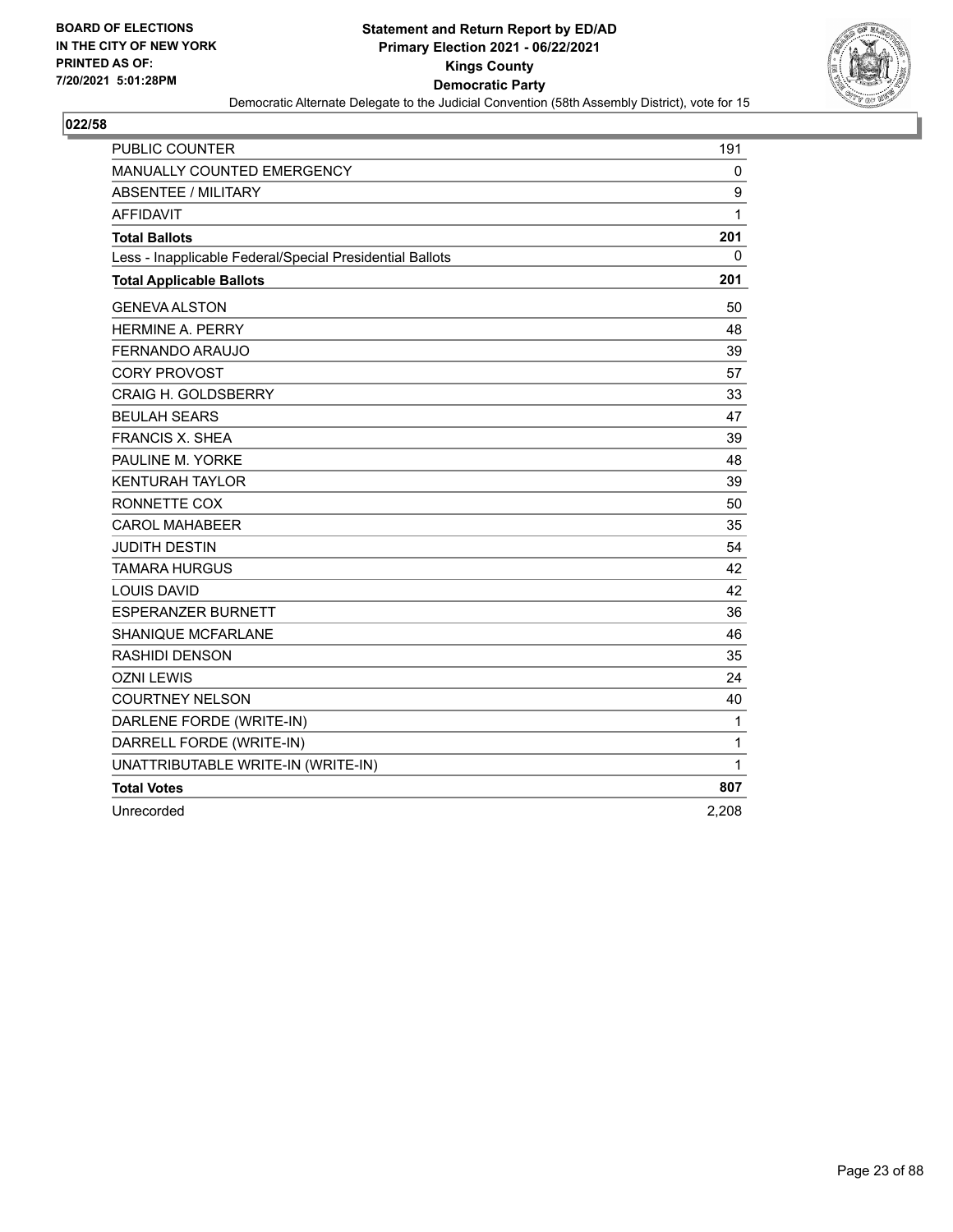

| <b>PUBLIC COUNTER</b>                                    | 140            |
|----------------------------------------------------------|----------------|
| MANUALLY COUNTED EMERGENCY                               | $\mathbf 0$    |
| <b>ABSENTEE / MILITARY</b>                               | 15             |
| <b>AFFIDAVIT</b>                                         | 4              |
| <b>Total Ballots</b>                                     | 159            |
| Less - Inapplicable Federal/Special Presidential Ballots | 0              |
| <b>Total Applicable Ballots</b>                          | 159            |
| <b>GENEVA ALSTON</b>                                     | 45             |
| <b>HERMINE A. PERRY</b>                                  | 42             |
| FERNANDO ARAUJO                                          | 28             |
| <b>CORY PROVOST</b>                                      | 32             |
| <b>CRAIG H. GOLDSBERRY</b>                               | 19             |
| <b>BEULAH SEARS</b>                                      | 34             |
| <b>FRANCIS X. SHEA</b>                                   | 29             |
| PAULINE M. YORKE                                         | 32             |
| <b>KENTURAH TAYLOR</b>                                   | 30             |
| RONNETTE COX                                             | 44             |
| <b>CAROL MAHABEER</b>                                    | 27             |
| <b>JUDITH DESTIN</b>                                     | 34             |
| <b>TAMARA HURGUS</b>                                     | 32             |
| <b>LOUIS DAVID</b>                                       | 35             |
| <b>ESPERANZER BURNETT</b>                                | 27             |
| <b>SHANIQUE MCFARLANE</b>                                | 39             |
| <b>RASHIDI DENSON</b>                                    | 26             |
| <b>OZNI LEWIS</b>                                        | 17             |
| <b>COURTNEY NELSON</b>                                   | 36             |
| UNATTRIBUTABLE WRITE-IN (WRITE-IN)                       | $\overline{2}$ |
| <b>Total Votes</b>                                       | 610            |
| Unrecorded                                               | 1,775          |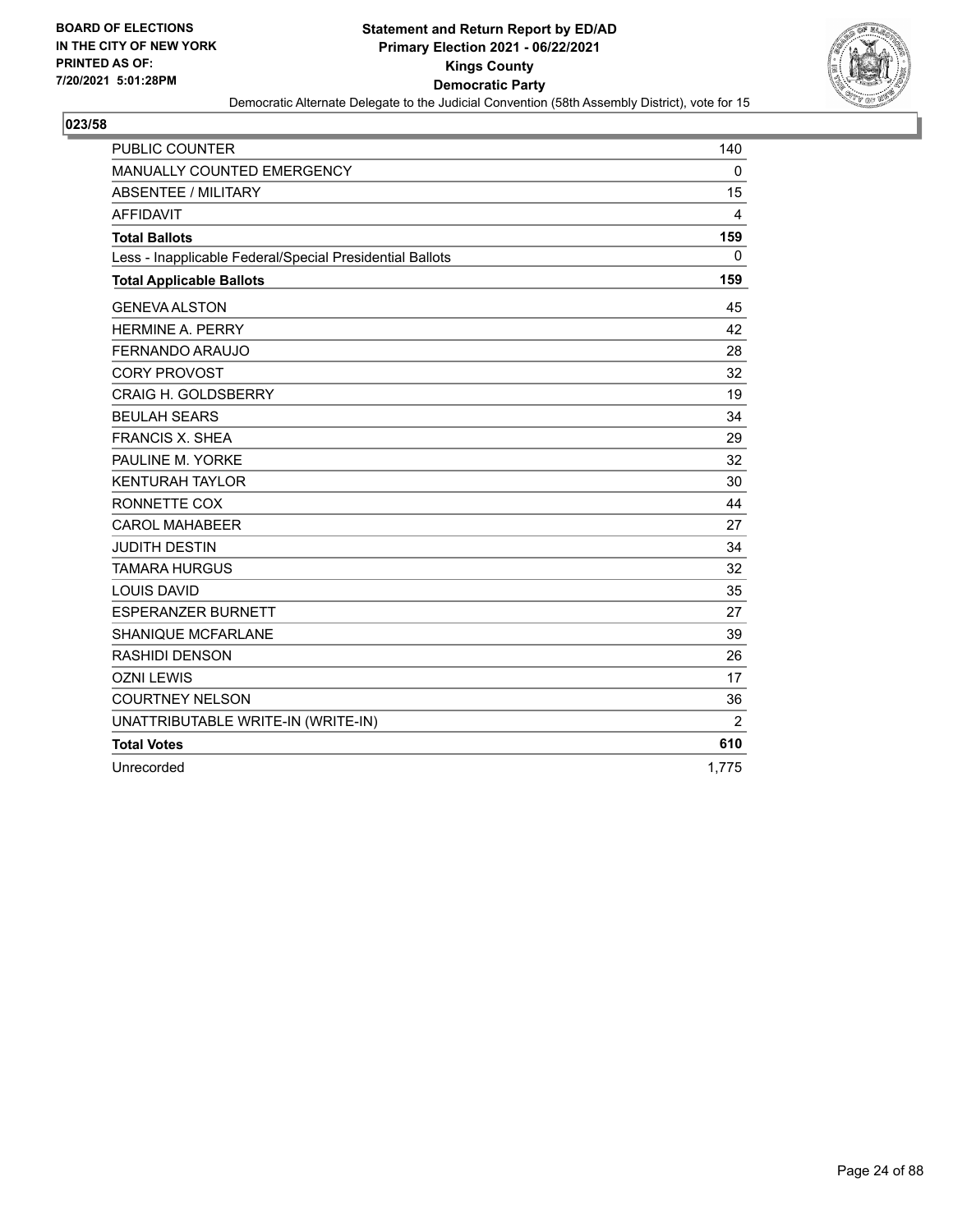

| <b>PUBLIC COUNTER</b>                                    | 171         |
|----------------------------------------------------------|-------------|
| MANUALLY COUNTED EMERGENCY                               | $\mathbf 0$ |
| <b>ABSENTEE / MILITARY</b>                               | 14          |
| <b>AFFIDAVIT</b>                                         | 1           |
| <b>Total Ballots</b>                                     | 186         |
| Less - Inapplicable Federal/Special Presidential Ballots | $\Omega$    |
| <b>Total Applicable Ballots</b>                          | 186         |
| <b>GENEVA ALSTON</b>                                     | 36          |
| <b>HERMINE A. PERRY</b>                                  | 45          |
| <b>FERNANDO ARAUJO</b>                                   | 19          |
| <b>CORY PROVOST</b>                                      | 44          |
| <b>CRAIG H. GOLDSBERRY</b>                               | 30          |
| <b>BEULAH SEARS</b>                                      | 33          |
| <b>FRANCIS X. SHEA</b>                                   | 34          |
| PAULINE M. YORKE                                         | 34          |
| <b>KENTURAH TAYLOR</b>                                   | 40          |
| RONNETTE COX                                             | 48          |
| <b>CAROL MAHABEER</b>                                    | 29          |
| <b>JUDITH DESTIN</b>                                     | 41          |
| <b>TAMARA HURGUS</b>                                     | 34          |
| <b>LOUIS DAVID</b>                                       | 38          |
| <b>ESPERANZER BURNETT</b>                                | 24          |
| <b>SHANIQUE MCFARLANE</b>                                | 47          |
| <b>RASHIDI DENSON</b>                                    | 23          |
| <b>OZNI LEWIS</b>                                        | 18          |
| <b>COURTNEY NELSON</b>                                   | 39          |
| JOSE MENDEZ (WRITE-IN)                                   | 2           |
| UNATTRIBUTABLE WRITE-IN (WRITE-IN)                       | 1           |
| <b>Total Votes</b>                                       | 659         |
| Unrecorded                                               | 2,131       |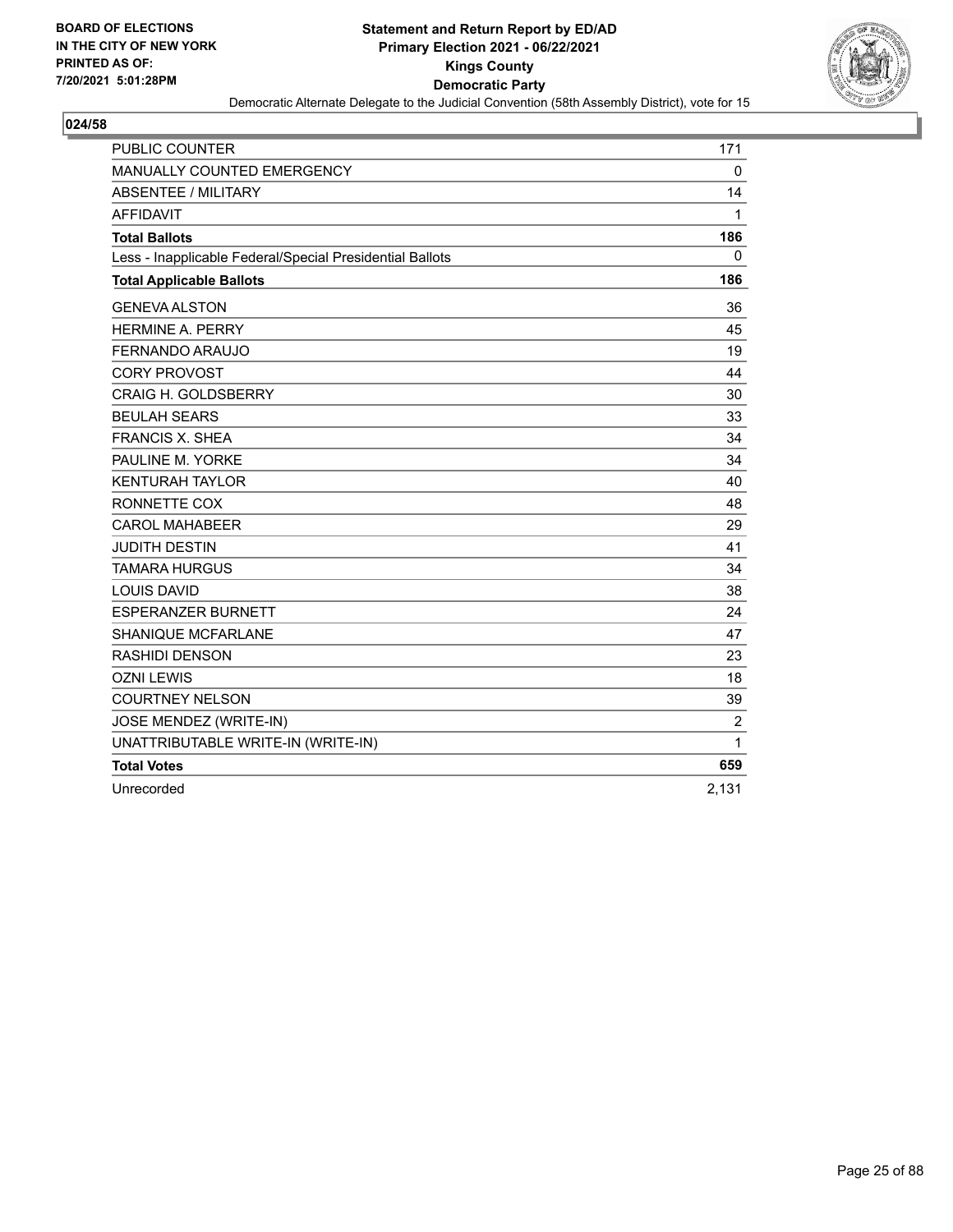

| <b>PUBLIC COUNTER</b>                                    | 255         |
|----------------------------------------------------------|-------------|
| MANUALLY COUNTED EMERGENCY                               | 0           |
| <b>ABSENTEE / MILITARY</b>                               | 12          |
| <b>AFFIDAVIT</b>                                         | $\Omega$    |
| <b>Total Ballots</b>                                     | 267         |
| Less - Inapplicable Federal/Special Presidential Ballots | $\mathbf 0$ |
| <b>Total Applicable Ballots</b>                          | 267         |
| <b>GENEVA ALSTON</b>                                     | 58          |
| <b>HERMINE A. PERRY</b>                                  | 61          |
| FERNANDO ARAUJO                                          | 42          |
| <b>CORY PROVOST</b>                                      | 41          |
| <b>CRAIG H. GOLDSBERRY</b>                               | 47          |
| <b>BEULAH SEARS</b>                                      | 45          |
| <b>FRANCIS X. SHEA</b>                                   | 48          |
| PAULINE M. YORKE                                         | 49          |
| <b>KENTURAH TAYLOR</b>                                   | 45          |
| RONNETTE COX                                             | 62          |
| <b>CAROL MAHABEER</b>                                    | 38          |
| <b>JUDITH DESTIN</b>                                     | 51          |
| <b>TAMARA HURGUS</b>                                     | 43          |
| <b>LOUIS DAVID</b>                                       | 45          |
| <b>ESPERANZER BURNETT</b>                                | 34          |
| <b>SHANIQUE MCFARLANE</b>                                | 52          |
| <b>RASHIDI DENSON</b>                                    | 36          |
| <b>OZNI LEWIS</b>                                        | 28          |
| <b>COURTNEY NELSON</b>                                   | 48          |
| <b>Total Votes</b>                                       | 873         |
| Unrecorded                                               | 3,132       |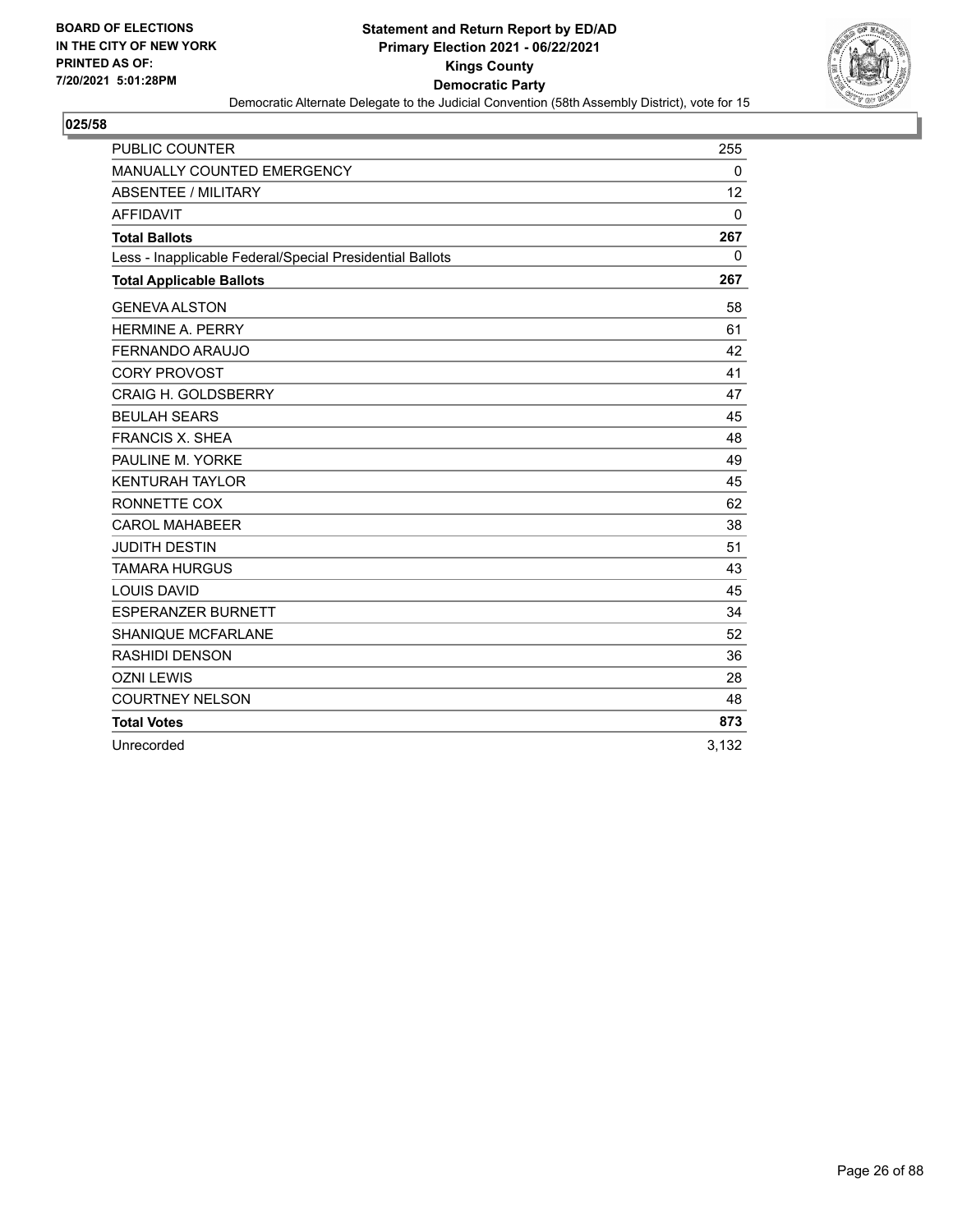

| <b>PUBLIC COUNTER</b>                                    | 215         |
|----------------------------------------------------------|-------------|
| MANUALLY COUNTED EMERGENCY                               | $\mathbf 0$ |
| <b>ABSENTEE / MILITARY</b>                               | 21          |
| <b>AFFIDAVIT</b>                                         | 0           |
| <b>Total Ballots</b>                                     | 236         |
| Less - Inapplicable Federal/Special Presidential Ballots | 0           |
| <b>Total Applicable Ballots</b>                          | 236         |
| <b>GENEVA ALSTON</b>                                     | 58          |
| <b>HERMINE A. PERRY</b>                                  | 58          |
| <b>FERNANDO ARAUJO</b>                                   | 42          |
| <b>CORY PROVOST</b>                                      | 55          |
| <b>CRAIG H. GOLDSBERRY</b>                               | 39          |
| <b>BEULAH SEARS</b>                                      | 48          |
| <b>FRANCIS X. SHEA</b>                                   | 48          |
| PAULINE M. YORKE                                         | 55          |
| <b>KENTURAH TAYLOR</b>                                   | 44          |
| RONNETTE COX                                             | 59          |
| <b>CAROL MAHABEER</b>                                    | 41          |
| <b>JUDITH DESTIN</b>                                     | 66          |
| <b>TAMARA HURGUS</b>                                     | 42          |
| <b>LOUIS DAVID</b>                                       | 46          |
| <b>ESPERANZER BURNETT</b>                                | 43          |
| <b>SHANIQUE MCFARLANE</b>                                | 46          |
| <b>RASHIDI DENSON</b>                                    | 34          |
| <b>OZNI LEWIS</b>                                        | 29          |
| <b>COURTNEY NELSON</b>                                   | 43          |
| HORUS SHANGO (WRITE-IN)                                  | 1           |
| <b>Total Votes</b>                                       | 897         |
| Unrecorded                                               | 2,643       |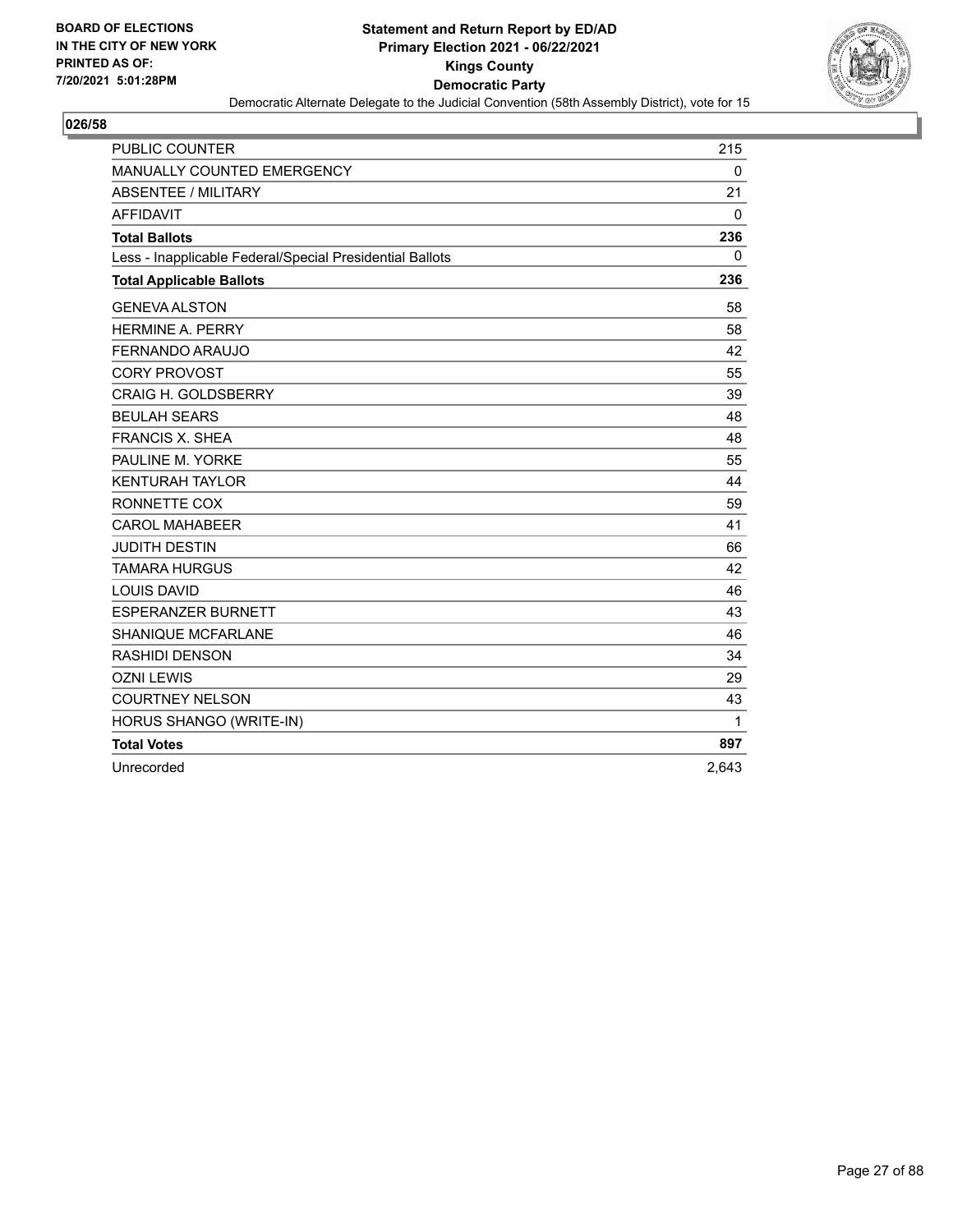

| PUBLIC COUNTER                                           | 241         |
|----------------------------------------------------------|-------------|
| MANUALLY COUNTED EMERGENCY                               | $\mathbf 0$ |
| <b>ABSENTEE / MILITARY</b>                               | 19          |
| <b>AFFIDAVIT</b>                                         | 0           |
| <b>Total Ballots</b>                                     | 260         |
| Less - Inapplicable Federal/Special Presidential Ballots | 0           |
| <b>Total Applicable Ballots</b>                          | 260         |
| <b>GENEVA ALSTON</b>                                     | 67          |
| <b>HERMINE A. PERRY</b>                                  | 77          |
| <b>FERNANDO ARAUJO</b>                                   | 37          |
| <b>CORY PROVOST</b>                                      | 63          |
| <b>CRAIG H. GOLDSBERRY</b>                               | 40          |
| <b>BEULAH SEARS</b>                                      | 54          |
| <b>FRANCIS X. SHEA</b>                                   | 45          |
| PAULINE M. YORKE                                         | 65          |
| <b>KENTURAH TAYLOR</b>                                   | 53          |
| RONNETTE COX                                             | 60          |
| <b>CAROL MAHABEER</b>                                    | 53          |
| <b>JUDITH DESTIN</b>                                     | 62          |
| <b>TAMARA HURGUS</b>                                     | 53          |
| <b>LOUIS DAVID</b>                                       | 51          |
| <b>ESPERANZER BURNETT</b>                                | 39          |
| <b>SHANIQUE MCFARLANE</b>                                | 56          |
| <b>RASHIDI DENSON</b>                                    | 24          |
| <b>OZNI LEWIS</b>                                        | 19          |
| <b>COURTNEY NELSON</b>                                   | 48          |
| UNATTRIBUTABLE WRITE-IN (WRITE-IN)                       | 2           |
| <b>Total Votes</b>                                       | 968         |
| Unrecorded                                               | 2,932       |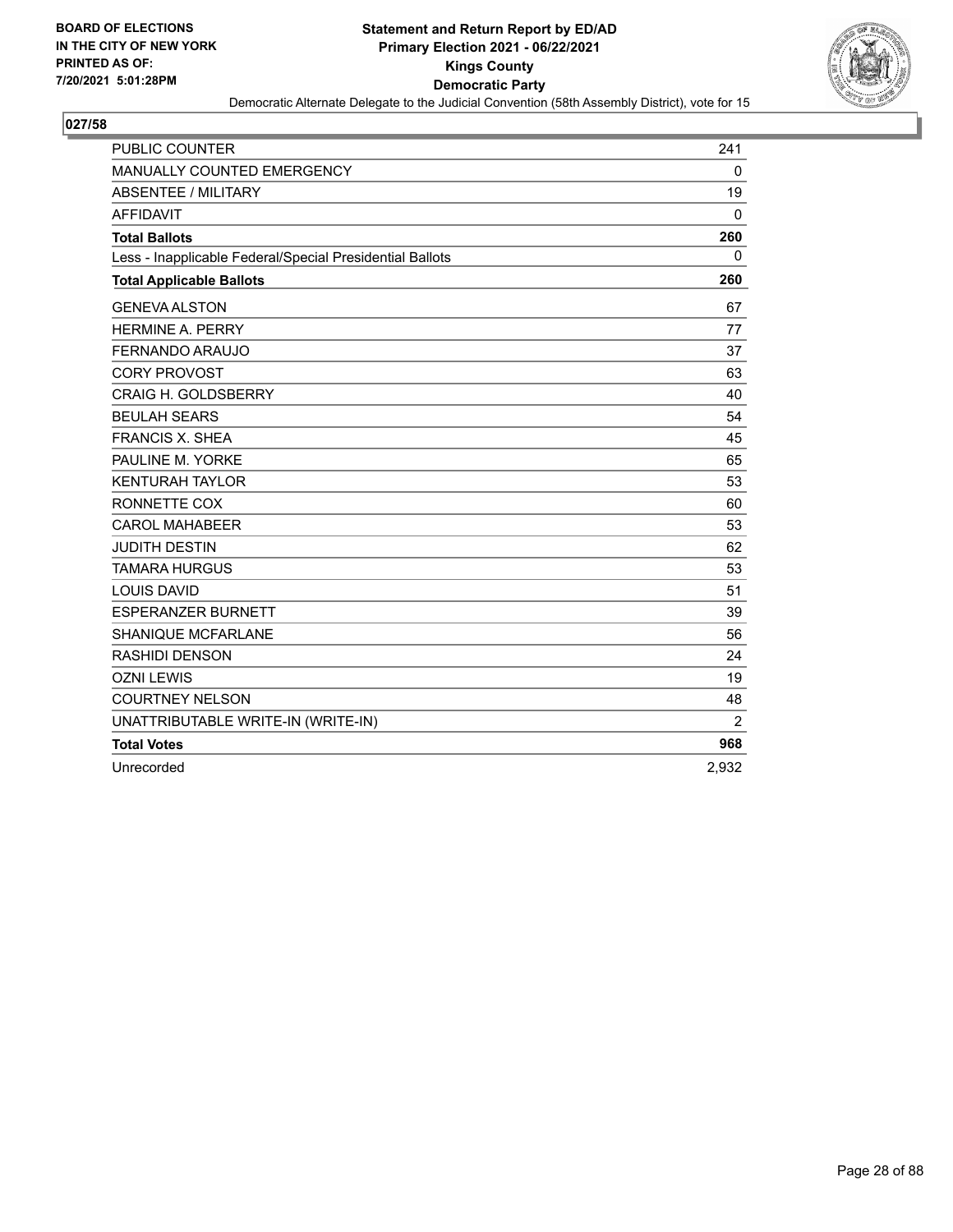

| <b>PUBLIC COUNTER</b>                                    | 188          |
|----------------------------------------------------------|--------------|
| MANUALLY COUNTED EMERGENCY                               | 0            |
| <b>ABSENTEE / MILITARY</b>                               | 18           |
| <b>AFFIDAVIT</b>                                         | $\mathbf{0}$ |
| <b>Total Ballots</b>                                     | 206          |
| Less - Inapplicable Federal/Special Presidential Ballots | $\mathbf{0}$ |
| <b>Total Applicable Ballots</b>                          | 206          |
| <b>GENEVA ALSTON</b>                                     | 45           |
| <b>HERMINE A. PERRY</b>                                  | 64           |
| FERNANDO ARAUJO                                          | 40           |
| <b>CORY PROVOST</b>                                      | 42           |
| <b>CRAIG H. GOLDSBERRY</b>                               | 27           |
| <b>BEULAH SEARS</b>                                      | 39           |
| <b>FRANCIS X. SHEA</b>                                   | 35           |
| PAULINE M. YORKE                                         | 44           |
| <b>KENTURAH TAYLOR</b>                                   | 41           |
| RONNETTE COX                                             | 51           |
| <b>CAROL MAHABEER</b>                                    | 37           |
| <b>JUDITH DESTIN</b>                                     | 50           |
| <b>TAMARA HURGUS</b>                                     | 37           |
| <b>LOUIS DAVID</b>                                       | 47           |
| <b>ESPERANZER BURNETT</b>                                | 32           |
| <b>SHANIQUE MCFARLANE</b>                                | 57           |
| <b>RASHIDI DENSON</b>                                    | 24           |
| <b>OZNI LEWIS</b>                                        | 21           |
| <b>COURTNEY NELSON</b>                                   | 46           |
| <b>Total Votes</b>                                       | 779          |
| Unrecorded                                               | 2,311        |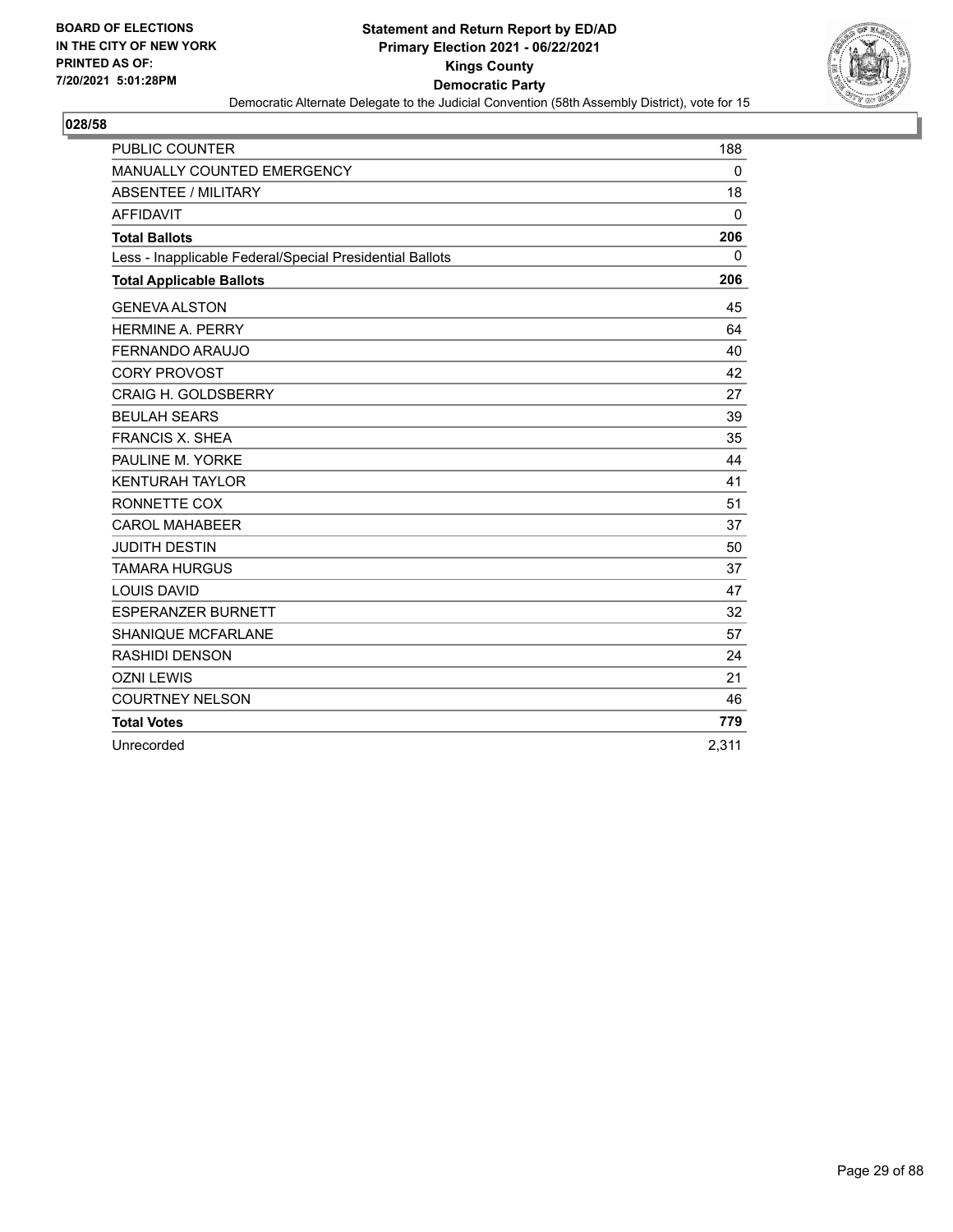

| PUBLIC COUNTER                                           | 180      |
|----------------------------------------------------------|----------|
| MANUALLY COUNTED EMERGENCY                               | 0        |
| <b>ABSENTEE / MILITARY</b>                               | 18       |
| <b>AFFIDAVIT</b>                                         | 0        |
| <b>Total Ballots</b>                                     | 198      |
| Less - Inapplicable Federal/Special Presidential Ballots | $\Omega$ |
| <b>Total Applicable Ballots</b>                          | 198      |
| <b>GENEVA ALSTON</b>                                     | 43       |
| <b>HERMINE A. PERRY</b>                                  | 53       |
| <b>FERNANDO ARAUJO</b>                                   | 30       |
| <b>CORY PROVOST</b>                                      | 40       |
| <b>CRAIG H. GOLDSBERRY</b>                               | 32       |
| <b>BEULAH SEARS</b>                                      | 41       |
| <b>FRANCIS X. SHEA</b>                                   | 29       |
| PAULINE M. YORKE                                         | 40       |
| <b>KENTURAH TAYLOR</b>                                   | 39       |
| RONNETTE COX                                             | 52       |
| <b>CAROL MAHABEER</b>                                    | 28       |
| <b>JUDITH DESTIN</b>                                     | 39       |
| <b>TAMARA HURGUS</b>                                     | 38       |
| <b>LOUIS DAVID</b>                                       | 42       |
| <b>ESPERANZER BURNETT</b>                                | 29       |
| <b>SHANIQUE MCFARLANE</b>                                | 45       |
| <b>RASHIDI DENSON</b>                                    | 27       |
| <b>OZNI LEWIS</b>                                        | 19       |
| <b>COURTNEY NELSON</b>                                   | 40       |
| UNATTRIBUTABLE WRITE-IN (WRITE-IN)                       | 1        |
| <b>Total Votes</b>                                       | 707      |
| Unrecorded                                               | 2,263    |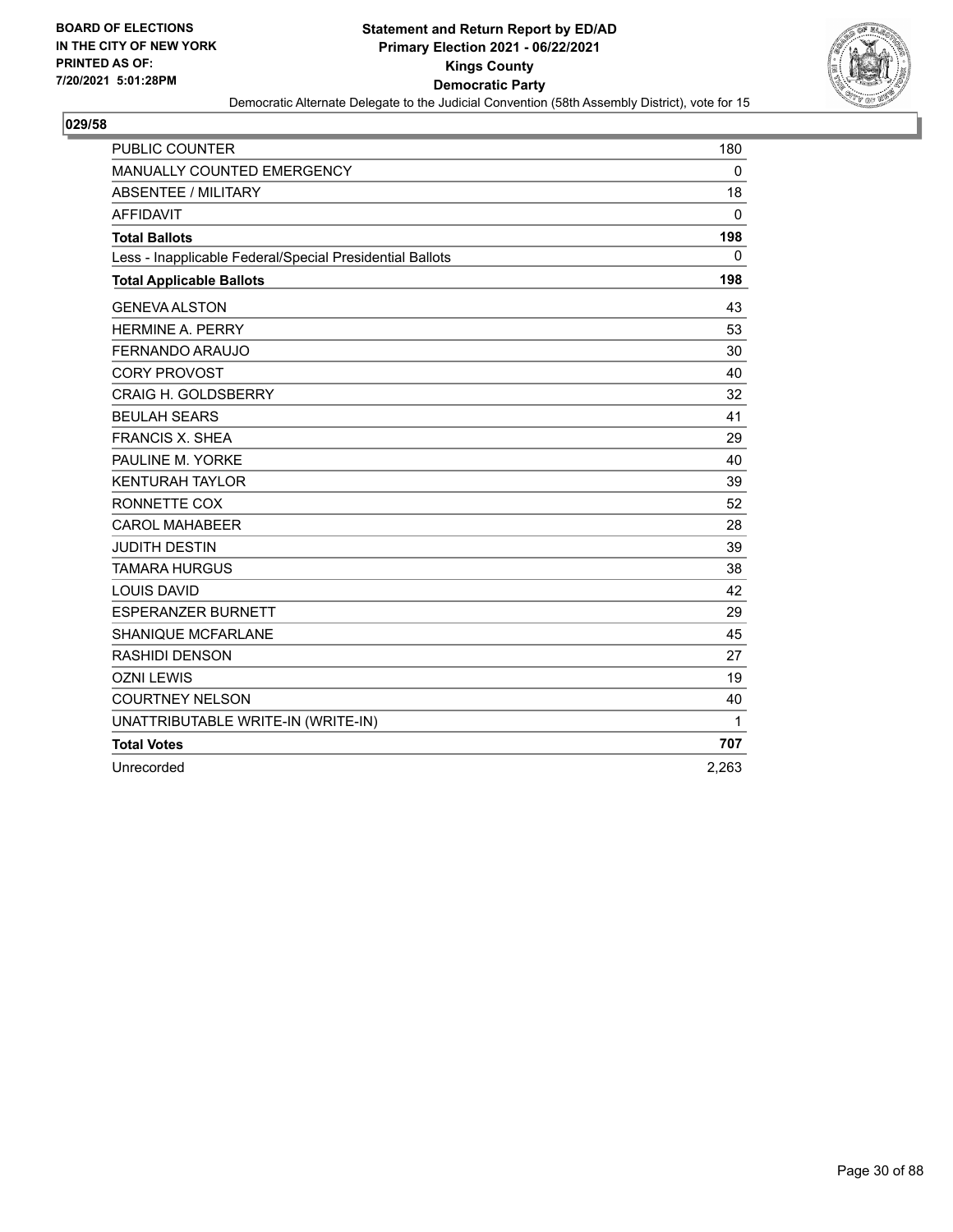

| <b>PUBLIC COUNTER</b>                                    | 264   |
|----------------------------------------------------------|-------|
| MANUALLY COUNTED EMERGENCY                               | 0     |
| <b>ABSENTEE / MILITARY</b>                               | 28    |
| <b>AFFIDAVIT</b>                                         | 0     |
| <b>Total Ballots</b>                                     | 292   |
| Less - Inapplicable Federal/Special Presidential Ballots | 0     |
| <b>Total Applicable Ballots</b>                          | 292   |
| <b>GENEVA ALSTON</b>                                     | 62    |
| <b>HERMINE A. PERRY</b>                                  | 71    |
| FERNANDO ARAUJO                                          | 43    |
| <b>CORY PROVOST</b>                                      | 55    |
| <b>CRAIG H. GOLDSBERRY</b>                               | 40    |
| <b>BEULAH SEARS</b>                                      | 58    |
| <b>FRANCIS X. SHEA</b>                                   | 47    |
| PAULINE M. YORKE                                         | 62    |
| <b>KENTURAH TAYLOR</b>                                   | 51    |
| RONNETTE COX                                             | 72    |
| <b>CAROL MAHABEER</b>                                    | 50    |
| <b>JUDITH DESTIN</b>                                     | 52    |
| <b>TAMARA HURGUS</b>                                     | 52    |
| <b>LOUIS DAVID</b>                                       | 47    |
| <b>ESPERANZER BURNETT</b>                                | 31    |
| <b>SHANIQUE MCFARLANE</b>                                | 66    |
| RASHIDI DENSON                                           | 41    |
| <b>OZNI LEWIS</b>                                        | 36    |
| <b>COURTNEY NELSON</b>                                   | 60    |
| CARDINE BEDEAU (WRITE-IN)                                | 1     |
| CONCETTA HENTINI (WRITE-IN)                              | 1     |
| MAXWELL BEDEAU (WRITE-IN)                                | 1     |
| UNATTRIBUTABLE WRITE-IN (WRITE-IN)                       | 11    |
| <b>Total Votes</b>                                       | 1,010 |
| Unrecorded                                               | 3,370 |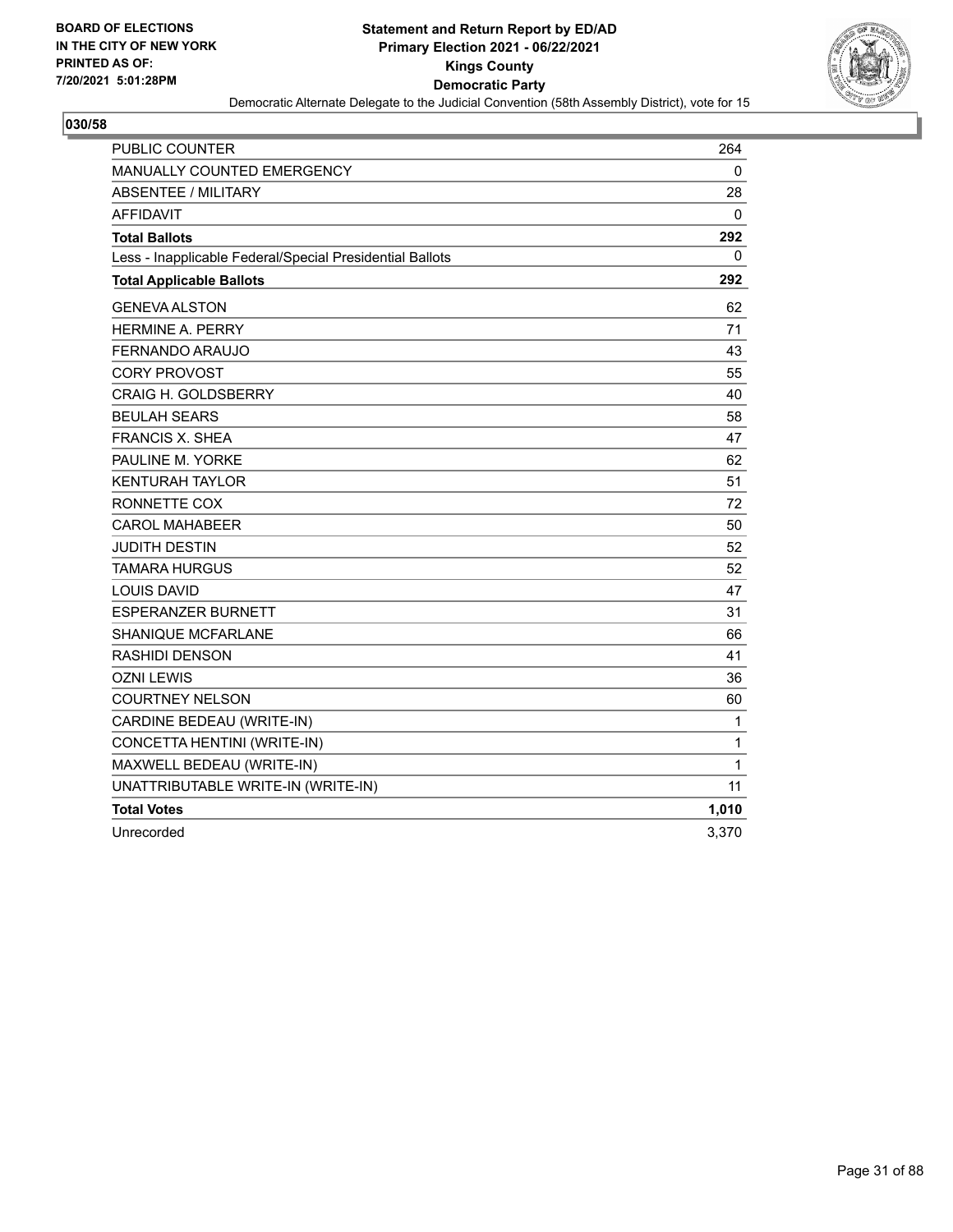

| <b>PUBLIC COUNTER</b>                                    | 201          |
|----------------------------------------------------------|--------------|
| <b>MANUALLY COUNTED EMERGENCY</b>                        | $\mathbf{0}$ |
| <b>ABSENTEE / MILITARY</b>                               | 17           |
| <b>AFFIDAVIT</b>                                         | 0            |
| <b>Total Ballots</b>                                     | 218          |
| Less - Inapplicable Federal/Special Presidential Ballots | $\mathbf{0}$ |
| <b>Total Applicable Ballots</b>                          | 218          |
| <b>GENEVA ALSTON</b>                                     | 47           |
| <b>HERMINE A. PERRY</b>                                  | 50           |
| FERNANDO ARAUJO                                          | 35           |
| <b>CORY PROVOST</b>                                      | 44           |
| <b>CRAIG H. GOLDSBERRY</b>                               | 32           |
| <b>BEULAH SEARS</b>                                      | 37           |
| <b>FRANCIS X. SHEA</b>                                   | 31           |
| PAULINE M. YORKE                                         | 40           |
| <b>KENTURAH TAYLOR</b>                                   | 42           |
| RONNETTE COX                                             | 52           |
| <b>CAROL MAHABEER</b>                                    | 32           |
| <b>JUDITH DESTIN</b>                                     | 40           |
| <b>TAMARA HURGUS</b>                                     | 38           |
| <b>LOUIS DAVID</b>                                       | 41           |
| <b>ESPERANZER BURNETT</b>                                | 28           |
| SHANIQUE MCFARLANE                                       | 61           |
| <b>RASHIDI DENSON</b>                                    | 34           |
| <b>OZNI LEWIS</b>                                        | 28           |
| <b>COURTNEY NELSON</b>                                   | 38           |
| UNATTRIBUTABLE WRITE-IN (WRITE-IN)                       | 6            |
| <b>Total Votes</b>                                       | 756          |
| Unrecorded                                               | 2,514        |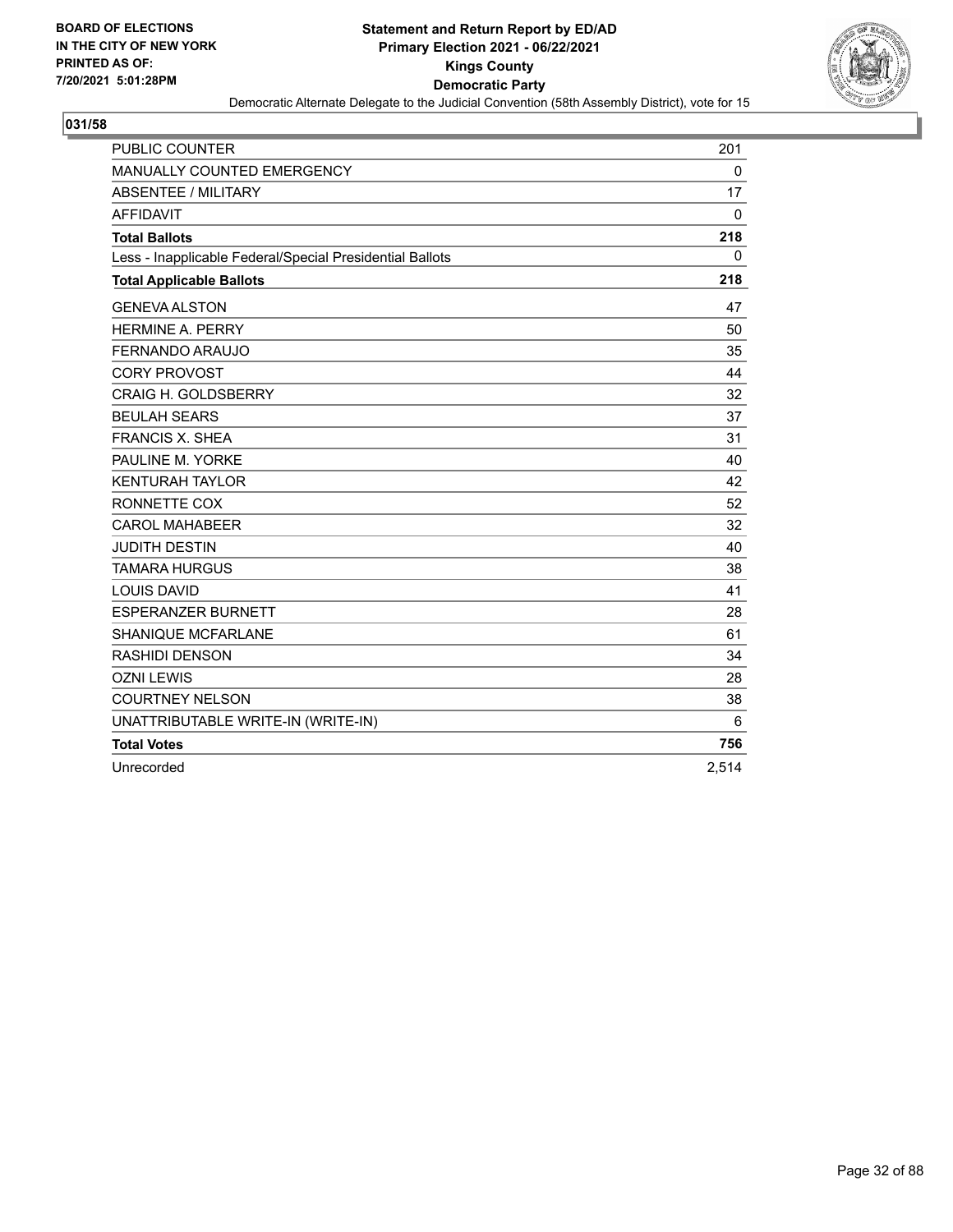

| <b>PUBLIC COUNTER</b>                                    | 244          |
|----------------------------------------------------------|--------------|
| <b>MANUALLY COUNTED EMERGENCY</b>                        | $\mathbf{0}$ |
| <b>ABSENTEE / MILITARY</b>                               | 10           |
| <b>AFFIDAVIT</b>                                         | 0            |
| <b>Total Ballots</b>                                     | 254          |
| Less - Inapplicable Federal/Special Presidential Ballots | $\mathbf{0}$ |
| <b>Total Applicable Ballots</b>                          | 254          |
| <b>GENEVA ALSTON</b>                                     | 44           |
| <b>HERMINE A. PERRY</b>                                  | 54           |
| FERNANDO ARAUJO                                          | 27           |
| <b>CORY PROVOST</b>                                      | 32           |
| <b>CRAIG H. GOLDSBERRY</b>                               | 24           |
| <b>BEULAH SEARS</b>                                      | 33           |
| <b>FRANCIS X. SHEA</b>                                   | 29           |
| PAULINE M. YORKE                                         | 42           |
| <b>KENTURAH TAYLOR</b>                                   | 39           |
| RONNETTE COX                                             | 45           |
| <b>CAROL MAHABEER</b>                                    | 30           |
| <b>JUDITH DESTIN</b>                                     | 41           |
| <b>TAMARA HURGUS</b>                                     | 32           |
| <b>LOUIS DAVID</b>                                       | 44           |
| <b>ESPERANZER BURNETT</b>                                | 23           |
| SHANIQUE MCFARLANE                                       | 59           |
| <b>RASHIDI DENSON</b>                                    | 27           |
| <b>OZNI LEWIS</b>                                        | 26           |
| <b>COURTNEY NELSON</b>                                   | 39           |
| UNATTRIBUTABLE WRITE-IN (WRITE-IN)                       | 1            |
| <b>Total Votes</b>                                       | 691          |
| Unrecorded                                               | 3,119        |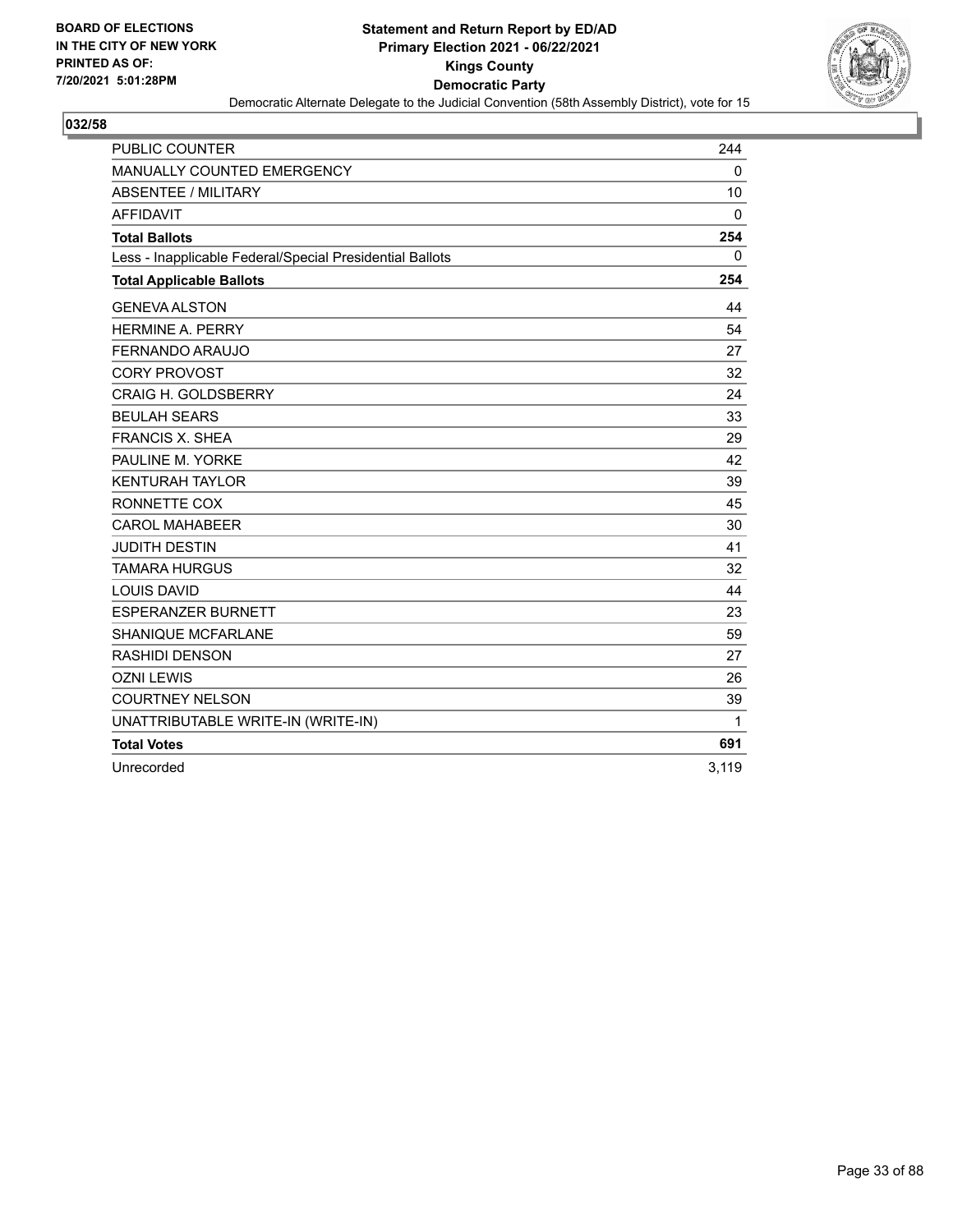

| PUBLIC COUNTER                                           | 173          |
|----------------------------------------------------------|--------------|
| MANUALLY COUNTED EMERGENCY                               | $\mathbf 0$  |
| <b>ABSENTEE / MILITARY</b>                               | 27           |
| <b>AFFIDAVIT</b>                                         | 0            |
| <b>Total Ballots</b>                                     | 200          |
| Less - Inapplicable Federal/Special Presidential Ballots | $\mathbf{0}$ |
| <b>Total Applicable Ballots</b>                          | 200          |
| <b>GENEVA ALSTON</b>                                     | 50           |
| <b>HERMINE A. PERRY</b>                                  | 64           |
| <b>FERNANDO ARAUJO</b>                                   | 27           |
| <b>CORY PROVOST</b>                                      | 35           |
| <b>CRAIG H. GOLDSBERRY</b>                               | 29           |
| <b>BEULAH SEARS</b>                                      | 44           |
| <b>FRANCIS X. SHEA</b>                                   | 34           |
| PAULINE M. YORKE                                         | 44           |
| <b>KENTURAH TAYLOR</b>                                   | 34           |
| RONNETTE COX                                             | 58           |
| <b>CAROL MAHABEER</b>                                    | 30           |
| <b>JUDITH DESTIN</b>                                     | 49           |
| <b>TAMARA HURGUS</b>                                     | 39           |
| <b>LOUIS DAVID</b>                                       | 46           |
| <b>ESPERANZER BURNETT</b>                                | 22           |
| SHANIQUE MCFARLANE                                       | 57           |
| <b>RASHIDI DENSON</b>                                    | 28           |
| <b>OZNI LEWIS</b>                                        | 23           |
| <b>COURTNEY NELSON</b>                                   | 47           |
| TAISHA HENDERSON (WRITE-IN)                              | 1            |
| <b>Total Votes</b>                                       | 761          |
| Unrecorded                                               | 2,239        |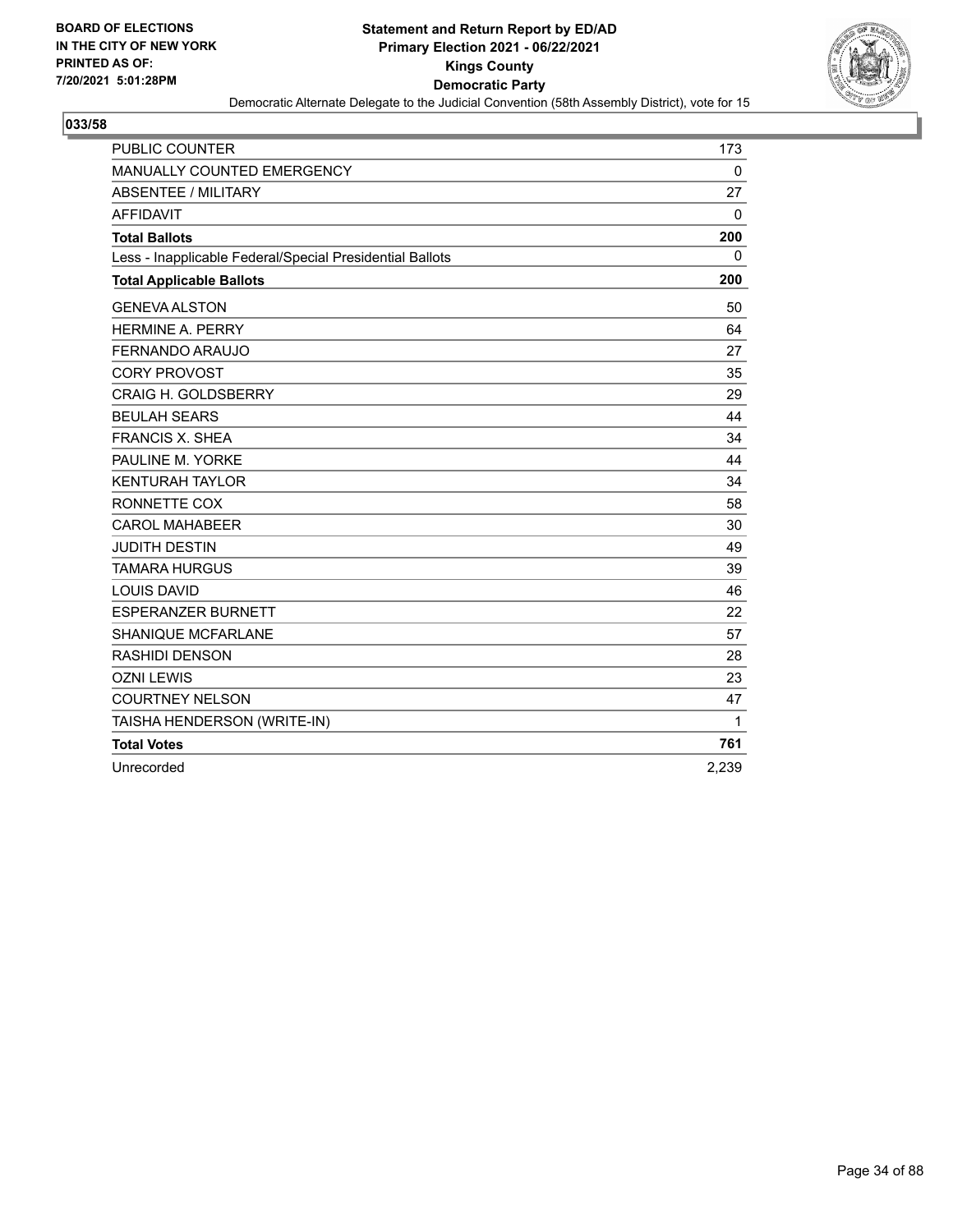

| <b>PUBLIC COUNTER</b>                                    | 212   |
|----------------------------------------------------------|-------|
| <b>MANUALLY COUNTED EMERGENCY</b>                        | 0     |
| <b>ABSENTEE / MILITARY</b>                               | 21    |
| <b>AFFIDAVIT</b>                                         | 1     |
| <b>Total Ballots</b>                                     | 234   |
| Less - Inapplicable Federal/Special Presidential Ballots | 0     |
| <b>Total Applicable Ballots</b>                          | 234   |
| <b>GENEVA ALSTON</b>                                     | 43    |
| <b>HERMINE A. PERRY</b>                                  | 55    |
| FERNANDO ARAUJO                                          | 31    |
| <b>CORY PROVOST</b>                                      | 54    |
| <b>CRAIG H. GOLDSBERRY</b>                               | 34    |
| <b>BEULAH SEARS</b>                                      | 42    |
| <b>FRANCIS X. SHEA</b>                                   | 30    |
| PAULINE M. YORKE                                         | 50    |
| <b>KENTURAH TAYLOR</b>                                   | 36    |
| RONNETTE COX                                             | 49    |
| <b>CAROL MAHABEER</b>                                    | 31    |
| <b>JUDITH DESTIN</b>                                     | 39    |
| <b>TAMARA HURGUS</b>                                     | 41    |
| <b>LOUIS DAVID</b>                                       | 41    |
| <b>ESPERANZER BURNETT</b>                                | 28    |
| SHANIQUE MCFARLANE                                       | 52    |
| <b>RASHIDI DENSON</b>                                    | 29    |
| <b>OZNI LEWIS</b>                                        | 23    |
| <b>COURTNEY NELSON</b>                                   | 47    |
| CORLISS OSCAR (WRITE-IN)                                 | 1     |
| SAMANTHA NEWERSON (WRITE-IN)                             | 1     |
| UNATTRIBUTABLE WRITE-IN (WRITE-IN)                       | 1     |
| <b>Total Votes</b>                                       | 758   |
| Unrecorded                                               | 2,752 |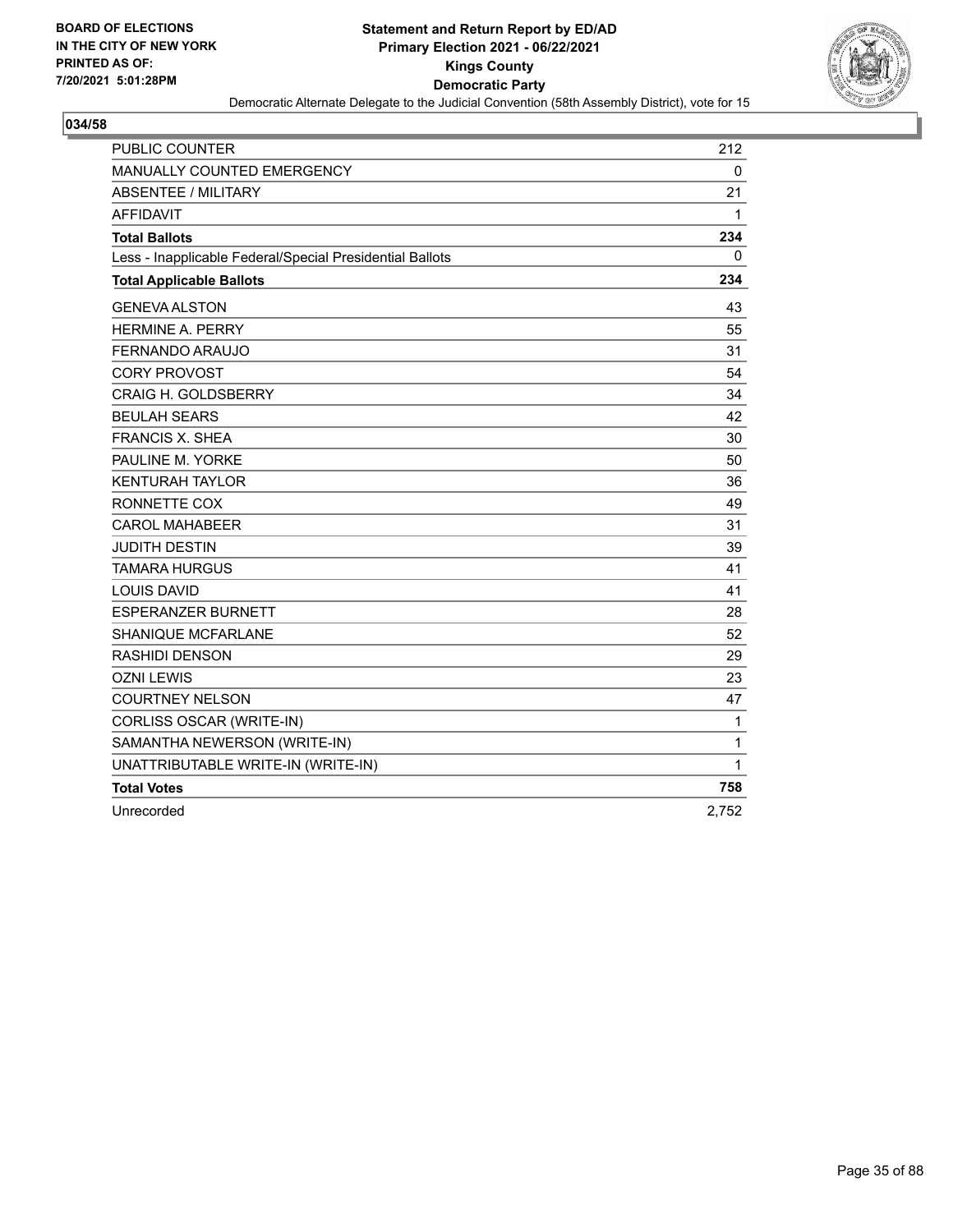

| <b>PUBLIC COUNTER</b>                                    | 230          |
|----------------------------------------------------------|--------------|
| MANUALLY COUNTED EMERGENCY                               | 0            |
| <b>ABSENTEE / MILITARY</b>                               | 16           |
| <b>AFFIDAVIT</b>                                         | $\mathbf{0}$ |
| <b>Total Ballots</b>                                     | 246          |
| Less - Inapplicable Federal/Special Presidential Ballots | $\mathbf{0}$ |
| <b>Total Applicable Ballots</b>                          | 246          |
| <b>GENEVA ALSTON</b>                                     | 57           |
| <b>HERMINE A. PERRY</b>                                  | 54           |
| FERNANDO ARAUJO                                          | 35           |
| <b>CORY PROVOST</b>                                      | 49           |
| <b>CRAIG H. GOLDSBERRY</b>                               | 31           |
| <b>BEULAH SEARS</b>                                      | 40           |
| <b>FRANCIS X. SHEA</b>                                   | 36           |
| PAULINE M. YORKE                                         | 47           |
| <b>KENTURAH TAYLOR</b>                                   | 41           |
| RONNETTE COX                                             | 54           |
| <b>CAROL MAHABEER</b>                                    | 35           |
| <b>JUDITH DESTIN</b>                                     | 49           |
| <b>TAMARA HURGUS</b>                                     | 39           |
| <b>LOUIS DAVID</b>                                       | 42           |
| <b>ESPERANZER BURNETT</b>                                | 30           |
| <b>SHANIQUE MCFARLANE</b>                                | 56           |
| <b>RASHIDI DENSON</b>                                    | 40           |
| <b>OZNI LEWIS</b>                                        | 20           |
| <b>COURTNEY NELSON</b>                                   | 46           |
| <b>Total Votes</b>                                       | 801          |
| Unrecorded                                               | 2,889        |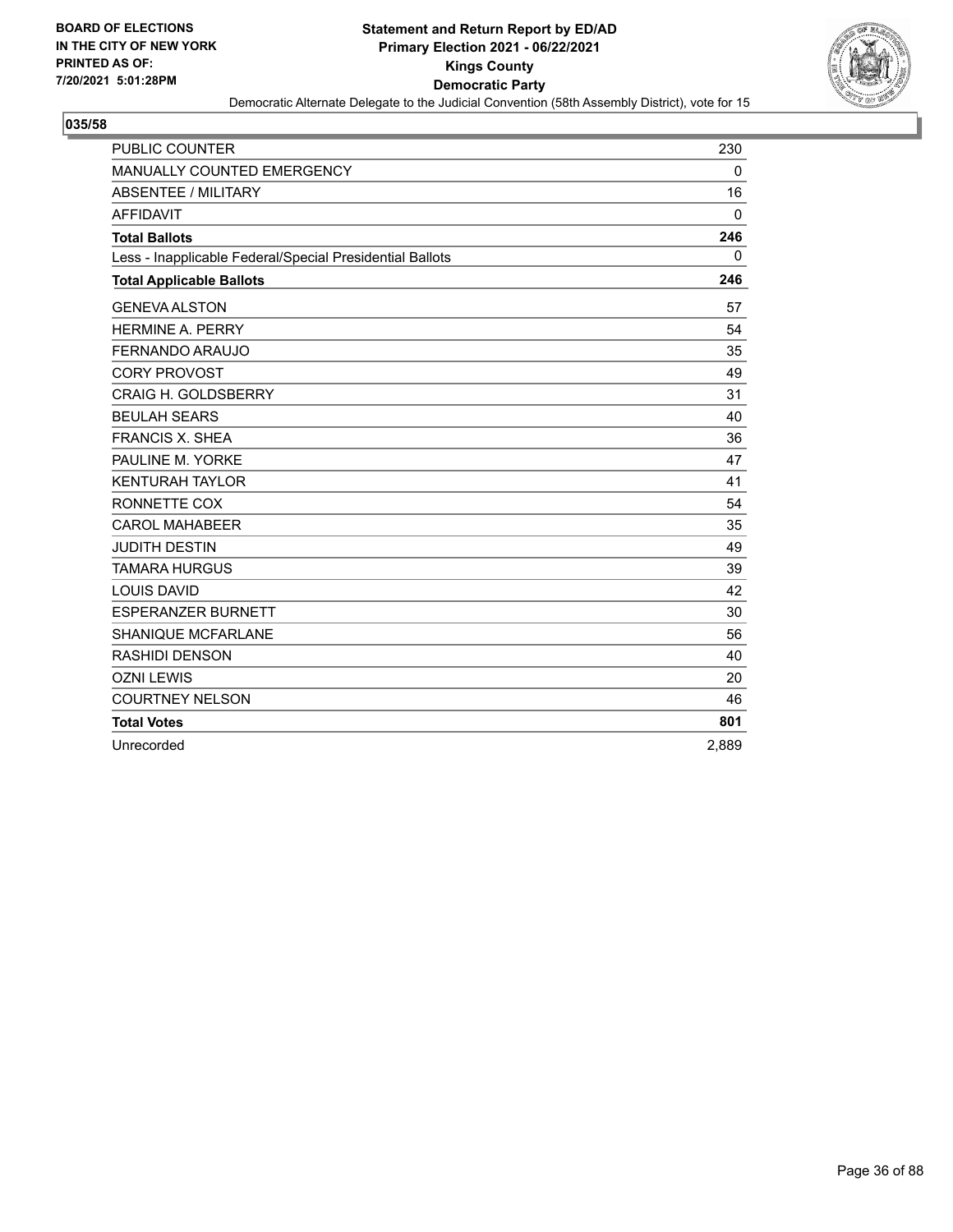

| <b>PUBLIC COUNTER</b>                                    | 126          |
|----------------------------------------------------------|--------------|
| MANUALLY COUNTED EMERGENCY                               | 0            |
| <b>ABSENTEE / MILITARY</b>                               | 8            |
| <b>AFFIDAVIT</b>                                         | $\Omega$     |
| <b>Total Ballots</b>                                     | 134          |
| Less - Inapplicable Federal/Special Presidential Ballots | $\mathbf{0}$ |
| <b>Total Applicable Ballots</b>                          | 134          |
| <b>GENEVA ALSTON</b>                                     | 35           |
| <b>HERMINE A. PERRY</b>                                  | 44           |
| FERNANDO ARAUJO                                          | 30           |
| <b>CORY PROVOST</b>                                      | 35           |
| <b>CRAIG H. GOLDSBERRY</b>                               | 24           |
| <b>BEULAH SEARS</b>                                      | 24           |
| <b>FRANCIS X. SHEA</b>                                   | 23           |
| PAULINE M. YORKE                                         | 37           |
| <b>KENTURAH TAYLOR</b>                                   | 34           |
| RONNETTE COX                                             | 35           |
| <b>CAROL MAHABEER</b>                                    | 26           |
| <b>JUDITH DESTIN</b>                                     | 37           |
| <b>TAMARA HURGUS</b>                                     | 27           |
| <b>LOUIS DAVID</b>                                       | 29           |
| <b>ESPERANZER BURNETT</b>                                | 17           |
| <b>SHANIQUE MCFARLANE</b>                                | 35           |
| RASHIDI DENSON                                           | 17           |
| <b>OZNI LEWIS</b>                                        | 17           |
| <b>COURTNEY NELSON</b>                                   | 36           |
| <b>Total Votes</b>                                       | 562          |
| Unrecorded                                               | 1,448        |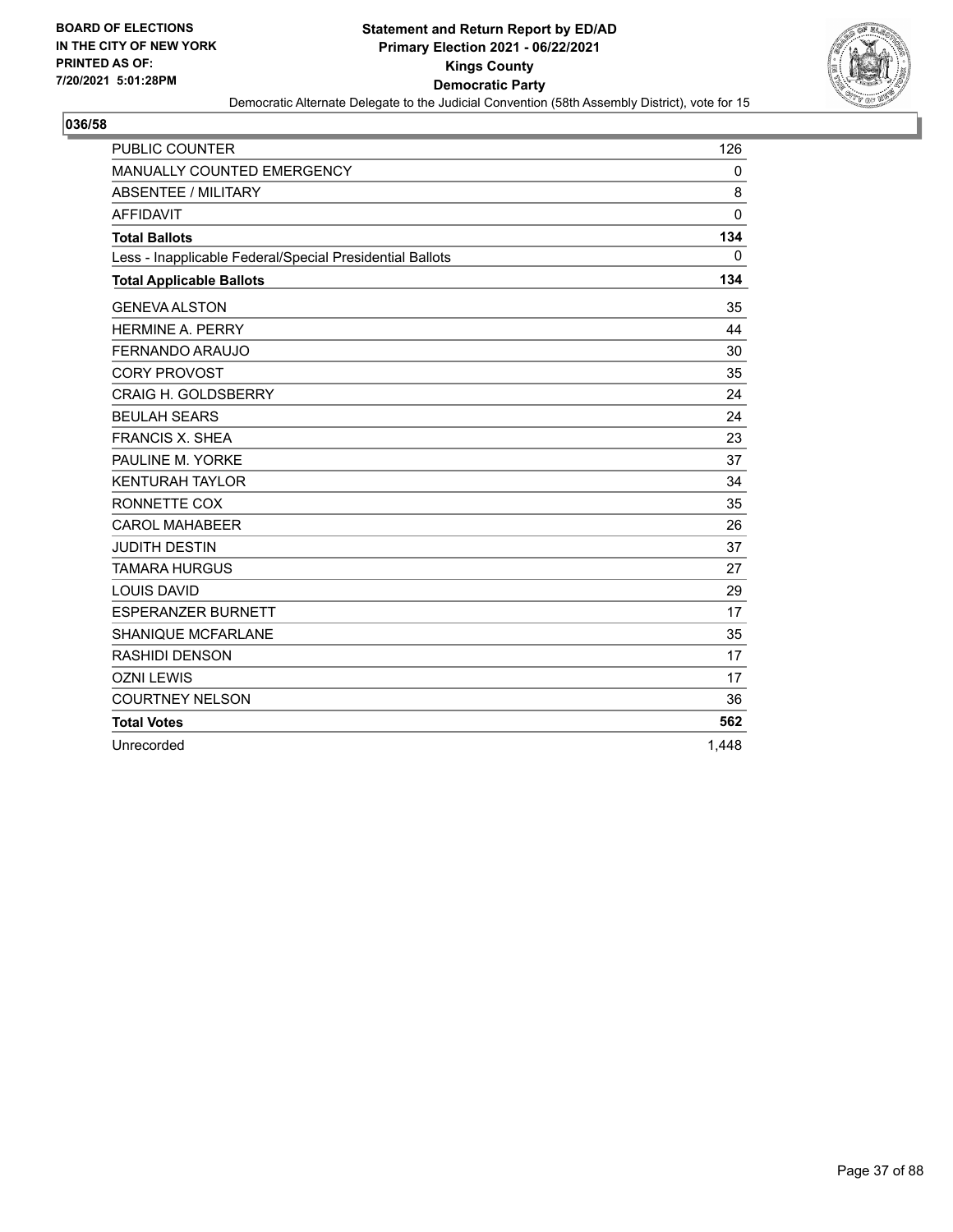

| <b>PUBLIC COUNTER</b>                                    | 194      |
|----------------------------------------------------------|----------|
| MANUALLY COUNTED EMERGENCY                               | 0        |
| <b>ABSENTEE / MILITARY</b>                               | 26       |
| <b>AFFIDAVIT</b>                                         | 3        |
| <b>Total Ballots</b>                                     | 223      |
| Less - Inapplicable Federal/Special Presidential Ballots | $\Omega$ |
| <b>Total Applicable Ballots</b>                          | 223      |
| <b>GENEVA ALSTON</b>                                     | 57       |
| <b>HERMINE A. PERRY</b>                                  | 58       |
| FERNANDO ARAUJO                                          | 33       |
| <b>CORY PROVOST</b>                                      | 41       |
| <b>CRAIG H. GOLDSBERRY</b>                               | 37       |
| <b>BEULAH SEARS</b>                                      | 38       |
| <b>FRANCIS X. SHEA</b>                                   | 35       |
| PAULINE M. YORKE                                         | 39       |
| <b>KENTURAH TAYLOR</b>                                   | 40       |
| RONNETTE COX                                             | 56       |
| <b>CAROL MAHABEER</b>                                    | 33       |
| <b>JUDITH DESTIN</b>                                     | 46       |
| <b>TAMARA HURGUS</b>                                     | 35       |
| <b>LOUIS DAVID</b>                                       | 48       |
| <b>ESPERANZER BURNETT</b>                                | 31       |
| <b>SHANIQUE MCFARLANE</b>                                | 45       |
| RASHIDI DENSON                                           | 29       |
| <b>OZNI LEWIS</b>                                        | 30       |
| <b>COURTNEY NELSON</b>                                   | 55       |
| <b>Total Votes</b>                                       | 786      |
| Unrecorded                                               | 2,559    |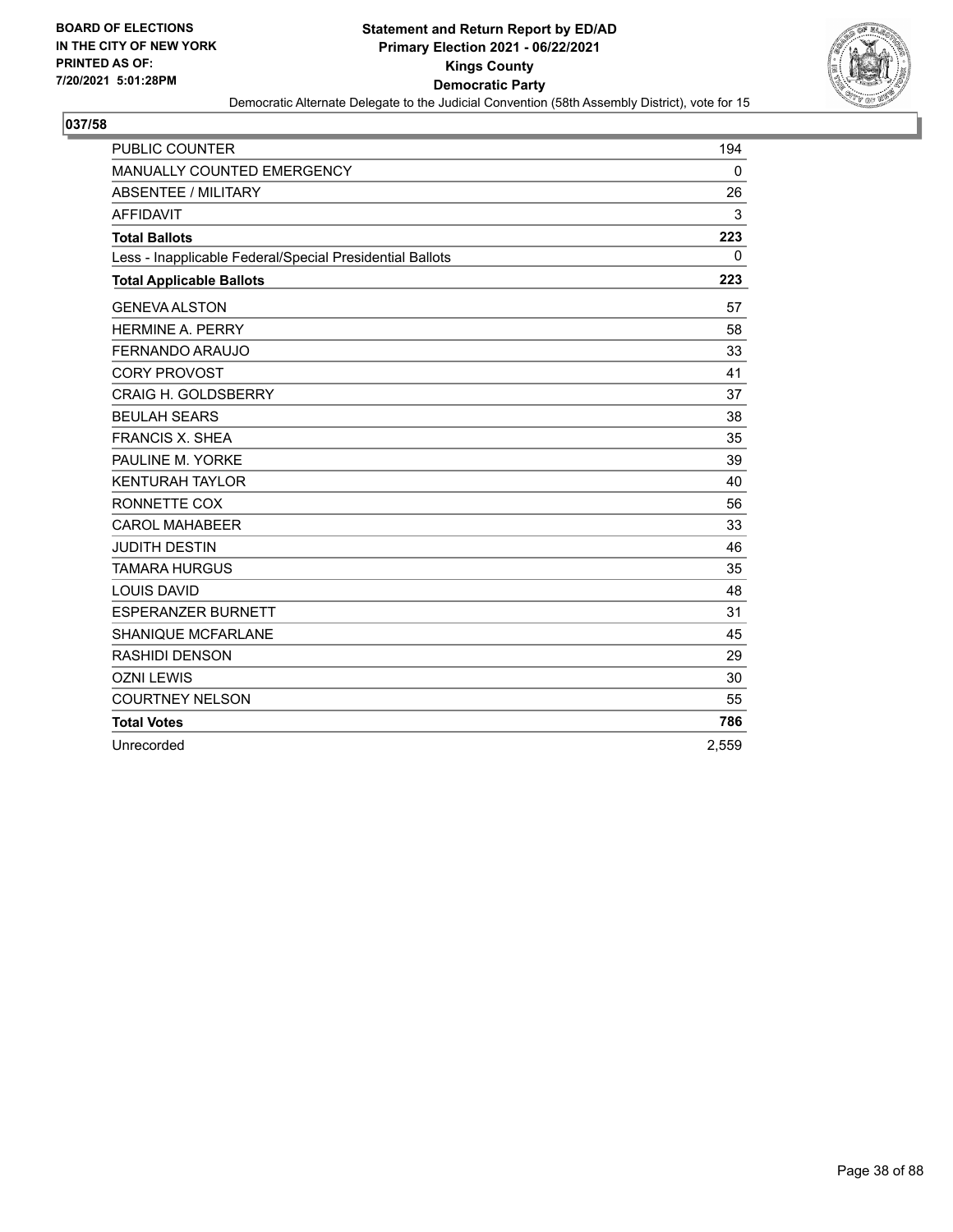

| <b>PUBLIC COUNTER</b>                                    | 196          |
|----------------------------------------------------------|--------------|
| MANUALLY COUNTED EMERGENCY                               | $\mathbf 0$  |
| <b>ABSENTEE / MILITARY</b>                               | 22           |
| <b>AFFIDAVIT</b>                                         | $\mathbf{0}$ |
| <b>Total Ballots</b>                                     | 218          |
| Less - Inapplicable Federal/Special Presidential Ballots | 0            |
| <b>Total Applicable Ballots</b>                          | 218          |
| <b>GENEVA ALSTON</b>                                     | 46           |
| <b>HERMINE A. PERRY</b>                                  | 54           |
| <b>FERNANDO ARAUJO</b>                                   | 29           |
| <b>CORY PROVOST</b>                                      | 34           |
| <b>CRAIG H. GOLDSBERRY</b>                               | 27           |
| <b>BEULAH SEARS</b>                                      | 36           |
| <b>FRANCIS X. SHEA</b>                                   | 31           |
| PAULINE M. YORKE                                         | 34           |
| <b>KENTURAH TAYLOR</b>                                   | 45           |
| RONNETTE COX                                             | 46           |
| <b>CAROL MAHABEER</b>                                    | 31           |
| <b>JUDITH DESTIN</b>                                     | 45           |
| <b>TAMARA HURGUS</b>                                     | 40           |
| <b>LOUIS DAVID</b>                                       | 38           |
| <b>ESPERANZER BURNETT</b>                                | 31           |
| <b>SHANIQUE MCFARLANE</b>                                | 47           |
| <b>RASHIDI DENSON</b>                                    | 27           |
| <b>OZNI LEWIS</b>                                        | 24           |
| <b>COURTNEY NELSON</b>                                   | 45           |
| CHRISTOPHER VALIS (WRITE-IN)                             | 1            |
| JOHN STWEWART (WRITE-IN)                                 | 1            |
| <b>Total Votes</b>                                       | 712          |
| Unrecorded                                               | 2,558        |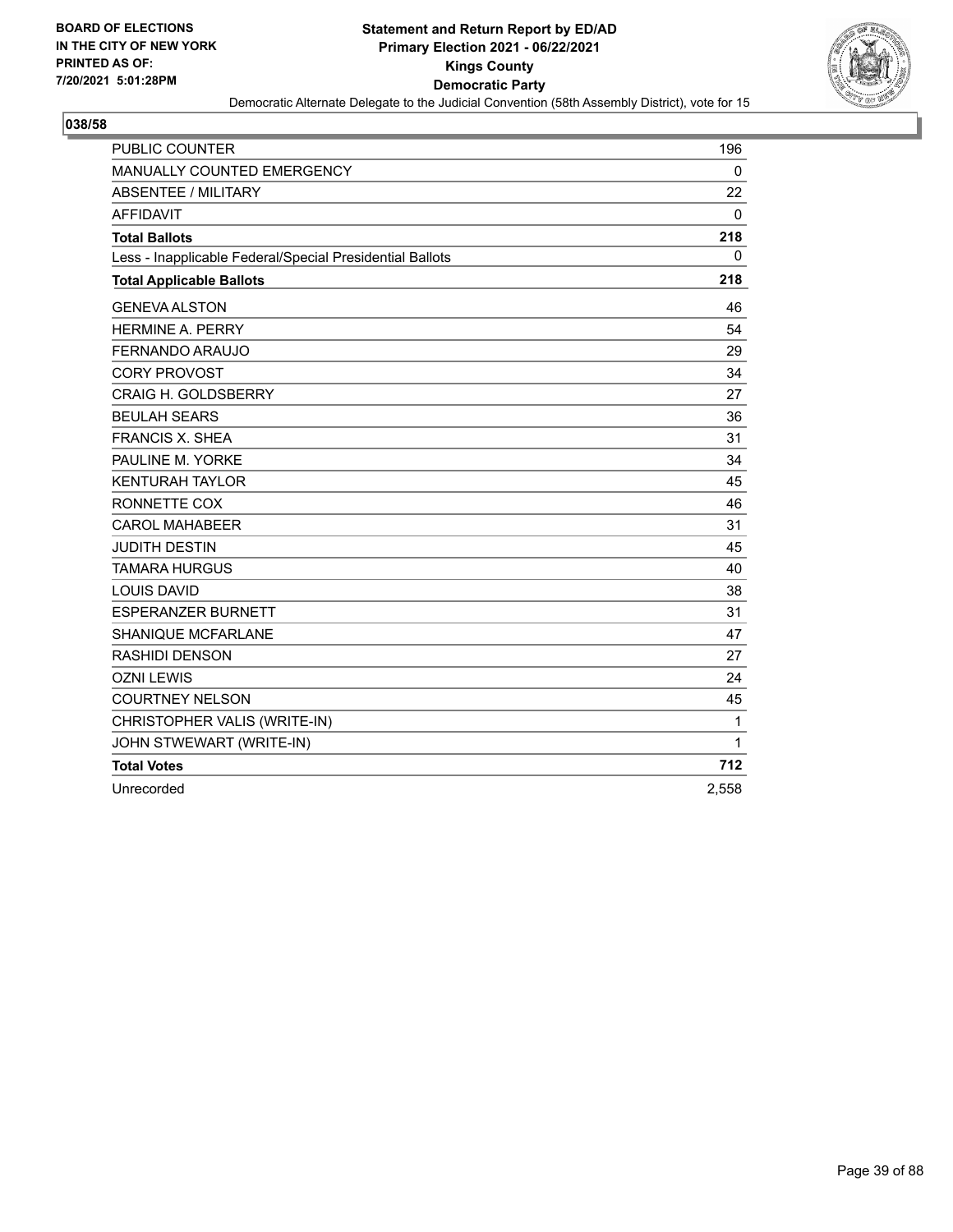

| <b>PUBLIC COUNTER</b>                                    | 214            |
|----------------------------------------------------------|----------------|
| MANUALLY COUNTED EMERGENCY                               | 0              |
| <b>ABSENTEE / MILITARY</b>                               | 22             |
| <b>AFFIDAVIT</b>                                         | $\overline{2}$ |
| <b>Total Ballots</b>                                     | 238            |
| Less - Inapplicable Federal/Special Presidential Ballots | 0              |
| <b>Total Applicable Ballots</b>                          | 238            |
| <b>GENEVA ALSTON</b>                                     | 71             |
| <b>HERMINE A. PERRY</b>                                  | 61             |
| FERNANDO ARAUJO                                          | 42             |
| <b>CORY PROVOST</b>                                      | 58             |
| <b>CRAIG H. GOLDSBERRY</b>                               | 41             |
| <b>BEULAH SEARS</b>                                      | 47             |
| <b>FRANCIS X. SHEA</b>                                   | 48             |
| PAULINE M. YORKE                                         | 61             |
| <b>KENTURAH TAYLOR</b>                                   | 50             |
| RONNETTE COX                                             | 67             |
| <b>CAROL MAHABEER</b>                                    | 38             |
| <b>JUDITH DESTIN</b>                                     | 56             |
| <b>TAMARA HURGUS</b>                                     | 48             |
| <b>LOUIS DAVID</b>                                       | 50             |
| <b>ESPERANZER BURNETT</b>                                | 38             |
| <b>SHANIQUE MCFARLANE</b>                                | 53             |
| <b>RASHIDI DENSON</b>                                    | 41             |
| <b>OZNI LEWIS</b>                                        | 35             |
| <b>COURTNEY NELSON</b>                                   | 59             |
| UNATTRIBUTABLE WRITE-IN (WRITE-IN)                       | 1              |
| <b>Total Votes</b>                                       | 965            |
| Unrecorded                                               | 2,605          |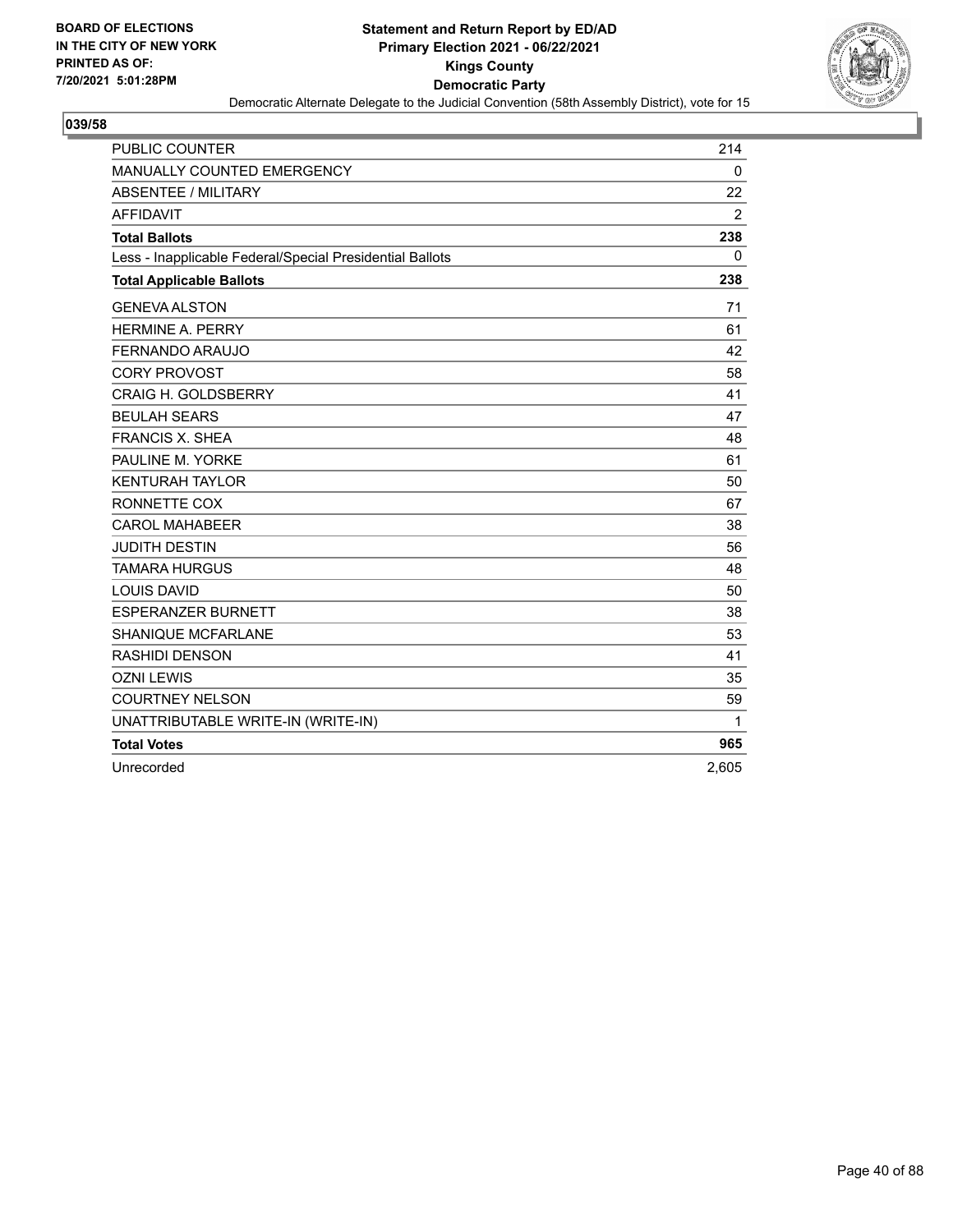

| PUBLIC COUNTER                                           | 124            |
|----------------------------------------------------------|----------------|
| <b>MANUALLY COUNTED EMERGENCY</b>                        | $\mathbf 0$    |
| <b>ABSENTEE / MILITARY</b>                               | $\overline{7}$ |
| <b>AFFIDAVIT</b>                                         | 1              |
| <b>Total Ballots</b>                                     | 132            |
| Less - Inapplicable Federal/Special Presidential Ballots | $\mathbf{0}$   |
| <b>Total Applicable Ballots</b>                          | 132            |
| <b>GENEVA ALSTON</b>                                     | 31             |
| <b>HERMINE A. PERRY</b>                                  | 43             |
| <b>FERNANDO ARAUJO</b>                                   | 24             |
| <b>CORY PROVOST</b>                                      | 39             |
| <b>CRAIG H. GOLDSBERRY</b>                               | 23             |
| <b>BEULAH SEARS</b>                                      | 32             |
| <b>FRANCIS X. SHEA</b>                                   | 28             |
| PAULINE M. YORKE                                         | 29             |
| <b>KENTURAH TAYLOR</b>                                   | 32             |
| RONNETTE COX                                             | 41             |
| <b>CAROL MAHABEER</b>                                    | 24             |
| <b>JUDITH DESTIN</b>                                     | 34             |
| <b>TAMARA HURGUS</b>                                     | 34             |
| <b>LOUIS DAVID</b>                                       | 30             |
| <b>ESPERANZER BURNETT</b>                                | 23             |
| <b>SHANIQUE MCFARLANE</b>                                | 48             |
| <b>RASHIDI DENSON</b>                                    | 29             |
| <b>OZNI LEWIS</b>                                        | 23             |
| <b>COURTNEY NELSON</b>                                   | 42             |
| UNATTRIBUTABLE WRITE-IN (WRITE-IN)                       | $\mathbf{1}$   |
| UNCOUNTED WRITE-IN PER STATUTE (WRITE-IN)                | $\overline{2}$ |
| <b>Total Votes</b>                                       | 612            |
| Unrecorded                                               | 1.368          |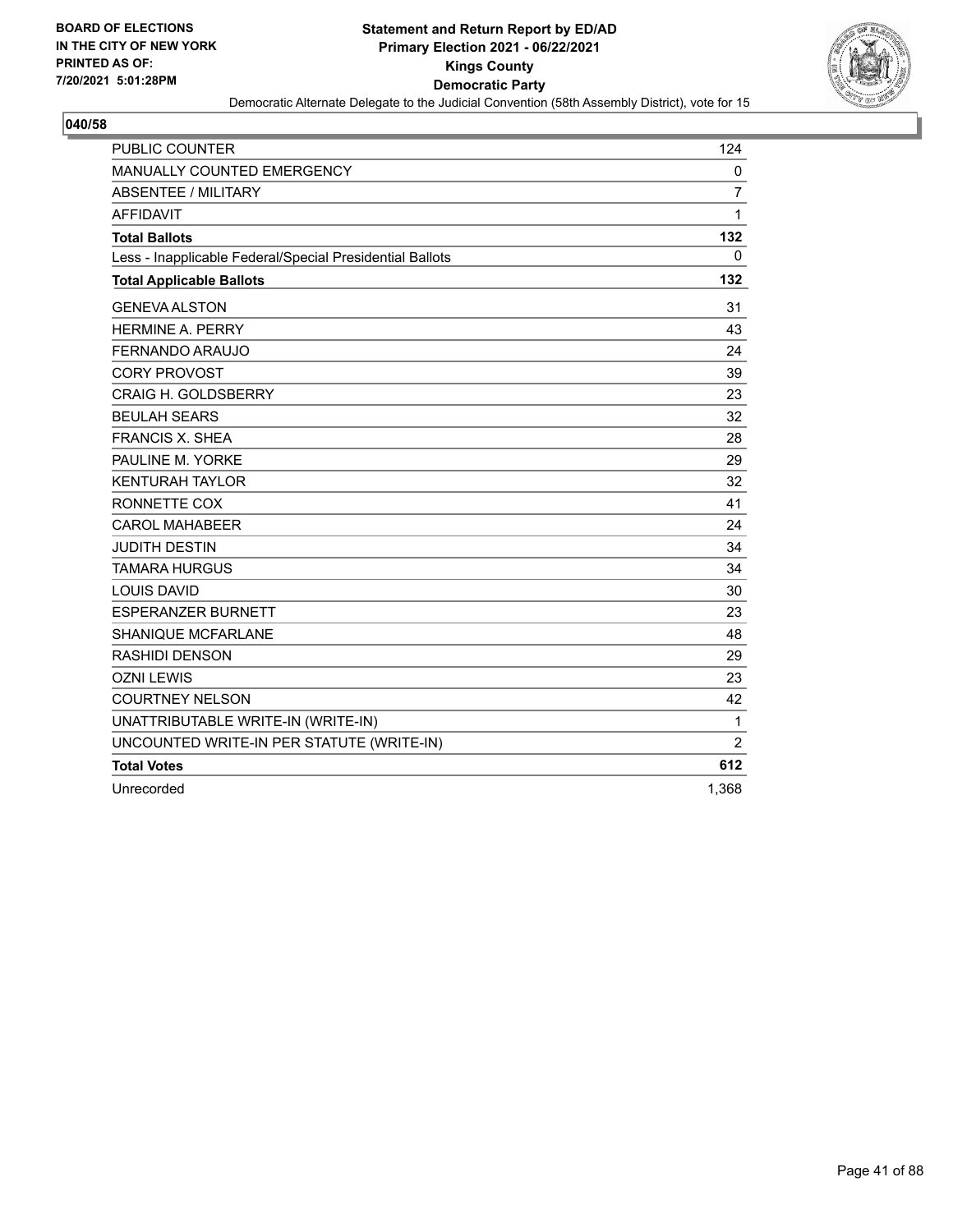

| <b>PUBLIC COUNTER</b>                                    | 195          |
|----------------------------------------------------------|--------------|
| MANUALLY COUNTED EMERGENCY                               | $\mathbf 0$  |
| <b>ABSENTEE / MILITARY</b>                               | 19           |
| <b>AFFIDAVIT</b>                                         | 2            |
| <b>Total Ballots</b>                                     | 216          |
| Less - Inapplicable Federal/Special Presidential Ballots | $\mathbf{0}$ |
| <b>Total Applicable Ballots</b>                          | 216          |
| <b>GENEVA ALSTON</b>                                     | 64           |
| <b>HERMINE A. PERRY</b>                                  | 78           |
| FERNANDO ARAUJO                                          | 44           |
| <b>CORY PROVOST</b>                                      | 49           |
| <b>CRAIG H. GOLDSBERRY</b>                               | 42           |
| <b>BEULAH SEARS</b>                                      | 52           |
| <b>FRANCIS X. SHEA</b>                                   | 51           |
| PAULINE M. YORKE                                         | 63           |
| <b>KENTURAH TAYLOR</b>                                   | 49           |
| RONNETTE COX                                             | 74           |
| <b>CAROL MAHABEER</b>                                    | 40           |
| <b>JUDITH DESTIN</b>                                     | 56           |
| <b>TAMARA HURGUS</b>                                     | 47           |
| <b>LOUIS DAVID</b>                                       | 65           |
| <b>ESPERANZER BURNETT</b>                                | 39           |
| SHANIQUE MCFARLANE                                       | 66           |
| <b>RASHIDI DENSON</b>                                    | 27           |
| <b>OZNI LEWIS</b>                                        | 36           |
| <b>COURTNEY NELSON</b>                                   | 58           |
| <b>Total Votes</b>                                       | 1,000        |
| Unrecorded                                               | 2,240        |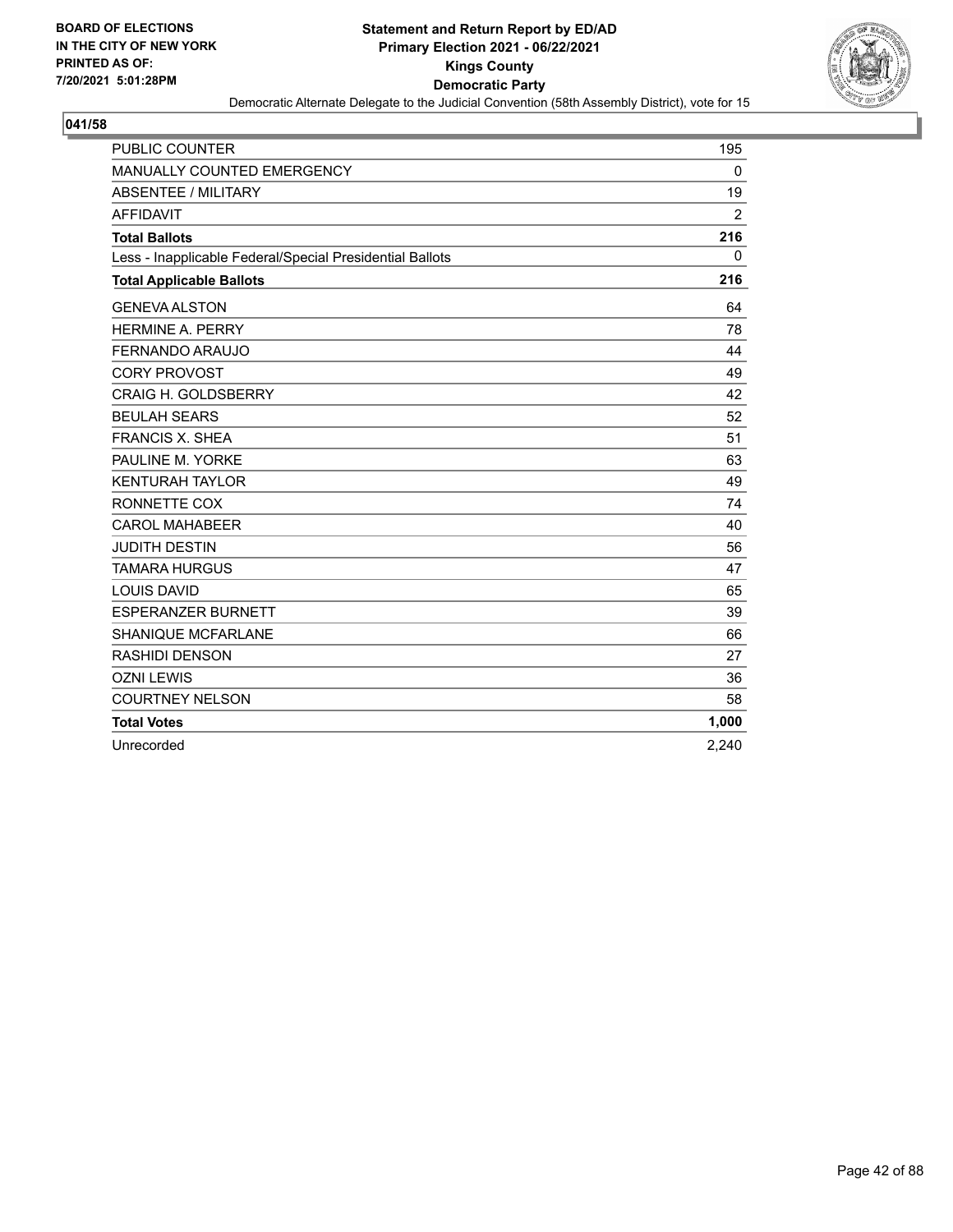

| PUBLIC COUNTER                                           | 103          |
|----------------------------------------------------------|--------------|
| <b>MANUALLY COUNTED EMERGENCY</b>                        | $\mathbf{0}$ |
| <b>ABSENTEE / MILITARY</b>                               | 12           |
| <b>AFFIDAVIT</b>                                         | 0            |
| <b>Total Ballots</b>                                     | 115          |
| Less - Inapplicable Federal/Special Presidential Ballots | $\Omega$     |
| <b>Total Applicable Ballots</b>                          | 115          |
| <b>GENEVA ALSTON</b>                                     | 28           |
| <b>HERMINE A. PERRY</b>                                  | 36           |
| FERNANDO ARAUJO                                          | 18           |
| <b>CORY PROVOST</b>                                      | 24           |
| <b>CRAIG H. GOLDSBERRY</b>                               | 17           |
| <b>BEULAH SEARS</b>                                      | 23           |
| <b>FRANCIS X. SHEA</b>                                   | 17           |
| PAULINE M. YORKE                                         | 29           |
| <b>KENTURAH TAYLOR</b>                                   | 27           |
| RONNETTE COX                                             | 34           |
| <b>CAROL MAHABEER</b>                                    | 15           |
| <b>JUDITH DESTIN</b>                                     | 23           |
| <b>TAMARA HURGUS</b>                                     | 25           |
| <b>LOUIS DAVID</b>                                       | 26           |
| <b>ESPERANZER BURNETT</b>                                | 17           |
| SHANIQUE MCFARLANE                                       | 27           |
| <b>RASHIDI DENSON</b>                                    | 12           |
| <b>OZNI LEWIS</b>                                        | 13           |
| <b>COURTNEY NELSON</b>                                   | 33           |
| ERNEST DEVONISH (WRITE-IN)                               | 1            |
| <b>Total Votes</b>                                       | 445          |
| Unrecorded                                               | 1.280        |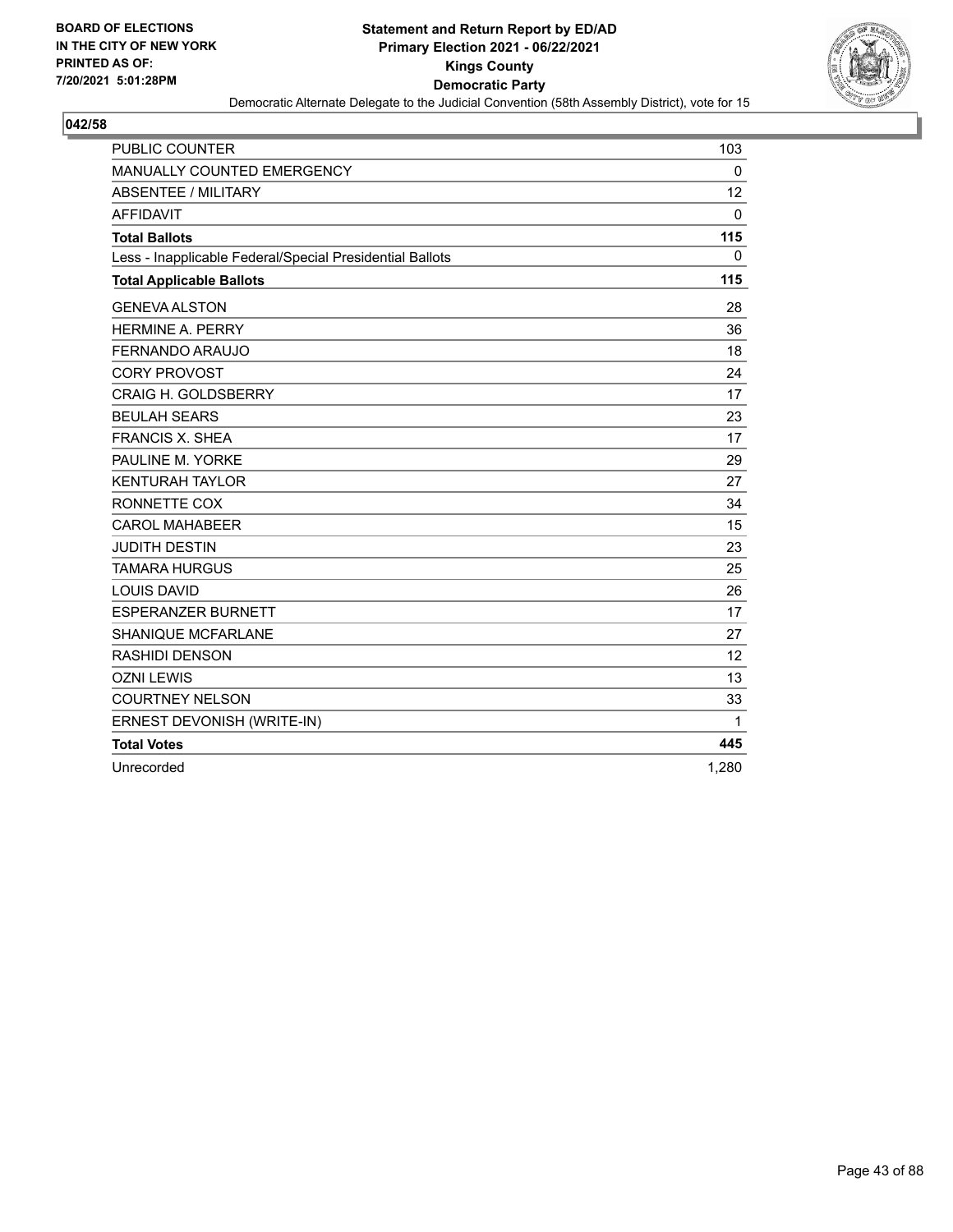

| <b>PUBLIC COUNTER</b>                                    | 202   |
|----------------------------------------------------------|-------|
| MANUALLY COUNTED EMERGENCY                               | 0     |
| <b>ABSENTEE / MILITARY</b>                               | 10    |
| <b>AFFIDAVIT</b>                                         | 0     |
| <b>Total Ballots</b>                                     | 212   |
| Less - Inapplicable Federal/Special Presidential Ballots | 0     |
| <b>Total Applicable Ballots</b>                          | 212   |
| <b>GENEVA ALSTON</b>                                     | 36    |
| <b>HFRMINF A. PFRRY</b>                                  | 58    |
| <b>FERNANDO ARAUJO</b>                                   | 20    |
| <b>CORY PROVOST</b>                                      | 36    |
| <b>CRAIG H. GOLDSBERRY</b>                               | 33    |
| <b>BEULAH SEARS</b>                                      | 36    |
| <b>FRANCIS X. SHEA</b>                                   | 35    |
| PAULINE M. YORKE                                         | 32    |
| <b>KENTURAH TAYLOR</b>                                   | 38    |
| RONNETTE COX                                             | 39    |
| <b>CAROL MAHABEER</b>                                    | 31    |
| <b>JUDITH DESTIN</b>                                     | 36    |
| <b>TAMARA HURGUS</b>                                     | 30    |
| <b>LOUIS DAVID</b>                                       | 43    |
| <b>ESPERANZER BURNETT</b>                                | 24    |
| <b>SHANIQUE MCFARLANE</b>                                | 44    |
| <b>RASHIDI DENSON</b>                                    | 26    |
| <b>OZNI LEWIS</b>                                        | 19    |
| <b>COURTNEY NELSON</b>                                   | 41    |
| ERNEST DEVONISH (WRITE-IN)                               | 1     |
| <b>Total Votes</b>                                       | 658   |
| Unrecorded                                               | 2,522 |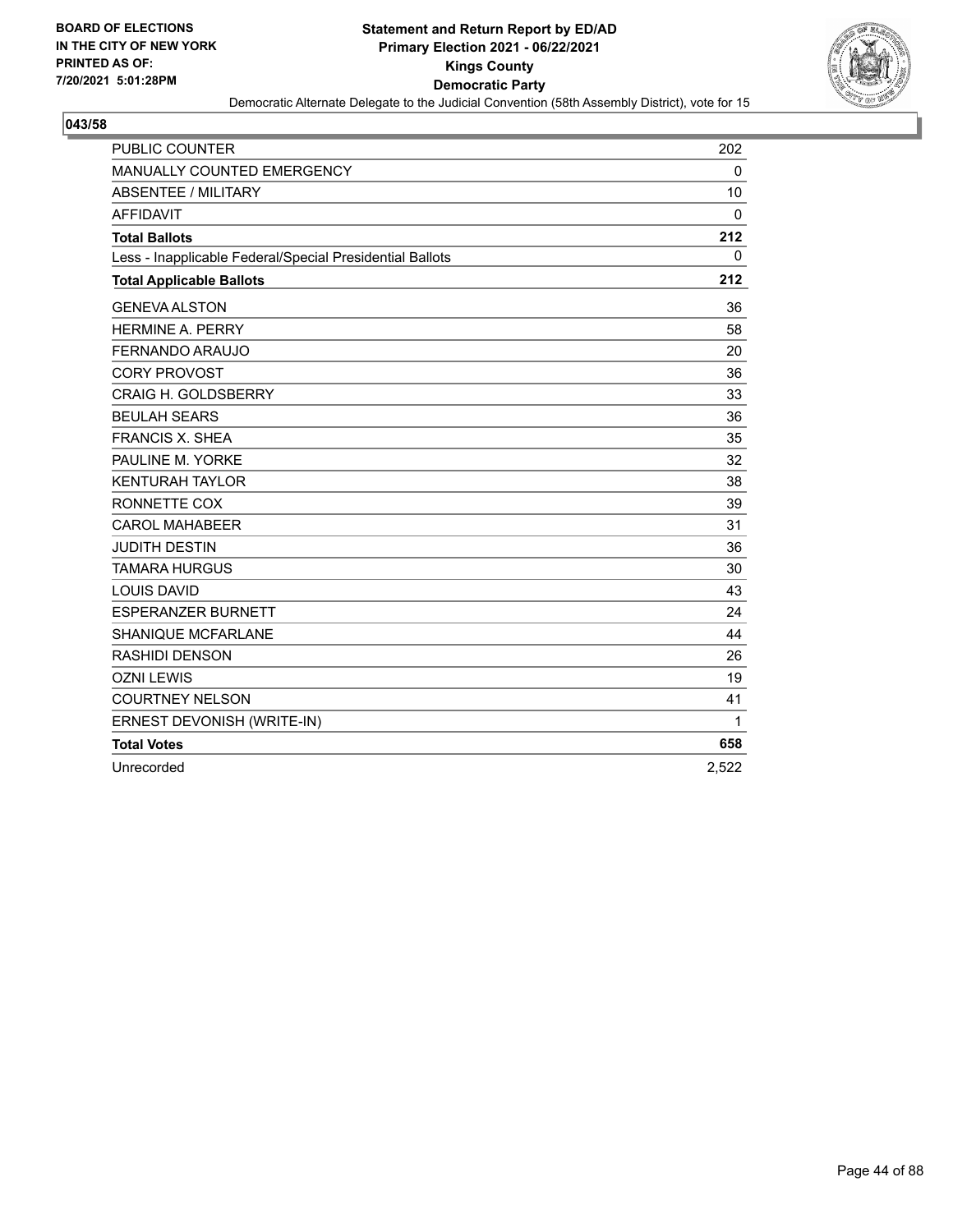

| <b>PUBLIC COUNTER</b>                                    | 116            |
|----------------------------------------------------------|----------------|
| MANUALLY COUNTED EMERGENCY                               | 0              |
| <b>ABSENTEE / MILITARY</b>                               | $\overline{7}$ |
| <b>AFFIDAVIT</b>                                         | $\Omega$       |
| <b>Total Ballots</b>                                     | 123            |
| Less - Inapplicable Federal/Special Presidential Ballots | $\mathbf{0}$   |
| <b>Total Applicable Ballots</b>                          | 123            |
| <b>GENEVA ALSTON</b>                                     | 26             |
| <b>HERMINE A. PERRY</b>                                  | 42             |
| FERNANDO ARAUJO                                          | 16             |
| <b>CORY PROVOST</b>                                      | 19             |
| <b>CRAIG H. GOLDSBERRY</b>                               | 24             |
| <b>BEULAH SEARS</b>                                      | 21             |
| <b>FRANCIS X. SHEA</b>                                   | 22             |
| PAULINE M. YORKE                                         | 19             |
| <b>KENTURAH TAYLOR</b>                                   | 29             |
| RONNETTE COX                                             | 32             |
| <b>CAROL MAHABEER</b>                                    | 16             |
| <b>JUDITH DESTIN</b>                                     | 24             |
| <b>TAMARA HURGUS</b>                                     | 17             |
| <b>LOUIS DAVID</b>                                       | 32             |
| <b>ESPERANZER BURNETT</b>                                | 16             |
| <b>SHANIQUE MCFARLANE</b>                                | 31             |
| <b>RASHIDI DENSON</b>                                    | 14             |
| <b>OZNI LEWIS</b>                                        | 9              |
| <b>COURTNEY NELSON</b>                                   | 30             |
| <b>Total Votes</b>                                       | 439            |
| Unrecorded                                               | 1,406          |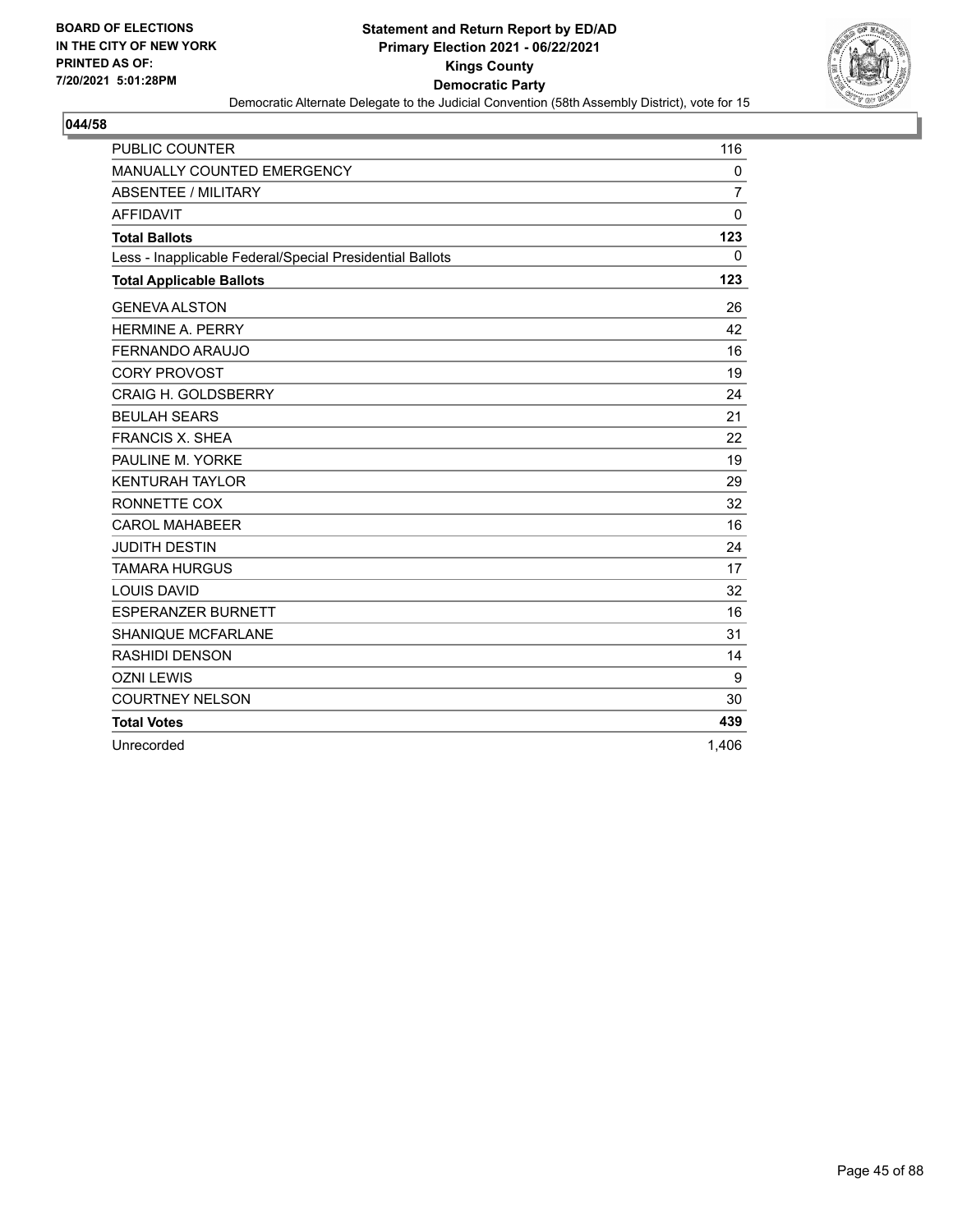

| <b>PUBLIC COUNTER</b>                                    | 172            |
|----------------------------------------------------------|----------------|
| MANUALLY COUNTED EMERGENCY                               | 0              |
| <b>ABSENTEE / MILITARY</b>                               | 25             |
| <b>AFFIDAVIT</b>                                         | 0              |
| <b>Total Ballots</b>                                     | 197            |
| Less - Inapplicable Federal/Special Presidential Ballots | 0              |
| <b>Total Applicable Ballots</b>                          | 197            |
| <b>GENEVA ALSTON</b>                                     | 43             |
| <b>HFRMINF A. PFRRY</b>                                  | 49             |
| <b>FERNANDO ARAUJO</b>                                   | 39             |
| <b>CORY PROVOST</b>                                      | 46             |
| <b>CRAIG H. GOLDSBERRY</b>                               | 30             |
| <b>BEULAH SEARS</b>                                      | 33             |
| <b>FRANCIS X. SHEA</b>                                   | 39             |
| PAULINE M. YORKE                                         | 48             |
| <b>KENTURAH TAYLOR</b>                                   | 43             |
| RONNETTE COX                                             | 55             |
| <b>CAROL MAHABEER</b>                                    | 32             |
| <b>JUDITH DESTIN</b>                                     | 45             |
| <b>TAMARA HURGUS</b>                                     | 32             |
| <b>LOUIS DAVID</b>                                       | 49             |
| <b>ESPERANZER BURNETT</b>                                | 36             |
| <b>SHANIQUE MCFARLANE</b>                                | 45             |
| <b>RASHIDI DENSON</b>                                    | 19             |
| <b>OZNI LEWIS</b>                                        | 16             |
| <b>COURTNEY NELSON</b>                                   | 42             |
| UNATTRIBUTABLE WRITE-IN (WRITE-IN)                       | $\overline{2}$ |
| <b>Total Votes</b>                                       | 743            |
| Unrecorded                                               | 2,212          |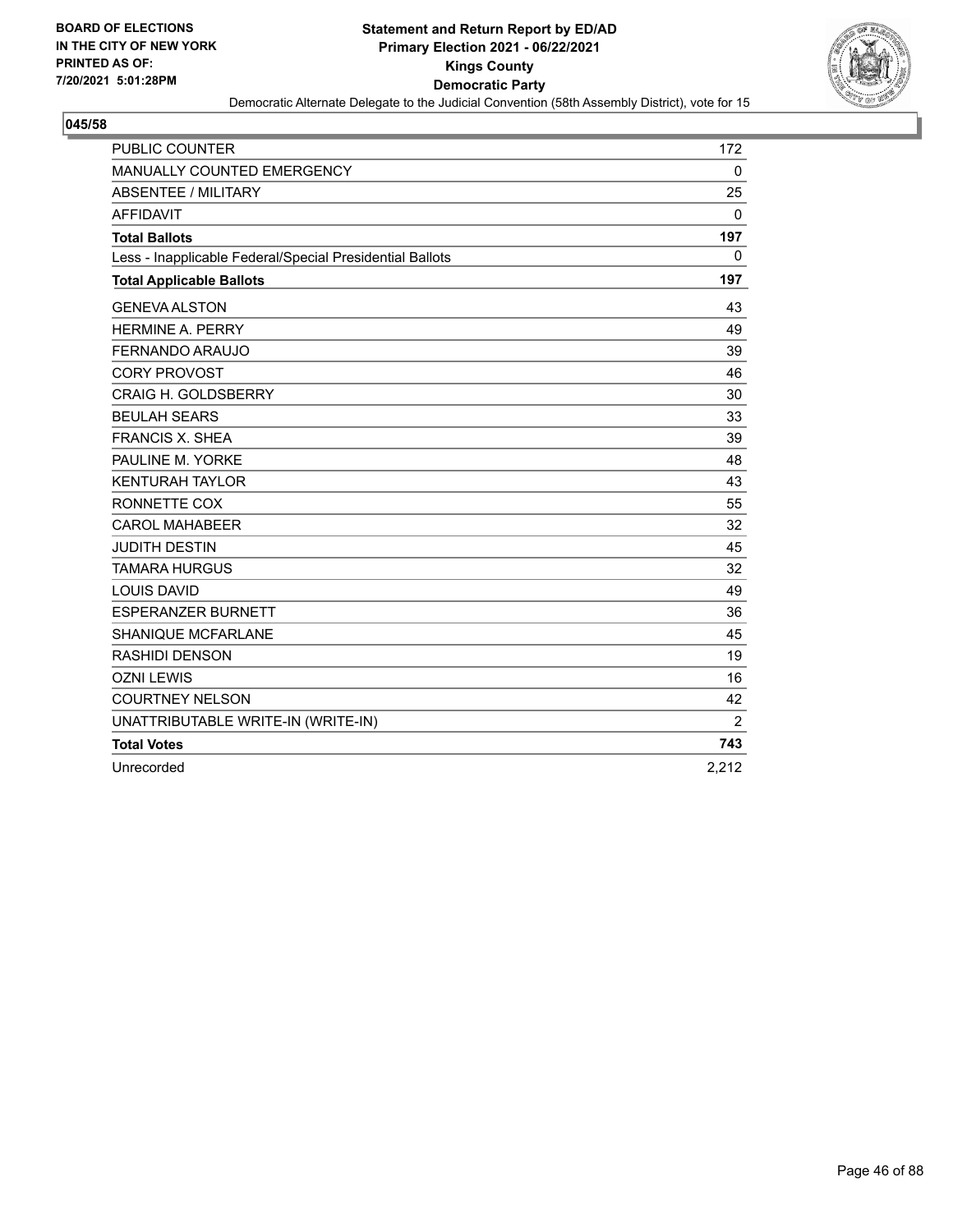

| <b>PUBLIC COUNTER</b>                                    | 187      |
|----------------------------------------------------------|----------|
| MANUALLY COUNTED EMERGENCY                               | 0        |
| <b>ABSENTEE / MILITARY</b>                               | 19       |
| <b>AFFIDAVIT</b>                                         | $\Omega$ |
| <b>Total Ballots</b>                                     | 206      |
| Less - Inapplicable Federal/Special Presidential Ballots | $\Omega$ |
| <b>Total Applicable Ballots</b>                          | 206      |
| <b>GENEVA ALSTON</b>                                     | 45       |
| <b>HERMINE A. PERRY</b>                                  | 54       |
| FERNANDO ARAUJO                                          | 36       |
| <b>CORY PROVOST</b>                                      | 49       |
| <b>CRAIG H. GOLDSBERRY</b>                               | 34       |
| <b>BEULAH SEARS</b>                                      | 39       |
| <b>FRANCIS X. SHEA</b>                                   | 35       |
| PAULINE M. YORKE                                         | 47       |
| <b>KENTURAH TAYLOR</b>                                   | 43       |
| RONNETTE COX                                             | 48       |
| <b>CAROL MAHABEER</b>                                    | 37       |
| <b>JUDITH DESTIN</b>                                     | 46       |
| <b>TAMARA HURGUS</b>                                     | 35       |
| <b>LOUIS DAVID</b>                                       | 41       |
| <b>ESPERANZER BURNETT</b>                                | 37       |
| <b>SHANIQUE MCFARLANE</b>                                | 43       |
| <b>RASHIDI DENSON</b>                                    | 23       |
| <b>OZNI LEWIS</b>                                        | 15       |
| <b>COURTNEY NELSON</b>                                   | 38       |
| <b>Total Votes</b>                                       | 745      |
| Unrecorded                                               | 2,345    |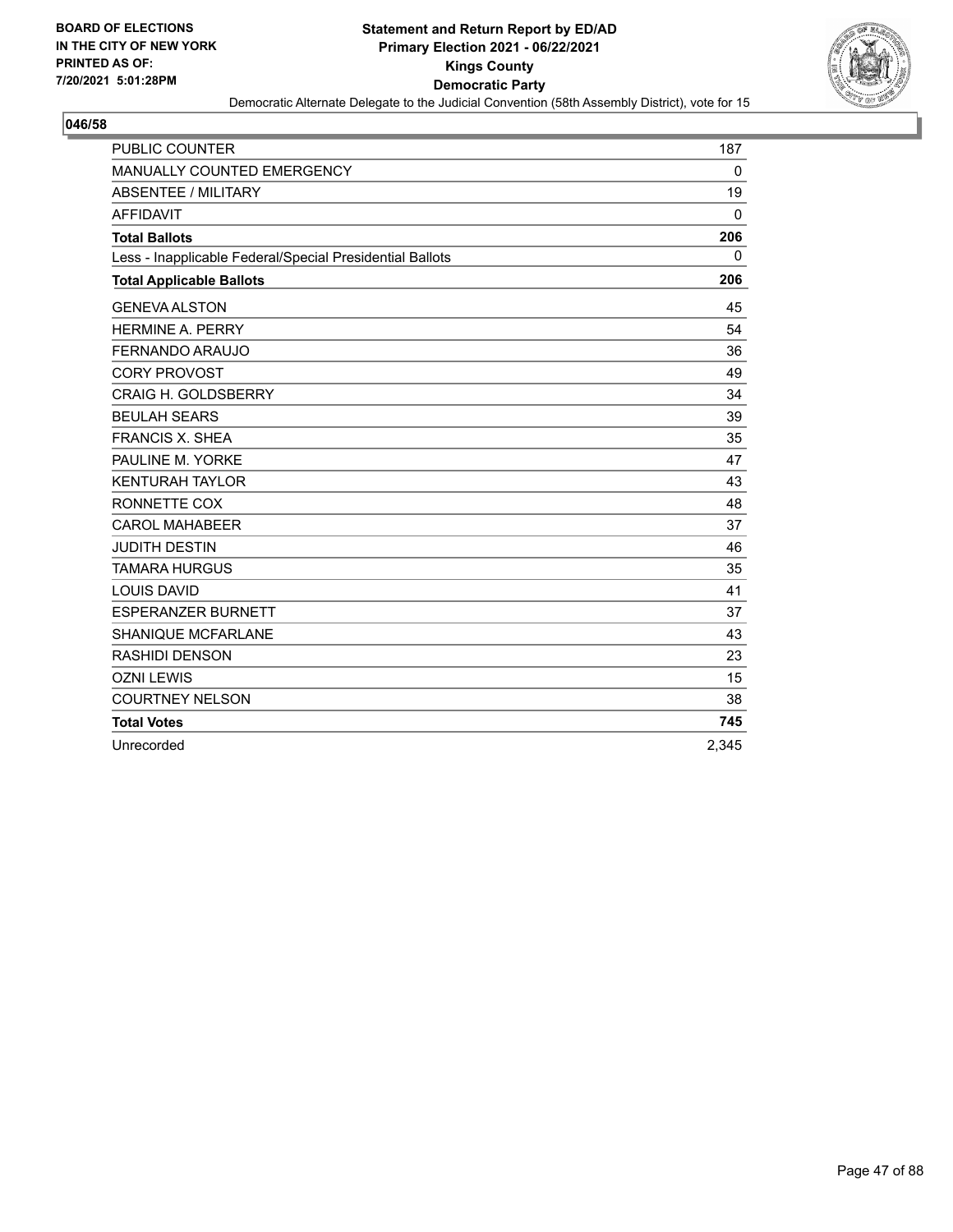

| <b>PUBLIC COUNTER</b>                                    | 168          |
|----------------------------------------------------------|--------------|
| <b>MANUALLY COUNTED EMERGENCY</b>                        | $\mathbf{0}$ |
| <b>ABSENTEE / MILITARY</b>                               | 20           |
| <b>AFFIDAVIT</b>                                         | 0            |
| <b>Total Ballots</b>                                     | 188          |
| Less - Inapplicable Federal/Special Presidential Ballots | 0            |
| <b>Total Applicable Ballots</b>                          | 188          |
| <b>GENEVA ALSTON</b>                                     | 34           |
| <b>HERMINE A. PERRY</b>                                  | 53           |
| FERNANDO ARAUJO                                          | 25           |
| <b>CORY PROVOST</b>                                      | 43           |
| <b>CRAIG H. GOLDSBERRY</b>                               | 27           |
| <b>BEULAH SEARS</b>                                      | 30           |
| <b>FRANCIS X. SHEA</b>                                   | 20           |
| PAULINE M. YORKE                                         | 42           |
| <b>KENTURAH TAYLOR</b>                                   | 39           |
| RONNETTE COX                                             | 46           |
| <b>CAROL MAHABEER</b>                                    | 29           |
| <b>JUDITH DESTIN</b>                                     | 55           |
| <b>TAMARA HURGUS</b>                                     | 36           |
| <b>LOUIS DAVID</b>                                       | 41           |
| <b>ESPERANZER BURNETT</b>                                | 29           |
| SHANIQUE MCFARLANE                                       | 45           |
| <b>RASHIDI DENSON</b>                                    | 27           |
| <b>OZNI LEWIS</b>                                        | 24           |
| <b>COURTNEY NELSON</b>                                   | 51           |
| UNATTRIBUTABLE WRITE-IN (WRITE-IN)                       | 6            |
| <b>Total Votes</b>                                       | 702          |
| Unrecorded                                               | 2,118        |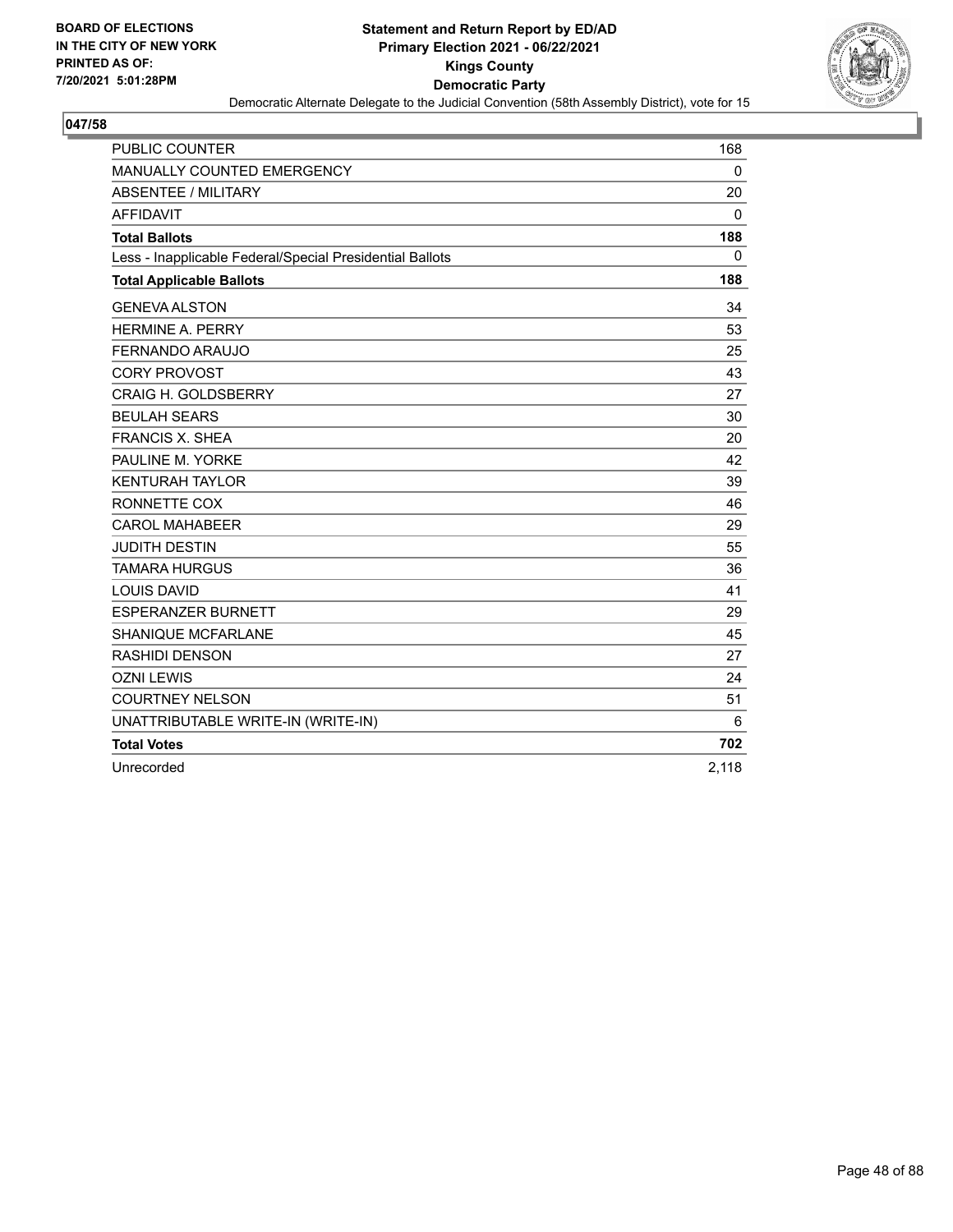

| <b>PUBLIC COUNTER</b>                                    | 154          |
|----------------------------------------------------------|--------------|
| MANUALLY COUNTED EMERGENCY                               | 0            |
| <b>ABSENTEE / MILITARY</b>                               | 15           |
| <b>AFFIDAVIT</b>                                         | $\mathbf{1}$ |
| <b>Total Ballots</b>                                     | 170          |
| Less - Inapplicable Federal/Special Presidential Ballots | $\Omega$     |
| <b>Total Applicable Ballots</b>                          | 170          |
| <b>GENEVA ALSTON</b>                                     | 43           |
| <b>HERMINE A. PERRY</b>                                  | 38           |
| FERNANDO ARAUJO                                          | 28           |
| <b>CORY PROVOST</b>                                      | 29           |
| <b>CRAIG H. GOLDSBERRY</b>                               | 23           |
| <b>BEULAH SEARS</b>                                      | 31           |
| <b>FRANCIS X. SHEA</b>                                   | 24           |
| PAULINE M. YORKE                                         | 30           |
| <b>KENTURAH TAYLOR</b>                                   | 32           |
| RONNETTE COX                                             | 42           |
| <b>CAROL MAHABEER</b>                                    | 24           |
| <b>JUDITH DESTIN</b>                                     | 29           |
| <b>TAMARA HURGUS</b>                                     | 26           |
| <b>LOUIS DAVID</b>                                       | 30           |
| <b>ESPERANZER BURNETT</b>                                | 17           |
| SHANIQUE MCFARLANE                                       | 43           |
| <b>RASHIDI DENSON</b>                                    | 18           |
| <b>OZNI LEWIS</b>                                        | 16           |
| <b>COURTNEY NELSON</b>                                   | 42           |
| <b>Total Votes</b>                                       | 565          |
| Unrecorded                                               | 1,985        |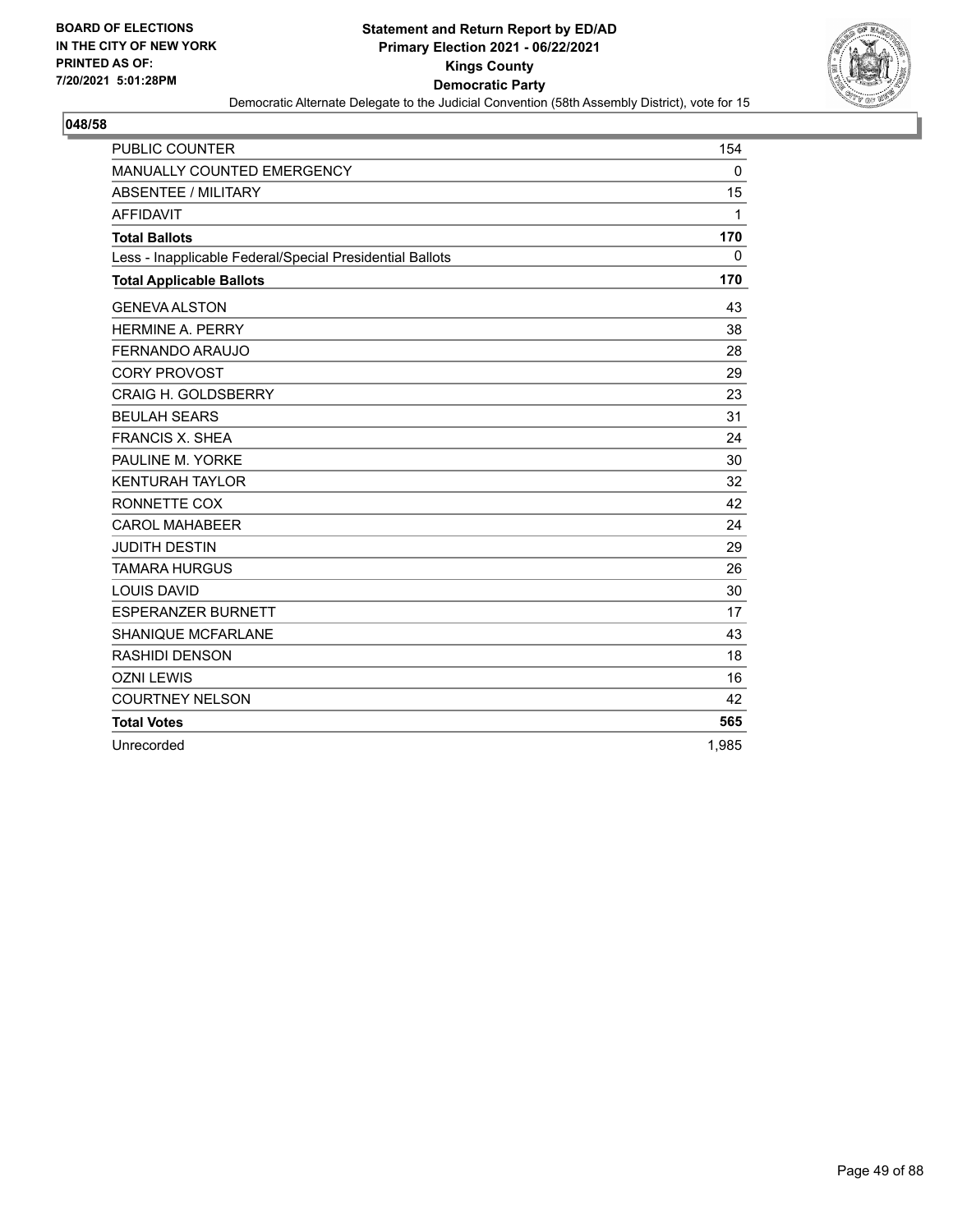

| PUBLIC COUNTER                                           | 179         |
|----------------------------------------------------------|-------------|
| MANUALLY COUNTED EMERGENCY                               | $\mathbf 0$ |
| <b>ABSENTEE / MILITARY</b>                               | 13          |
| <b>AFFIDAVIT</b>                                         | 0           |
| <b>Total Ballots</b>                                     | 192         |
| Less - Inapplicable Federal/Special Presidential Ballots | $\mathbf 0$ |
| <b>Total Applicable Ballots</b>                          | 192         |
| <b>GENEVA ALSTON</b>                                     | 49          |
| <b>HERMINE A. PERRY</b>                                  | 48          |
| <b>FERNANDO ARAUJO</b>                                   | 25          |
| <b>CORY PROVOST</b>                                      | 46          |
| <b>CRAIG H. GOLDSBERRY</b>                               | 22          |
| <b>BEULAH SEARS</b>                                      | 31          |
| <b>FRANCIS X. SHEA</b>                                   | 31          |
| PAULINE M. YORKE                                         | 45          |
| <b>KENTURAH TAYLOR</b>                                   | 32          |
| RONNETTE COX                                             | 49          |
| <b>CAROL MAHABEER</b>                                    | 21          |
| <b>JUDITH DESTIN</b>                                     | 36          |
| <b>TAMARA HURGUS</b>                                     | 34          |
| <b>LOUIS DAVID</b>                                       | 34          |
| <b>ESPERANZER BURNETT</b>                                | 22          |
| <b>SHANIQUE MCFARLANE</b>                                | 41          |
| <b>RASHIDI DENSON</b>                                    | 25          |
| <b>OZNI LEWIS</b>                                        | 22          |
| <b>COURTNEY NELSON</b>                                   | 50          |
| UNATTRIBUTABLE WRITE-IN (WRITE-IN)                       | 1           |
| <b>Total Votes</b>                                       | 664         |
| Unrecorded                                               | 2,216       |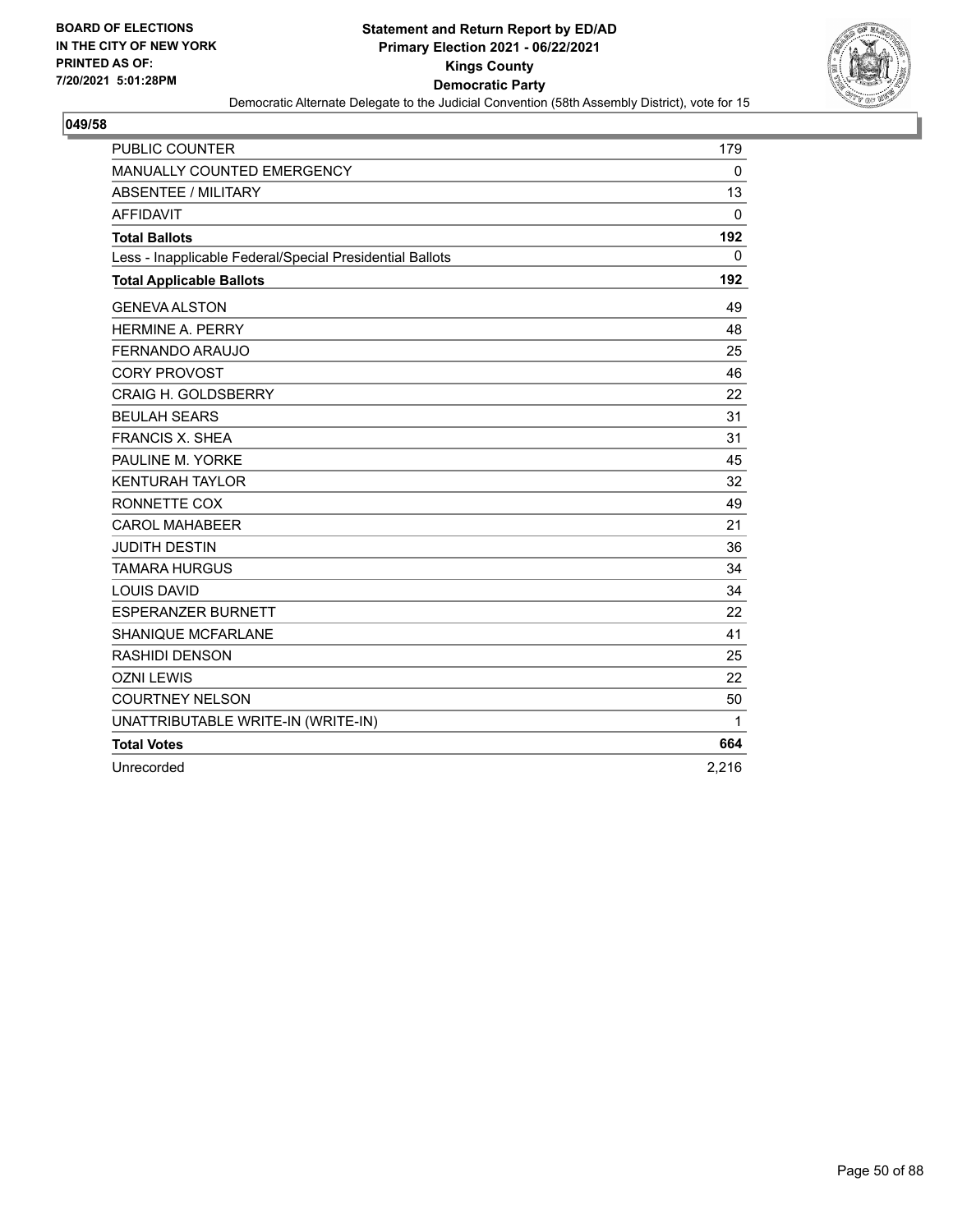

| <b>PUBLIC COUNTER</b>                                    | 184          |
|----------------------------------------------------------|--------------|
| MANUALLY COUNTED EMERGENCY                               | 0            |
| <b>ABSENTEE / MILITARY</b>                               | 17           |
| <b>AFFIDAVIT</b>                                         | $\mathbf{0}$ |
| <b>Total Ballots</b>                                     | 201          |
| Less - Inapplicable Federal/Special Presidential Ballots | $\mathbf{0}$ |
| <b>Total Applicable Ballots</b>                          | 201          |
| <b>GENEVA ALSTON</b>                                     | 47           |
| <b>HERMINE A. PERRY</b>                                  | 49           |
| FERNANDO ARAUJO                                          | 32           |
| <b>CORY PROVOST</b>                                      | 45           |
| CRAIG H. GOLDSBERRY                                      | 27           |
| <b>BEULAH SEARS</b>                                      | 40           |
| <b>FRANCIS X. SHEA</b>                                   | 36           |
| PAULINE M. YORKE                                         | 48           |
| <b>KENTURAH TAYLOR</b>                                   | 43           |
| RONNETTE COX                                             | 55           |
| <b>CAROL MAHABEER</b>                                    | 35           |
| <b>JUDITH DESTIN</b>                                     | 39           |
| <b>TAMARA HURGUS</b>                                     | 40           |
| <b>LOUIS DAVID</b>                                       | 33           |
| <b>ESPERANZER BURNETT</b>                                | 32           |
| <b>SHANIQUE MCFARLANE</b>                                | 61           |
| <b>RASHIDI DENSON</b>                                    | 33           |
| <b>OZNI LEWIS</b>                                        | 32           |
| <b>COURTNEY NELSON</b>                                   | 49           |
| <b>Total Votes</b>                                       | 776          |
| Unrecorded                                               | 2,239        |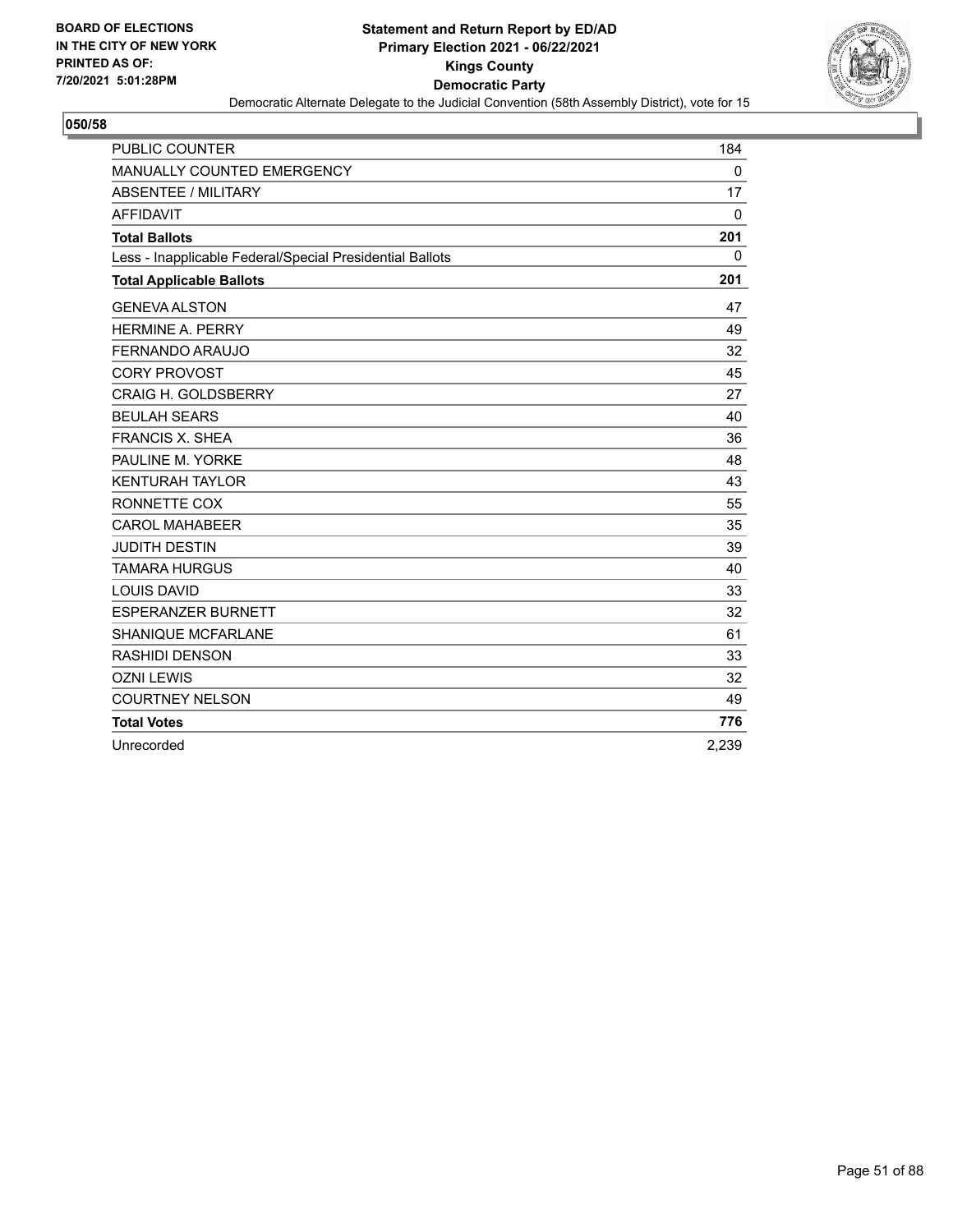

| <b>PUBLIC COUNTER</b>                                    | 145      |
|----------------------------------------------------------|----------|
| MANUALLY COUNTED EMERGENCY                               | 0        |
| <b>ABSENTEE / MILITARY</b>                               | 17       |
| <b>AFFIDAVIT</b>                                         | $\Omega$ |
| <b>Total Ballots</b>                                     | 162      |
| Less - Inapplicable Federal/Special Presidential Ballots | $\Omega$ |
| <b>Total Applicable Ballots</b>                          | 162      |
| <b>GENEVA ALSTON</b>                                     | 28       |
| <b>HERMINE A. PERRY</b>                                  | 33       |
| <b>FERNANDO ARAUJO</b>                                   | 21       |
| <b>CORY PROVOST</b>                                      | 26       |
| <b>CRAIG H. GOLDSBERRY</b>                               | 20       |
| <b>BEULAH SEARS</b>                                      | 21       |
| <b>FRANCIS X. SHEA</b>                                   | 24       |
| PAULINE M. YORKE                                         | 25       |
| <b>KENTURAH TAYLOR</b>                                   | 23       |
| RONNETTE COX                                             | 31       |
| <b>CAROL MAHABEER</b>                                    | 25       |
| <b>JUDITH DESTIN</b>                                     | 30       |
| <b>TAMARA HURGUS</b>                                     | 26       |
| <b>LOUIS DAVID</b>                                       | 22       |
| <b>ESPERANZER BURNETT</b>                                | 15       |
| <b>SHANIQUE MCFARLANE</b>                                | 34       |
| <b>RASHIDI DENSON</b>                                    | 19       |
| <b>OZNI LEWIS</b>                                        | 10       |
| <b>COURTNEY NELSON</b>                                   | 31       |
| <b>Total Votes</b>                                       | 464      |
| Unrecorded                                               | 1,966    |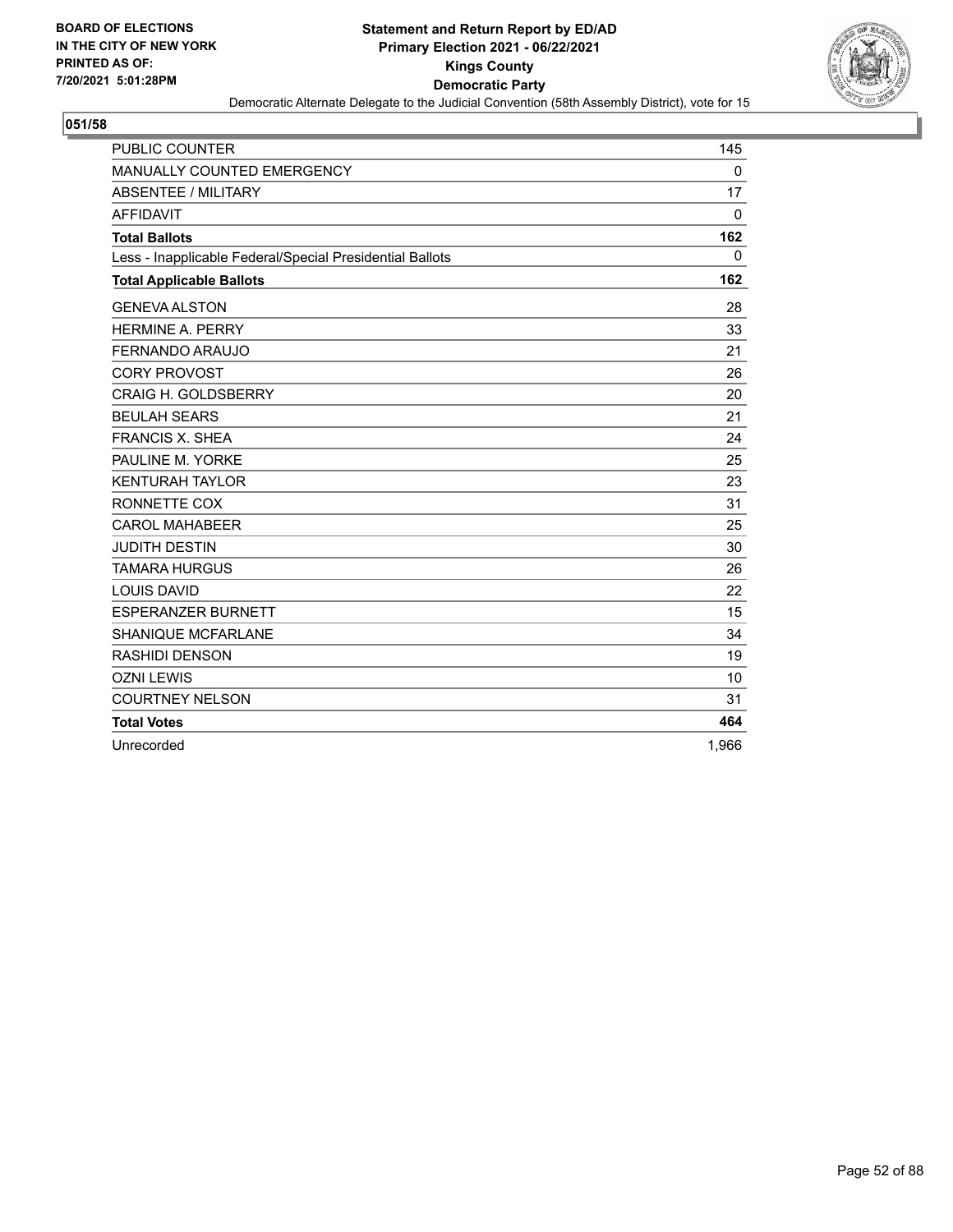

| <b>PUBLIC COUNTER</b>                                    | 176      |
|----------------------------------------------------------|----------|
| MANUALLY COUNTED EMERGENCY                               | 0        |
| <b>ABSENTEE / MILITARY</b>                               | 16       |
| <b>AFFIDAVIT</b>                                         | 2        |
| <b>Total Ballots</b>                                     | 194      |
| Less - Inapplicable Federal/Special Presidential Ballots | $\Omega$ |
| <b>Total Applicable Ballots</b>                          | 194      |
| <b>GENEVA ALSTON</b>                                     | 49       |
| <b>HERMINE A. PERRY</b>                                  | 43       |
| <b>FERNANDO ARAUJO</b>                                   | 30       |
| <b>CORY PROVOST</b>                                      | 25       |
| <b>CRAIG H. GOLDSBERRY</b>                               | 20       |
| <b>BEULAH SEARS</b>                                      | 34       |
| <b>FRANCIS X. SHEA</b>                                   | 28       |
| PAULINE M. YORKE                                         | 36       |
| <b>KENTURAH TAYLOR</b>                                   | 39       |
| RONNETTE COX                                             | 46       |
| <b>CAROL MAHABEER</b>                                    | 26       |
| <b>JUDITH DESTIN</b>                                     | 42       |
| <b>TAMARA HURGUS</b>                                     | 36       |
| <b>LOUIS DAVID</b>                                       | 27       |
| <b>ESPERANZER BURNETT</b>                                | 25       |
| <b>SHANIQUE MCFARLANE</b>                                | 56       |
| <b>RASHIDI DENSON</b>                                    | 27       |
| <b>OZNI LEWIS</b>                                        | 27       |
| <b>COURTNEY NELSON</b>                                   | 41       |
| <b>Total Votes</b>                                       | 657      |
| Unrecorded                                               | 2,253    |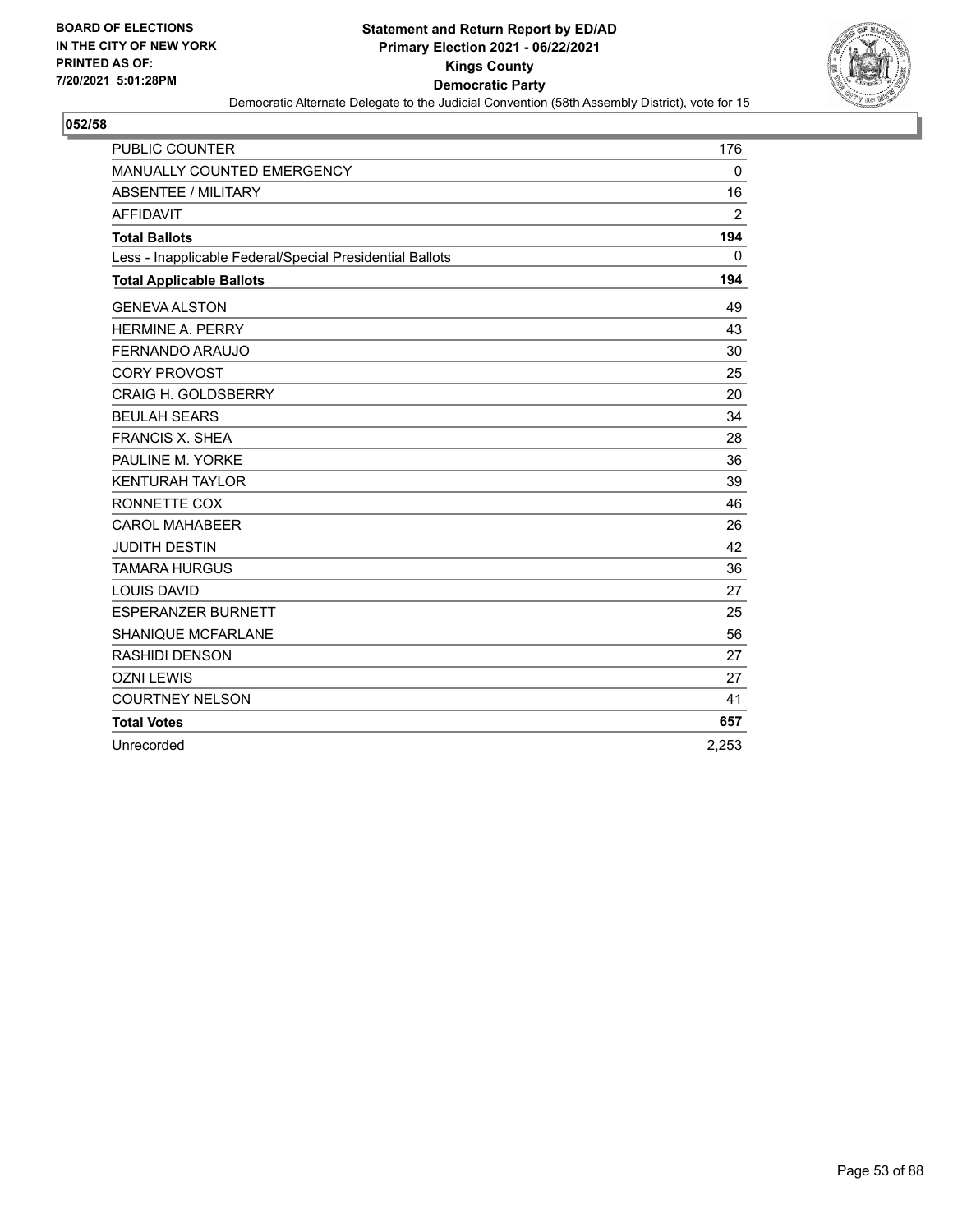

| <b>PUBLIC COUNTER</b>                                    | 43          |
|----------------------------------------------------------|-------------|
| MANUALLY COUNTED EMERGENCY                               | 0           |
| <b>ABSENTEE / MILITARY</b>                               | 5           |
| <b>AFFIDAVIT</b>                                         | $\mathbf 0$ |
| <b>Total Ballots</b>                                     | 48          |
| Less - Inapplicable Federal/Special Presidential Ballots | $\Omega$    |
| <b>Total Applicable Ballots</b>                          | 48          |
| <b>GENEVA ALSTON</b>                                     | 16          |
| <b>HERMINE A. PERRY</b>                                  | 19          |
| FERNANDO ARAUJO                                          | 12          |
| <b>CORY PROVOST</b>                                      | 14          |
| <b>CRAIG H. GOLDSBERRY</b>                               | 11          |
| <b>BEULAH SEARS</b>                                      | 13          |
| <b>FRANCIS X. SHEA</b>                                   | 18          |
| PAULINE M. YORKE                                         | 17          |
| <b>KENTURAH TAYLOR</b>                                   | 12          |
| RONNETTE COX                                             | 14          |
| <b>CAROL MAHABEER</b>                                    | 13          |
| <b>JUDITH DESTIN</b>                                     | 16          |
| <b>TAMARA HURGUS</b>                                     | 12          |
| <b>LOUIS DAVID</b>                                       | 13          |
| <b>ESPERANZER BURNETT</b>                                | 9           |
| <b>SHANIQUE MCFARLANE</b>                                | 10          |
| <b>RASHIDI DENSON</b>                                    | 6           |
| <b>OZNI LEWIS</b>                                        | 6           |
| <b>COURTNEY NELSON</b>                                   | 9           |
| <b>Total Votes</b>                                       | 240         |
| Unrecorded                                               | 480         |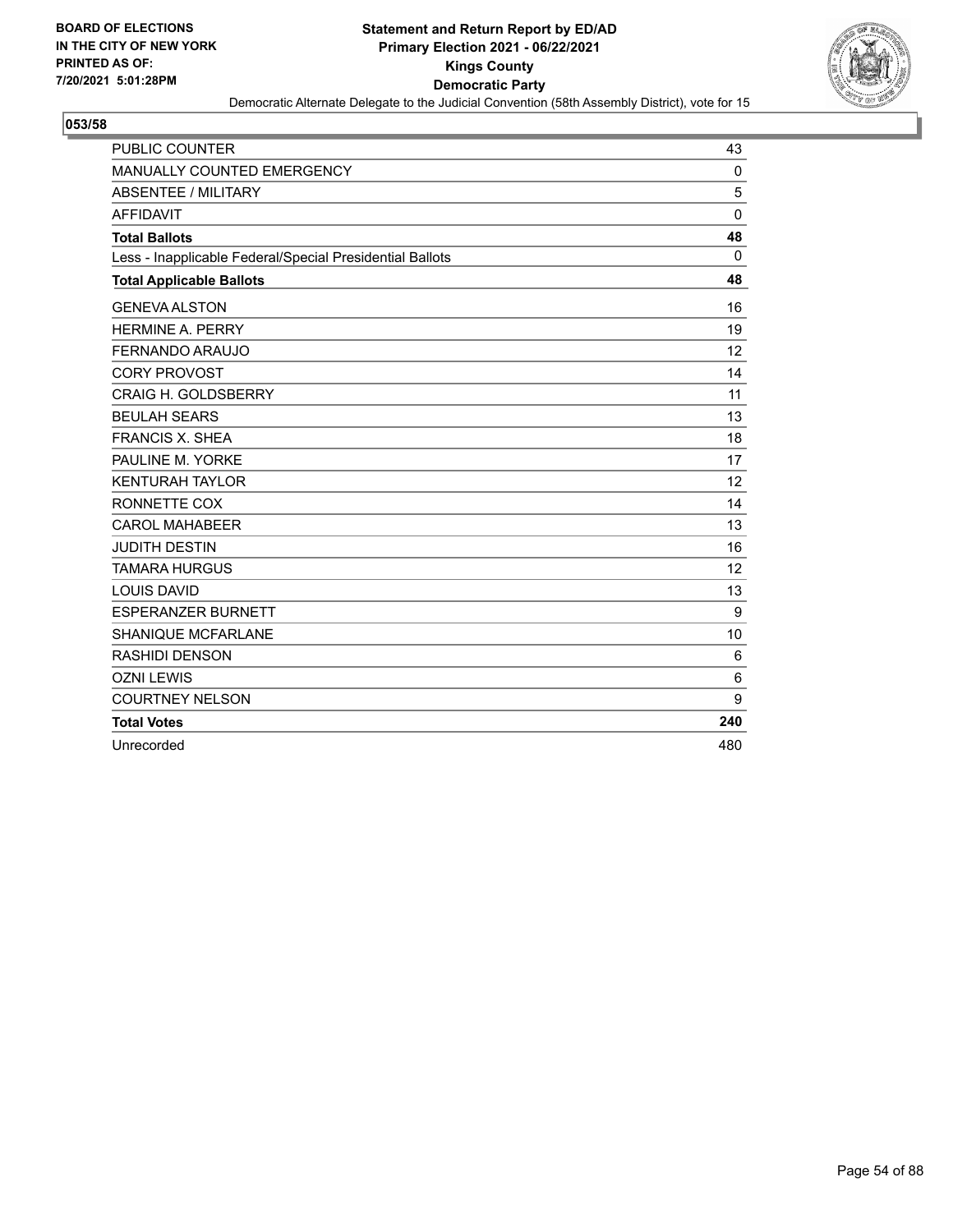

| <b>PUBLIC COUNTER</b>                                    | 161         |
|----------------------------------------------------------|-------------|
| MANUALLY COUNTED EMERGENCY                               | 0           |
| <b>ABSENTEE / MILITARY</b>                               | 14          |
| <b>AFFIDAVIT</b>                                         | $\Omega$    |
| <b>Total Ballots</b>                                     | 175         |
| Less - Inapplicable Federal/Special Presidential Ballots | $\mathbf 0$ |
| <b>Total Applicable Ballots</b>                          | 175         |
| <b>GENEVA ALSTON</b>                                     | 35          |
| <b>HERMINE A. PERRY</b>                                  | 44          |
| <b>FERNANDO ARAUJO</b>                                   | 31          |
| <b>CORY PROVOST</b>                                      | 32          |
| <b>CRAIG H. GOLDSBERRY</b>                               | 32          |
| <b>BEULAH SEARS</b>                                      | 25          |
| <b>FRANCIS X. SHEA</b>                                   | 24          |
| PAULINE M. YORKE                                         | 44          |
| <b>KENTURAH TAYLOR</b>                                   | 33          |
| RONNETTE COX                                             | 41          |
| <b>CAROL MAHABEER</b>                                    | 23          |
| <b>JUDITH DESTIN</b>                                     | 40          |
| <b>TAMARA HURGUS</b>                                     | 23          |
| <b>LOUIS DAVID</b>                                       | 32          |
| <b>ESPERANZER BURNETT</b>                                | 22          |
| <b>SHANIQUE MCFARLANE</b>                                | 23          |
| <b>RASHIDI DENSON</b>                                    | 23          |
| <b>OZNI LEWIS</b>                                        | 15          |
| <b>COURTNEY NELSON</b>                                   | 40          |
| <b>Total Votes</b>                                       | 582         |
| Unrecorded                                               | 2,043       |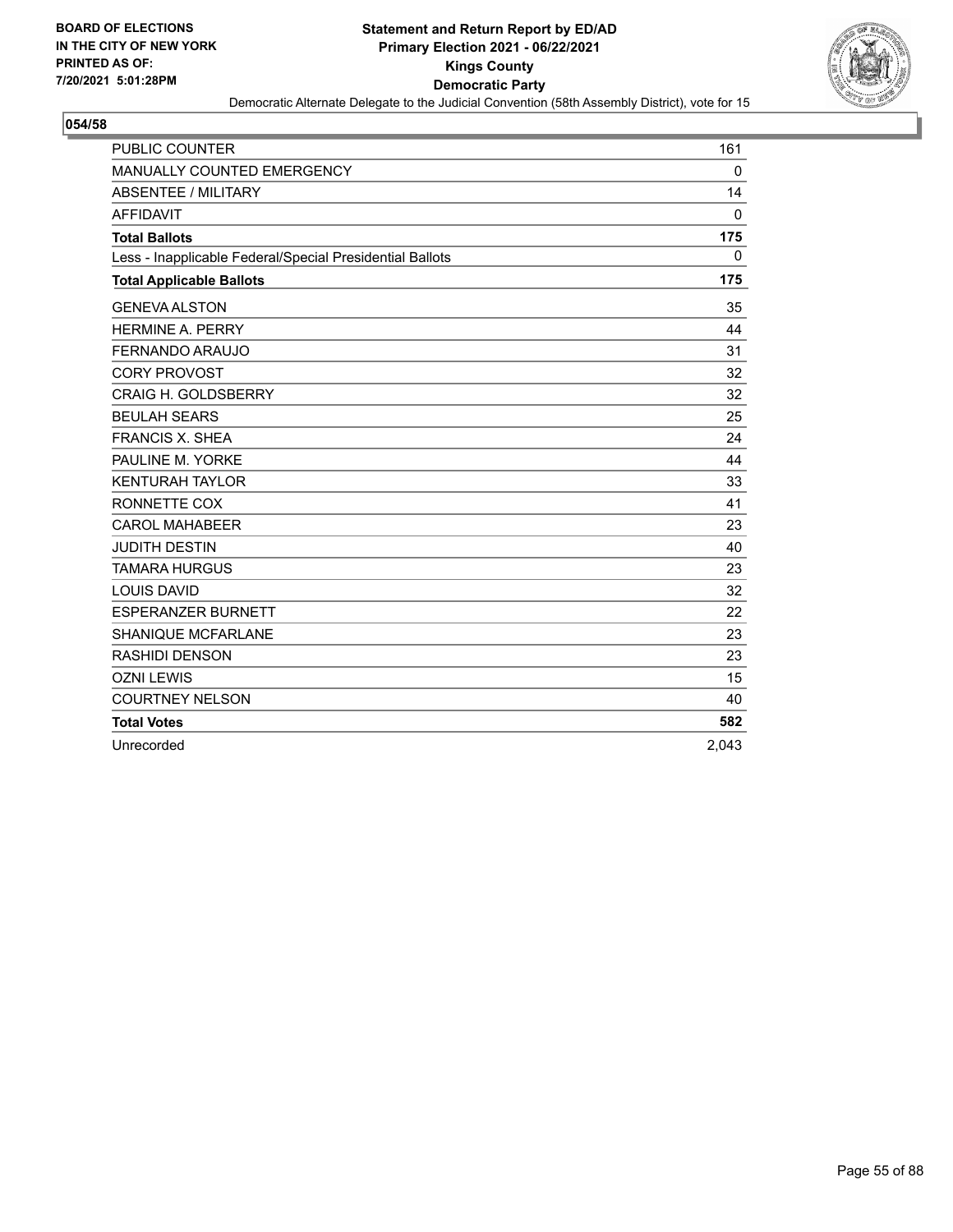

| <b>PUBLIC COUNTER</b>                                    | 194          |
|----------------------------------------------------------|--------------|
| MANUALLY COUNTED EMERGENCY                               | 0            |
| <b>ABSENTEE / MILITARY</b>                               | 12           |
| <b>AFFIDAVIT</b>                                         | $\Omega$     |
| <b>Total Ballots</b>                                     | 206          |
| Less - Inapplicable Federal/Special Presidential Ballots | $\mathbf{0}$ |
| <b>Total Applicable Ballots</b>                          | 206          |
| <b>GENEVA ALSTON</b>                                     | 35           |
| <b>HERMINE A. PERRY</b>                                  | 58           |
| FERNANDO ARAUJO                                          | 30           |
| <b>CORY PROVOST</b>                                      | 29           |
| <b>CRAIG H. GOLDSBERRY</b>                               | 28           |
| <b>BEULAH SEARS</b>                                      | 32           |
| <b>FRANCIS X. SHEA</b>                                   | 22           |
| PAULINE M. YORKE                                         | 40           |
| <b>KENTURAH TAYLOR</b>                                   | 29           |
| RONNETTE COX                                             | 34           |
| <b>CAROL MAHABEER</b>                                    | 23           |
| <b>JUDITH DESTIN</b>                                     | 35           |
| <b>TAMARA HURGUS</b>                                     | 29           |
| <b>LOUIS DAVID</b>                                       | 30           |
| <b>ESPERANZER BURNETT</b>                                | 24           |
| <b>SHANIQUE MCFARLANE</b>                                | 40           |
| <b>RASHIDI DENSON</b>                                    | 26           |
| <b>OZNI LEWIS</b>                                        | 26           |
| <b>COURTNEY NELSON</b>                                   | 34           |
| <b>Total Votes</b>                                       | 604          |
| Unrecorded                                               | 2,486        |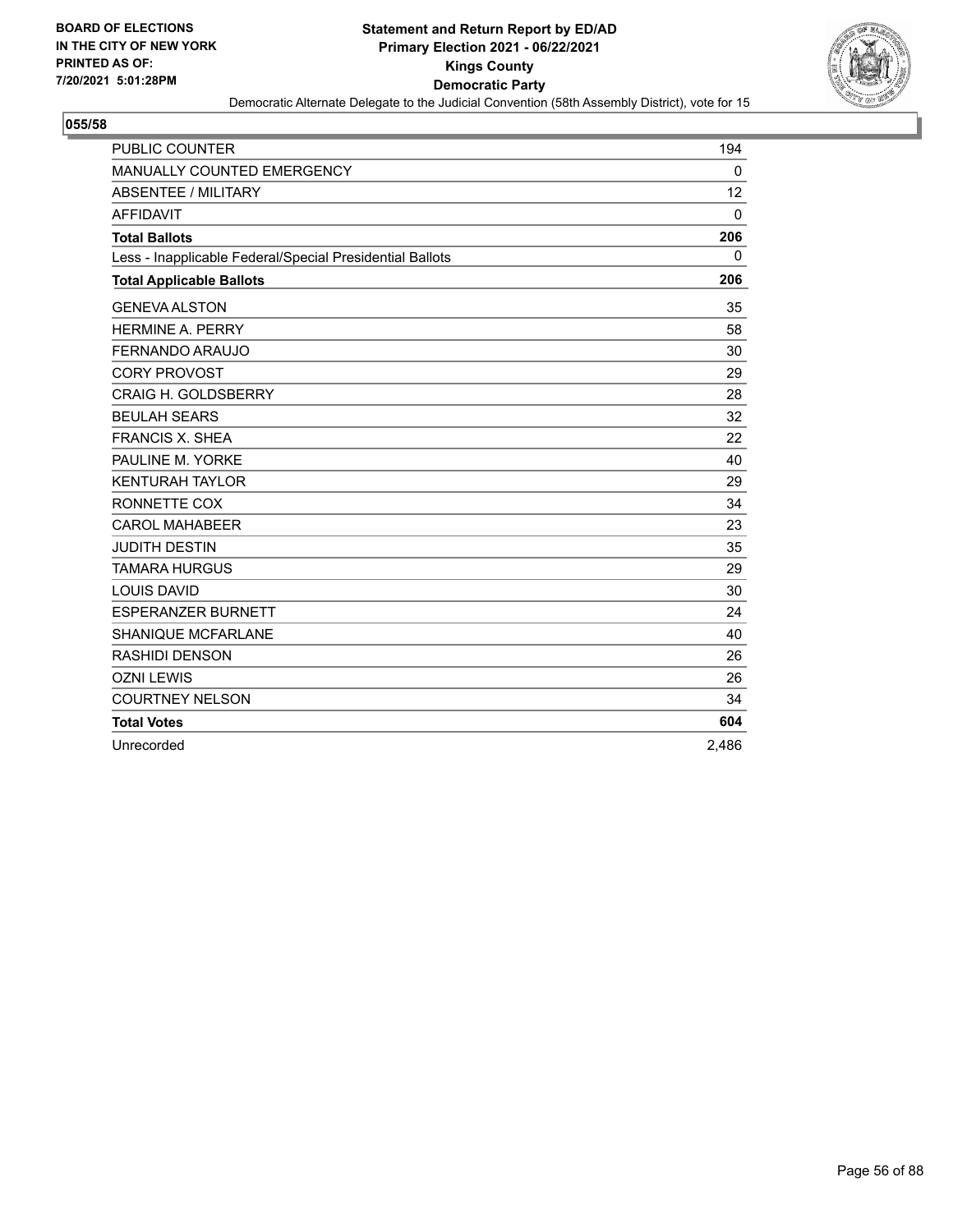

| <b>PUBLIC COUNTER</b>                                    | 81           |
|----------------------------------------------------------|--------------|
| MANUALLY COUNTED EMERGENCY                               | 0            |
| <b>ABSENTEE / MILITARY</b>                               | 20           |
| <b>AFFIDAVIT</b>                                         | $\mathbf{0}$ |
| <b>Total Ballots</b>                                     | 101          |
| Less - Inapplicable Federal/Special Presidential Ballots | $\mathbf{0}$ |
| <b>Total Applicable Ballots</b>                          | 101          |
| <b>GENEVA ALSTON</b>                                     | 27           |
| <b>HERMINE A. PERRY</b>                                  | 30           |
| FERNANDO ARAUJO                                          | 16           |
| <b>CORY PROVOST</b>                                      | 22           |
| <b>CRAIG H. GOLDSBERRY</b>                               | 13           |
| <b>BEULAH SEARS</b>                                      | 21           |
| <b>FRANCIS X. SHEA</b>                                   | 14           |
| PAULINE M. YORKE                                         | 22           |
| <b>KENTURAH TAYLOR</b>                                   | 21           |
| RONNETTE COX                                             | 22           |
| <b>CAROL MAHABEER</b>                                    | 13           |
| <b>JUDITH DESTIN</b>                                     | 25           |
| <b>TAMARA HURGUS</b>                                     | 19           |
| <b>LOUIS DAVID</b>                                       | 21           |
| <b>ESPERANZER BURNETT</b>                                | 13           |
| <b>SHANIQUE MCFARLANE</b>                                | 25           |
| <b>RASHIDI DENSON</b>                                    | 16           |
| <b>OZNI LEWIS</b>                                        | 13           |
| <b>COURTNEY NELSON</b>                                   | 29           |
| <b>Total Votes</b>                                       | 382          |
| Unrecorded                                               | 1,133        |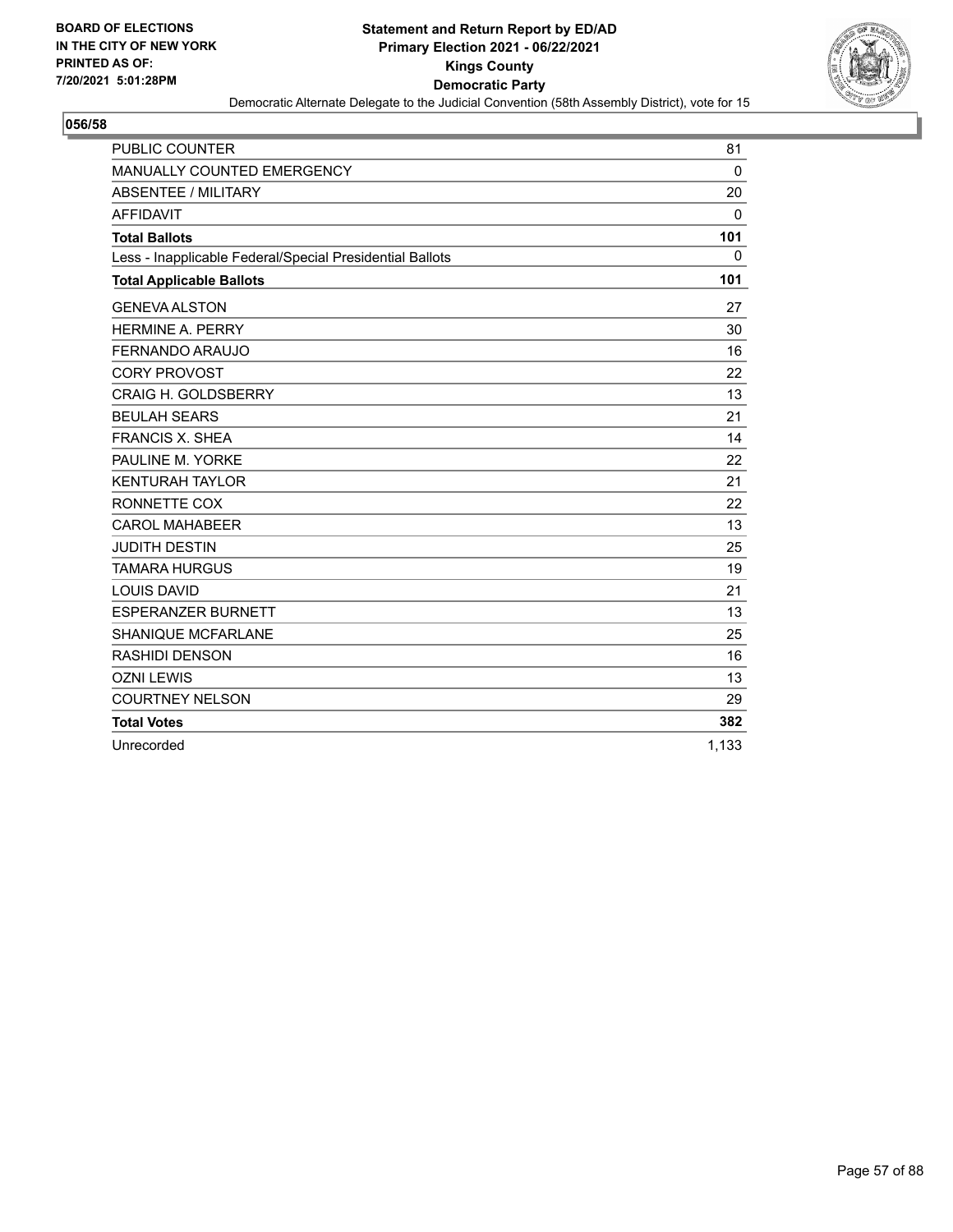

| <b>PUBLIC COUNTER</b>                                    | 189      |
|----------------------------------------------------------|----------|
| MANUALLY COUNTED EMERGENCY                               | 0        |
| <b>ABSENTEE / MILITARY</b>                               | 4        |
| <b>AFFIDAVIT</b>                                         | $\Omega$ |
| <b>Total Ballots</b>                                     | 193      |
| Less - Inapplicable Federal/Special Presidential Ballots | $\Omega$ |
| <b>Total Applicable Ballots</b>                          | 193      |
| <b>GENEVA ALSTON</b>                                     | 44       |
| <b>HERMINE A. PERRY</b>                                  | 46       |
| FERNANDO ARAUJO                                          | 25       |
| <b>CORY PROVOST</b>                                      | 32       |
| <b>CRAIG H. GOLDSBERRY</b>                               | 25       |
| <b>BEULAH SEARS</b>                                      | 40       |
| <b>FRANCIS X. SHEA</b>                                   | 30       |
| PAULINE M. YORKE                                         | 37       |
| <b>KENTURAH TAYLOR</b>                                   | 38       |
| RONNETTE COX                                             | 44       |
| <b>CAROL MAHABEER</b>                                    | 23       |
| <b>JUDITH DESTIN</b>                                     | 47       |
| <b>TAMARA HURGUS</b>                                     | 32       |
| <b>LOUIS DAVID</b>                                       | 42       |
| <b>ESPERANZER BURNETT</b>                                | 27       |
| SHANIQUE MCFARLANE                                       | 38       |
| <b>RASHIDI DENSON</b>                                    | 18       |
| <b>OZNI LEWIS</b>                                        | 23       |
| <b>COURTNEY NELSON</b>                                   | 40       |
| <b>Total Votes</b>                                       | 651      |
| Unrecorded                                               | 2,244    |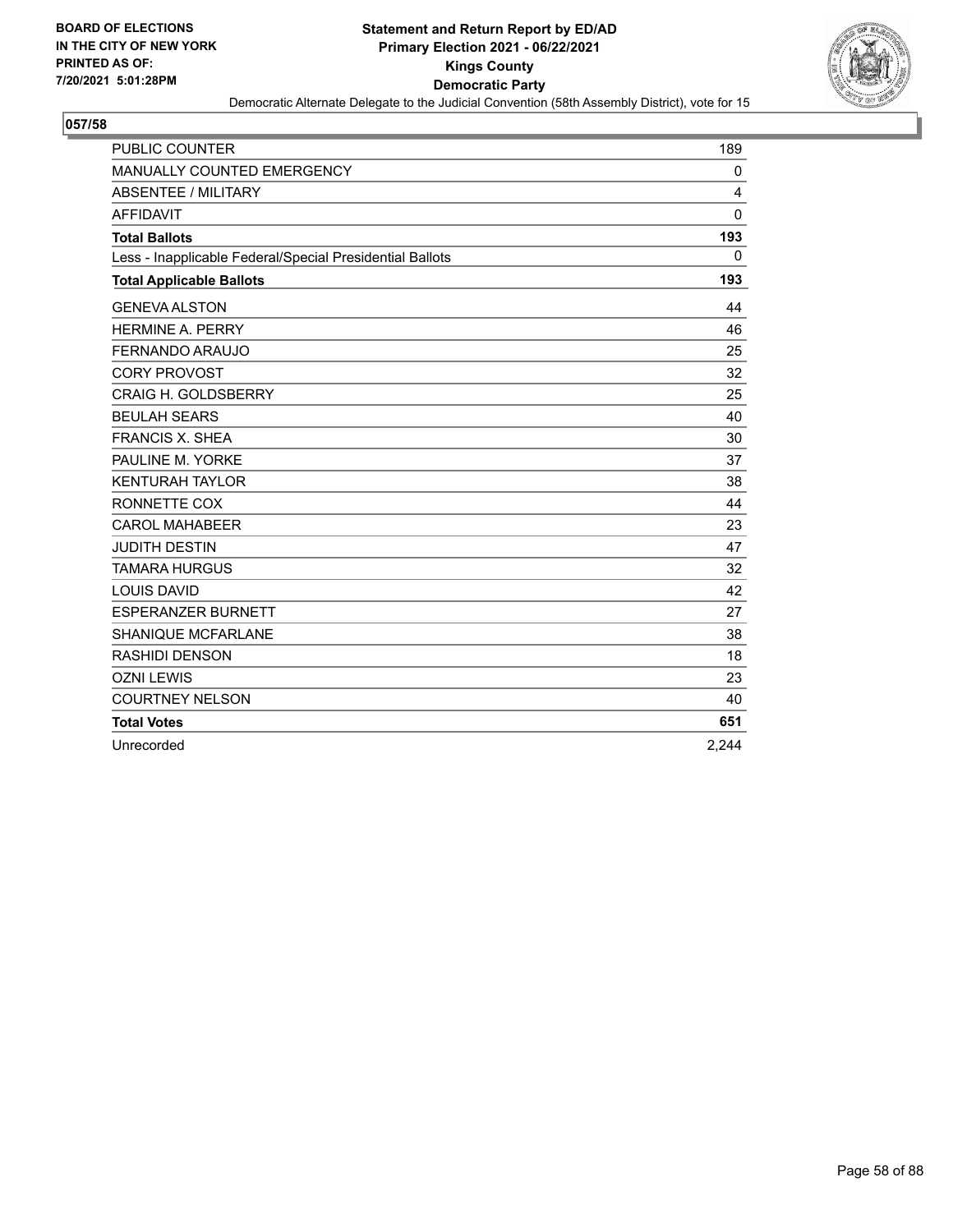

| <b>PUBLIC COUNTER</b>                                    | 99           |
|----------------------------------------------------------|--------------|
| MANUALLY COUNTED EMERGENCY                               | 0            |
| <b>ABSENTEE / MILITARY</b>                               | 4            |
| <b>AFFIDAVIT</b>                                         | $\mathbf 0$  |
| <b>Total Ballots</b>                                     | 103          |
| Less - Inapplicable Federal/Special Presidential Ballots | $\mathbf{0}$ |
| <b>Total Applicable Ballots</b>                          | 103          |
| <b>GENEVA ALSTON</b>                                     | 16           |
| <b>HERMINE A. PERRY</b>                                  | 14           |
| FERNANDO ARAUJO                                          | 12           |
| <b>CORY PROVOST</b>                                      | 20           |
| <b>CRAIG H. GOLDSBERRY</b>                               | 9            |
| <b>BEULAH SEARS</b>                                      | 13           |
| <b>FRANCIS X. SHEA</b>                                   | 8            |
| PAULINE M. YORKE                                         | 11           |
| <b>KENTURAH TAYLOR</b>                                   | 12           |
| RONNETTE COX                                             | 16           |
| <b>CAROL MAHABEER</b>                                    | 10           |
| <b>JUDITH DESTIN</b>                                     | 17           |
| <b>TAMARA HURGUS</b>                                     | 13           |
| <b>LOUIS DAVID</b>                                       | 16           |
| <b>ESPERANZER BURNETT</b>                                | 6            |
| <b>SHANIQUE MCFARLANE</b>                                | 27           |
| <b>RASHIDI DENSON</b>                                    | 13           |
| <b>OZNI LEWIS</b>                                        | 9            |
| <b>COURTNEY NELSON</b>                                   | 27           |
| <b>Total Votes</b>                                       | 269          |
| Unrecorded                                               | 1,276        |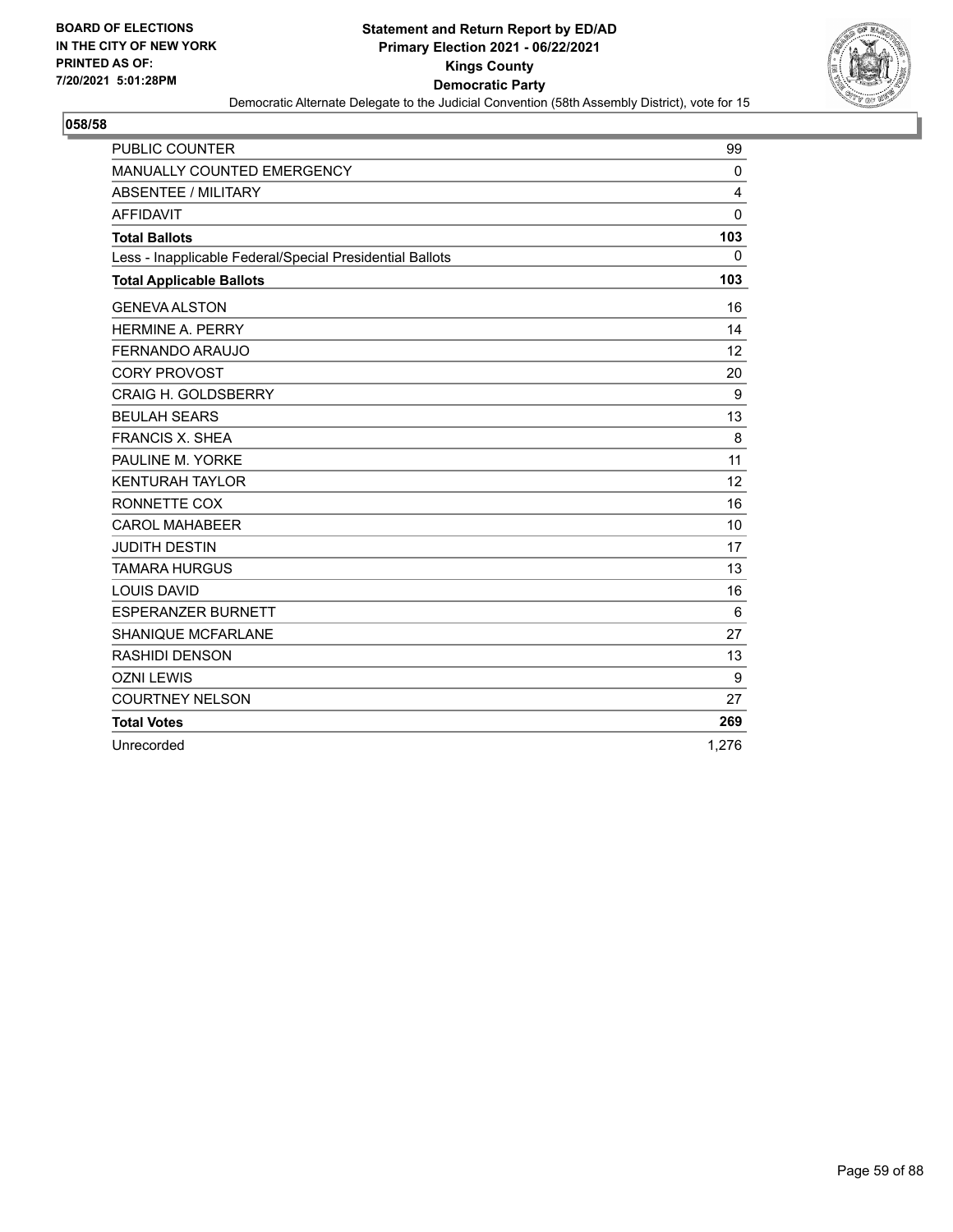

| <b>PUBLIC COUNTER</b>                                    | 164          |
|----------------------------------------------------------|--------------|
| MANUALLY COUNTED EMERGENCY                               | 0            |
| <b>ABSENTEE / MILITARY</b>                               | 16           |
| <b>AFFIDAVIT</b>                                         | $\mathbf{1}$ |
| <b>Total Ballots</b>                                     | 181          |
| Less - Inapplicable Federal/Special Presidential Ballots | $\mathbf{0}$ |
| <b>Total Applicable Ballots</b>                          | 181          |
| <b>GENEVA ALSTON</b>                                     | 48           |
| <b>HERMINE A. PERRY</b>                                  | 58           |
| FERNANDO ARAUJO                                          | 33           |
| <b>CORY PROVOST</b>                                      | 42           |
| <b>CRAIG H. GOLDSBERRY</b>                               | 40           |
| <b>BEULAH SEARS</b>                                      | 42           |
| <b>FRANCIS X. SHEA</b>                                   | 41           |
| PAULINE M. YORKE                                         | 47           |
| <b>KENTURAH TAYLOR</b>                                   | 43           |
| RONNETTE COX                                             | 49           |
| <b>CAROL MAHABEER</b>                                    | 37           |
| <b>JUDITH DESTIN</b>                                     | 49           |
| <b>TAMARA HURGUS</b>                                     | 37           |
| <b>LOUIS DAVID</b>                                       | 42           |
| <b>ESPERANZER BURNETT</b>                                | 35           |
| <b>SHANIQUE MCFARLANE</b>                                | 36           |
| <b>RASHIDI DENSON</b>                                    | 27           |
| <b>OZNI LEWIS</b>                                        | 21           |
| <b>COURTNEY NELSON</b>                                   | 40           |
| <b>Total Votes</b>                                       | 767          |
| Unrecorded                                               | 1,948        |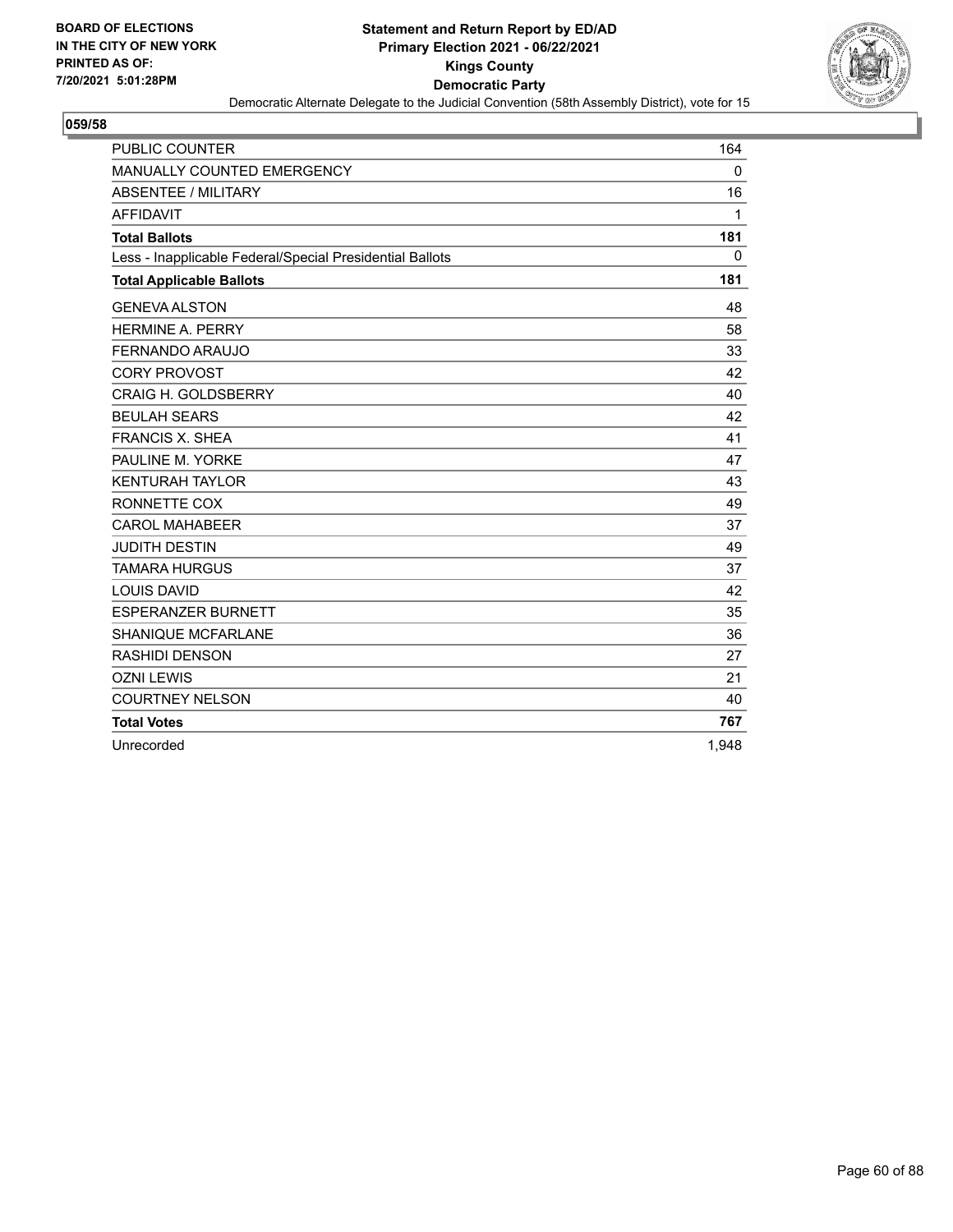

| <b>PUBLIC COUNTER</b>                                    | 252          |
|----------------------------------------------------------|--------------|
| MANUALLY COUNTED EMERGENCY                               | 0            |
| <b>ABSENTEE / MILITARY</b>                               | 17           |
| <b>AFFIDAVIT</b>                                         | $\mathbf{1}$ |
| <b>Total Ballots</b>                                     | 270          |
| Less - Inapplicable Federal/Special Presidential Ballots | $\Omega$     |
| <b>Total Applicable Ballots</b>                          | 270          |
| <b>GENEVA ALSTON</b>                                     | 60           |
| <b>HERMINE A. PERRY</b>                                  | 68           |
| FERNANDO ARAUJO                                          | 43           |
| <b>CORY PROVOST</b>                                      | 70           |
| <b>CRAIG H. GOLDSBERRY</b>                               | 38           |
| <b>BEULAH SEARS</b>                                      | 50           |
| <b>FRANCIS X. SHEA</b>                                   | 46           |
| PAULINE M. YORKE                                         | 59           |
| <b>KENTURAH TAYLOR</b>                                   | 57           |
| RONNETTE COX                                             | 64           |
| <b>CAROL MAHABEER</b>                                    | 44           |
| <b>JUDITH DESTIN</b>                                     | 61           |
| <b>TAMARA HURGUS</b>                                     | 54           |
| <b>LOUIS DAVID</b>                                       | 52           |
| <b>ESPERANZER BURNETT</b>                                | 49           |
| <b>SHANIQUE MCFARLANE</b>                                | 70           |
| <b>RASHIDI DENSON</b>                                    | 52           |
| <b>OZNI LEWIS</b>                                        | 38           |
| <b>COURTNEY NELSON</b>                                   | 67           |
| <b>Total Votes</b>                                       | 1,042        |
| Unrecorded                                               | 3,008        |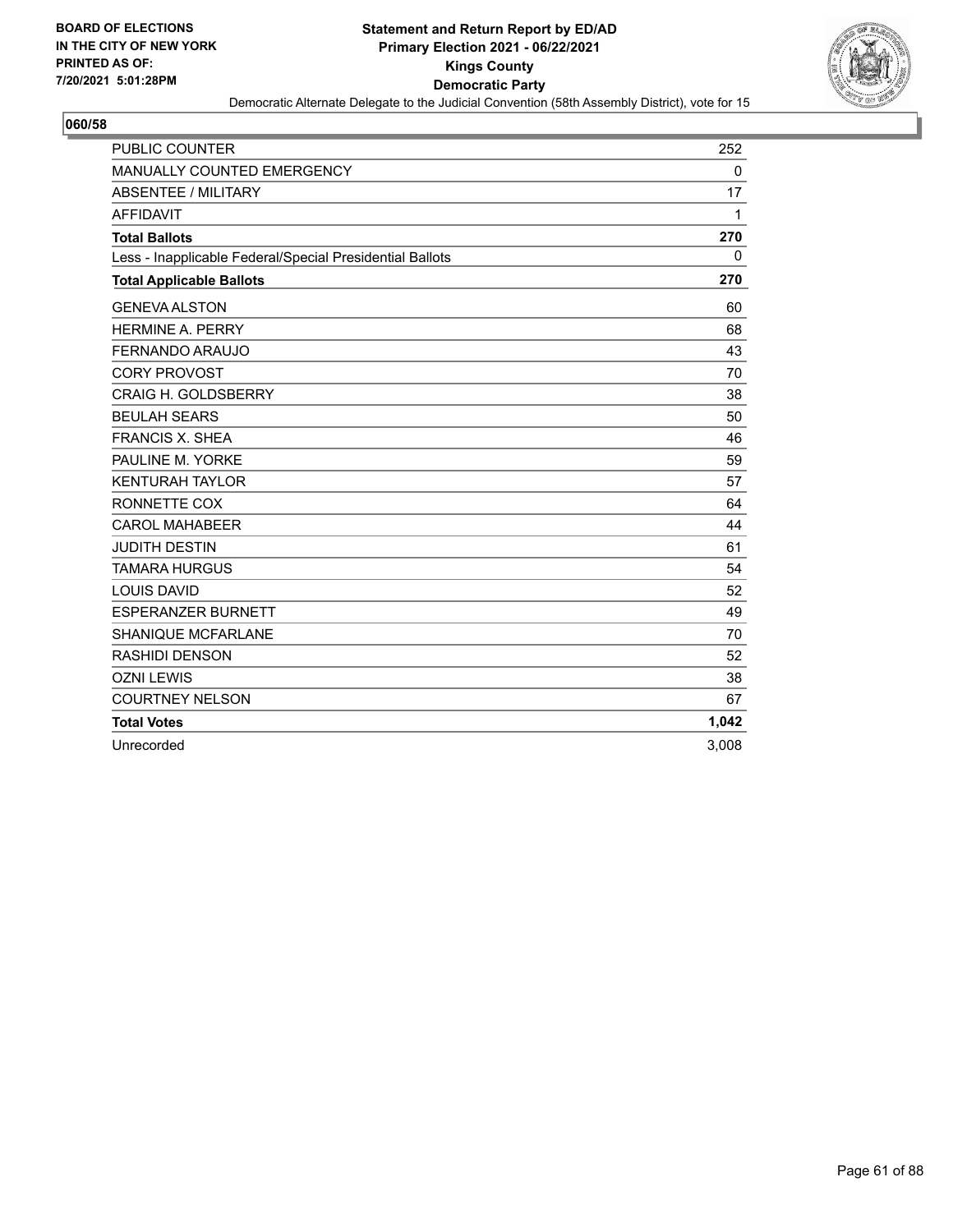

| <b>PUBLIC COUNTER</b>                                    | 229   |
|----------------------------------------------------------|-------|
| MANUALLY COUNTED EMERGENCY                               | 0     |
| <b>ABSENTEE / MILITARY</b>                               | 12    |
| <b>AFFIDAVIT</b>                                         | 0     |
| <b>Total Ballots</b>                                     | 241   |
| Less - Inapplicable Federal/Special Presidential Ballots | 0     |
| <b>Total Applicable Ballots</b>                          | 241   |
| <b>GENEVA ALSTON</b>                                     | 56    |
| <b>HERMINE A. PERRY</b>                                  | 62    |
| FERNANDO ARAUJO                                          | 36    |
| <b>CORY PROVOST</b>                                      | 49    |
| <b>CRAIG H. GOLDSBERRY</b>                               | 35    |
| <b>BEULAH SEARS</b>                                      | 38    |
| <b>FRANCIS X. SHEA</b>                                   | 37    |
| PAULINE M. YORKE                                         | 47    |
| <b>KENTURAH TAYLOR</b>                                   | 46    |
| RONNETTE COX                                             | 59    |
| <b>CAROL MAHABEER</b>                                    | 33    |
| <b>JUDITH DESTIN</b>                                     | 52    |
| <b>TAMARA HURGUS</b>                                     | 45    |
| <b>LOUIS DAVID</b>                                       | 56    |
| <b>ESPERANZER BURNETT</b>                                | 34    |
| <b>SHANIQUE MCFARLANE</b>                                | 51    |
| <b>RASHIDI DENSON</b>                                    | 37    |
| <b>OZNI LEWIS</b>                                        | 29    |
| <b>COURTNEY NELSON</b>                                   | 62    |
| UNATTRIBUTABLE WRITE-IN (WRITE-IN)                       | 1     |
| <b>Total Votes</b>                                       | 865   |
| Unrecorded                                               | 2,750 |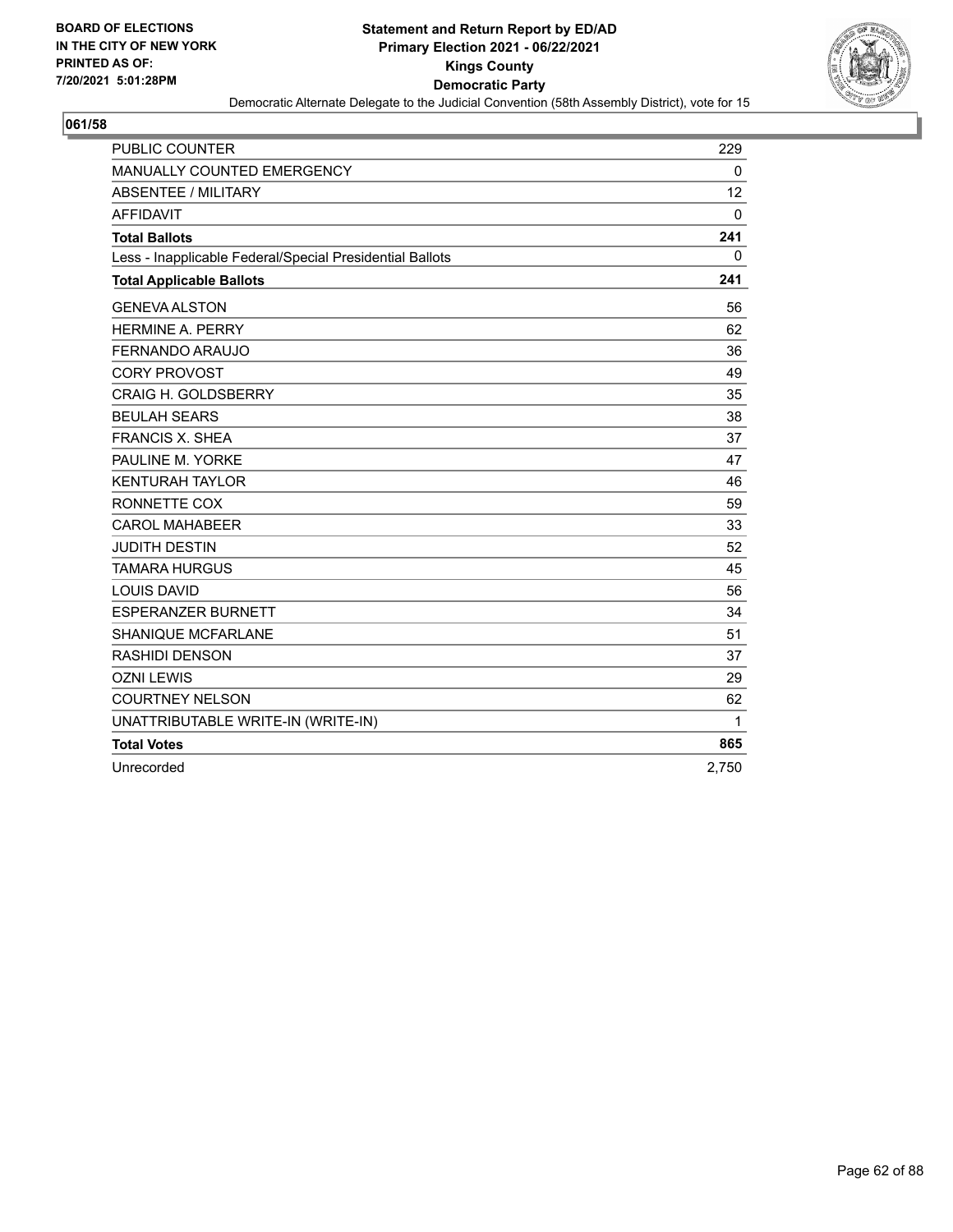

| <b>PUBLIC COUNTER</b>                                    | 248            |
|----------------------------------------------------------|----------------|
| MANUALLY COUNTED EMERGENCY                               | 0              |
| <b>ABSENTEE / MILITARY</b>                               | 19             |
| <b>AFFIDAVIT</b>                                         | 1              |
| <b>Total Ballots</b>                                     | 268            |
| Less - Inapplicable Federal/Special Presidential Ballots | $\mathbf{0}$   |
| <b>Total Applicable Ballots</b>                          | 268            |
| <b>GENEVA ALSTON</b>                                     | 72             |
| <b>HERMINE A. PERRY</b>                                  | 87             |
| FERNANDO ARAUJO                                          | 35             |
| <b>CORY PROVOST</b>                                      | 62             |
| <b>CRAIG H. GOLDSBERRY</b>                               | 46             |
| <b>BEULAH SEARS</b>                                      | 58             |
| <b>FRANCIS X. SHEA</b>                                   | 41             |
| PAULINE M. YORKE                                         | 72             |
| <b>KENTURAH TAYLOR</b>                                   | 61             |
| RONNETTE COX                                             | 67             |
| <b>CAROL MAHABEER</b>                                    | 40             |
| <b>JUDITH DESTIN</b>                                     | 59             |
| <b>TAMARA HURGUS</b>                                     | 60             |
| <b>LOUIS DAVID</b>                                       | 55             |
| <b>ESPERANZER BURNETT</b>                                | 41             |
| SHANIQUE MCFARLANE                                       | 69             |
| <b>RASHIDI DENSON</b>                                    | 47             |
| <b>OZNI LEWIS</b>                                        | 33             |
| <b>COURTNEY NELSON</b>                                   | 71             |
| LYNETTE PRINCE-BRISTOW (WRITE-IN)                        | 1              |
| UNATTRIBUTABLE WRITE-IN (WRITE-IN)                       | $\overline{2}$ |
| <b>Total Votes</b>                                       | 1,079          |
| Unrecorded                                               | 2,941          |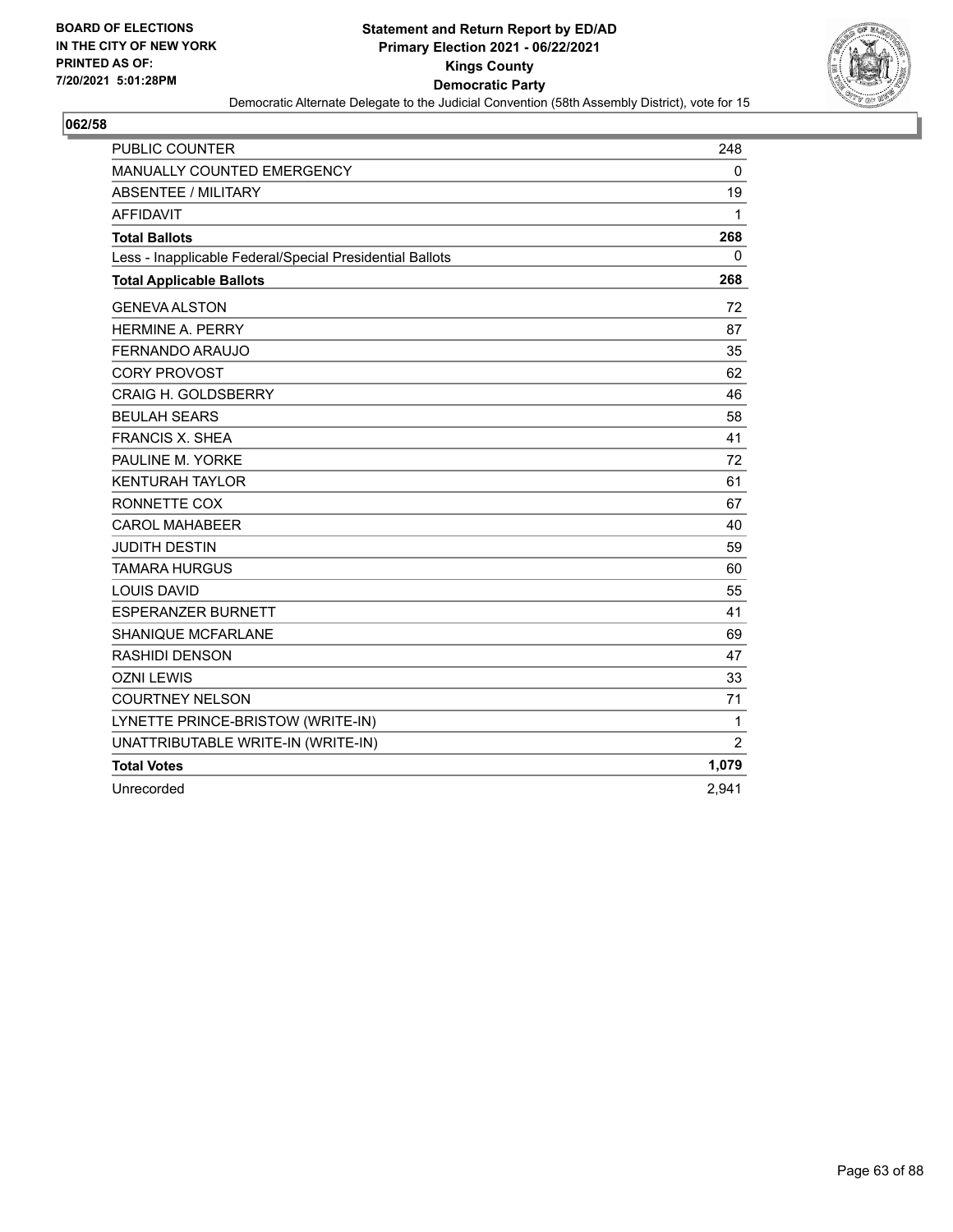

| <b>PUBLIC COUNTER</b>                                    | 131   |
|----------------------------------------------------------|-------|
| <b>MANUALLY COUNTED EMERGENCY</b>                        | 0     |
| <b>ABSENTEE / MILITARY</b>                               | 11    |
| <b>AFFIDAVIT</b>                                         | 0     |
| <b>Total Ballots</b>                                     | 142   |
| Less - Inapplicable Federal/Special Presidential Ballots | 0     |
| <b>Total Applicable Ballots</b>                          | 142   |
| <b>GENEVA ALSTON</b>                                     | 31    |
| <b>HERMINE A. PERRY</b>                                  | 33    |
| FERNANDO ARAUJO                                          | 28    |
| <b>CORY PROVOST</b>                                      | 25    |
| <b>CRAIG H. GOLDSBERRY</b>                               | 22    |
| <b>BEULAH SEARS</b>                                      | 25    |
| <b>FRANCIS X. SHEA</b>                                   | 26    |
| PAULINE M. YORKE                                         | 29    |
| <b>KENTURAH TAYLOR</b>                                   | 32    |
| RONNETTE COX                                             | 29    |
| <b>CAROL MAHABEER</b>                                    | 16    |
| <b>JUDITH DESTIN</b>                                     | 26    |
| <b>TAMARA HURGUS</b>                                     | 23    |
| <b>LOUIS DAVID</b>                                       | 32    |
| <b>ESPERANZER BURNETT</b>                                | 20    |
| <b>SHANIQUE MCFARLANE</b>                                | 34    |
| RASHIDI DENSON                                           | 21    |
| <b>OZNI LEWIS</b>                                        | 21    |
| <b>COURTNEY NELSON</b>                                   | 25    |
| UNATTRIBUTABLE WRITE-IN (WRITE-IN)                       | 1     |
| <b>Total Votes</b>                                       | 499   |
| Unrecorded                                               | 1.631 |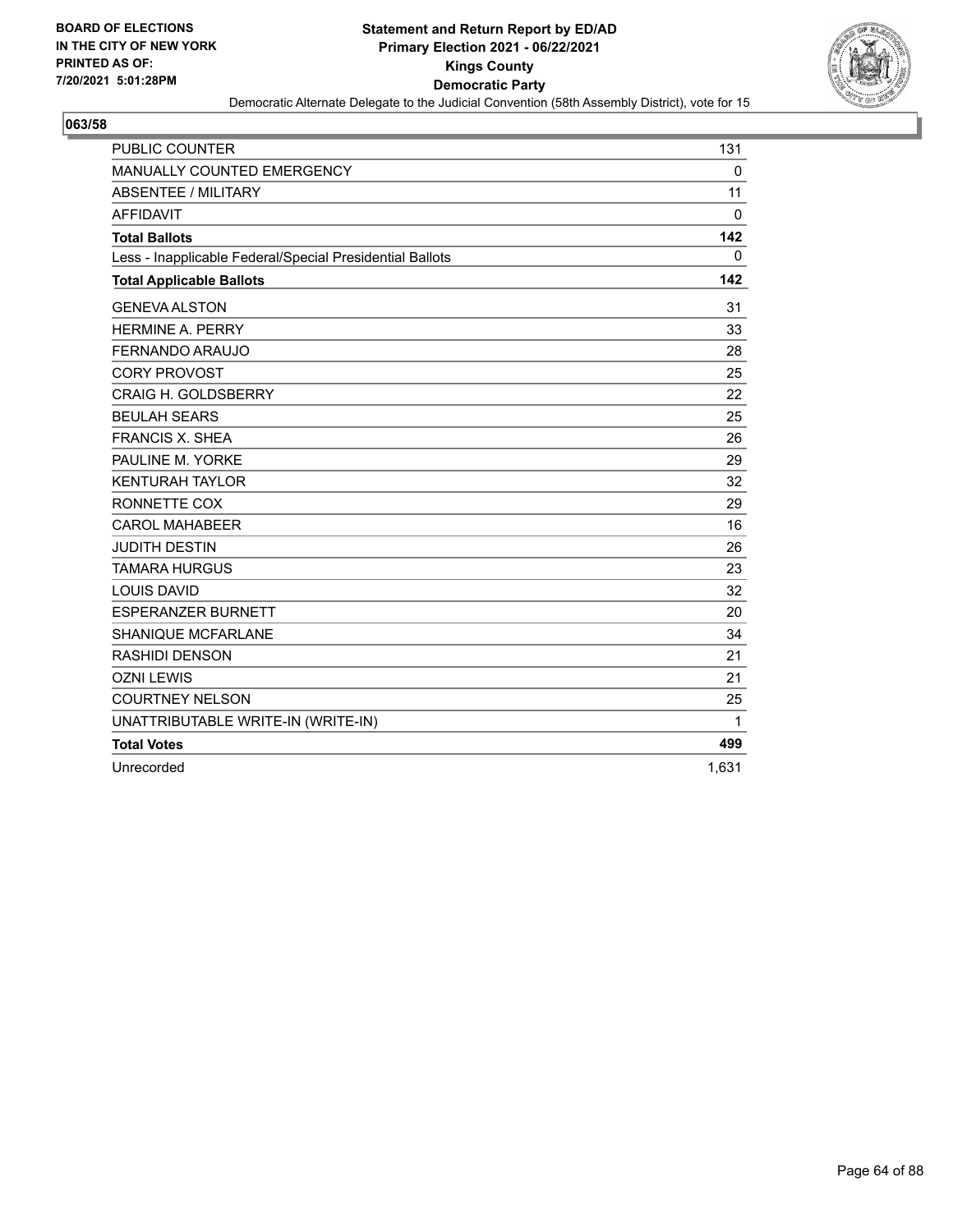

| <b>PUBLIC COUNTER</b>                                    | 133            |
|----------------------------------------------------------|----------------|
| MANUALLY COUNTED EMERGENCY                               | 0              |
| <b>ABSENTEE / MILITARY</b>                               | $\overline{7}$ |
| <b>AFFIDAVIT</b>                                         | 1              |
| <b>Total Ballots</b>                                     | 141            |
| Less - Inapplicable Federal/Special Presidential Ballots | 0              |
| <b>Total Applicable Ballots</b>                          | 141            |
| <b>GENEVA ALSTON</b>                                     | 40             |
| <b>HERMINE A. PERRY</b>                                  | 36             |
| FERNANDO ARAUJO                                          | 22             |
| <b>CORY PROVOST</b>                                      | 29             |
| <b>CRAIG H. GOLDSBERRY</b>                               | 29             |
| <b>BEULAH SEARS</b>                                      | 31             |
| <b>FRANCIS X. SHEA</b>                                   | 25             |
| PAULINE M. YORKE                                         | 39             |
| <b>KENTURAH TAYLOR</b>                                   | 36             |
| RONNETTE COX                                             | 37             |
| <b>CAROL MAHABEER</b>                                    | 25             |
| <b>JUDITH DESTIN</b>                                     | 35             |
| <b>TAMARA HURGUS</b>                                     | 25             |
| <b>LOUIS DAVID</b>                                       | 28             |
| <b>ESPERANZER BURNETT</b>                                | 18             |
| <b>SHANIQUE MCFARLANE</b>                                | 42             |
| <b>RASHIDI DENSON</b>                                    | 26             |
| <b>OZNI LEWIS</b>                                        | 22             |
| <b>COURTNEY NELSON</b>                                   | 40             |
| UNATTRIBUTABLE WRITE-IN (WRITE-IN)                       | 1              |
| <b>Total Votes</b>                                       | 586            |
| Unrecorded                                               | 1,529          |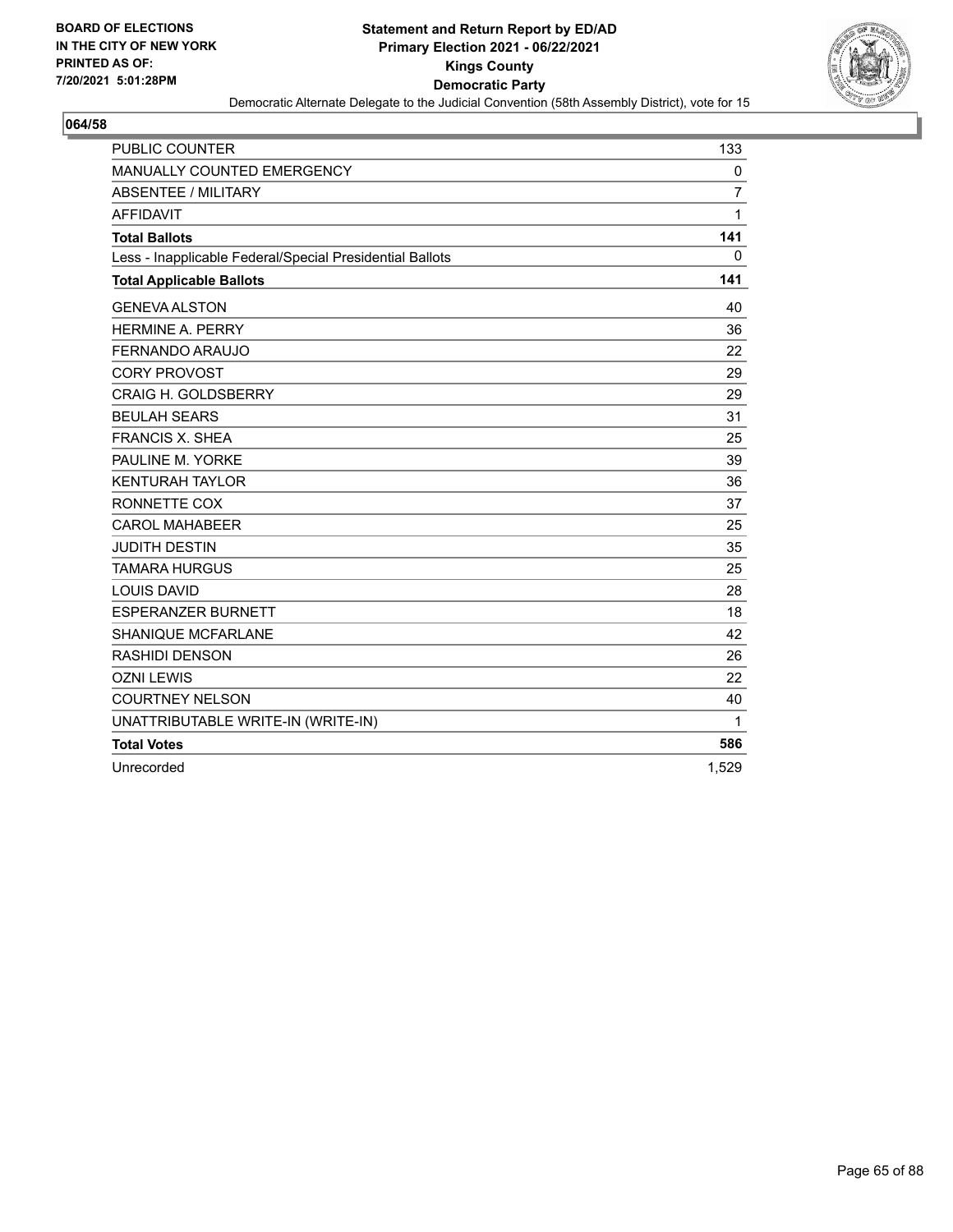

| <b>PUBLIC COUNTER</b>                                    | 169            |
|----------------------------------------------------------|----------------|
| MANUALLY COUNTED EMERGENCY                               | 0              |
| <b>ABSENTEE / MILITARY</b>                               | 9              |
| <b>AFFIDAVIT</b>                                         | $\overline{2}$ |
| <b>Total Ballots</b>                                     | 180            |
| Less - Inapplicable Federal/Special Presidential Ballots | 0              |
| <b>Total Applicable Ballots</b>                          | 180            |
| <b>GENEVA ALSTON</b>                                     | 34             |
| <b>HERMINE A. PERRY</b>                                  | 37             |
| <b>FERNANDO ARAUJO</b>                                   | 22             |
| <b>CORY PROVOST</b>                                      | 26             |
| <b>CRAIG H. GOLDSBERRY</b>                               | 19             |
| <b>BEULAH SEARS</b>                                      | 24             |
| <b>FRANCIS X. SHEA</b>                                   | 29             |
| PAULINE M. YORKE                                         | 30             |
| <b>KENTURAH TAYLOR</b>                                   | 23             |
| RONNETTE COX                                             | 42             |
| <b>CAROL MAHABEER</b>                                    | 24             |
| <b>JUDITH DESTIN</b>                                     | 34             |
| <b>TAMARA HURGUS</b>                                     | 24             |
| <b>LOUIS DAVID</b>                                       | 27             |
| <b>ESPERANZER BURNETT</b>                                | 15             |
| <b>SHANIQUE MCFARLANE</b>                                | 43             |
| <b>RASHIDI DENSON</b>                                    | 22             |
| <b>OZNI LEWIS</b>                                        | 18             |
| <b>COURTNEY NELSON</b>                                   | 40             |
| UNATTRIBUTABLE WRITE-IN (WRITE-IN)                       | 1              |
| <b>Total Votes</b>                                       | 534            |
| Unrecorded                                               | 2,166          |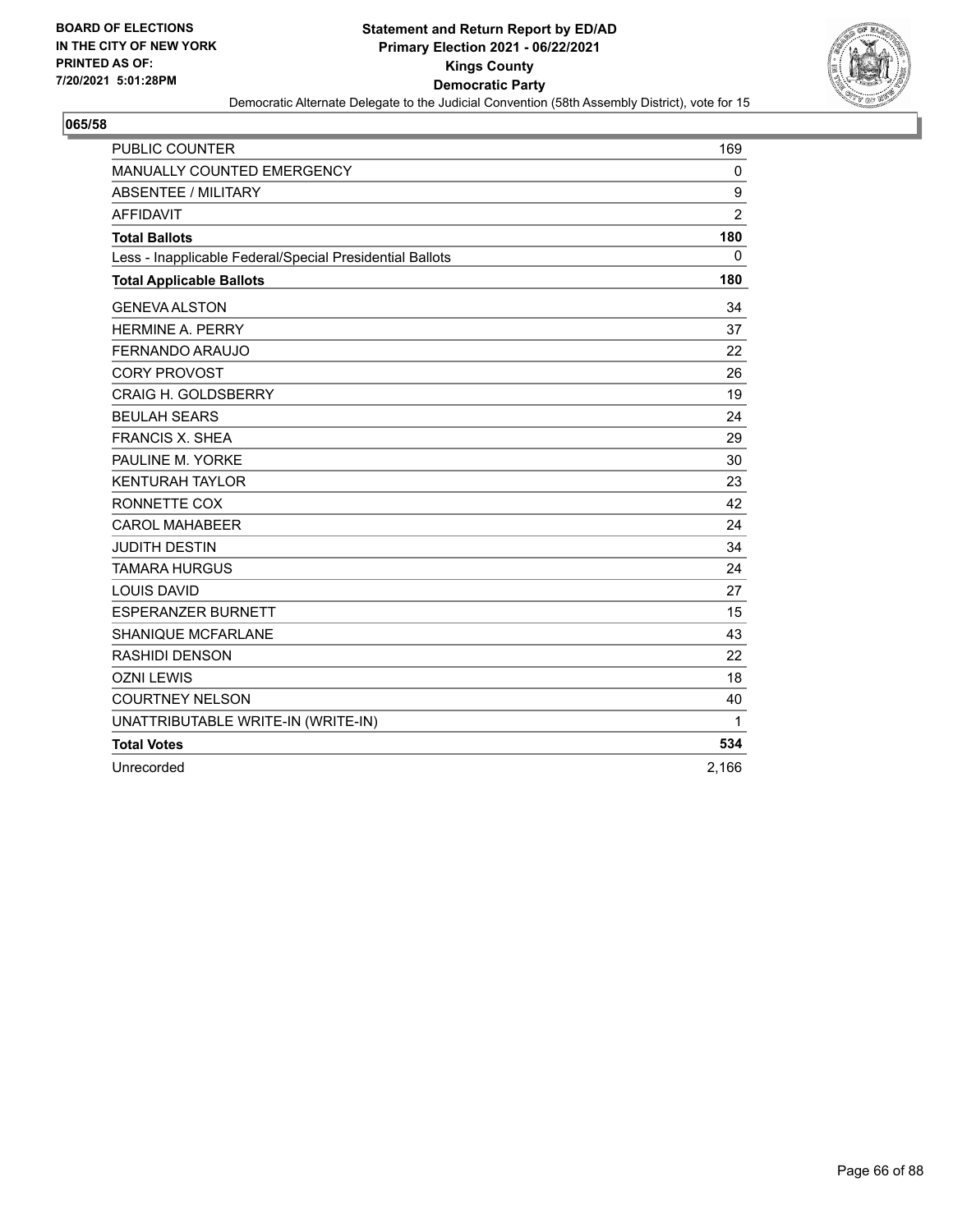

| <b>PUBLIC COUNTER</b>                                    | 171            |
|----------------------------------------------------------|----------------|
| MANUALLY COUNTED EMERGENCY                               | 0              |
| <b>ABSENTEE / MILITARY</b>                               | 19             |
| <b>AFFIDAVIT</b>                                         | $\overline{2}$ |
| <b>Total Ballots</b>                                     | 192            |
| Less - Inapplicable Federal/Special Presidential Ballots | 0              |
| <b>Total Applicable Ballots</b>                          | 192            |
| <b>GENEVA ALSTON</b>                                     | 53             |
| <b>HERMINE A. PERRY</b>                                  | 49             |
| FERNANDO ARAUJO                                          | 30             |
| <b>CORY PROVOST</b>                                      | 43             |
| <b>CRAIG H. GOLDSBERRY</b>                               | 29             |
| <b>BEULAH SEARS</b>                                      | 42             |
| <b>FRANCIS X. SHEA</b>                                   | 29             |
| PAULINE M. YORKE                                         | 53             |
| <b>KENTURAH TAYLOR</b>                                   | 35             |
| RONNETTE COX                                             | 55             |
| <b>CAROL MAHABEER</b>                                    | 35             |
| <b>JUDITH DESTIN</b>                                     | 44             |
| <b>TAMARA HURGUS</b>                                     | 43             |
| <b>LOUIS DAVID</b>                                       | 38             |
| <b>ESPERANZER BURNETT</b>                                | 32             |
| SHANIQUE MCFARLANE                                       | 49             |
| <b>RASHIDI DENSON</b>                                    | 38             |
| <b>OZNI LEWIS</b>                                        | 23             |
| <b>COURTNEY NELSON</b>                                   | 46             |
| UNATTRIBUTABLE WRITE-IN (WRITE-IN)                       | 17             |
| UNCOUNTED WRITE-IN PER STATUTE (WRITE-IN)                | $\overline{2}$ |
| <b>Total Votes</b>                                       | 785            |
| Unrecorded                                               | 2,095          |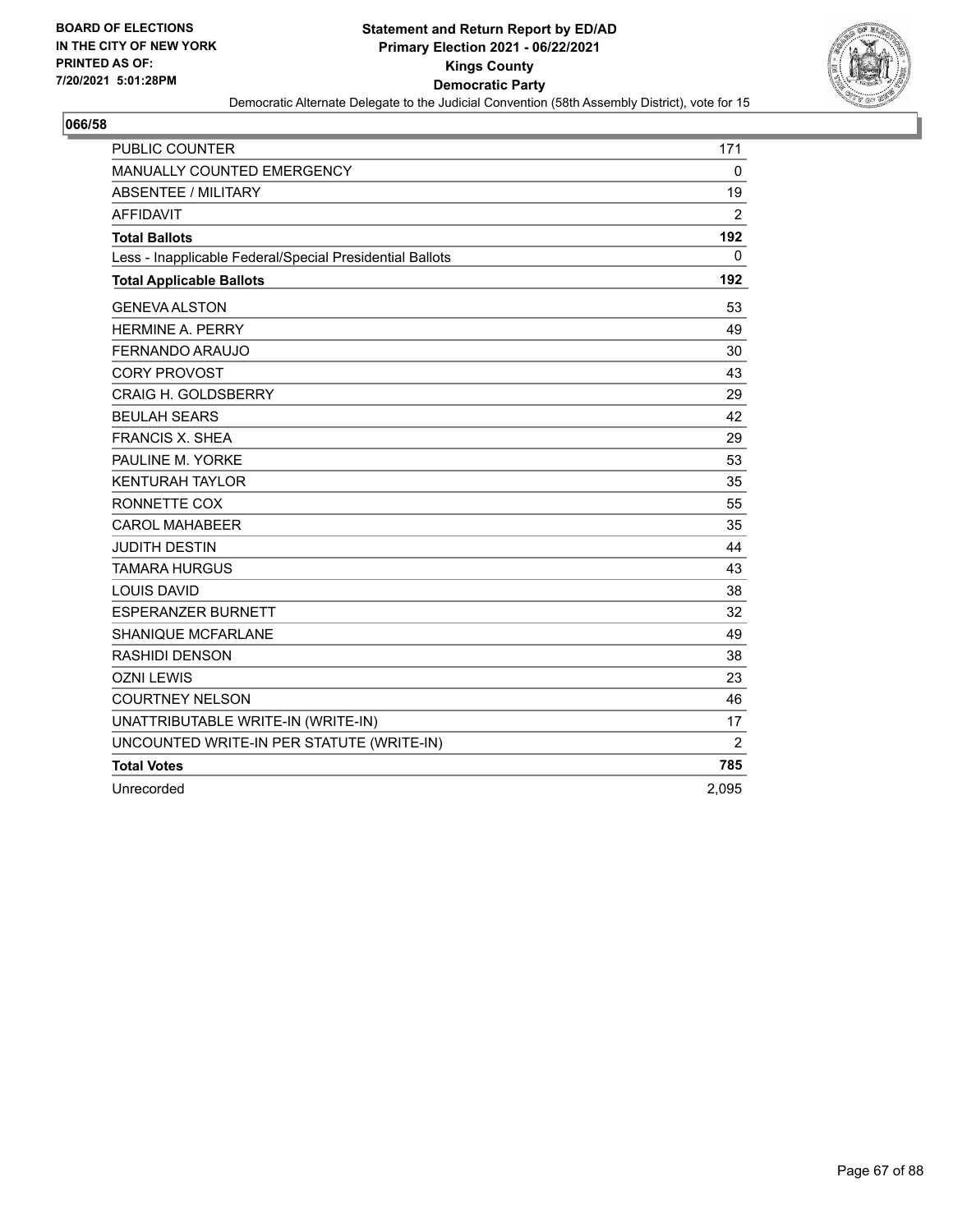

| <b>PUBLIC COUNTER</b>                                    | 280            |
|----------------------------------------------------------|----------------|
| <b>MANUALLY COUNTED EMERGENCY</b>                        | 0              |
| ABSENTEE / MILITARY                                      | 21             |
| <b>AFFIDAVIT</b>                                         | 1              |
| <b>Total Ballots</b>                                     | 302            |
| Less - Inapplicable Federal/Special Presidential Ballots | 0              |
| <b>Total Applicable Ballots</b>                          | 302            |
| <b>GENEVA ALSTON</b>                                     | 44             |
| <b>HERMINE A. PERRY</b>                                  | 42             |
| FERNANDO ARAUJO                                          | 28             |
| <b>CORY PROVOST</b>                                      | 46             |
| <b>CRAIG H. GOLDSBERRY</b>                               | 30             |
| <b>BEULAH SEARS</b>                                      | 34             |
| <b>FRANCIS X. SHEA</b>                                   | 37             |
| PAULINE M. YORKE                                         | 34             |
| <b>KENTURAH TAYLOR</b>                                   | 32             |
| RONNETTE COX                                             | 53             |
| <b>CAROL MAHABEER</b>                                    | 29             |
| <b>JUDITH DESTIN</b>                                     | 31             |
| <b>TAMARA HURGUS</b>                                     | 36             |
| <b>LOUIS DAVID</b>                                       | 29             |
| <b>ESPERANZER BURNETT</b>                                | 29             |
| <b>SHANIQUE MCFARLANE</b>                                | 45             |
| RASHIDI DENSON                                           | 17             |
| <b>OZNI LEWIS</b>                                        | 18             |
| <b>COURTNEY NELSON</b>                                   | 29             |
| UNATTRIBUTABLE WRITE-IN (WRITE-IN)                       | $\overline{2}$ |
| <b>Total Votes</b>                                       | 645            |
| Unrecorded                                               | 3,885          |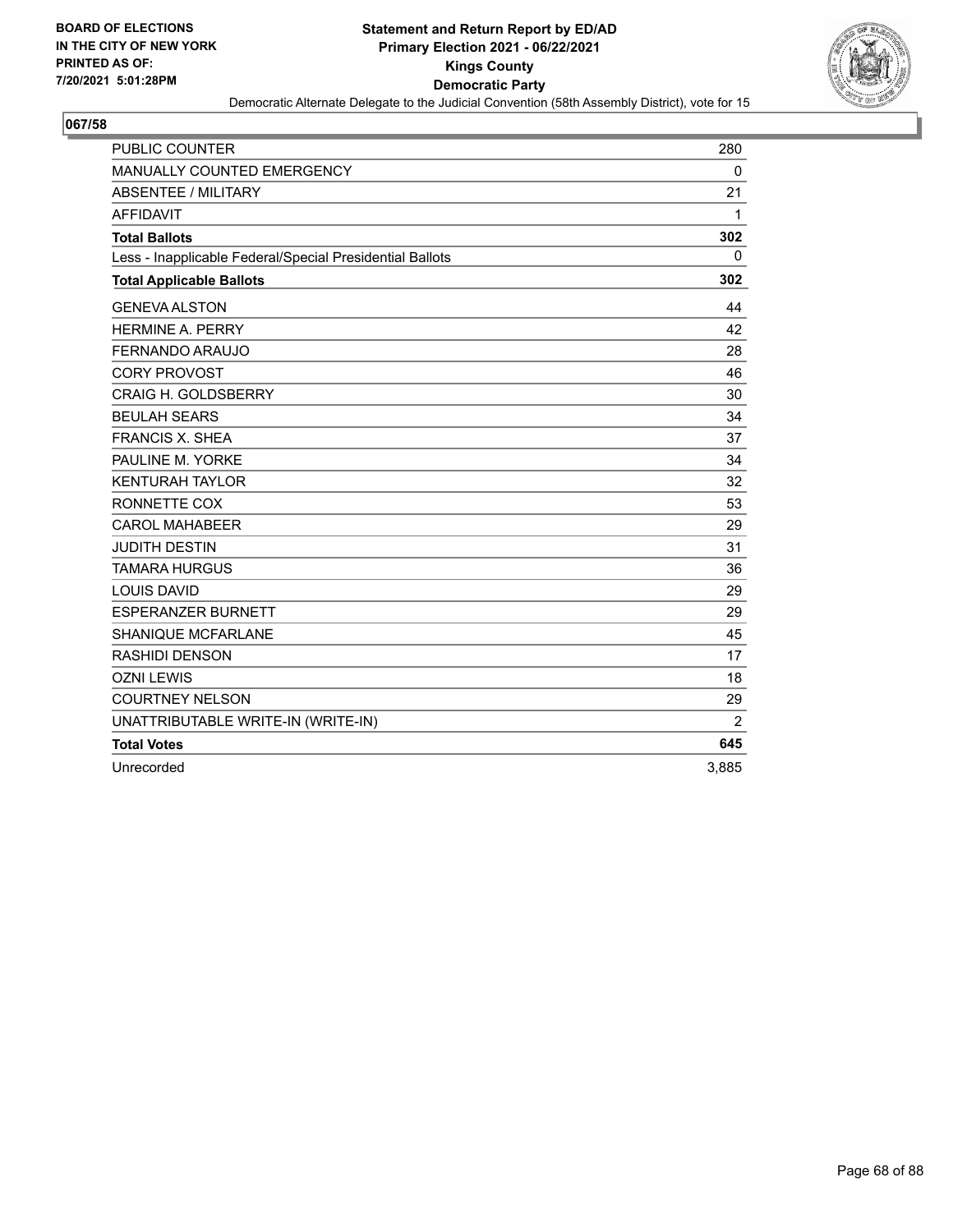

| <b>PUBLIC COUNTER</b>                                    | 228            |
|----------------------------------------------------------|----------------|
| MANUALLY COUNTED EMERGENCY                               | $\mathbf 0$    |
| <b>ABSENTEE / MILITARY</b>                               | 17             |
| <b>AFFIDAVIT</b>                                         | 0              |
| <b>Total Ballots</b>                                     | 245            |
| Less - Inapplicable Federal/Special Presidential Ballots | 0              |
| <b>Total Applicable Ballots</b>                          | 245            |
| <b>GENEVA ALSTON</b>                                     | 72             |
| <b>HERMINE A. PERRY</b>                                  | 59             |
| FERNANDO ARAUJO                                          | 42             |
| <b>CORY PROVOST</b>                                      | 41             |
| <b>CRAIG H. GOLDSBERRY</b>                               | 41             |
| <b>BEULAH SEARS</b>                                      | 40             |
| <b>FRANCIS X. SHEA</b>                                   | 37             |
| PAULINE M. YORKE                                         | 43             |
| <b>KENTURAH TAYLOR</b>                                   | 51             |
| RONNETTE COX                                             | 68             |
| <b>CAROL MAHABEER</b>                                    | 29             |
| <b>JUDITH DESTIN</b>                                     | 45             |
| <b>TAMARA HURGUS</b>                                     | 47             |
| <b>LOUIS DAVID</b>                                       | 43             |
| <b>ESPERANZER BURNETT</b>                                | 30             |
| SHANIQUE MCFARLANE                                       | 52             |
| <b>RASHIDI DENSON</b>                                    | 26             |
| <b>OZNI LEWIS</b>                                        | 23             |
| <b>COURTNEY NELSON</b>                                   | 41             |
| JOHN MCCADNEY (WRITE-IN)                                 | $\mathbf{1}$   |
| UNATTRIBUTABLE WRITE-IN (WRITE-IN)                       | $\overline{2}$ |
| <b>Total Votes</b>                                       | 833            |
| Unrecorded                                               | 2,842          |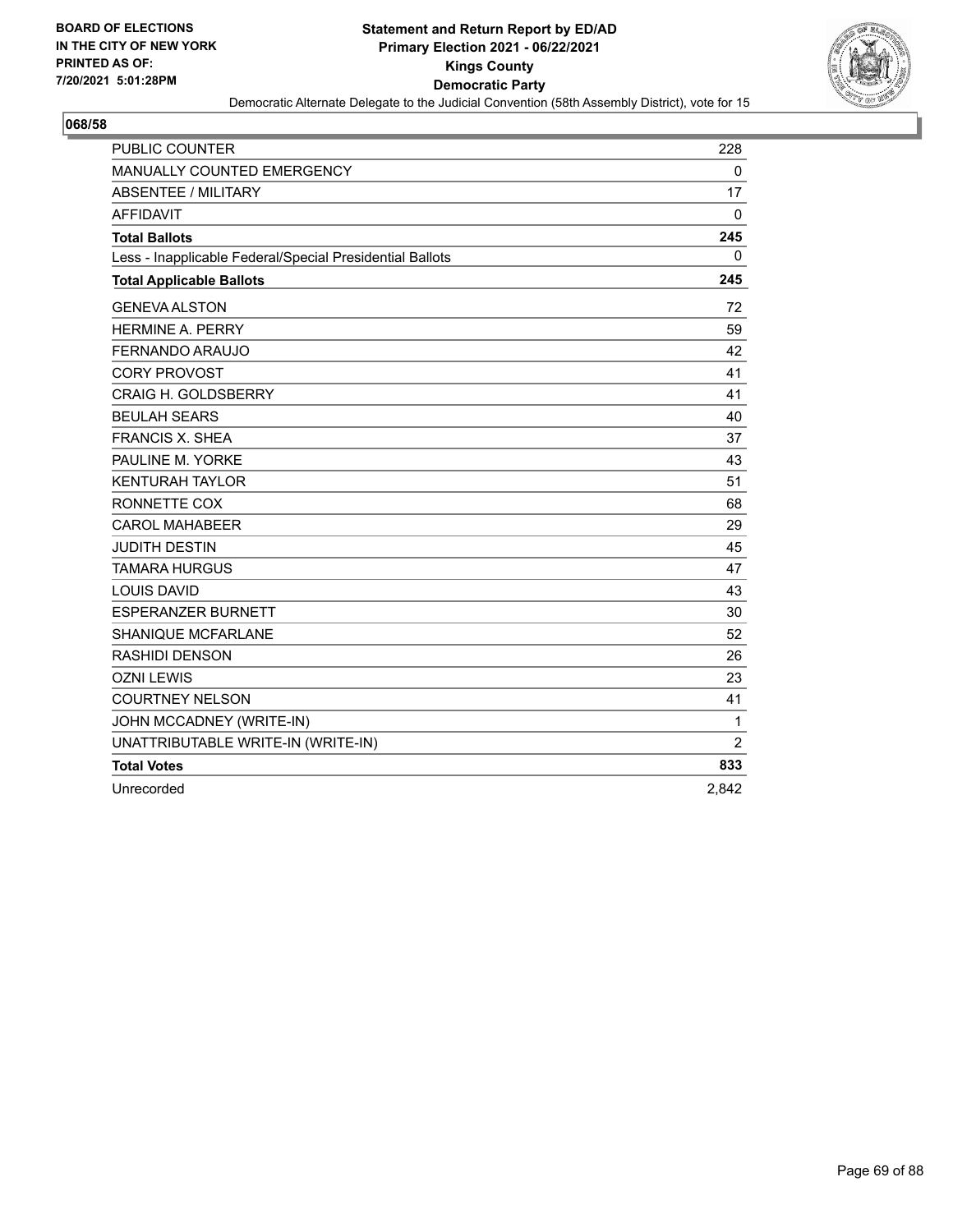

| PUBLIC COUNTER                                           | 51             |
|----------------------------------------------------------|----------------|
| MANUALLY COUNTED EMERGENCY                               | $\mathbf{0}$   |
| <b>ABSENTEE / MILITARY</b>                               | $\overline{c}$ |
| <b>AFFIDAVIT</b>                                         | 1              |
| <b>Total Ballots</b>                                     | 54             |
| Less - Inapplicable Federal/Special Presidential Ballots | 0              |
| <b>Total Applicable Ballots</b>                          | 54             |
| <b>GENEVA ALSTON</b>                                     | 15             |
| HERMINE A. PERRY                                         | 10             |
| FERNANDO ARAUJO                                          | 12             |
| <b>CORY PROVOST</b>                                      | 11             |
| <b>CRAIG H. GOLDSBERRY</b>                               | 11             |
| <b>BEULAH SEARS</b>                                      | 15             |
| <b>FRANCIS X. SHEA</b>                                   | 9              |
| PAULINE M. YORKE                                         | 14             |
| <b>KENTURAH TAYLOR</b>                                   | 10             |
| RONNETTE COX                                             | 18             |
| <b>CAROL MAHABEER</b>                                    | 10             |
| <b>JUDITH DESTIN</b>                                     | 14             |
| <b>TAMARA HURGUS</b>                                     | 12             |
| <b>LOUIS DAVID</b>                                       | 12             |
| <b>ESPERANZER BURNETT</b>                                | 8              |
| <b>SHANIQUE MCFARLANE</b>                                | 13             |
| <b>RASHIDI DENSON</b>                                    | 12             |
| <b>OZNI LEWIS</b>                                        | 6              |
| <b>COURTNEY NELSON</b>                                   | 14             |
| UNATTRIBUTABLE WRITE-IN (WRITE-IN)                       | $\overline{2}$ |
| <b>Total Votes</b>                                       | 228            |
| Unrecorded                                               | 582            |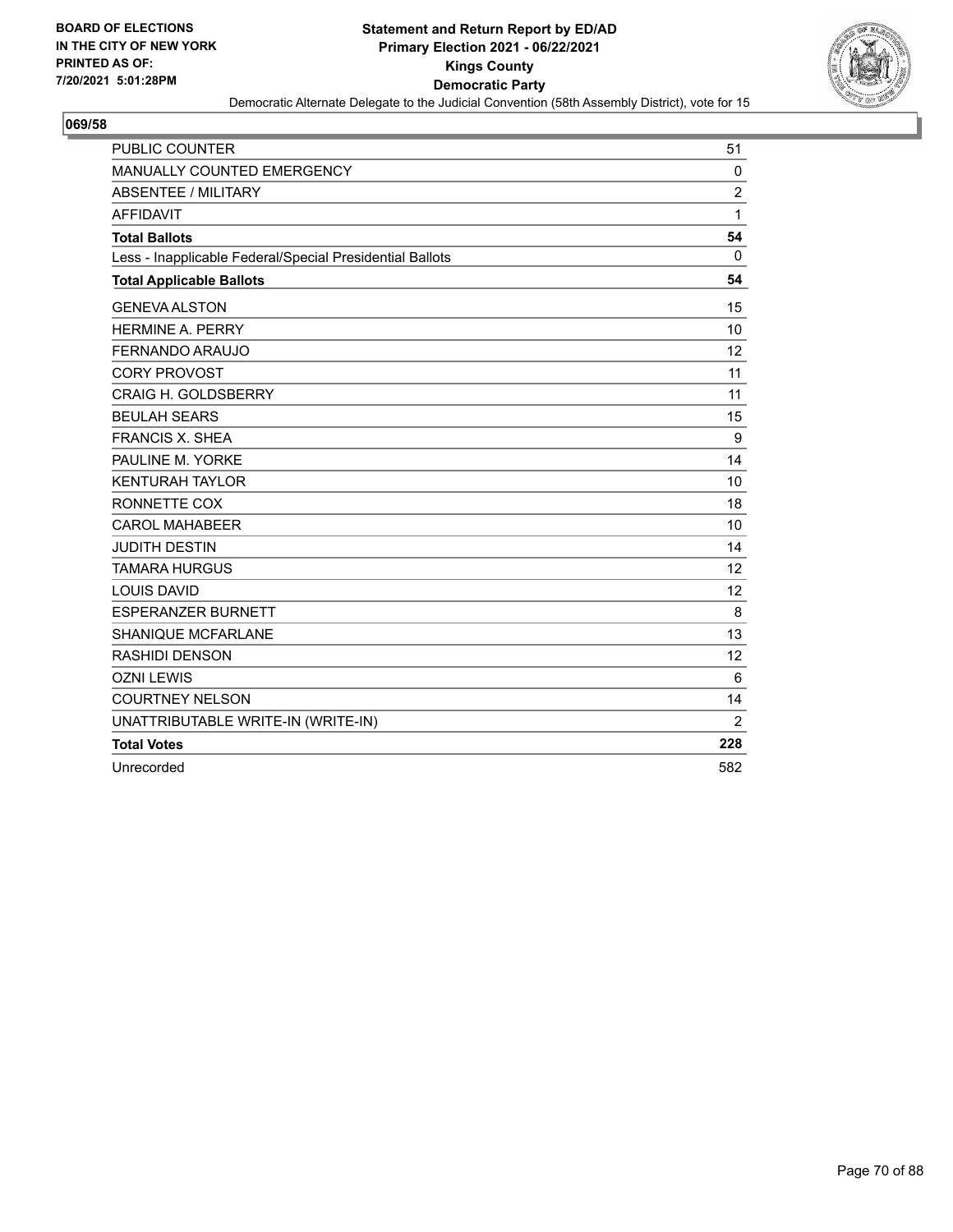

| <b>PUBLIC COUNTER</b>                                    | 183          |
|----------------------------------------------------------|--------------|
| MANUALLY COUNTED EMERGENCY                               | 0            |
| <b>ABSENTEE / MILITARY</b>                               | 6            |
| <b>AFFIDAVIT</b>                                         | $\Omega$     |
| <b>Total Ballots</b>                                     | 189          |
| Less - Inapplicable Federal/Special Presidential Ballots | $\mathbf{0}$ |
| <b>Total Applicable Ballots</b>                          | 189          |
| <b>GENEVA ALSTON</b>                                     | 35           |
| <b>HERMINE A. PERRY</b>                                  | 44           |
| <b>FERNANDO ARAUJO</b>                                   | 22           |
| <b>CORY PROVOST</b>                                      | 30           |
| <b>CRAIG H. GOLDSBERRY</b>                               | 26           |
| <b>BEULAH SEARS</b>                                      | 28           |
| <b>FRANCIS X. SHEA</b>                                   | 27           |
| PAULINE M. YORKE                                         | 31           |
| <b>KENTURAH TAYLOR</b>                                   | 33           |
| RONNETTE COX                                             | 35           |
| <b>CAROL MAHABEER</b>                                    | 21           |
| <b>JUDITH DESTIN</b>                                     | 44           |
| <b>TAMARA HURGUS</b>                                     | 29           |
| <b>LOUIS DAVID</b>                                       | 35           |
| <b>ESPERANZER BURNETT</b>                                | 18           |
| <b>SHANIQUE MCFARLANE</b>                                | 39           |
| <b>RASHIDI DENSON</b>                                    | 25           |
| <b>OZNI LEWIS</b>                                        | 19           |
| <b>COURTNEY NELSON</b>                                   | 48           |
| <b>Total Votes</b>                                       | 589          |
| Unrecorded                                               | 2,246        |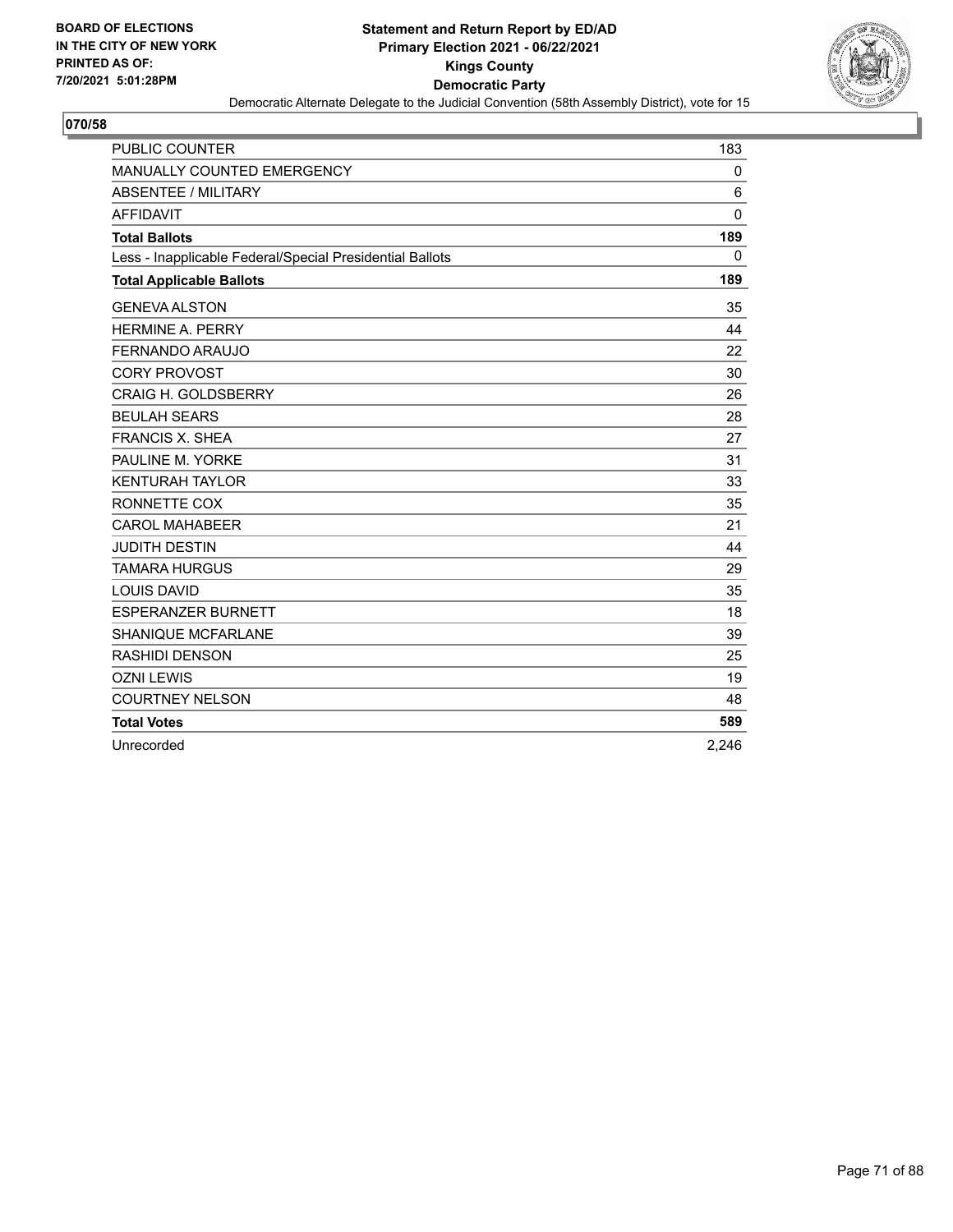

| <b>PUBLIC COUNTER</b>                                    | 150      |
|----------------------------------------------------------|----------|
| MANUALLY COUNTED EMERGENCY                               | 0        |
| <b>ABSENTEE / MILITARY</b>                               | 21       |
| <b>AFFIDAVIT</b>                                         | $\Omega$ |
| <b>Total Ballots</b>                                     | 171      |
| Less - Inapplicable Federal/Special Presidential Ballots | 0        |
| <b>Total Applicable Ballots</b>                          | 171      |
| <b>GENEVA ALSTON</b>                                     | 54       |
| <b>HERMINE A. PERRY</b>                                  | 50       |
| FERNANDO ARAUJO                                          | 28       |
| <b>CORY PROVOST</b>                                      | 37       |
| <b>CRAIG H. GOLDSBERRY</b>                               | 34       |
| <b>BEULAH SEARS</b>                                      | 36       |
| <b>FRANCIS X. SHEA</b>                                   | 36       |
| PAULINE M. YORKE                                         | 46       |
| <b>KENTURAH TAYLOR</b>                                   | 44       |
| RONNETTE COX                                             | 48       |
| <b>CAROL MAHABEER</b>                                    | 32       |
| <b>JUDITH DESTIN</b>                                     | 45       |
| <b>TAMARA HURGUS</b>                                     | 36       |
| <b>LOUIS DAVID</b>                                       | 39       |
| <b>ESPERANZER BURNETT</b>                                | 34       |
| <b>SHANIQUE MCFARLANE</b>                                | 50       |
| <b>RASHIDI DENSON</b>                                    | 24       |
| <b>OZNI LEWIS</b>                                        | 25       |
| <b>COURTNEY NELSON</b>                                   | 45       |
| <b>Total Votes</b>                                       | 743      |
| Unrecorded                                               | 1,822    |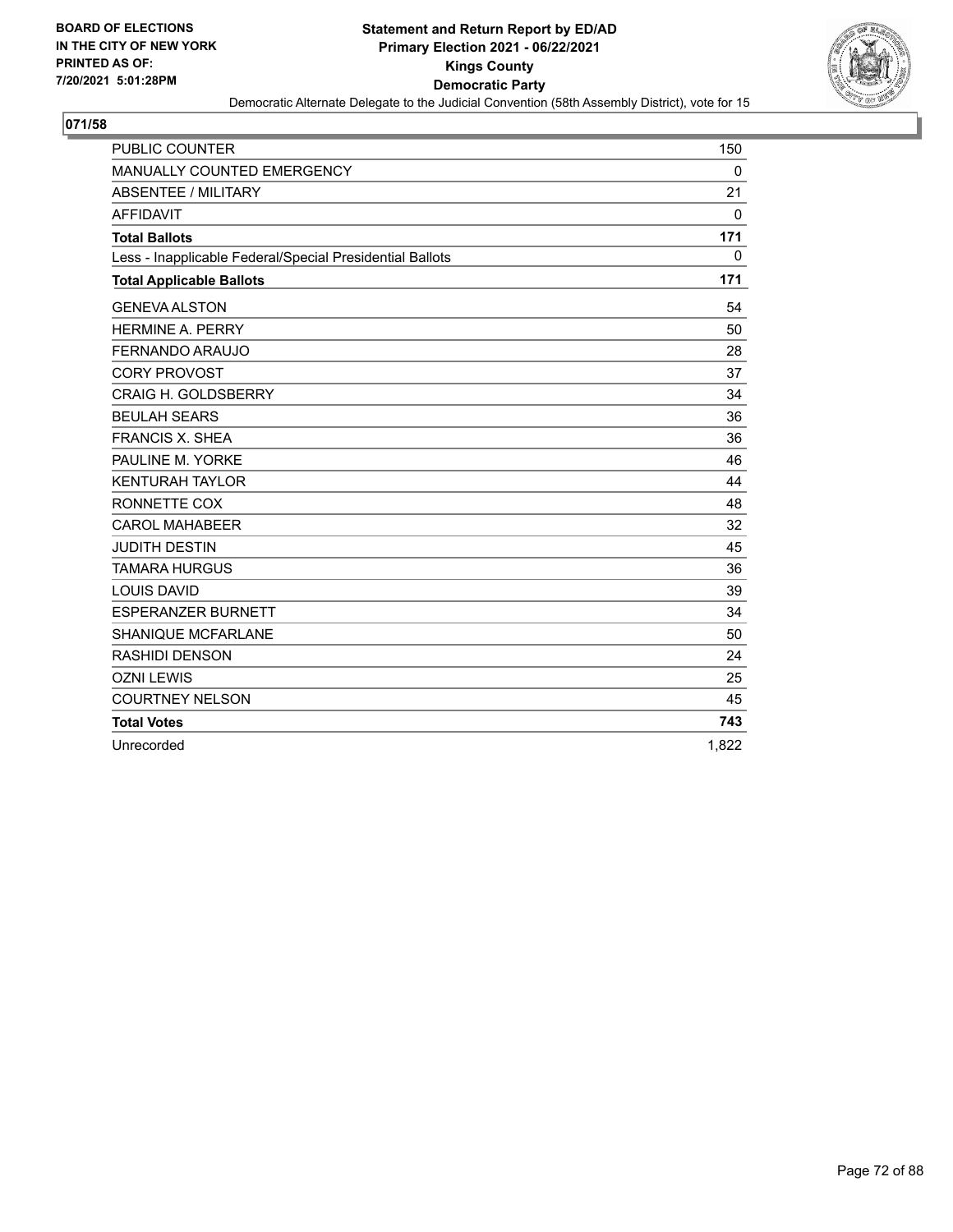

| PUBLIC COUNTER                                           | 109            |
|----------------------------------------------------------|----------------|
| <b>MANUALLY COUNTED EMERGENCY</b>                        | $\mathbf{0}$   |
| <b>ABSENTEE / MILITARY</b>                               | 29             |
| <b>AFFIDAVIT</b>                                         | 0              |
| <b>Total Ballots</b>                                     | 138            |
| Less - Inapplicable Federal/Special Presidential Ballots | $\mathbf{0}$   |
| <b>Total Applicable Ballots</b>                          | 138            |
| <b>GENEVA ALSTON</b>                                     | 33             |
| <b>HERMINE A. PERRY</b>                                  | 26             |
| FERNANDO ARAUJO                                          | 15             |
| <b>CORY PROVOST</b>                                      | 23             |
| <b>CRAIG H. GOLDSBERRY</b>                               | 17             |
| <b>BEULAH SEARS</b>                                      | 21             |
| <b>FRANCIS X. SHEA</b>                                   | 23             |
| PAULINE M. YORKE                                         | 28             |
| <b>KENTURAH TAYLOR</b>                                   | 27             |
| RONNETTE COX                                             | 30             |
| <b>CAROL MAHABEER</b>                                    | 26             |
| <b>JUDITH DESTIN</b>                                     | 32             |
| <b>TAMARA HURGUS</b>                                     | 27             |
| <b>LOUIS DAVID</b>                                       | 32             |
| <b>ESPERANZER BURNETT</b>                                | 14             |
| SHANIQUE MCFARLANE                                       | 30             |
| <b>RASHIDI DENSON</b>                                    | 21             |
| <b>OZNI LEWIS</b>                                        | 17             |
| <b>COURTNEY NELSON</b>                                   | 27             |
| UNATTRIBUTABLE WRITE-IN (WRITE-IN)                       | $\overline{2}$ |
| <b>Total Votes</b>                                       | 471            |
| Unrecorded                                               | 1,599          |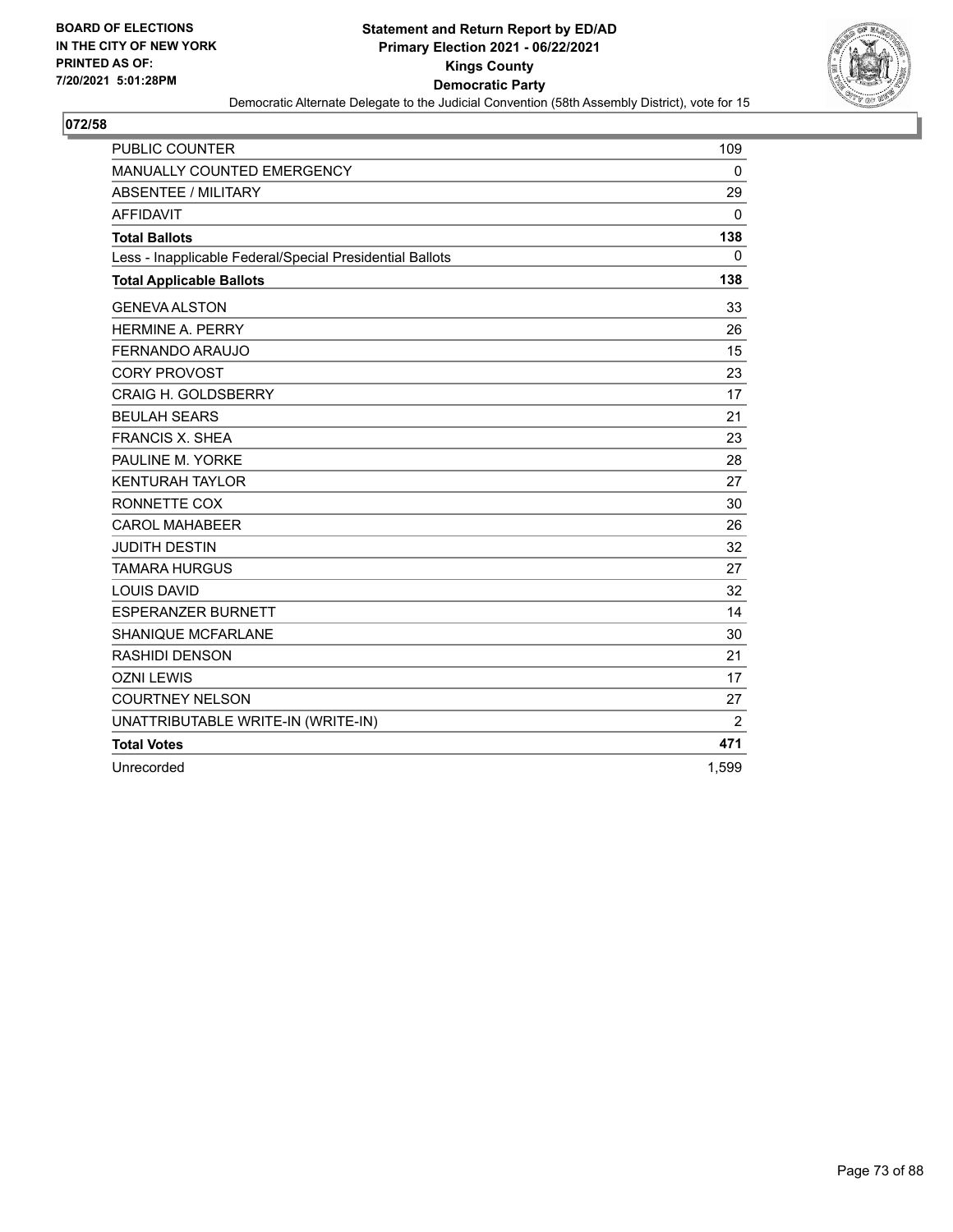

| <b>PUBLIC COUNTER</b>                                    | 71       |
|----------------------------------------------------------|----------|
| MANUALLY COUNTED EMERGENCY                               | 0        |
| <b>ABSENTEE / MILITARY</b>                               | 5        |
| <b>AFFIDAVIT</b>                                         | $\Omega$ |
| <b>Total Ballots</b>                                     | 76       |
| Less - Inapplicable Federal/Special Presidential Ballots | $\Omega$ |
| <b>Total Applicable Ballots</b>                          | 76       |
| <b>GENEVA ALSTON</b>                                     | 20       |
| <b>HERMINE A. PERRY</b>                                  | 15       |
| FERNANDO ARAUJO                                          | 11       |
| <b>CORY PROVOST</b>                                      | 10       |
| <b>CRAIG H. GOLDSBERRY</b>                               | 10       |
| <b>BEULAH SEARS</b>                                      | 10       |
| <b>FRANCIS X. SHEA</b>                                   | 10       |
| PAULINE M. YORKE                                         | 19       |
| <b>KENTURAH TAYLOR</b>                                   | 13       |
| RONNETTE COX                                             | 18       |
| <b>CAROL MAHABEER</b>                                    | 8        |
| <b>JUDITH DESTIN</b>                                     | 14       |
| <b>TAMARA HURGUS</b>                                     | 20       |
| <b>LOUIS DAVID</b>                                       | 10       |
| <b>ESPERANZER BURNETT</b>                                | 12       |
| <b>SHANIQUE MCFARLANE</b>                                | 23       |
| <b>RASHIDI DENSON</b>                                    | 10       |
| <b>OZNI LEWIS</b>                                        | 4        |
| <b>COURTNEY NELSON</b>                                   | 15       |
| <b>Total Votes</b>                                       | 252      |
| Unrecorded                                               | 888      |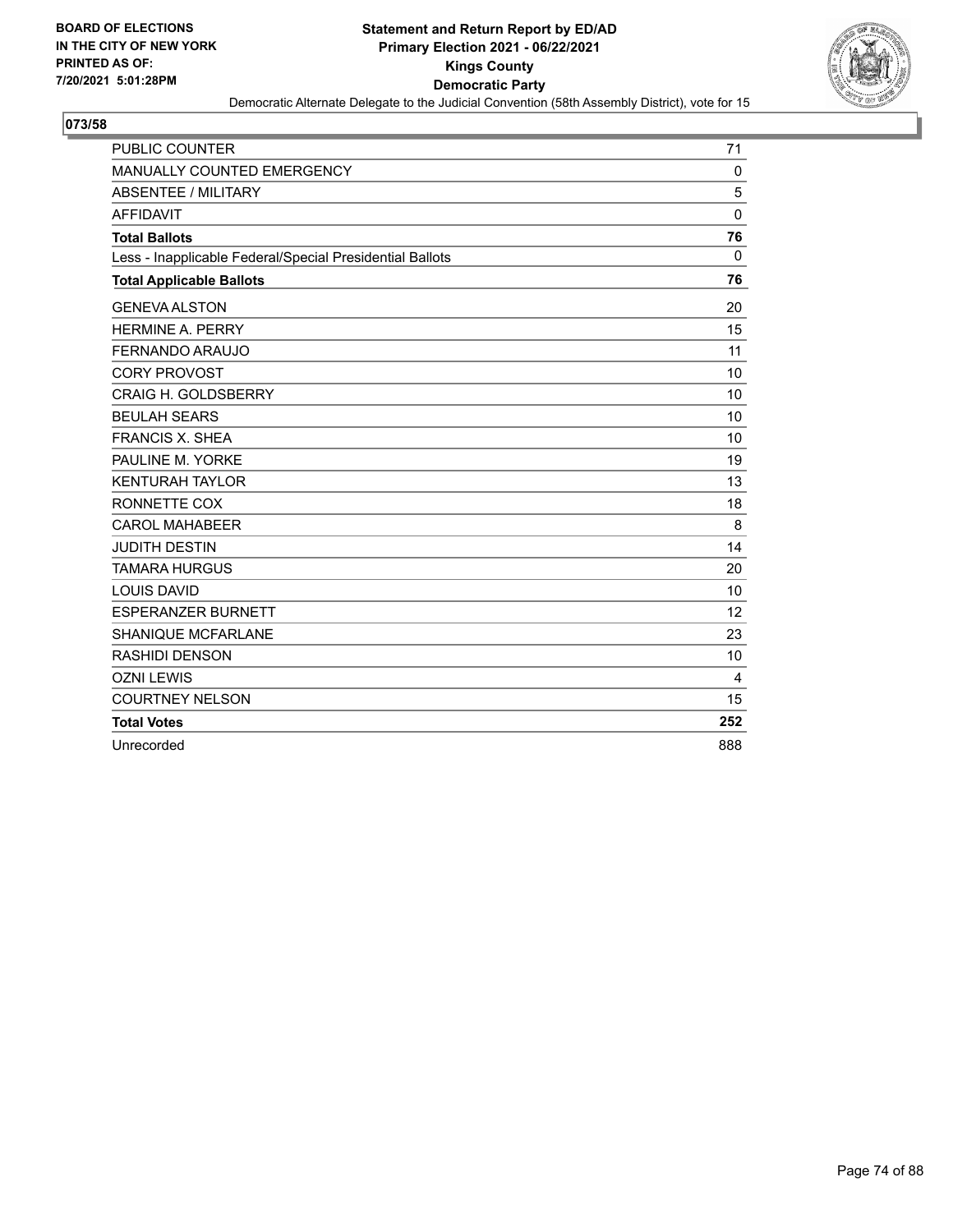

| <b>PUBLIC COUNTER</b>                                    | 211          |
|----------------------------------------------------------|--------------|
| MANUALLY COUNTED EMERGENCY                               | $\mathbf 0$  |
| <b>ABSENTEE / MILITARY</b>                               | 12           |
| <b>AFFIDAVIT</b>                                         | 1            |
| <b>Total Ballots</b>                                     | 224          |
| Less - Inapplicable Federal/Special Presidential Ballots | $\mathbf{0}$ |
| <b>Total Applicable Ballots</b>                          | 224          |
| <b>GENEVA ALSTON</b>                                     | 44           |
| <b>HERMINE A. PERRY</b>                                  | 52           |
| FERNANDO ARAUJO                                          | 27           |
| <b>CORY PROVOST</b>                                      | 33           |
| <b>CRAIG H. GOLDSBERRY</b>                               | 25           |
| <b>BEULAH SEARS</b>                                      | 36           |
| <b>FRANCIS X. SHEA</b>                                   | 30           |
| PAULINE M. YORKE                                         | 39           |
| <b>KENTURAH TAYLOR</b>                                   | 39           |
| RONNETTE COX                                             | 51           |
| <b>CAROL MAHABEER</b>                                    | 28           |
| <b>JUDITH DESTIN</b>                                     | 48           |
| <b>TAMARA HURGUS</b>                                     | 31           |
| <b>LOUIS DAVID</b>                                       | 39           |
| <b>ESPERANZER BURNETT</b>                                | 22           |
| <b>SHANIQUE MCFARLANE</b>                                | 53           |
| <b>RASHIDI DENSON</b>                                    | 22           |
| <b>OZNI LEWIS</b>                                        | 23           |
| <b>COURTNEY NELSON</b>                                   | 47           |
| UNATTRIBUTABLE WRITE-IN (WRITE-IN)                       | 1            |
| <b>Total Votes</b>                                       | 690          |
| Unrecorded                                               | 2,670        |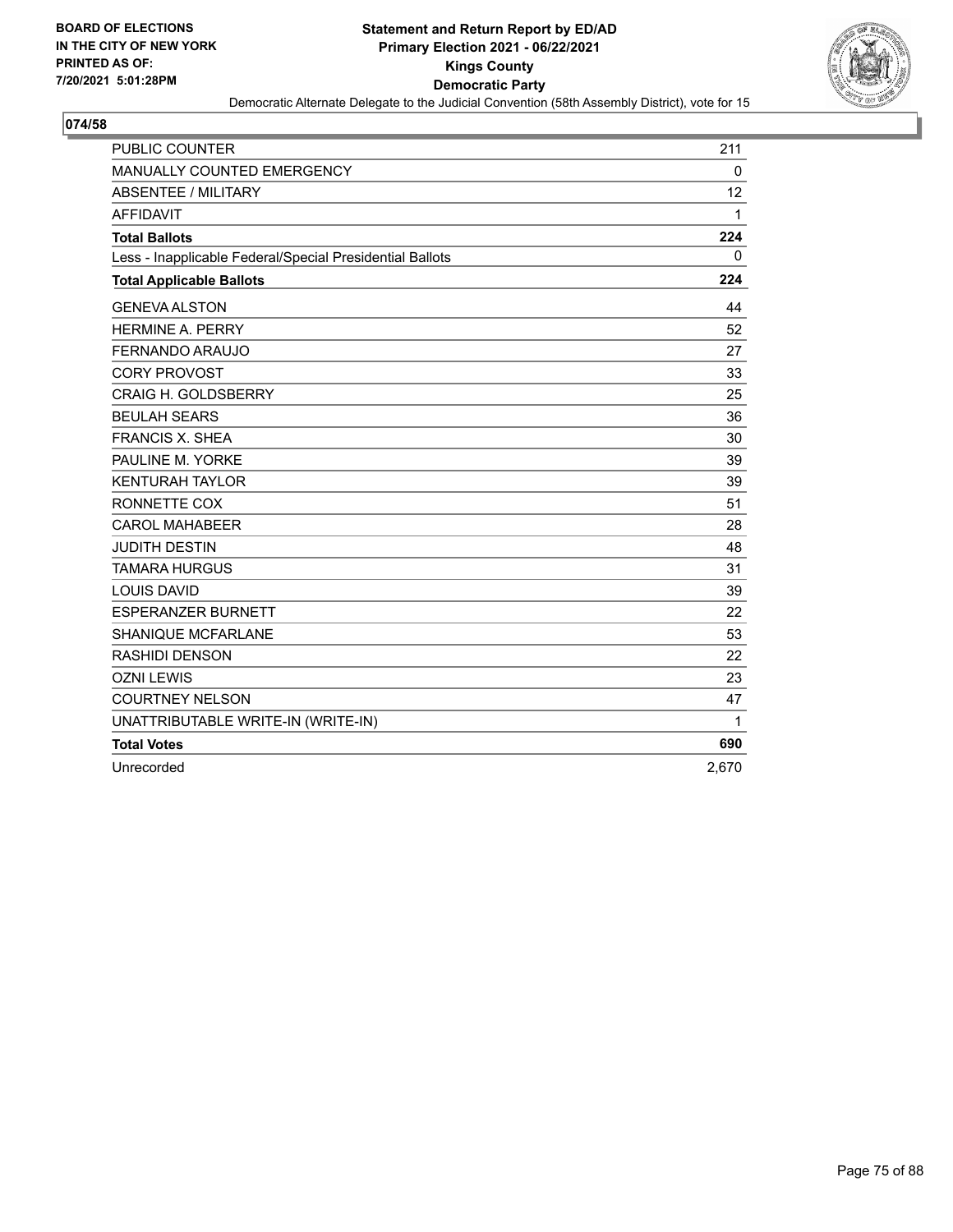

| <b>PUBLIC COUNTER</b>                                    | 174          |
|----------------------------------------------------------|--------------|
| MANUALLY COUNTED EMERGENCY                               | 0            |
| <b>ABSENTEE / MILITARY</b>                               | 19           |
| <b>AFFIDAVIT</b>                                         | $\mathbf{0}$ |
| <b>Total Ballots</b>                                     | 193          |
| Less - Inapplicable Federal/Special Presidential Ballots | $\Omega$     |
| <b>Total Applicable Ballots</b>                          | 193          |
| <b>GENEVA ALSTON</b>                                     | 41           |
| <b>HERMINE A. PERRY</b>                                  | 51           |
| FERNANDO ARAUJO                                          | 30           |
| <b>CORY PROVOST</b>                                      | 36           |
| <b>CRAIG H. GOLDSBERRY</b>                               | 24           |
| <b>BEULAH SEARS</b>                                      | 36           |
| <b>FRANCIS X. SHEA</b>                                   | 28           |
| PAULINE M. YORKE                                         | 43           |
| <b>KENTURAH TAYLOR</b>                                   | 35           |
| RONNETTE COX                                             | 47           |
| <b>CAROL MAHABEER</b>                                    | 34           |
| <b>JUDITH DESTIN</b>                                     | 43           |
| <b>TAMARA HURGUS</b>                                     | 36           |
| <b>LOUIS DAVID</b>                                       | 39           |
| <b>ESPERANZER BURNETT</b>                                | 31           |
| <b>SHANIQUE MCFARLANE</b>                                | 41           |
| <b>RASHIDI DENSON</b>                                    | 33           |
| <b>OZNI LEWIS</b>                                        | 19           |
| <b>COURTNEY NELSON</b>                                   | 45           |
| <b>Total Votes</b>                                       | 692          |
| Unrecorded                                               | 2,203        |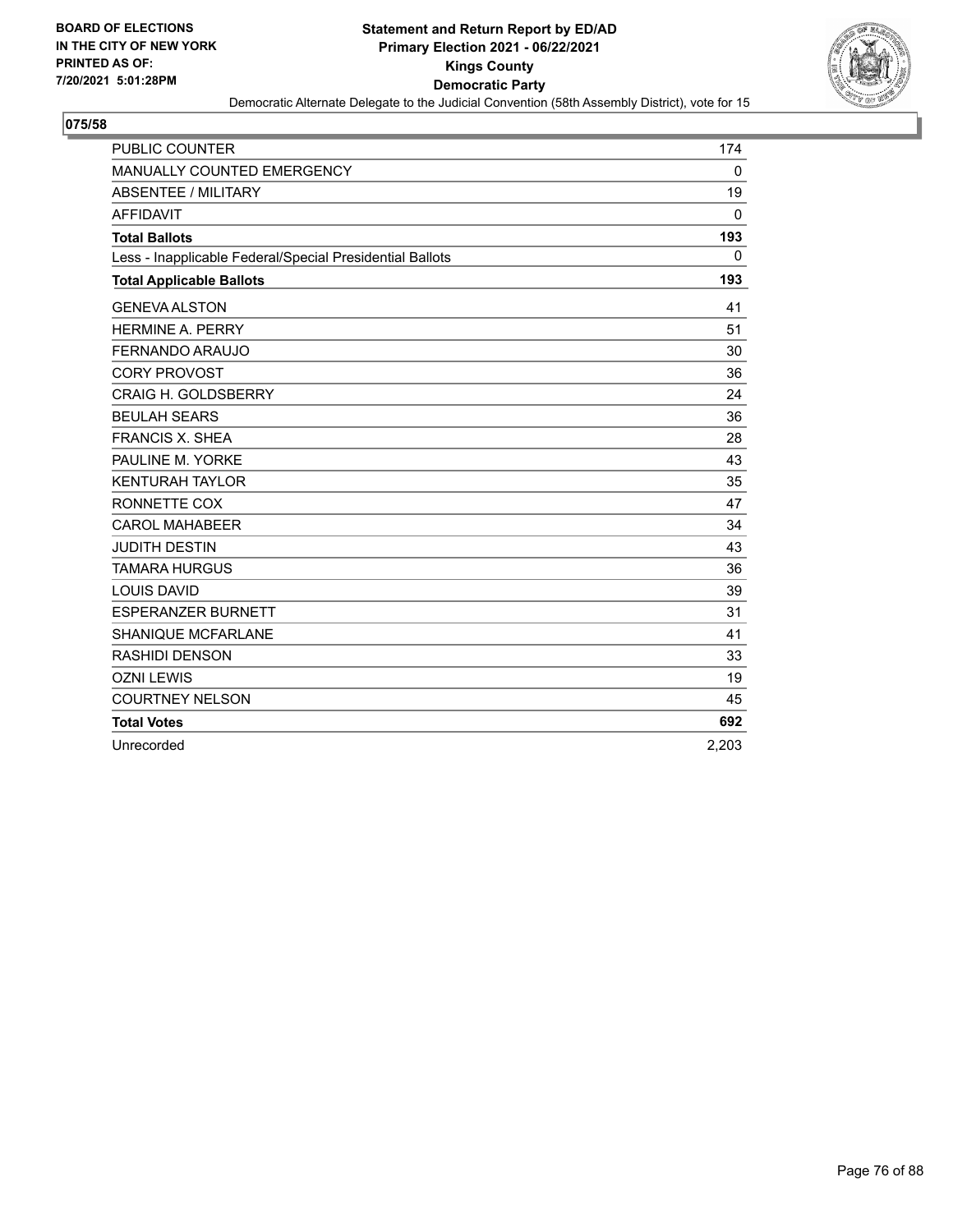

| PUBLIC COUNTER                                           | 215         |
|----------------------------------------------------------|-------------|
| MANUALLY COUNTED EMERGENCY                               | $\mathbf 0$ |
| <b>ABSENTEE / MILITARY</b>                               | 18          |
| <b>AFFIDAVIT</b>                                         | 0           |
| <b>Total Ballots</b>                                     | 233         |
| Less - Inapplicable Federal/Special Presidential Ballots | $\mathbf 0$ |
| <b>Total Applicable Ballots</b>                          | 233         |
| <b>GENEVA ALSTON</b>                                     | 46          |
| <b>HERMINE A. PERRY</b>                                  | 50          |
| FERNANDO ARAUJO                                          | 25          |
| <b>CORY PROVOST</b>                                      | 37          |
| <b>CRAIG H. GOLDSBERRY</b>                               | 21          |
| <b>BEULAH SEARS</b>                                      | 37          |
| <b>FRANCIS X. SHEA</b>                                   | 30          |
| PAULINE M. YORKE                                         | 43          |
| <b>KENTURAH TAYLOR</b>                                   | 39          |
| RONNETTE COX                                             | 48          |
| <b>CAROL MAHABEER</b>                                    | 28          |
| <b>JUDITH DESTIN</b>                                     | 50          |
| <b>TAMARA HURGUS</b>                                     | 30          |
| <b>LOUIS DAVID</b>                                       | 49          |
| <b>ESPERANZER BURNETT</b>                                | 28          |
| <b>SHANIQUE MCFARLANE</b>                                | 40          |
| <b>RASHIDI DENSON</b>                                    | 30          |
| <b>OZNI LEWIS</b>                                        | 30          |
| <b>COURTNEY NELSON</b>                                   | 48          |
| UNATTRIBUTABLE WRITE-IN (WRITE-IN)                       | 3           |
| <b>Total Votes</b>                                       | 712         |
| Unrecorded                                               | 2,783       |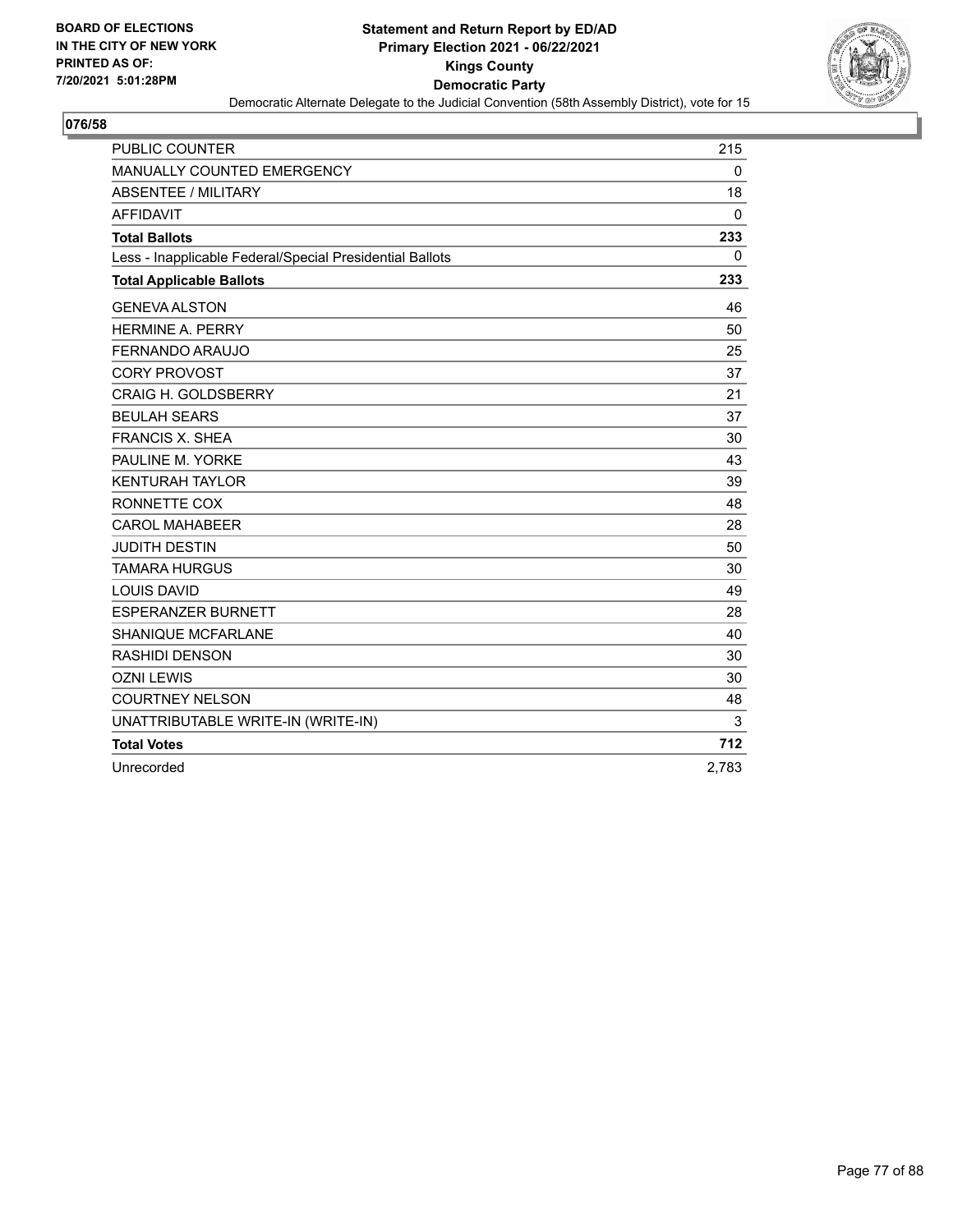

| PUBLIC COUNTER                                           | 242         |
|----------------------------------------------------------|-------------|
| MANUALLY COUNTED EMERGENCY                               | $\mathbf 0$ |
| <b>ABSENTEE / MILITARY</b>                               | 18          |
| <b>AFFIDAVIT</b>                                         | 1           |
| <b>Total Ballots</b>                                     | 261         |
| Less - Inapplicable Federal/Special Presidential Ballots | $\mathbf 0$ |
| <b>Total Applicable Ballots</b>                          | 261         |
| <b>GENEVA ALSTON</b>                                     | 57          |
| <b>HERMINE A. PERRY</b>                                  | 63          |
| FERNANDO ARAUJO                                          | 41          |
| <b>CORY PROVOST</b>                                      | 53          |
| <b>CRAIG H. GOLDSBERRY</b>                               | 38          |
| <b>BEULAH SEARS</b>                                      | 44          |
| <b>FRANCIS X. SHEA</b>                                   | 36          |
| PAULINE M. YORKE                                         | 59          |
| <b>KENTURAH TAYLOR</b>                                   | 57          |
| RONNETTE COX                                             | 63          |
| <b>CAROL MAHABEER</b>                                    | 34          |
| <b>JUDITH DESTIN</b>                                     | 56          |
| <b>TAMARA HURGUS</b>                                     | 48          |
| <b>LOUIS DAVID</b>                                       | 50          |
| <b>ESPERANZER BURNETT</b>                                | 37          |
| <b>SHANIQUE MCFARLANE</b>                                | 49          |
| <b>RASHIDI DENSON</b>                                    | 32          |
| <b>OZNI LEWIS</b>                                        | 26          |
| <b>COURTNEY NELSON</b>                                   | 56          |
| UNATTRIBUTABLE WRITE-IN (WRITE-IN)                       | 1           |
| <b>Total Votes</b>                                       | 900         |
| Unrecorded                                               | 3,015       |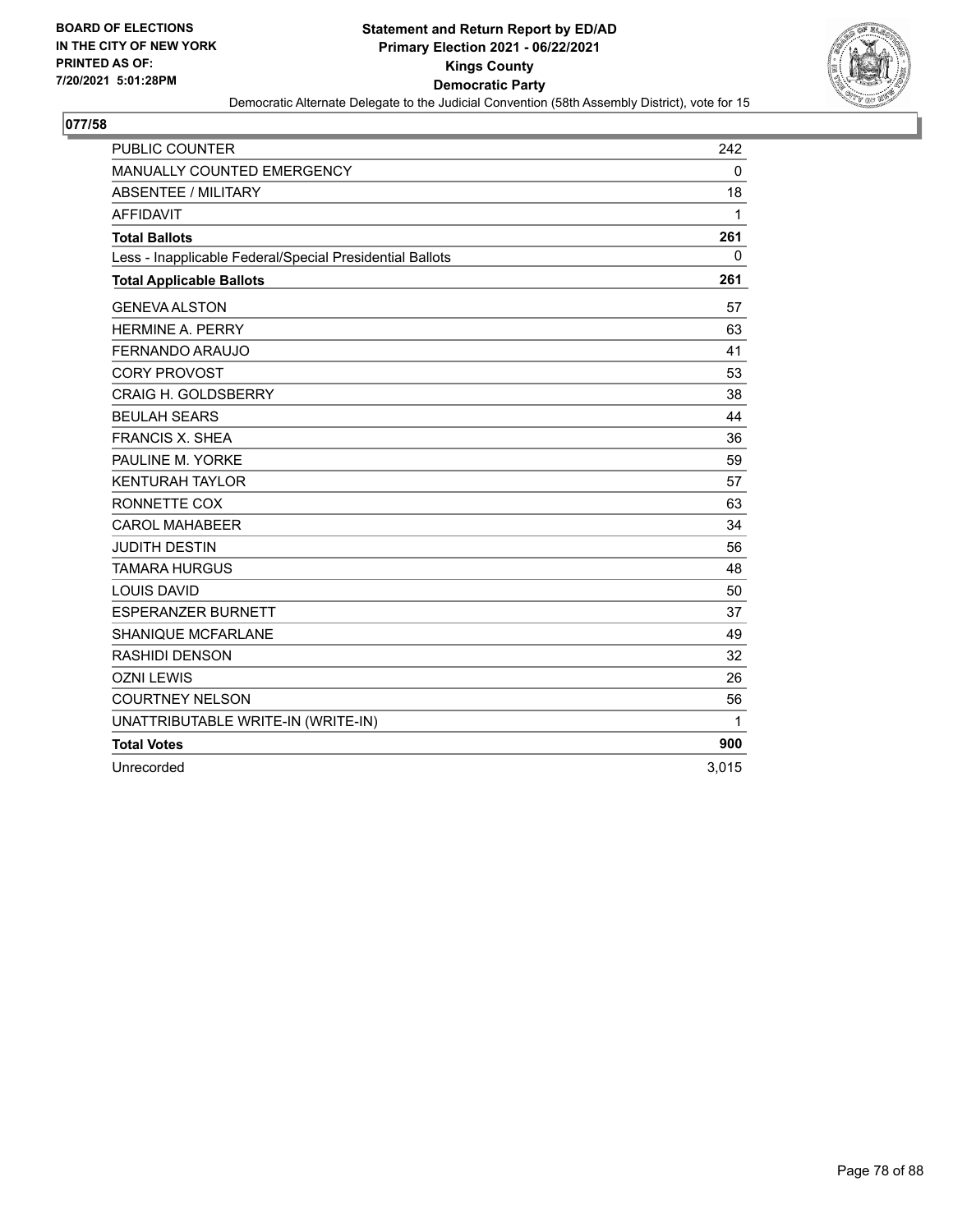

| <b>PUBLIC COUNTER</b>                                    | 247         |
|----------------------------------------------------------|-------------|
| MANUALLY COUNTED EMERGENCY                               | 0           |
| <b>ABSENTEE / MILITARY</b>                               | 9           |
| <b>AFFIDAVIT</b>                                         | $\mathbf 0$ |
| <b>Total Ballots</b>                                     | 256         |
| Less - Inapplicable Federal/Special Presidential Ballots | $\Omega$    |
| <b>Total Applicable Ballots</b>                          | 256         |
| <b>GENEVA ALSTON</b>                                     | 43          |
| <b>HERMINE A. PERRY</b>                                  | 50          |
| FERNANDO ARAUJO                                          | 29          |
| <b>CORY PROVOST</b>                                      | 34          |
| <b>CRAIG H. GOLDSBERRY</b>                               | 24          |
| <b>BEULAH SEARS</b>                                      | 31          |
| <b>FRANCIS X. SHEA</b>                                   | 30          |
| PAULINE M. YORKE                                         | 37          |
| <b>KENTURAH TAYLOR</b>                                   | 38          |
| RONNETTE COX                                             | 40          |
| <b>CAROL MAHABEER</b>                                    | 21          |
| <b>JUDITH DESTIN</b>                                     | 57          |
| <b>TAMARA HURGUS</b>                                     | 29          |
| LOUIS DAVID                                              | 40          |
| <b>ESPERANZER BURNETT</b>                                | 24          |
| SHANIQUE MCFARLANE                                       | 44          |
| <b>RASHIDI DENSON</b>                                    | 30          |
| <b>OZNI LEWIS</b>                                        | 21          |
| <b>COURTNEY NELSON</b>                                   | 42          |
| <b>Total Votes</b>                                       | 664         |
| Unrecorded                                               | 3,176       |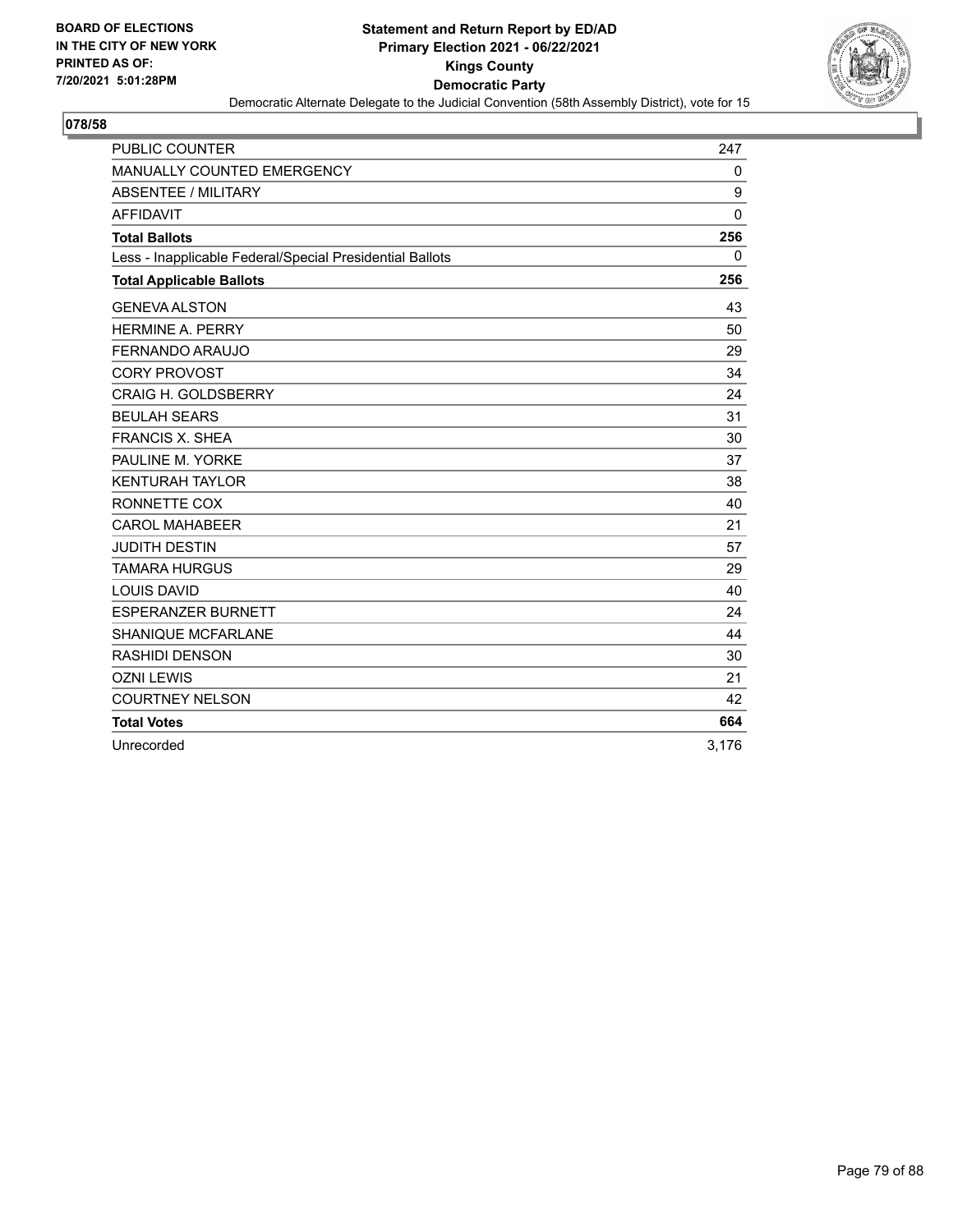

| PUBLIC COUNTER                                           | 218         |
|----------------------------------------------------------|-------------|
| MANUALLY COUNTED EMERGENCY                               | $\mathbf 0$ |
| <b>ABSENTEE / MILITARY</b>                               | 16          |
| <b>AFFIDAVIT</b>                                         | 0           |
| <b>Total Ballots</b>                                     | 234         |
| Less - Inapplicable Federal/Special Presidential Ballots | $\mathbf 0$ |
| <b>Total Applicable Ballots</b>                          | 234         |
| <b>GENEVA ALSTON</b>                                     | 51          |
| <b>HERMINE A. PERRY</b>                                  | 63          |
| FERNANDO ARAUJO                                          | 37          |
| <b>CORY PROVOST</b>                                      | 39          |
| <b>CRAIG H. GOLDSBERRY</b>                               | 32          |
| <b>BEULAH SEARS</b>                                      | 42          |
| <b>FRANCIS X. SHEA</b>                                   | 40          |
| PAULINE M. YORKE                                         | 46          |
| <b>KENTURAH TAYLOR</b>                                   | 45          |
| RONNETTE COX                                             | 53          |
| <b>CAROL MAHABEER</b>                                    | 36          |
| <b>JUDITH DESTIN</b>                                     | 52          |
| <b>TAMARA HURGUS</b>                                     | 44          |
| <b>LOUIS DAVID</b>                                       | 42          |
| <b>ESPERANZER BURNETT</b>                                | 33          |
| <b>SHANIQUE MCFARLANE</b>                                | 66          |
| <b>RASHIDI DENSON</b>                                    | 31          |
| <b>OZNI LEWIS</b>                                        | 28          |
| <b>COURTNEY NELSON</b>                                   | 51          |
| SUSAN MASTER (WRITE-IN)                                  | 1           |
| <b>Total Votes</b>                                       | 832         |
| Unrecorded                                               | 2,678       |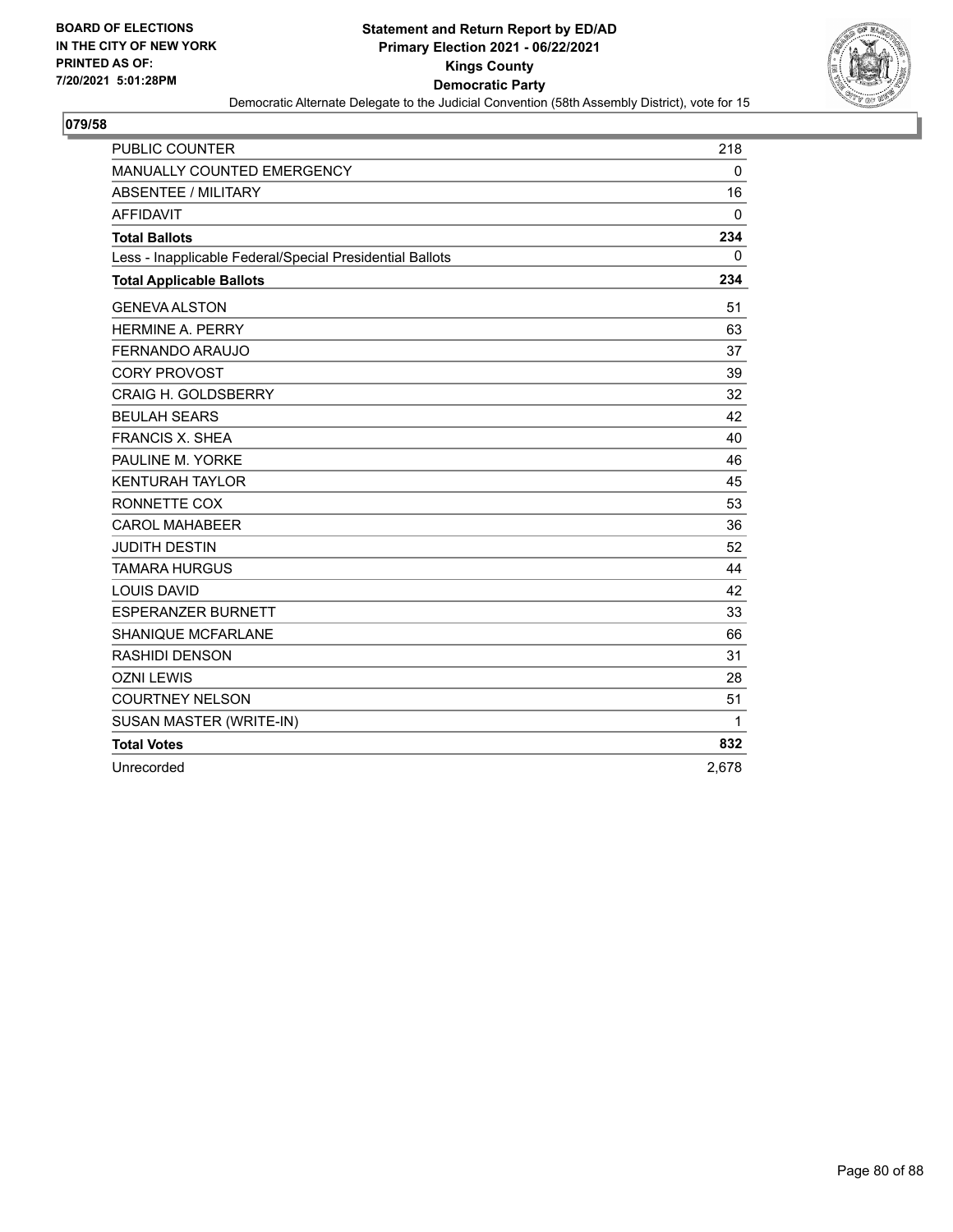

| <b>PUBLIC COUNTER</b>                                    | 184   |
|----------------------------------------------------------|-------|
| MANUALLY COUNTED EMERGENCY                               | 0     |
| <b>ABSENTEE / MILITARY</b>                               | 23    |
| <b>AFFIDAVIT</b>                                         | 0     |
| <b>Total Ballots</b>                                     | 207   |
| Less - Inapplicable Federal/Special Presidential Ballots | 0     |
| <b>Total Applicable Ballots</b>                          | 207   |
| <b>GENEVA ALSTON</b>                                     | 46    |
| <b>HERMINE A. PERRY</b>                                  | 50    |
| FERNANDO ARAUJO                                          | 33    |
| <b>CORY PROVOST</b>                                      | 45    |
| <b>CRAIG H. GOLDSBERRY</b>                               | 33    |
| <b>BEULAH SEARS</b>                                      | 43    |
| <b>FRANCIS X. SHEA</b>                                   | 36    |
| PAULINE M. YORKE                                         | 36    |
| <b>KENTURAH TAYLOR</b>                                   | 37    |
| RONNETTE COX                                             | 49    |
| <b>CAROL MAHABEER</b>                                    | 30    |
| <b>JUDITH DESTIN</b>                                     | 43    |
| <b>TAMARA HURGUS</b>                                     | 32    |
| <b>LOUIS DAVID</b>                                       | 34    |
| <b>ESPERANZER BURNETT</b>                                | 24    |
| <b>SHANIQUE MCFARLANE</b>                                | 50    |
| <b>RASHIDI DENSON</b>                                    | 34    |
| <b>OZNI LEWIS</b>                                        | 23    |
| <b>COURTNEY NELSON</b>                                   | 37    |
| UNATTRIBUTABLE WRITE-IN (WRITE-IN)                       | 1     |
| <b>Total Votes</b>                                       | 716   |
| Unrecorded                                               | 2,389 |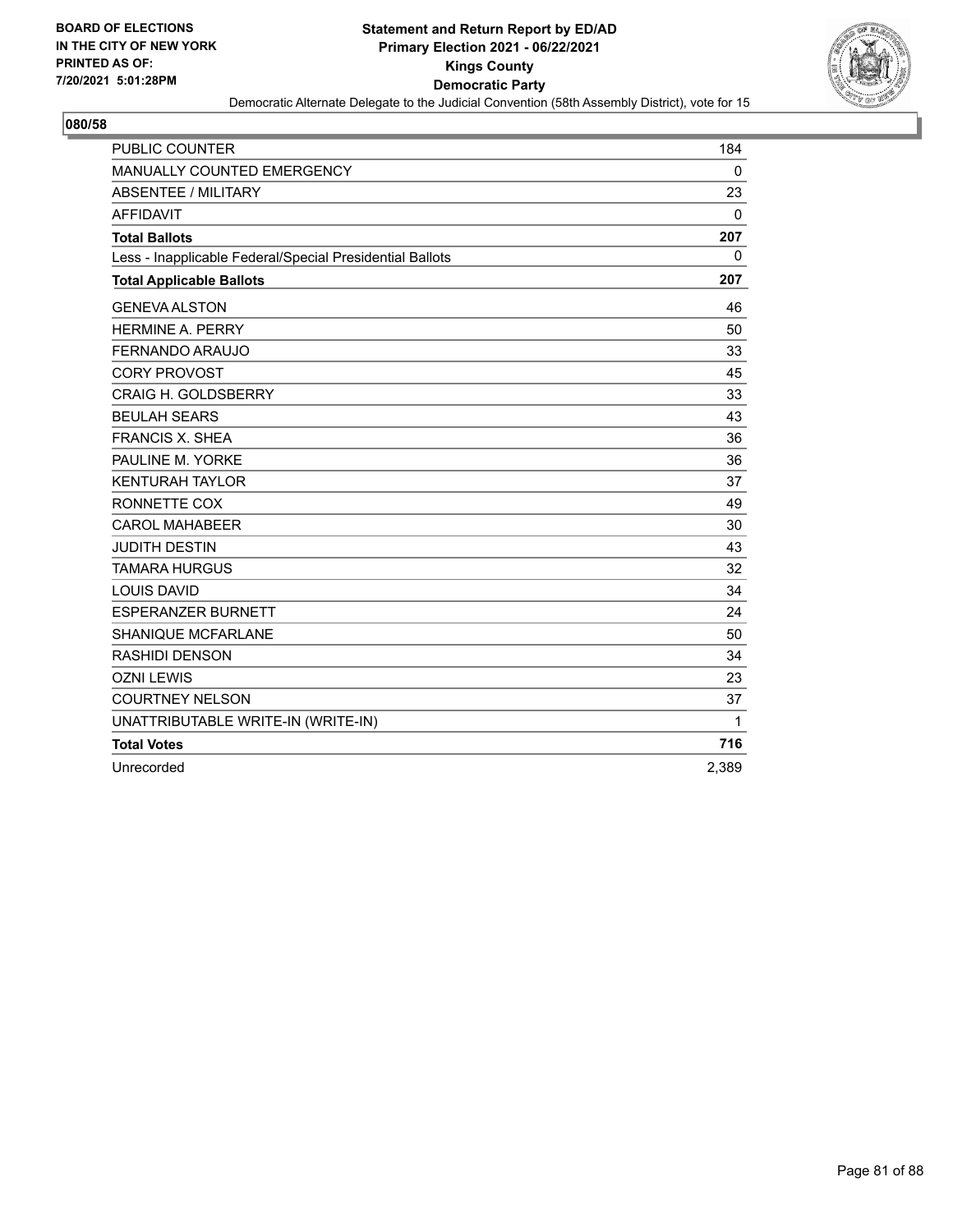

| PUBLIC COUNTER                                           | 129          |
|----------------------------------------------------------|--------------|
| <b>MANUALLY COUNTED EMERGENCY</b>                        | $\mathbf{0}$ |
| <b>ABSENTEE / MILITARY</b>                               | 9            |
| <b>AFFIDAVIT</b>                                         | $\mathbf{0}$ |
| <b>Total Ballots</b>                                     | 138          |
| Less - Inapplicable Federal/Special Presidential Ballots | $\mathbf{0}$ |
| <b>Total Applicable Ballots</b>                          | 138          |
| <b>GENEVA ALSTON</b>                                     | 27           |
| <b>HERMINE A. PERRY</b>                                  | 34           |
| FERNANDO ARAUJO                                          | 21           |
| <b>CORY PROVOST</b>                                      | 22           |
| <b>CRAIG H. GOLDSBERRY</b>                               | 23           |
| <b>BEULAH SEARS</b>                                      | 24           |
| <b>FRANCIS X. SHEA</b>                                   | 22           |
| PAULINE M. YORKE                                         | 26           |
| <b>KENTURAH TAYLOR</b>                                   | 27           |
| RONNETTE COX                                             | 31           |
| <b>CAROL MAHABEER</b>                                    | 21           |
| <b>JUDITH DESTIN</b>                                     | 30           |
| <b>TAMARA HURGUS</b>                                     | 23           |
| <b>LOUIS DAVID</b>                                       | 28           |
| <b>ESPERANZER BURNETT</b>                                | 16           |
| SHANIQUE MCFARLANE                                       | 29           |
| RASHIDI DENSON                                           | 21           |
| <b>OZNI LEWIS</b>                                        | 17           |
| <b>COURTNEY NELSON</b>                                   | 29           |
| UNATTRIBUTABLE WRITE-IN (WRITE-IN)                       | 1            |
| <b>Total Votes</b>                                       | 472          |
| Unrecorded                                               | 1,598        |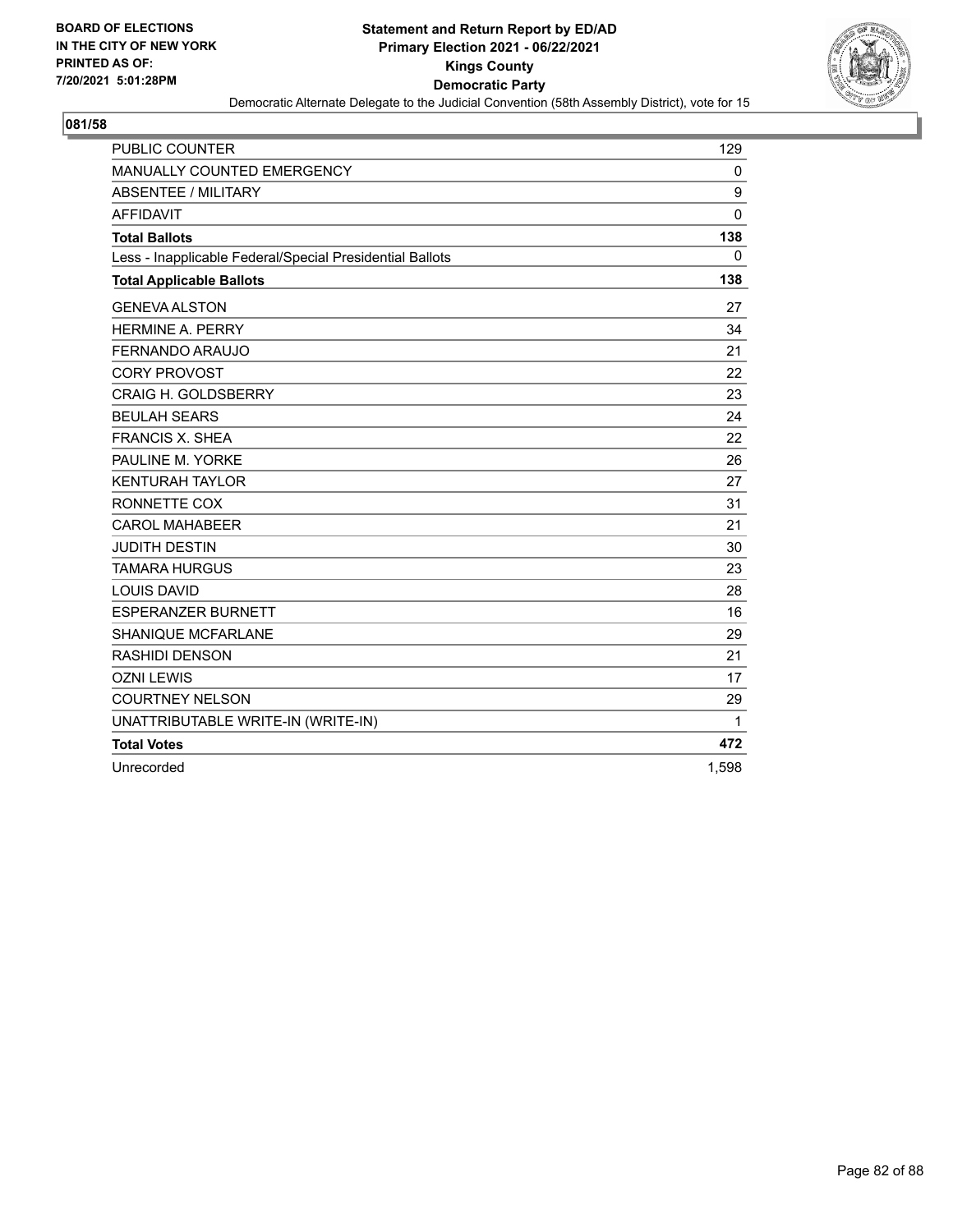

| <b>PUBLIC COUNTER</b>                                    | 154          |
|----------------------------------------------------------|--------------|
| MANUALLY COUNTED EMERGENCY                               | 0            |
| <b>ABSENTEE / MILITARY</b>                               | 9            |
| <b>AFFIDAVIT</b>                                         | 1            |
| <b>Total Ballots</b>                                     | 164          |
| Less - Inapplicable Federal/Special Presidential Ballots | $\mathbf{0}$ |
| <b>Total Applicable Ballots</b>                          | 164          |
| <b>GENEVA ALSTON</b>                                     | 44           |
| <b>HERMINE A. PERRY</b>                                  | 50           |
| FERNANDO ARAUJO                                          | 32           |
| <b>CORY PROVOST</b>                                      | 46           |
| <b>CRAIG H. GOLDSBERRY</b>                               | 26           |
| <b>BEULAH SEARS</b>                                      | 33           |
| <b>FRANCIS X. SHEA</b>                                   | 30           |
| PAULINE M. YORKE                                         | 39           |
| <b>KENTURAH TAYLOR</b>                                   | 38           |
| RONNETTE COX                                             | 43           |
| <b>CAROL MAHABEER</b>                                    | 25           |
| <b>JUDITH DESTIN</b>                                     | 44           |
| <b>TAMARA HURGUS</b>                                     | 27           |
| LOUIS DAVID                                              | 38           |
| <b>ESPERANZER BURNETT</b>                                | 32           |
| SHANIQUE MCFARLANE                                       | 41           |
| RASHIDI DENSON                                           | 32           |
| <b>OZNI LEWIS</b>                                        | 21           |
| <b>COURTNEY NELSON</b>                                   | 42           |
| <b>Total Votes</b>                                       | 683          |
| Unrecorded                                               | 1,777        |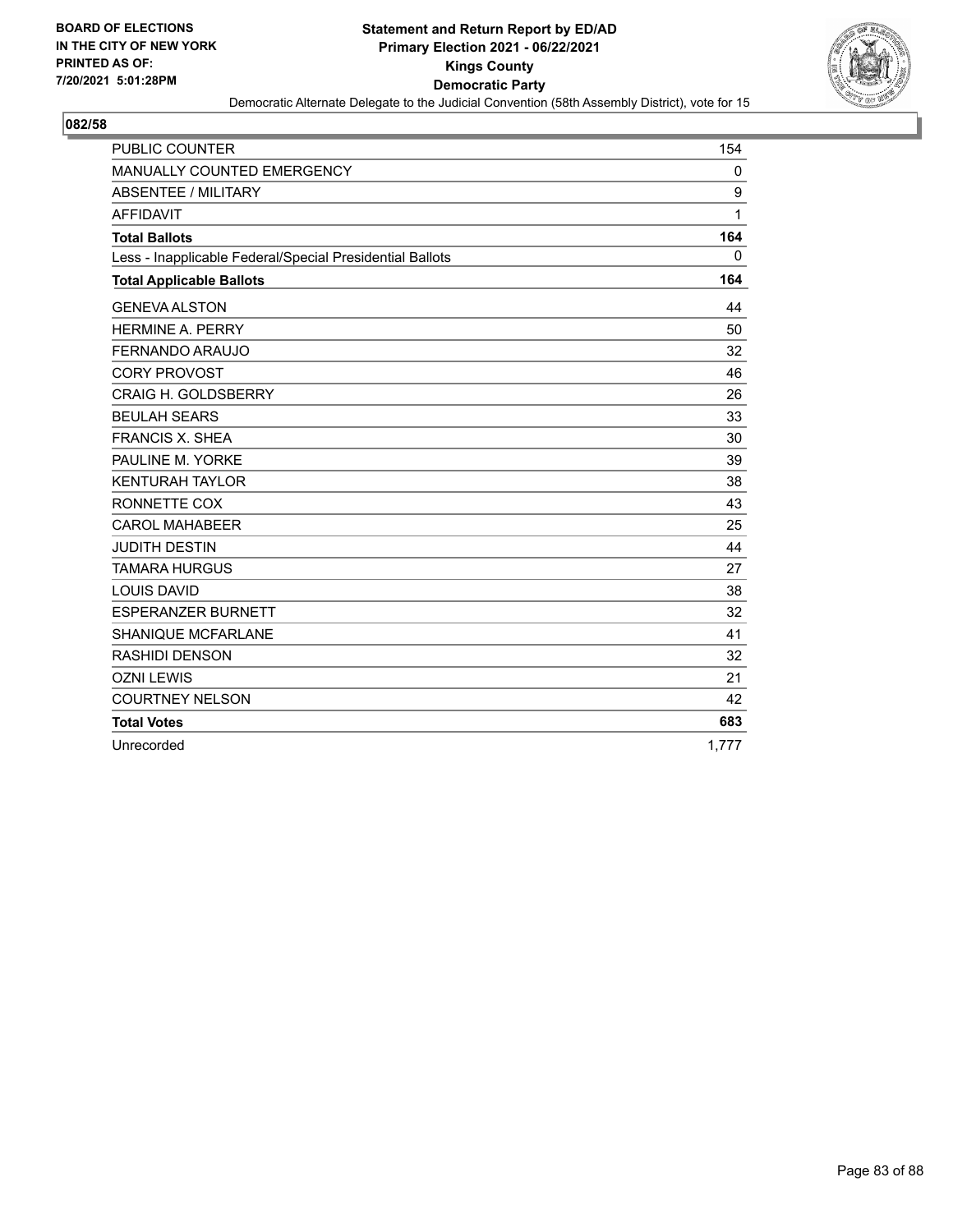

| <b>PUBLIC COUNTER</b>                                    | 187         |
|----------------------------------------------------------|-------------|
| MANUALLY COUNTED EMERGENCY                               | $\mathbf 0$ |
| <b>ABSENTEE / MILITARY</b>                               | 15          |
| <b>AFFIDAVIT</b>                                         | 0           |
| <b>Total Ballots</b>                                     | 202         |
| Less - Inapplicable Federal/Special Presidential Ballots | 0           |
| <b>Total Applicable Ballots</b>                          | 202         |
| <b>GENEVA ALSTON</b>                                     | 33          |
| <b>HFRMINF A. PFRRY</b>                                  | 38          |
| <b>FERNANDO ARAUJO</b>                                   | 28          |
| <b>CORY PROVOST</b>                                      | 34          |
| <b>CRAIG H. GOLDSBERRY</b>                               | 27          |
| <b>BEULAH SEARS</b>                                      | 32          |
| <b>FRANCIS X. SHEA</b>                                   | 27          |
| PAULINE M. YORKE                                         | 32          |
| <b>KENTURAH TAYLOR</b>                                   | 28          |
| RONNETTE COX                                             | 38          |
| <b>CAROL MAHABEER</b>                                    | 28          |
| <b>JUDITH DESTIN</b>                                     | 33          |
| <b>TAMARA HURGUS</b>                                     | 27          |
| <b>LOUIS DAVID</b>                                       | 38          |
| <b>ESPERANZER BURNETT</b>                                | 25          |
| <b>SHANIQUE MCFARLANE</b>                                | 43          |
| <b>RASHIDI DENSON</b>                                    | 19          |
| <b>OZNI LEWIS</b>                                        | 22          |
| <b>COURTNEY NELSON</b>                                   | 27          |
| UNATTRIBUTABLE WRITE-IN (WRITE-IN)                       | 3           |
| <b>Total Votes</b>                                       | 582         |
| Unrecorded                                               | 2,448       |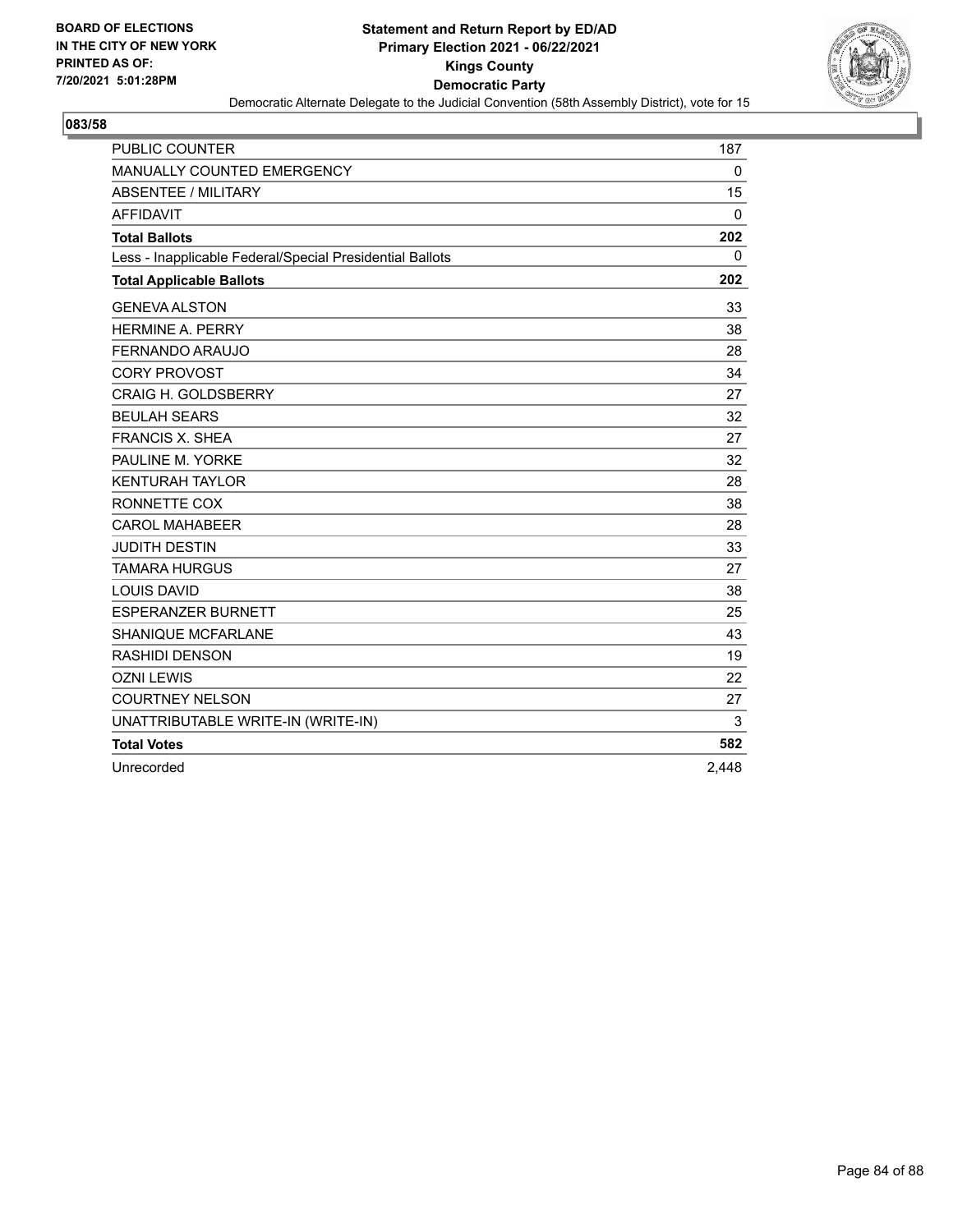

| <b>PUBLIC COUNTER</b>                                    | 207            |
|----------------------------------------------------------|----------------|
| MANUALLY COUNTED EMERGENCY                               | $\mathbf 0$    |
| <b>ABSENTEE / MILITARY</b>                               | 14             |
| <b>AFFIDAVIT</b>                                         | 0              |
| <b>Total Ballots</b>                                     | 221            |
| Less - Inapplicable Federal/Special Presidential Ballots | 0              |
| <b>Total Applicable Ballots</b>                          | 221            |
| <b>GENEVA ALSTON</b>                                     | 62             |
| <b>HERMINE A. PERRY</b>                                  | 68             |
| FERNANDO ARAUJO                                          | 34             |
| <b>CORY PROVOST</b>                                      | 51             |
| <b>CRAIG H. GOLDSBERRY</b>                               | 51             |
| <b>BEULAH SEARS</b>                                      | 54             |
| <b>FRANCIS X. SHEA</b>                                   | 47             |
| PAULINE M. YORKE                                         | 55             |
| <b>KENTURAH TAYLOR</b>                                   | 58             |
| RONNETTE COX                                             | 67             |
| <b>CAROL MAHABEER</b>                                    | 44             |
| <b>JUDITH DESTIN</b>                                     | 63             |
| <b>TAMARA HURGUS</b>                                     | 58             |
| <b>LOUIS DAVID</b>                                       | 49             |
| <b>ESPERANZER BURNETT</b>                                | 42             |
| SHANIQUE MCFARLANE                                       | 55             |
| <b>RASHIDI DENSON</b>                                    | 39             |
| <b>OZNI LEWIS</b>                                        | 28             |
| <b>COURTNEY NELSON</b>                                   | 52             |
| LOLA WATERMAN (WRITE-IN)                                 | $\mathbf{1}$   |
| UNATTRIBUTABLE WRITE-IN (WRITE-IN)                       | $\overline{2}$ |
| <b>Total Votes</b>                                       | 980            |
| Unrecorded                                               | 2,335          |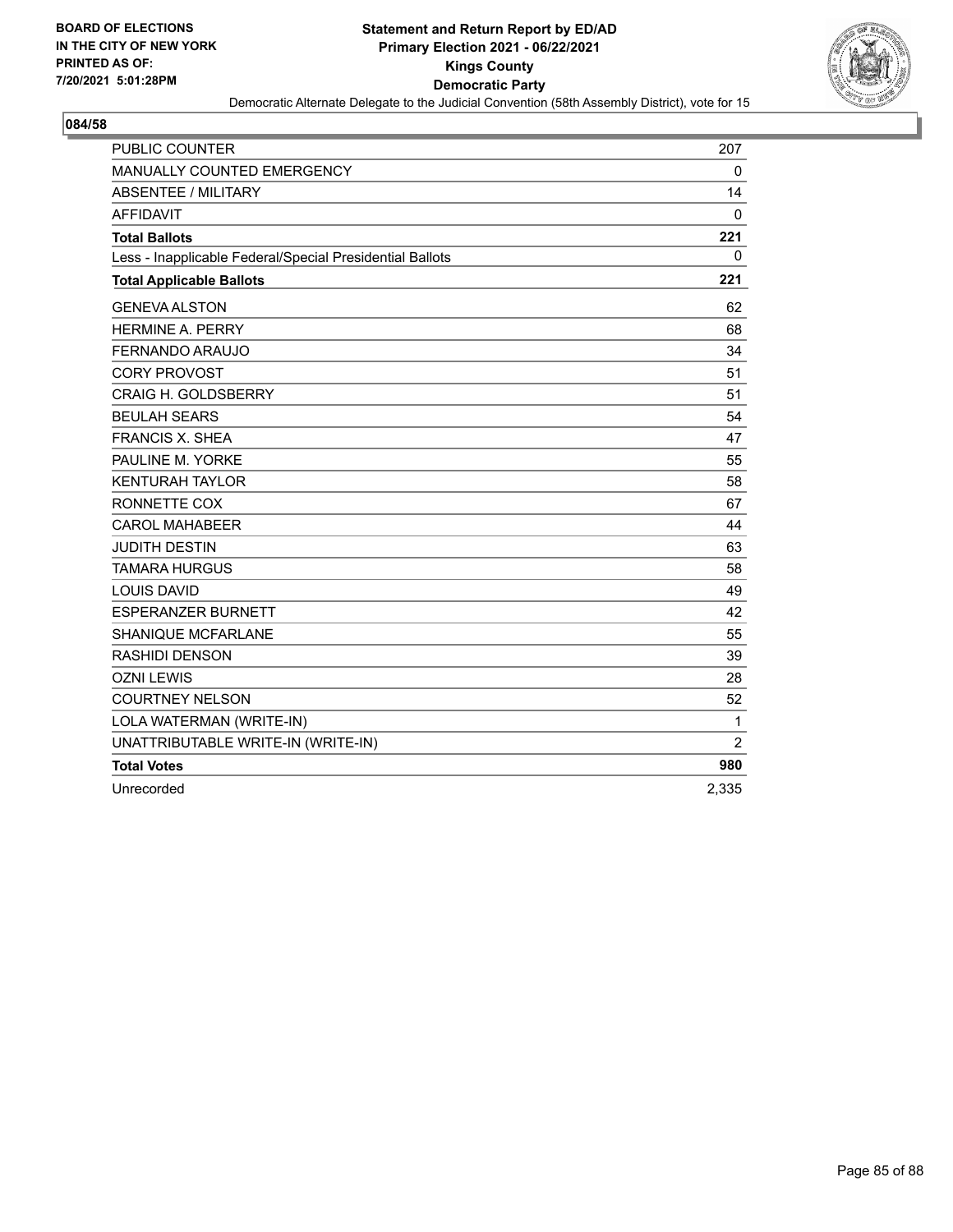

| <b>PUBLIC COUNTER</b>                                    | 137         |
|----------------------------------------------------------|-------------|
| MANUALLY COUNTED EMERGENCY                               | 0           |
| <b>ABSENTEE / MILITARY</b>                               | 5           |
| <b>AFFIDAVIT</b>                                         | $\Omega$    |
| <b>Total Ballots</b>                                     | 142         |
| Less - Inapplicable Federal/Special Presidential Ballots | $\mathbf 0$ |
| <b>Total Applicable Ballots</b>                          | 142         |
| <b>GENEVA ALSTON</b>                                     | 23          |
| <b>HERMINE A. PERRY</b>                                  | 28          |
| <b>FERNANDO ARAUJO</b>                                   | 12          |
| <b>CORY PROVOST</b>                                      | 14          |
| <b>CRAIG H. GOLDSBERRY</b>                               | 16          |
| <b>BEULAH SEARS</b>                                      | 19          |
| <b>FRANCIS X. SHEA</b>                                   | 15          |
| PAULINE M. YORKE                                         | 21          |
| <b>KENTURAH TAYLOR</b>                                   | 16          |
| RONNETTE COX                                             | 19          |
| <b>CAROL MAHABEER</b>                                    | 17          |
| <b>JUDITH DESTIN</b>                                     | 21          |
| <b>TAMARA HURGUS</b>                                     | 13          |
| <b>LOUIS DAVID</b>                                       | 16          |
| <b>ESPERANZER BURNETT</b>                                | 14          |
| SHANIQUE MCFARLANE                                       | 22          |
| RASHIDI DENSON                                           | 16          |
| <b>OZNI LEWIS</b>                                        | 14          |
| <b>COURTNEY NELSON</b>                                   | 27          |
| <b>Total Votes</b>                                       | 343         |
| Unrecorded                                               | 1,787       |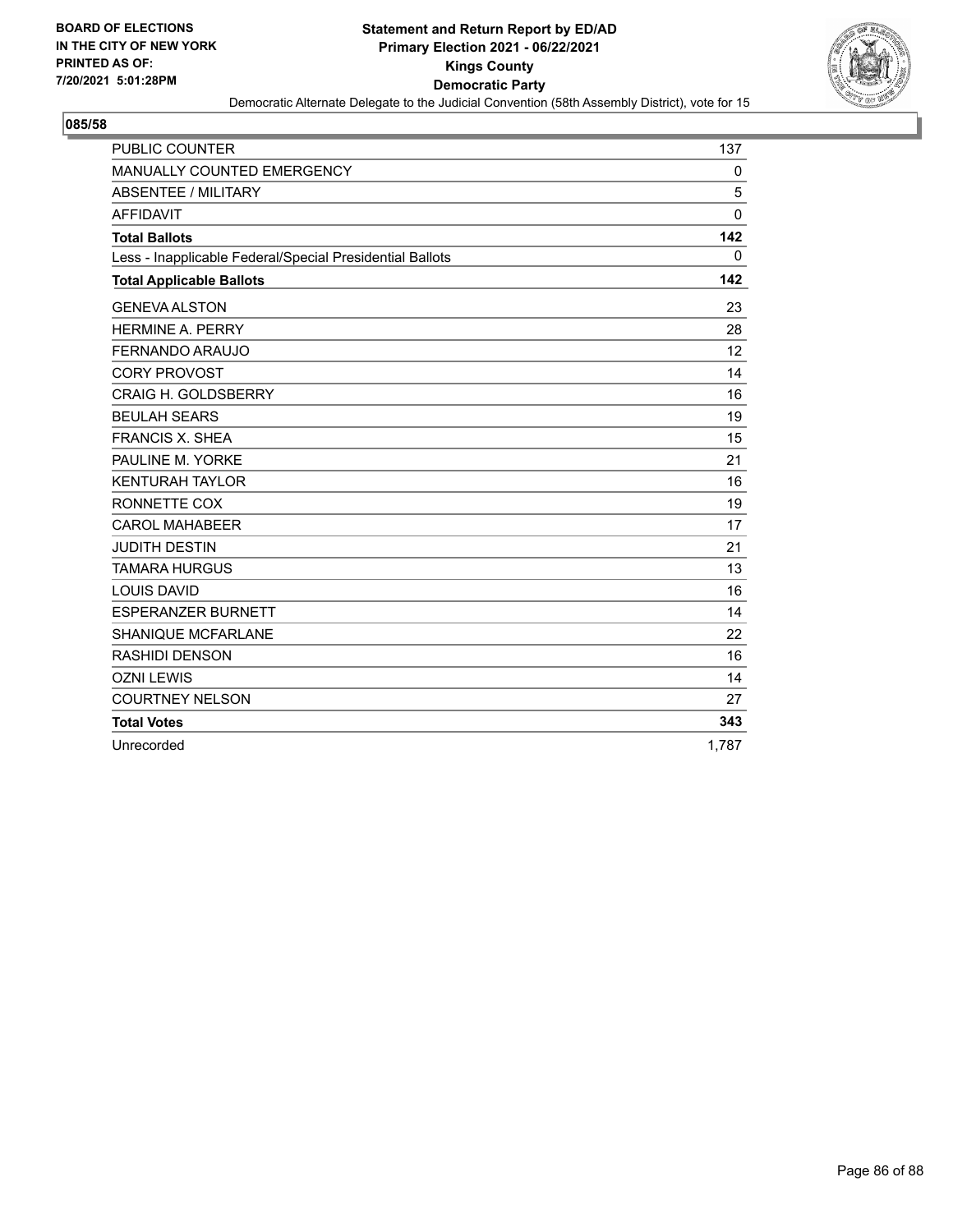

| <b>PUBLIC COUNTER</b>                                    | 189   |
|----------------------------------------------------------|-------|
| MANUALLY COUNTED EMERGENCY                               | 0     |
| <b>ABSENTEE / MILITARY</b>                               | 20    |
| <b>AFFIDAVIT</b>                                         | 0     |
| <b>Total Ballots</b>                                     | 209   |
| Less - Inapplicable Federal/Special Presidential Ballots | 0     |
| <b>Total Applicable Ballots</b>                          | 209   |
| <b>GENEVA ALSTON</b>                                     | 53    |
| <b>HFRMINF A. PFRRY</b>                                  | 48    |
| <b>FERNANDO ARAUJO</b>                                   | 36    |
| <b>CORY PROVOST</b>                                      | 52    |
| <b>CRAIG H. GOLDSBERRY</b>                               | 43    |
| <b>BEULAH SEARS</b>                                      | 46    |
| <b>FRANCIS X. SHEA</b>                                   | 38    |
| PAULINE M. YORKE                                         | 52    |
| <b>KENTURAH TAYLOR</b>                                   | 42    |
| RONNETTE COX                                             | 55    |
| <b>CAROL MAHABEER</b>                                    | 36    |
| <b>JUDITH DESTIN</b>                                     | 51    |
| <b>TAMARA HURGUS</b>                                     | 40    |
| <b>LOUIS DAVID</b>                                       | 46    |
| <b>ESPERANZER BURNETT</b>                                | 36    |
| <b>SHANIQUE MCFARLANE</b>                                | 48    |
| <b>RASHIDI DENSON</b>                                    | 29    |
| <b>OZNI LEWIS</b>                                        | 21    |
| <b>COURTNEY NELSON</b>                                   | 48    |
| UNATTRIBUTABLE WRITE-IN (WRITE-IN)                       | 1     |
| <b>Total Votes</b>                                       | 821   |
| Unrecorded                                               | 2,314 |